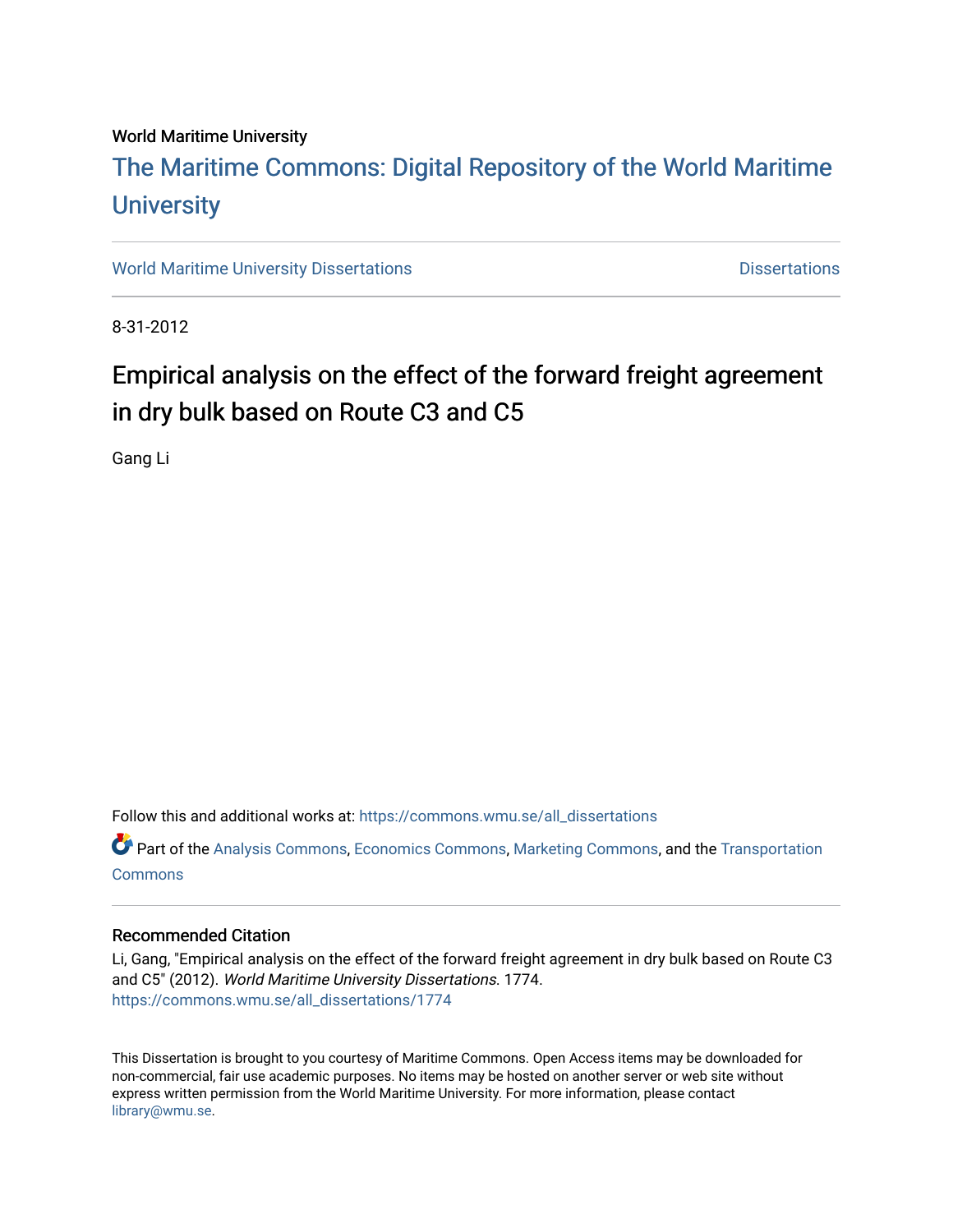### **WORLD MARITIME UNIVERSITY**

Shanghai, China



# **EMPIRICAL ANALYSIS ON THE EFFECT OF THE FORWARD FREIGHT AGREEMENT IN DRY BULK BASED ON ROUTE C3 AND C5**

By

### **LI GANG**

**China**

A research paper submitted to the World Maritime University in partial fulfillments of the requirements for the award the degree of

### **MASTER OF SCIENCE**

**ITL**

2012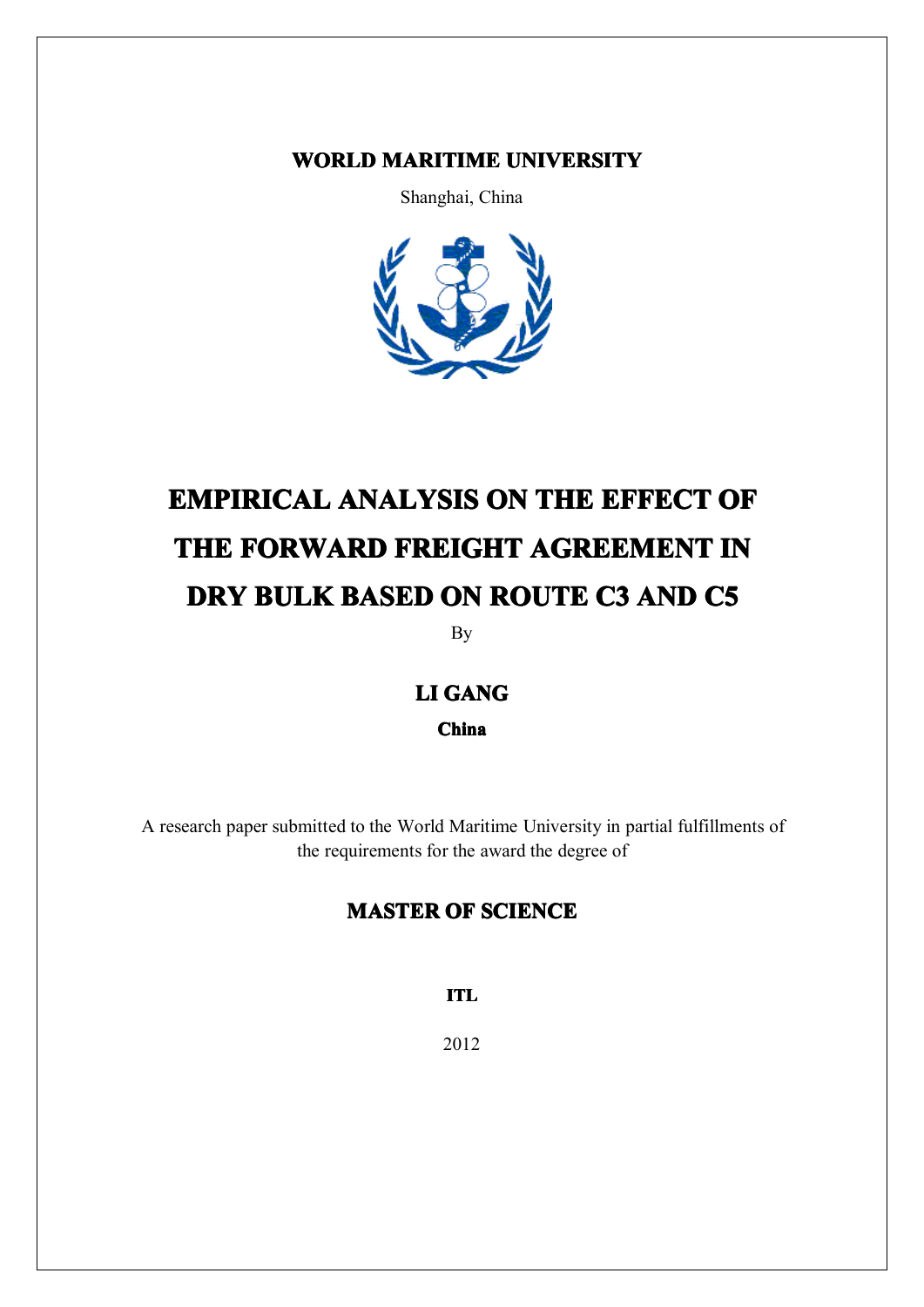## **Declaration Declaration**

<span id="page-2-0"></span>I certify that all the material in this research paper that is not my own work has been identified, and that no materials are included for which <sup>a</sup> degree has previously been conferred on me.

The contents of this research paper reflect my own personal views, and are not necessarily endorsed by the University.

 $\frac{1}{2}$ 

2012-06-09

#### **Supervised by**

Professor Xu Dazhen World Maritime University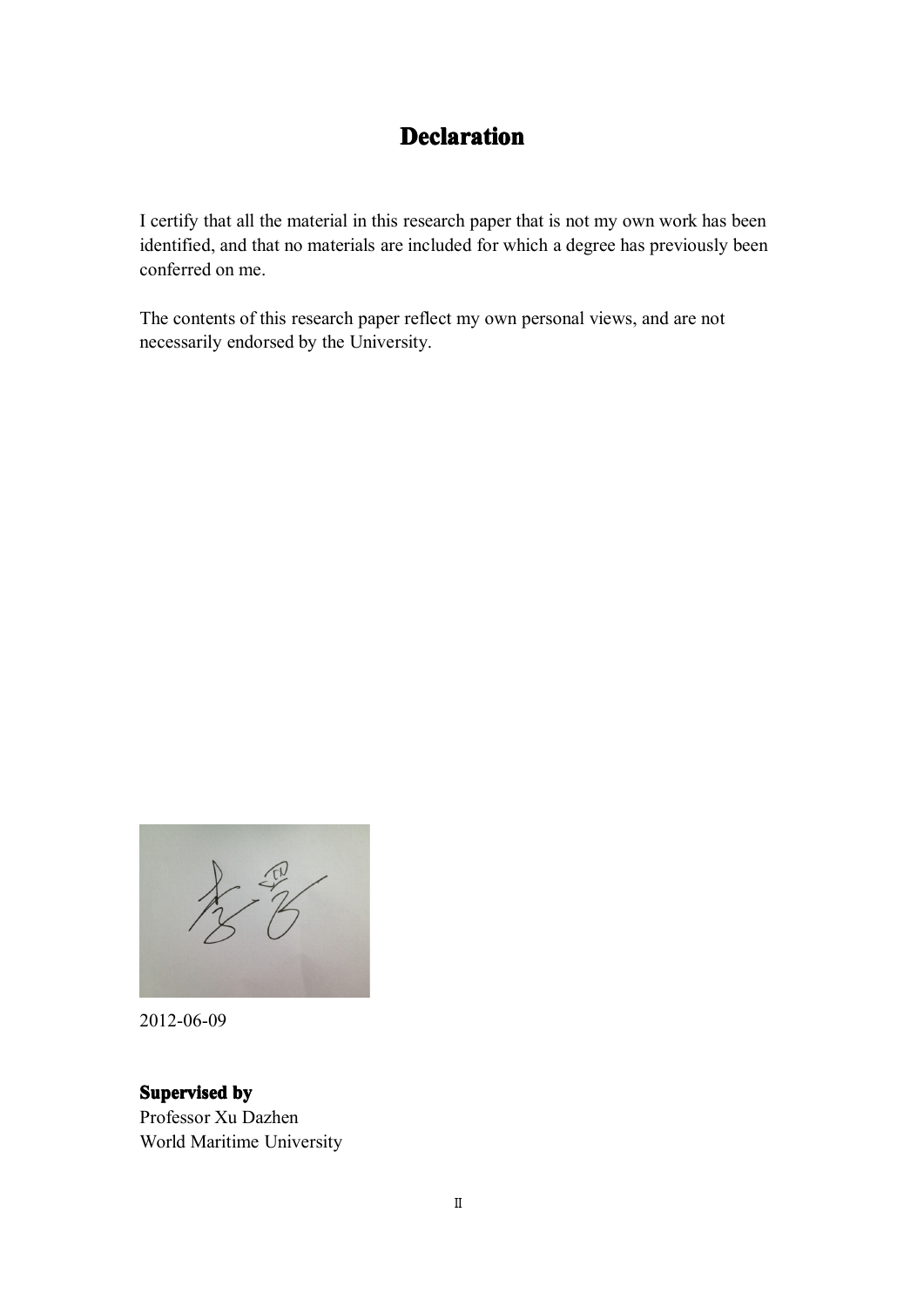### **Acknowledgement Acknowledgement**

<span id="page-3-0"></span>I want to appreciate Ms. ZHOU YingChun, Ms. HU FangFang and Ms. HUANG Ying. They are in charge of this program on behalf of Shanghai Maritime University. They helped me <sup>a</sup> lot during the master program.

I also need to deeply thanks my supervisor Prof. XU Dazhen for guiding me pass the barriers during research writing with his patience and outstanding academic spirits. This dissertation can not be finished without his help.

I am also deeply thankful to Mr. Ma Shuo, professor Mr. Kavussanos and all other professor fromWorld Maritime University for their grea<sup>t</sup> teaching during the master degree program.

I am deeply thankful to Mr. LIU Jin from Sinotrans Shipping Ltd. for supporting me with his professional knowledge in dry bulk shipping operation and important data from SSY.

I wish to thanks Mr. PU Zhenxin and Ms. XIAO Tianhang for his patience to tell me the application methods of EVIEWS and explanation of daily FFA report.

Finally, I would like to show my respec<sup>t</sup> to my beloved parents offered me full suppor<sup>t</sup> and everything else they have done during my paper writing.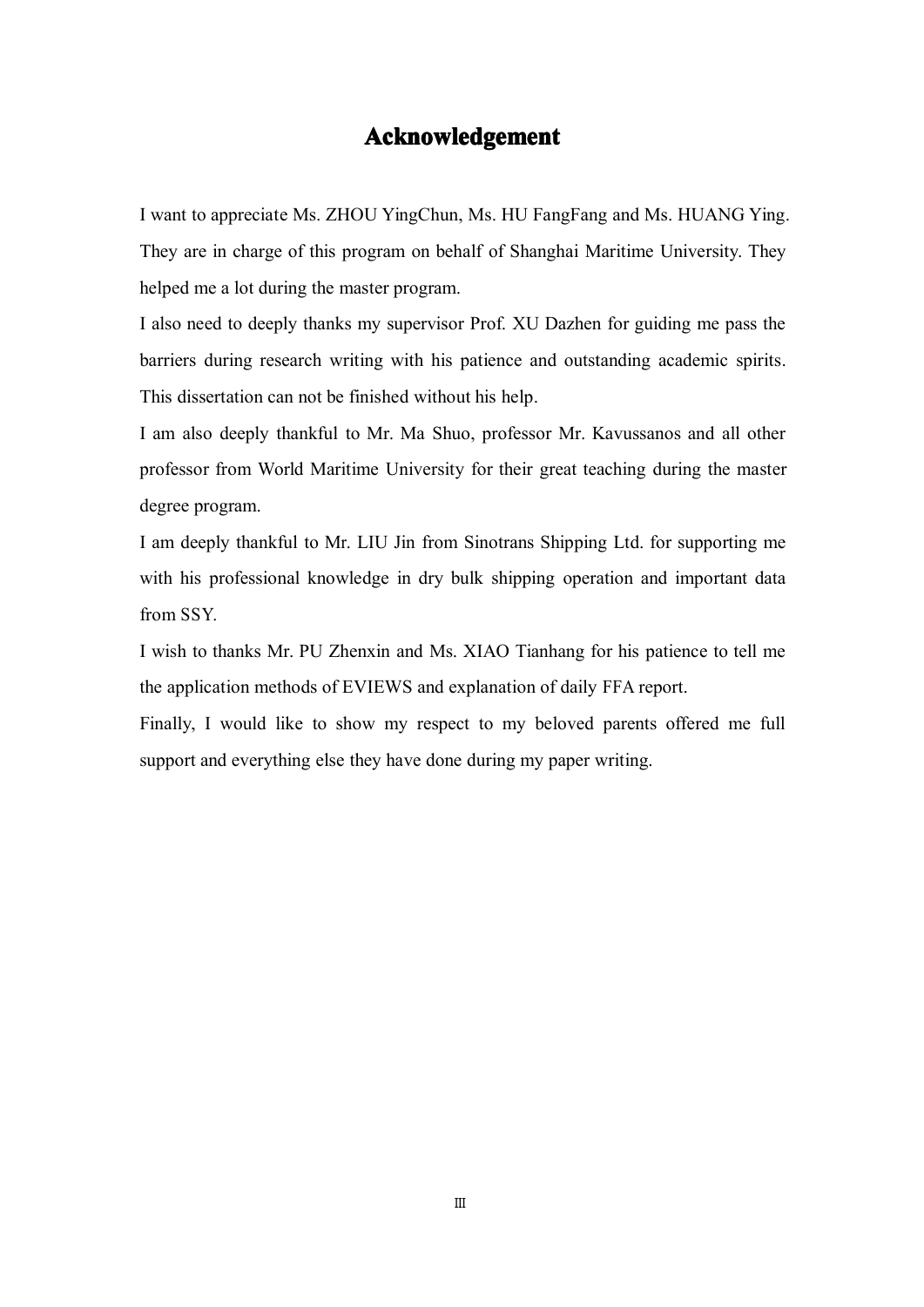### <span id="page-4-0"></span>Title of Research Paper: **EMPIRICAL EMPIRICALEMPIRICALEMPIRICALANALYSIS ANALYSISANALYSIS ANALYSISON THE EFFECT OF THE FORWARD FORWARD FREIGHT FREIGHT AGREEMENT AGREEMENT AGREEMENT IN DRY BULK BASED ON ROUTE C3 AND C5** Degree: **MSc**

The fluctuation of freight in dry bulk shipping brings <sup>a</sup> serious risk for all participator in dry bulk shipping industry. After the financial crisis in the later of 2008, the BDI index drops from about 10,000 to only around 700. This kind of unpredictable fluctuation gives huge pressure on the companies in shipping industry.

The forward freight agreemen<sup>t</sup> is the most active freight risk managemen<sup>t</sup> tool in financial derivatives. Route C3 and C5 are the most important iron ore routes for China. The main task of this dissertation is to analyse the price discovery function and hedging function of freight forward agreemen<sup>t</sup> with econometric methods. The result shows there is <sup>a</sup> strong relationship between spo<sup>t</sup> price and FFA price. paper find there is <sup>a</sup> cointegration relation between spo<sup>t</sup> price and FFA price.The price discovery function displays FFA price have <sup>a</sup> strong introduction effect on spo<sup>t</sup> price. Future price will close to spo<sup>t</sup> price when the future contract is closing to the settlement date. The effect of hedging in all six kinds of FFA contracts in routes C3 and C5 are really close. Because there is fewer variables in voyage charter contract than the time charter contract. Thus the effect of hedging in FFA voyage charter is good.

Based on the result from the empirical analysis, the dissertation discusses the effect of freight forward agreemen<sup>t</sup> and shows the necessity of Chinese companies to join the FFA market and gives some suggestions. The results of this dissertation will provide the theoretical support to the FFA market participants and can be <sup>a</sup> reference for Chinese companies if they want to join the FFA market in route C3 and C5.

**Key word:** freight forward agreement, hedging, price discovery, C3 route, C5 route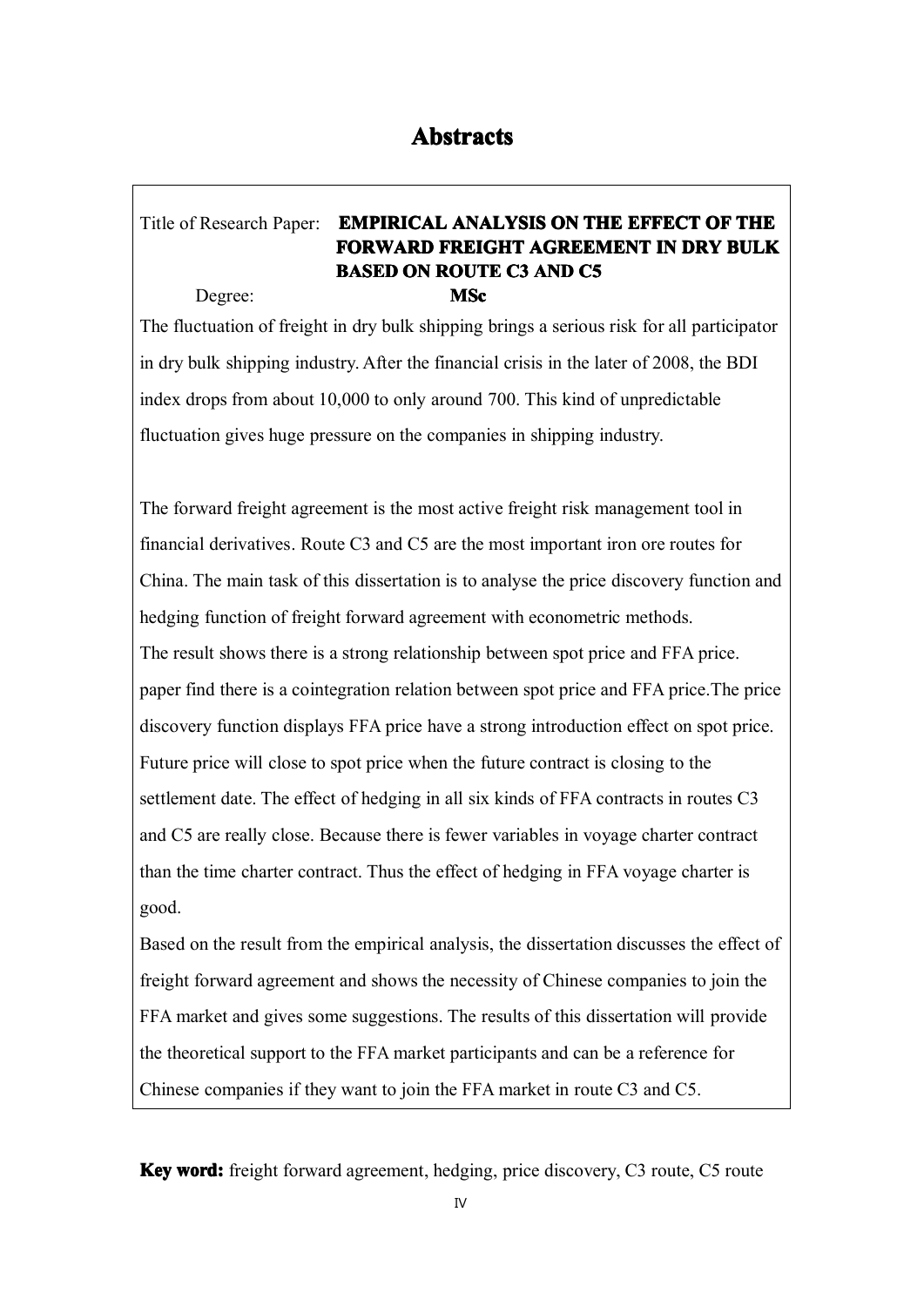## **Table of Contents**

| Chapter 2 General introduction of the Forward Freight Agreement market 9 |  |
|--------------------------------------------------------------------------|--|
|                                                                          |  |
|                                                                          |  |
|                                                                          |  |
|                                                                          |  |
|                                                                          |  |
|                                                                          |  |
|                                                                          |  |
|                                                                          |  |
|                                                                          |  |
|                                                                          |  |
|                                                                          |  |
|                                                                          |  |
|                                                                          |  |
|                                                                          |  |
|                                                                          |  |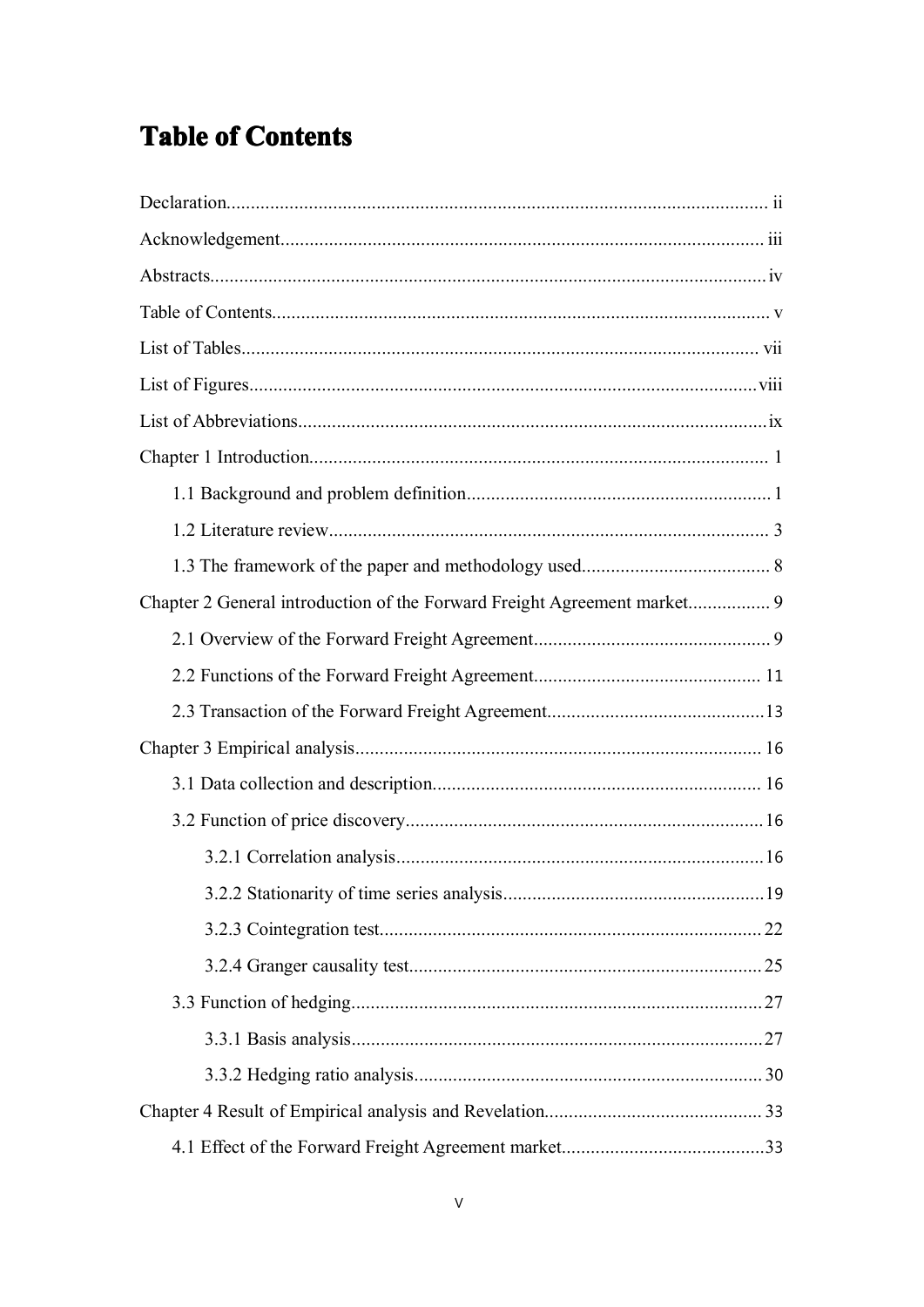| 4.2 Necessity of China join the Forward Freight Agreement market34          |  |
|-----------------------------------------------------------------------------|--|
| 4.3 Recommendations of Chinese companies join the Forward Freight Agreement |  |
|                                                                             |  |
|                                                                             |  |
|                                                                             |  |
| Appendix I original data of spot price and FFA price in C3 and C544         |  |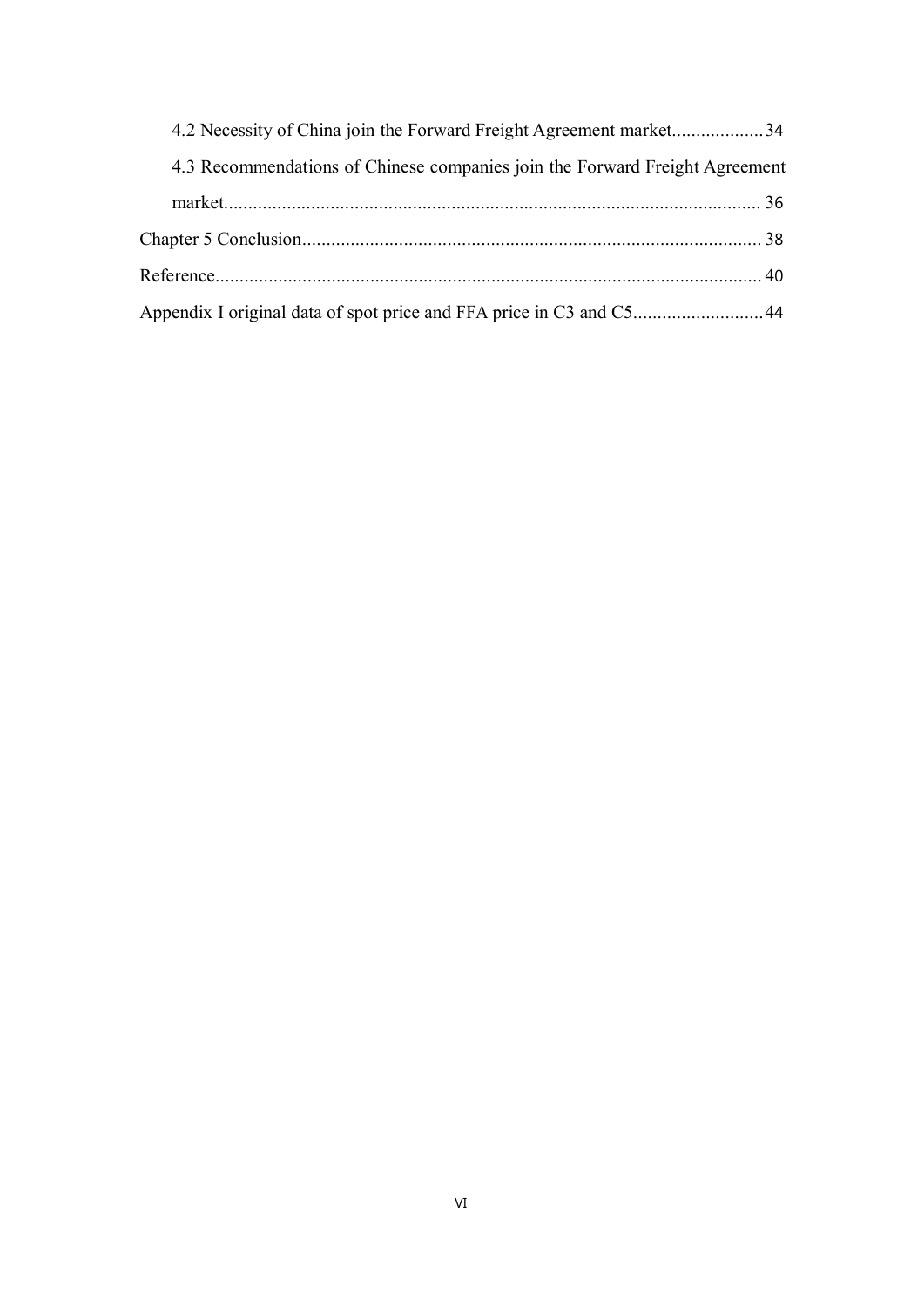## **List of Tables**

<span id="page-7-0"></span>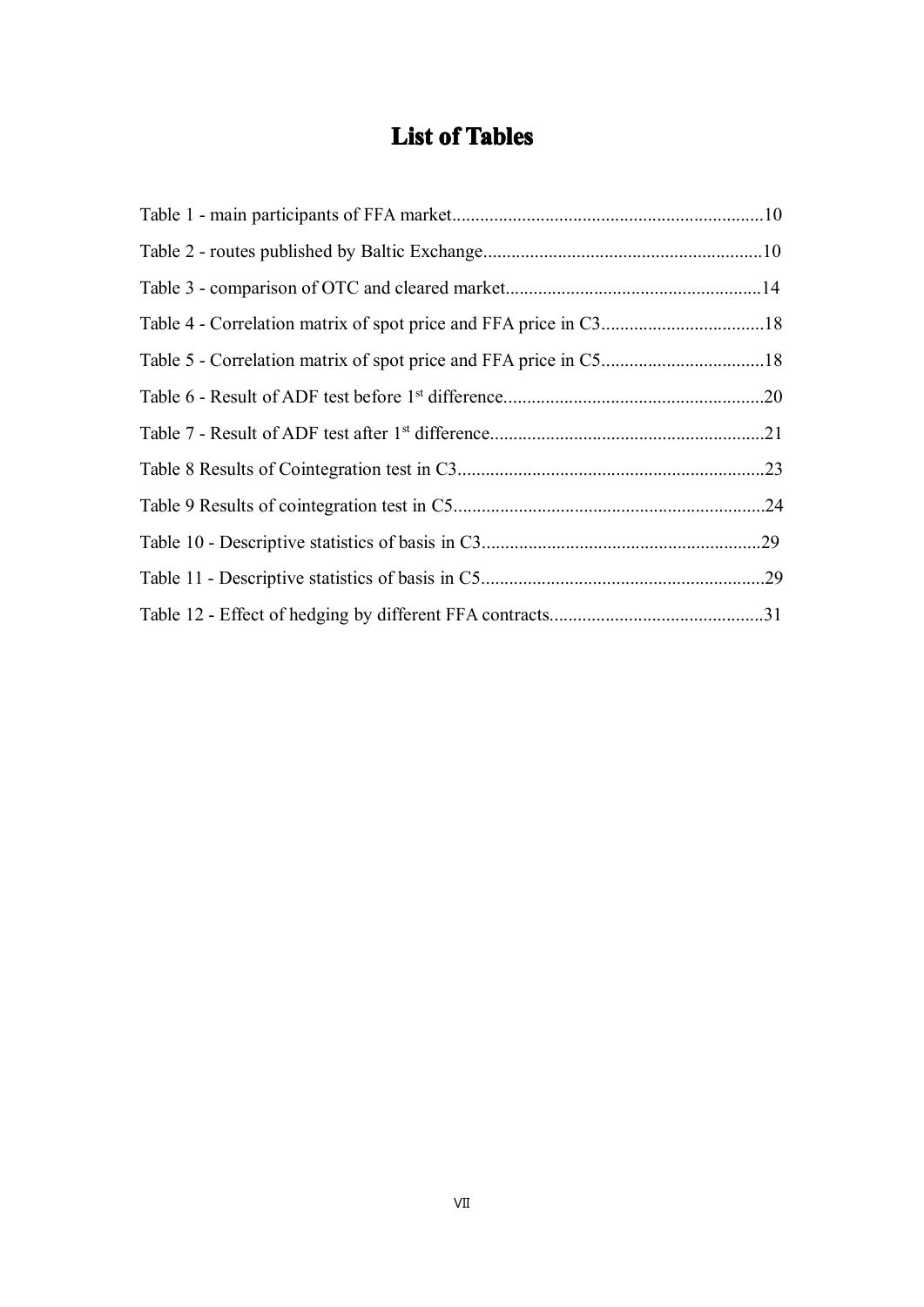## **List of Figures**

<span id="page-8-0"></span>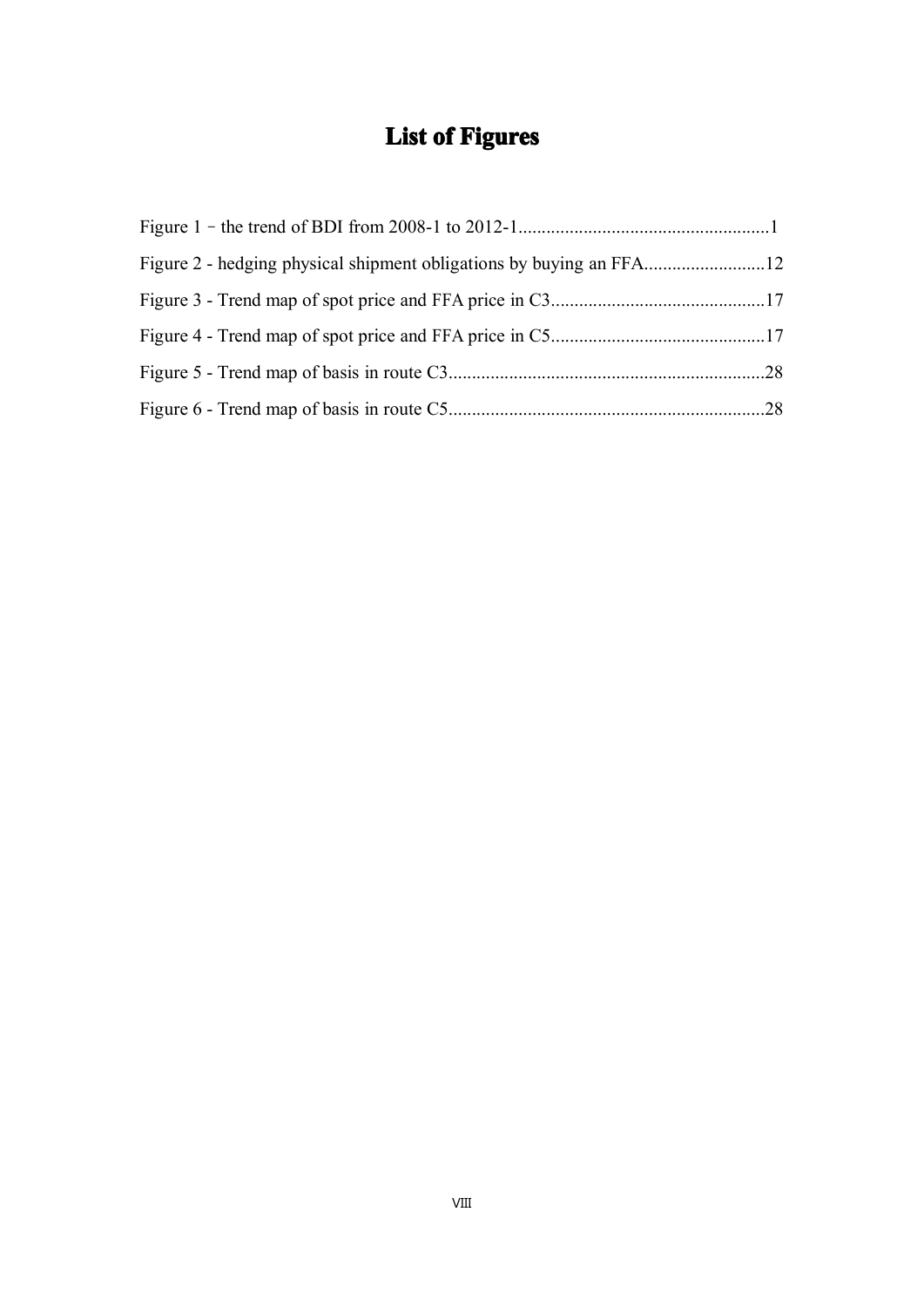## **List of Abbreviations**

<span id="page-9-0"></span>

| ADF           | <b>Augmented Dickey-Fuller</b>                       |
|---------------|------------------------------------------------------|
| <b>BIFFEX</b> | <b>Baltic International Freight Futures Exchange</b> |
| <b>CE</b>     | Cointegration Equation                               |
| <b>IMAREX</b> | The International Maritime Exchange                  |
| OLS           | <b>Ordinary Least Squares</b>                        |
| <b>SSEFC</b>  | Shanghai Shipping Freight Exchange Co. LTD           |
| <b>SSY</b>    | SIMPSON SPENCE& YOUNG Broker Company                 |
| Std. Dev.     | <b>Standard Deviation</b>                            |
| t-statistics  | Trace statistics                                     |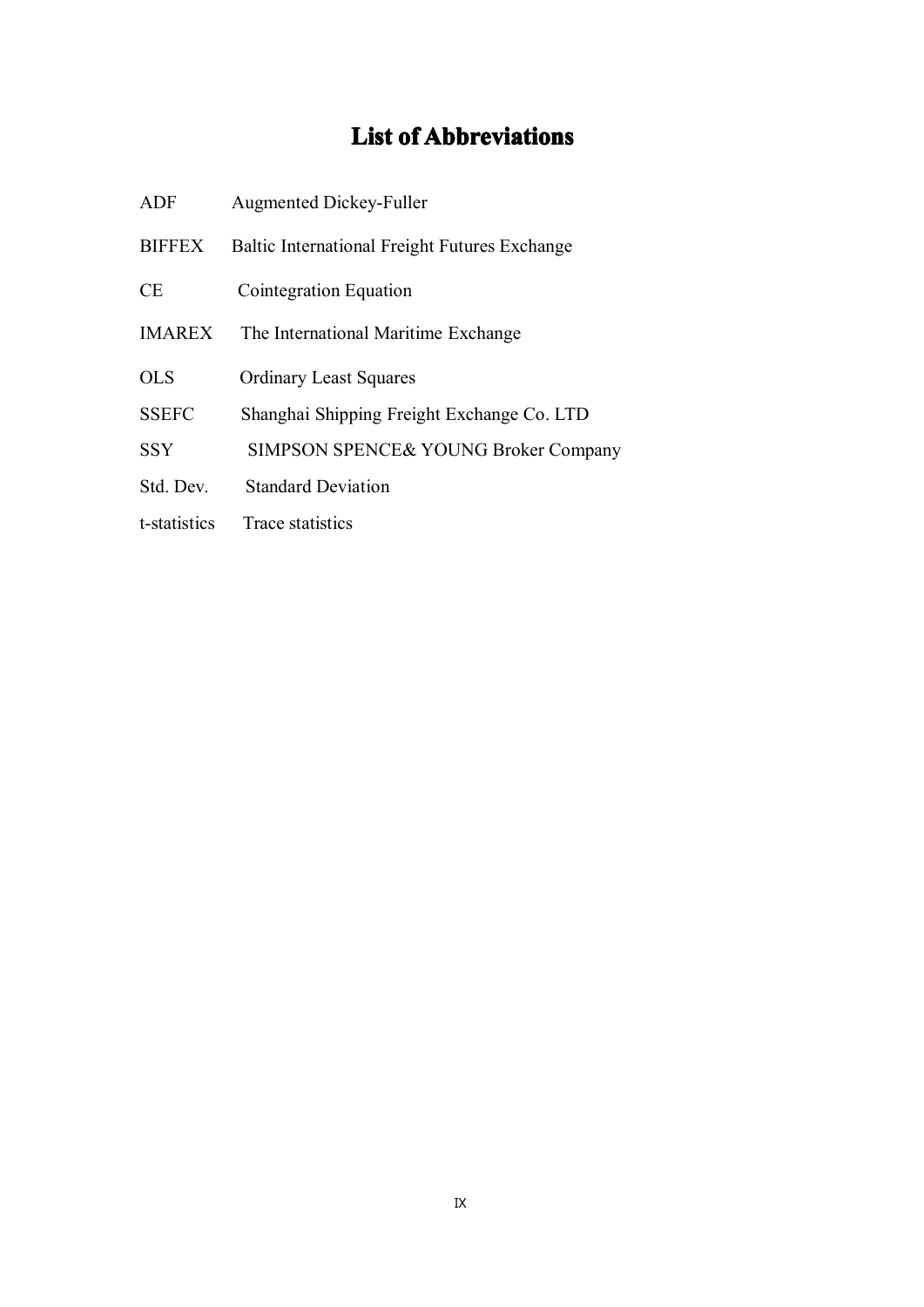### <span id="page-10-0"></span>**Chapter 1 Introduction Introduction**

#### **1.1 Background and Problem Definition**

Shipping industry is <sup>a</sup> cyclical industry especially in dry bulk market. The dry bulk shipping market is also nearly <sup>a</sup> perfect competitive market. Thus the freight rate of dry bulk market is fluctuating all the time. We use Baltic dry index(BDI) to instead of the former Baltic freight index(BFI) to show the freight rate of dry bulk market. We can analyse the trend of dry bulk market by using BDI, then we can understand the situation of dry bulk market. We can see the trend of BDI in last four years in figure 1, as you can see BDI changes <sup>a</sup> lot and fluctuate all the time. This will cause high risk for shipping company. So risk management is necessary for shipping company.



Figure 1 the trend of BDI from 2008-1 to 2012-1 Source : website of value500.com/BDI.asp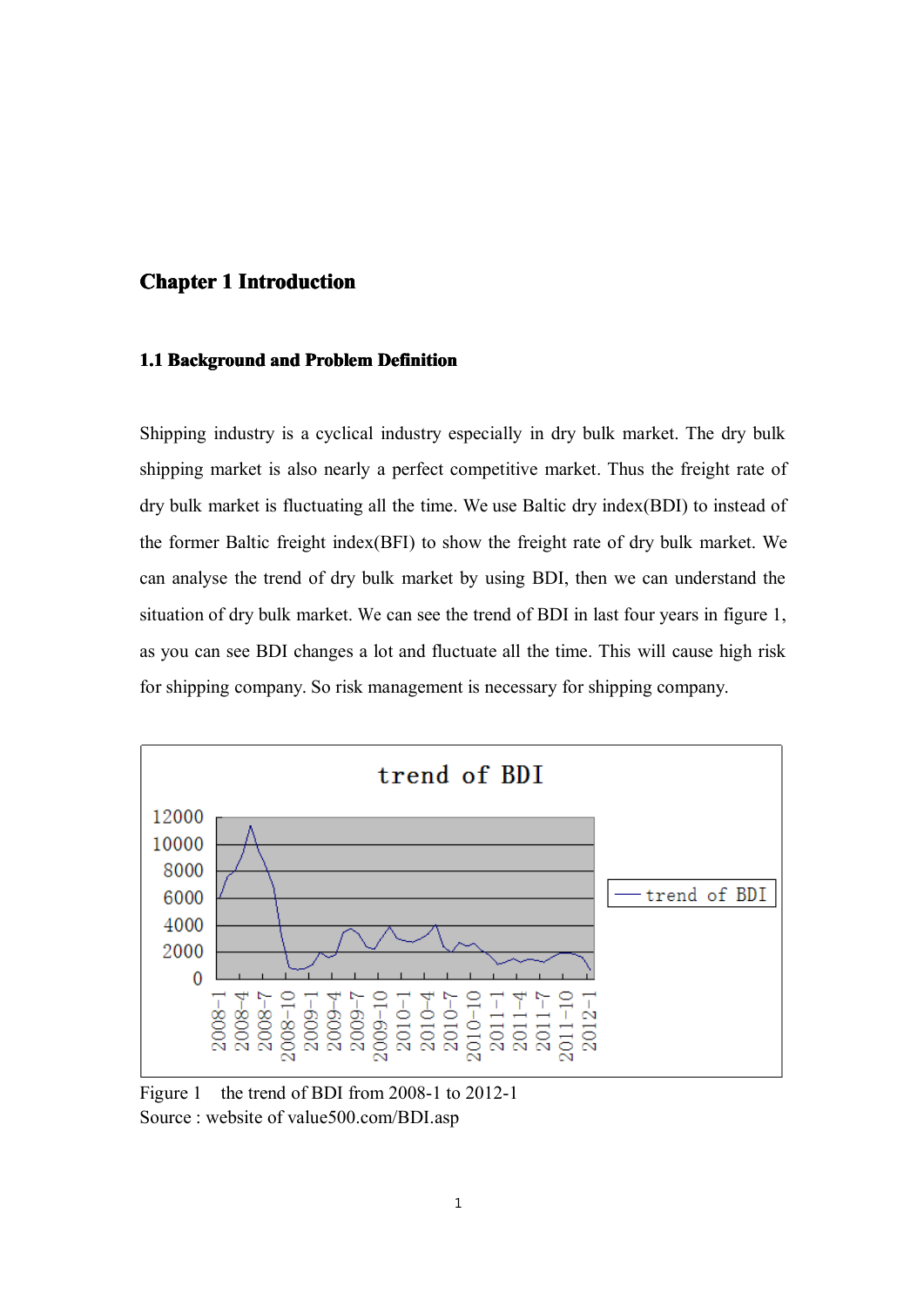We have three steps of risk managemen<sup>t</sup> which are fleet split operation, index floating method and freight derivatives. Nowadays freight derivatives become the major solution of risk management in many shipping companies. There are three kinds of freight derivatives which are Baltic International Freight Futures Exchange(BIFFEX), Forward Freight Agreement(FFA) and freight option.

Many shipping companies join FFA market because FFA has hedging and speculation functions. Ship owner can use FFA market to avoid risks and even make money from FFA market. However From presen<sup>t</sup> IMAREX repor<sup>t</sup> we know market volumes is generally decreasing in dry FFA clearing. As competition in the dry FFA market has driven clearing fees down, revenues are down year-on-year fromdry FFA's even the increased volumes. In general the market continue to be slow due to overcapacity in the underlying physical market.(IMAREX annual repor<sup>t</sup> ,2011)

China act an important role in the dry bulk market because of its need of iron ore and coal. So some Chinese shipping companies join the FFA market. However Chinese shipping companies lost lots of money in FFA market because they have less professional knowledge about FFA market. The most famous case is COSCO lost nearly four billion in the FFA market at the end of 2008. After that people in China are interested in FFA market and want to know more about FFA. However after COSCO event lots of Chinese shipping companies quit from FFA market and centre governmen<sup>t</sup> also give orders to state owned enterprise to avoid FFA and be careful to join the FFA market. The good news is since the shipping industry is recovering, Shanghai gives the twelfth five-year plan about shipping industry. An important par<sup>t</sup> of this plan is developing freight derivatives. For instance Shanghai Shipping Freight Exchange Co. LTD(SSEFC) is operating very well and it gives Chinese shipping companies <sup>a</sup> good stage to operate freight derivatives.

We know Chinese shipping companies should join the FFA market. The question is how to make sure they will not lose money and avoid the risk in <sup>a</sup> perfect competitive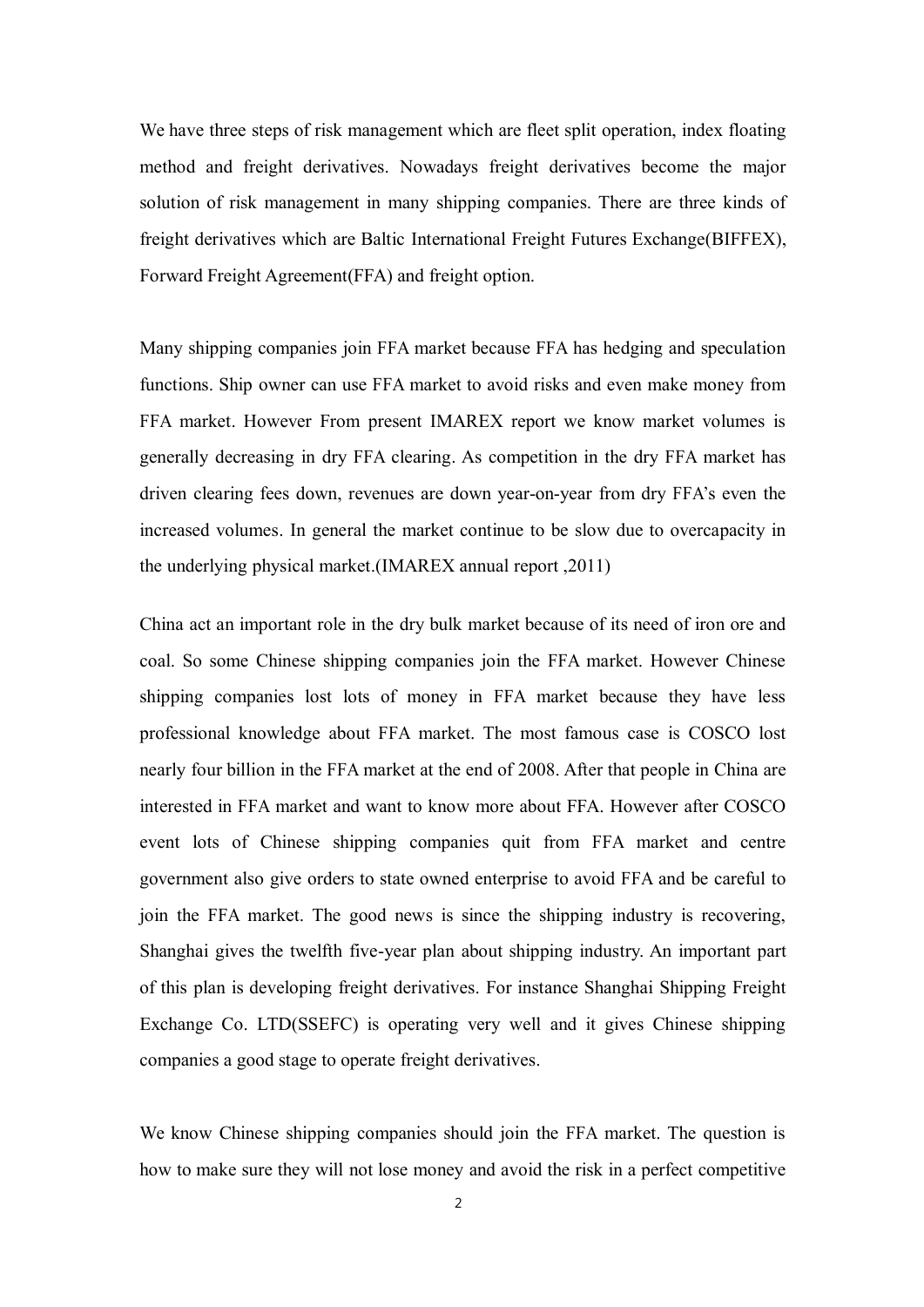market. As we all know iron ore is the major import product in China. So i will focus on the two important iron ore routes in FFA which are C3 and C5 to show Chinese shipping companies should join the FFA market to have the initiative in the dry bulk market.

#### **1.2 Literature review**

�Price discovery function

Foreign professors have done this researches for many years. Hoffman(1932) gives the oldest idea about price discovery. He thinks the price discovery function means future price can show the trend of spo<sup>t</sup> price. Future prcie has better respond ability to new information than spo<sup>t</sup> price. (Hoffman,1932) Batchelor, Alizadeh and Visvikis(2007) use ARIMA, VAR, VECM, S-VECM models to illustrate the dangers of forecasting with equilibrium correction models when the underlying market structure is evolving, and coefficient estimates conflict with sensible priors. At the same time we learn that forward rate do help to forecast spo<sup>t</sup> rate and VECM can forecast spo<sup>t</sup> rate accurately, however ARIMA is good at forecast forward rate. (Batchelor, Alizadeh and Visvikis,2007, p.101-114) Kavussanos, Visvikis and Menachof(2004) use different kinds of forward rate to forecast spo<sup>t</sup> rate and compare the quality of forecasting. Result of the paper is the longer the forward time the worse quality of forecasting. (Kavussanos, Visvikis and Menachof, 2004, p.241-266) Kavussanos, Visvikis and Batchelor(2004) The purpose of this paper is to investigate the impact of the introduction of forward freight Agreement(FFA) trading on spo<sup>t</sup> market price volatility in two panamax Atlantic (1 and 1A) and two panamax Pacific(2 and 2A) trading routes of the dry-bulk shipping industry. The results sugges<sup>t</sup> that the onset of FFA trading: (a) decreased spo<sup>t</sup> price volatility in all investigated routes, (b) has had an impact on the asymmetry of volatility in Pacific routes, and (c) substantially improved the quality and speed of information flow in three out of the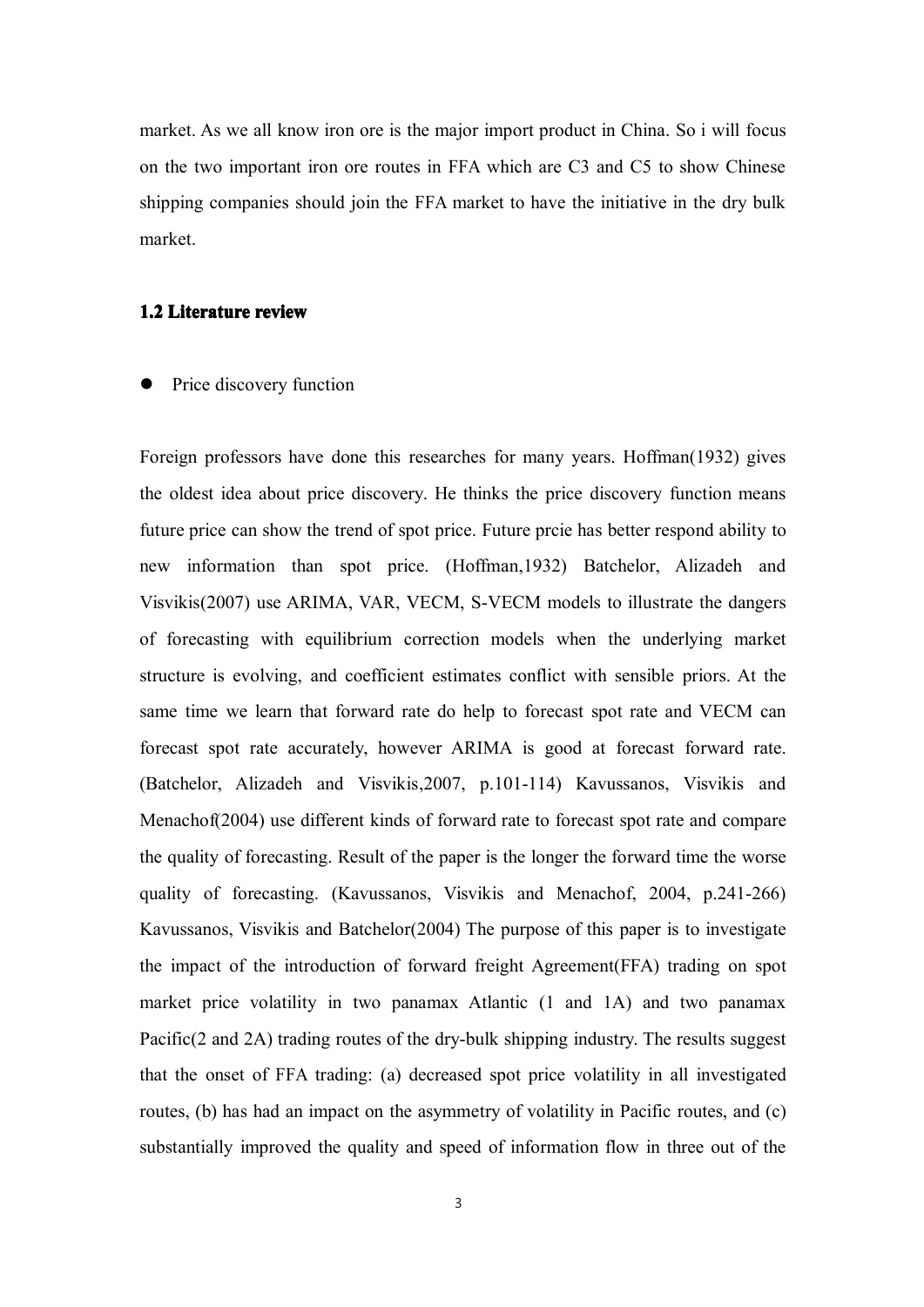four investigated routes.After introducing control variables, that may affect price volatility, the results indicate that only in voyage routes may the reduction in volatility be <sup>a</sup> direct consequence of FFA trading. It seems that the introduction of FFA trading has not had <sup>a</sup> detrimental effect on the spo<sup>t</sup> market, with an improvement in the way information is transmitted into spo<sup>t</sup> prices following the onset of FFA trading. (Kavussanos, Visvikis and Batchelor, 2004, p.273-296) Toda and Phillips(1993) illustrate the application of Granger causality test. (Toda and Phillips, 1993, p.1367-1393)

Chinese professors also have done lots of researches in last several years. Zong Beihua, Shao Boyang(2008) use the 4T/C of BPI to study the effect of FFA to the volatility of spo<sup>t</sup> rate. The result shows FFA can make the spo<sup>t</sup> market stable before 2003 and the volatility of spo<sup>t</sup> price increase with the development of the forward freight market. Meanwhile the market information efficiency decrease and the attenuation of volatility becomes weaker. (Zong Beihua, Shao Boyang, 2008, vol.31) Zhu Jian(2007) study the hedge function and price discovery function of FFA with econometric methods. (Zhu Jian, 2007) Li Jun, Lu Chunxia(2008) use Johansen cointegration method to analyse forward rate and spo<sup>t</sup> rate based on two routes which are BCI T/C average and BPI T/C average. Paper find out FFA market in these two market have high risk. Paper also find out that the Latter route is suit for hedge and the former route is suit for speculation. (Li Jun, Lu Chunxia, 2008, vol.8) Gong Xiaoxing, Lv Jin and Wang Rao(2010) to analyze the relationship between forward freight agreemen<sup>t</sup> ( FFA) and spo<sup>t</sup> freight in shipping market, vector autoregressive model (VAR) was built combined with multiple economic variables , and model validation was carried out by Granger test . Impulse analysis and variance decomposition were respectively applied to analyzing three Panamax lines including T/C , P2A and P3A. Empirical results show that the proposed model is feasible. FFA and sudden changes in economic information have continuing impact on spo<sup>t</sup> freight market but the latter has time lag in response to above variables. (Gong Xiaoxing, Lv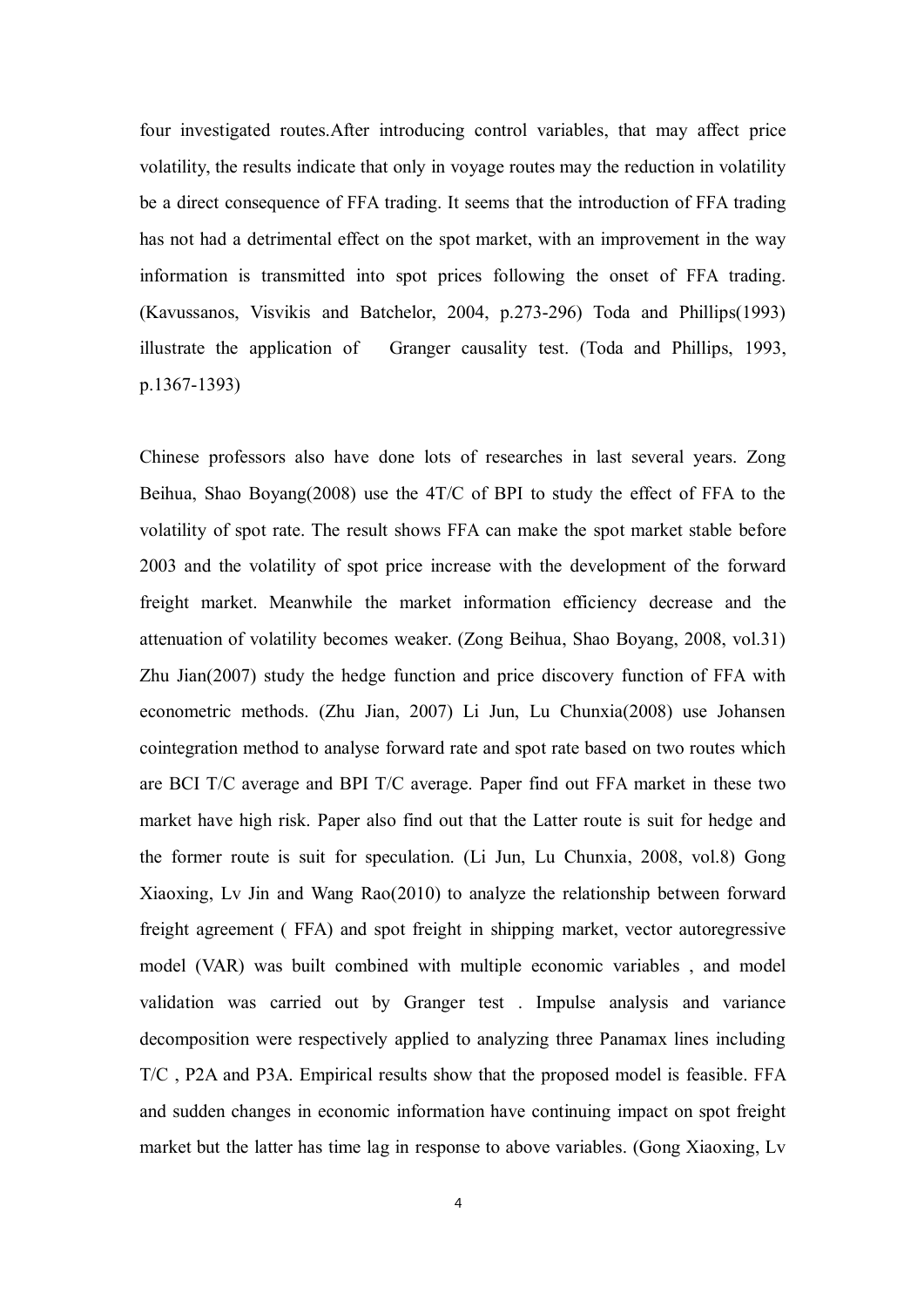Jin and Wang Rao, 2010, vol.36) Wu Peijian, Den Guishi and Tian Wei(2008) the paper from the perspective of managing freight risk, this paper analyses the cointegration relationship between forward rate and spo<sup>t</sup> rate by using the method of economics and constructs an error correction model which can be used to forecast the price of freight and price for FFA market. (Wu Peijian, Den Guishi and Tian Wei, 2008, vol.22) Xiao Yiming(2009) use econometric methods to study empirically the effectiveness of the optimal hedging in the forward freight market by using <sup>a</sup> typical route as an example. The result shows that the correlation coefficient between forward rate and spo<sup>t</sup> rate is high. Forward rate is playing <sup>a</sup> guiding role to lead spo<sup>t</sup> rate to change. (Xiao Yiming, 2009)

�Hedging function

Keynes and Hicks both British economist give the earliest theory about hedge. Hedge is <sup>a</sup> way to avoid the freight risk in spo<sup>t</sup> market. It can transfer the freight risk in spo<sup>t</sup> market. Purpose is protecting the profit. The operation of hedge is buying same quantity but opposite direction future contract in future market. It use the profit in one market to fill the lost in another market. Working(1960) has a research on basis risk. Hedger can transfer the basis risk to the other party by <sup>a</sup> contract. He thinks hedger can earn money from the basis. It makes hedge become <sup>a</sup> behaviour of speculation. (Working, 1960, p.431-459) Kavussanos, Visvikis(2004) use methods of OLS, VECM, SURE-VECM, VECM-GARCH and VECM-GARCH-X to calculate the static ratio and dynamic ratio of FFA. The paper also use minimum variance of hedge ratio to find out the efficiency of hedge by internal and external sample. Result is there is <sup>a</sup> different in the efficiency of hedge in each route. Transatlantic route is better than transpacific route on the efficiency of hedge. (Kavussanos, Visvikis, 2004)

Chinese professors have done lots of researches on hedging function. Zhu Yiqiu, Chen Fen(2005) give general introduction of hedge function of FFA. (Zhu Yiqiu, Chen Fen, 2005, vol.28) Zhang Jian, Yang Yongzhi(2006) analyse the volatility of dry bulk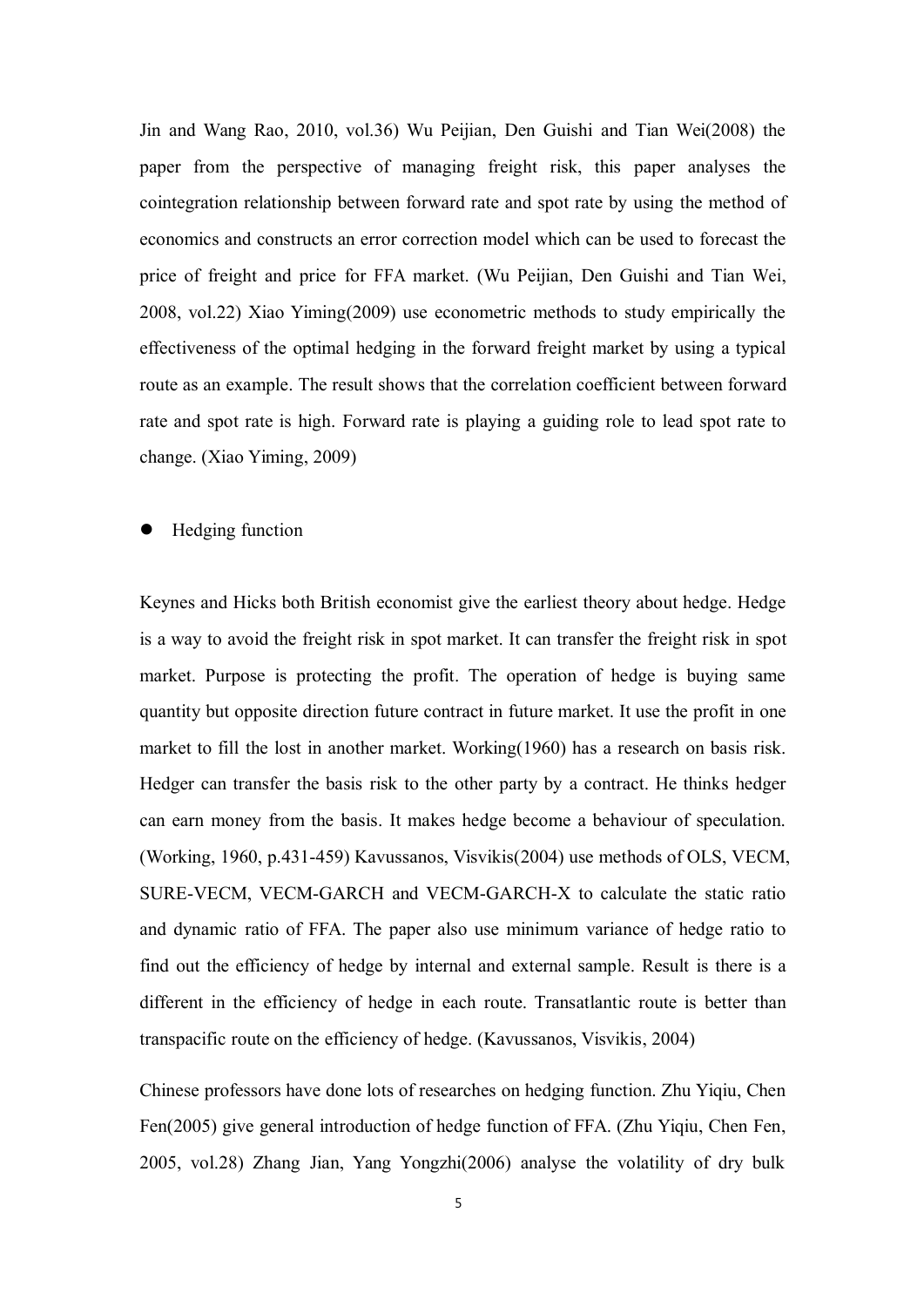shipping market, introduce FFA and its situation in the dry bulk transport market and give some advise to Chinese shipping companies. (Zhang Jian, Yang Yongzhi, 2006, vol.29) Duan Guodong(2007) introduce the three steps of risk managemen<sup>t</sup> and current situation of FFA. Then he uses an example shows how to hedge by using FFA. (Duan Guodong, 2007, p.38-39)Yang Liu(2007) point out that most of charterer use forward market to forecast spo<sup>t</sup> rate. The paper also gives us the detriment of focus on using FFA to speculate and gives opinion to the parties in the shipping market of China to focus on using FFA to hedge rather than speculation. (Yang Liu, 2007, p.48-49) Zhu Jian(2007) use Ederington's way to calculate the hedge ratio and ge<sup>t</sup> the result of the efficiency of hedge by using FFA in the routes of BPI T/C average and C4. The paper find out the route C4 is higher than BPI T/C average in the hedge ratio. (Zhu Jian, 2007)Xiao Yiming(2009)Paper use minimum variance hedging model and bring in Kendall's rank correlation model, Copula model and GED-GARCH model to estimate the ratio of forward rate and spo<sup>t</sup> rate after hedging in use of BCI, BPI, BSI three routes, and moreover, the result of estimating hedging are satisfactory. Finally by comparing the time series between before and after hedging the price, through analysing the hedging effectiveness, it can be concluded that using the Tail Dependence to calculate the rate sequence of return after hedging has <sup>a</sup> smaller mean and variance, and its fluctuations are much more moderate than before hedging, so it prove hedging function is very effective. (Xiao Yiming, 2009) Zhao Haiyang(2010) introduce how to forecast BDI accurately to help hedging by using FFA and how to hedge by comparing successful example and failure examples. Result is we should use FFA to hedge when we have an accurate forecast of market. (Zhao Haiyang, 2010) Zhang Jian(2009) shows how to hedge by using P2A route and compare the difference between hedging and speculation. (Zhang Jian, 2009)Bao Xu, Sun Axun(2008) show the routes in FFA market, the current situation of FFA and use example to illustrate how to hedge by using FFA. (Bao Xu, Sun Axun, 2008) Zhou Yangou(2011) introduce the freight derivatives, application of FFA in shipping companies and also use an example to display how to hedge by using FFA. (Zhou Yangou, 2011) Sheng Wuchen,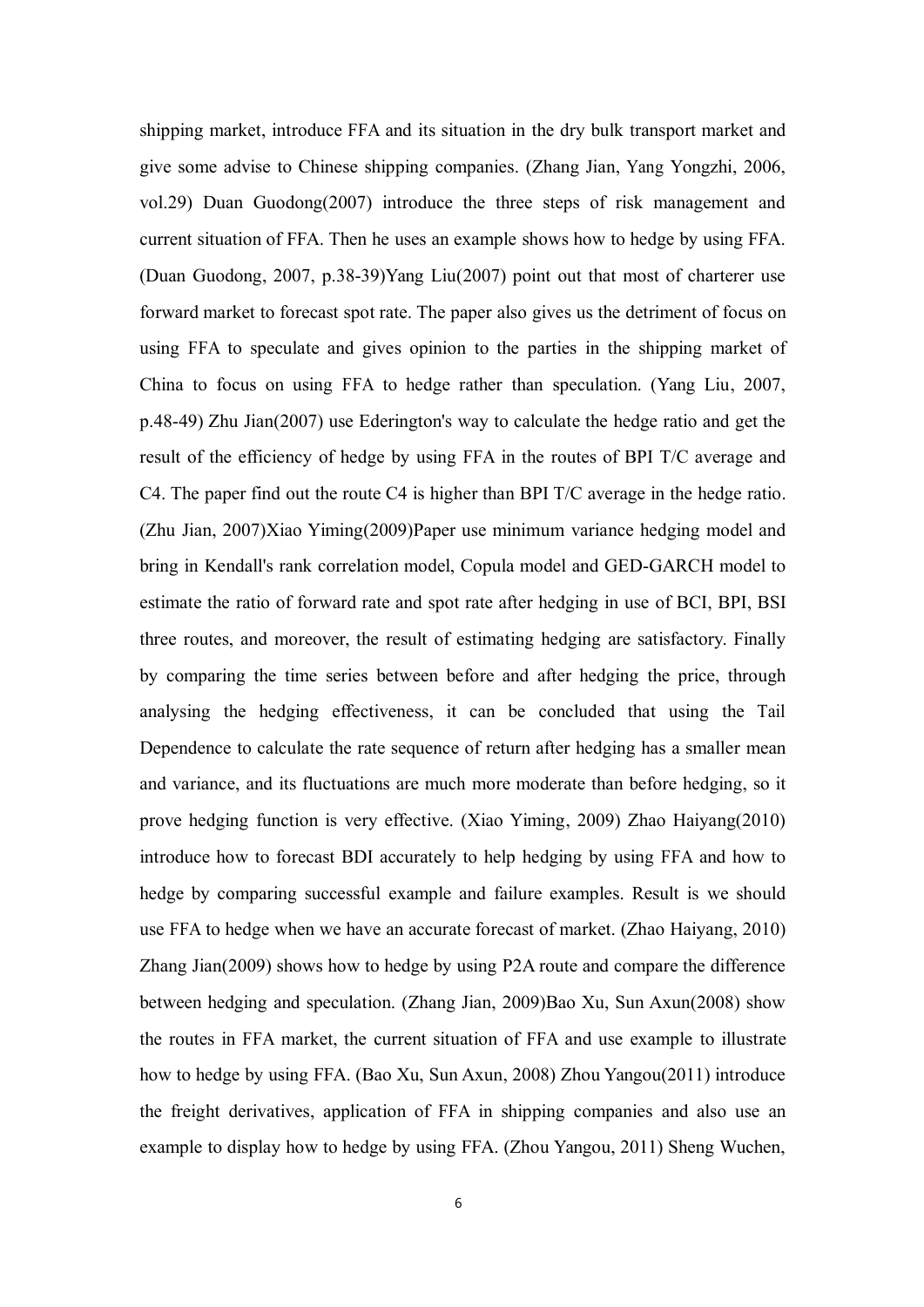Wang Xiaoming and Zeng Qiugen(2010) estimate minimum hedging ratio by using B-VAR, ECM and EC-GARCH based on 4 routes of BCI T/C average, BPI T/C average, P2A and P3A. Result shows ECM and B-VAR ge<sup>t</sup> highest hedge ratio and best hedging efficiency. P2A and P3A have higher hedging efficiency than the other two routes. (Sheng Wuchen, Wang Xiaoming and Zeng Qiugen, 2010) Xi Bei, Yu Siqing(2011) analyse hedging strategy from risk managemen<sup>t</sup> aspect. Use Fundamental Analysis and technical analysis to find the right way to operate hedging. (Xi Bei, Yu Siqing, 2011, vol.33) Zhang Haiyang(2010) take two busy routes for example to research the optimal hedging ratio. After introduction the Kendall model,the CoPula model and the GARCH model,we come to the optimal result by using the minimum variance hedging model. (Zhang Haiyang, 2010)

�Speculation and others

Zhao Haiyang(2010) use an example to show how to speculate by using FFA. (Zhao Haiyang, 2010) Zhang Haiyang(2009) introduce three ways to earn profit from FFA market. (Zhang Haiyang, 2009, vol.31) Xi Bei, Yu Siqing(2011) introduce speculation strategy basically. (Xi Bei, Yu Siqing, 2011, vol.33)

Yuan Rongxin, Xi Pei(2011) introduce the transaction process. (Yuan Rongxin, Xi Pei, 2011) Xing Dan(2011) illustrate how Chinese companies facing FFA market and the future of FFAmarket. (Xing Dan, 2011)

As I know from the literature review there is no article analyse the C3 and C5 which are two most important routes for China in dry bulk market. Only few of articles consider speculation function of FFA market. During the financial crisis some banks join the FFA market, not much articles consider the function of FFA during financial crisis and other problem like impact of enhance speculation function to the FFA market.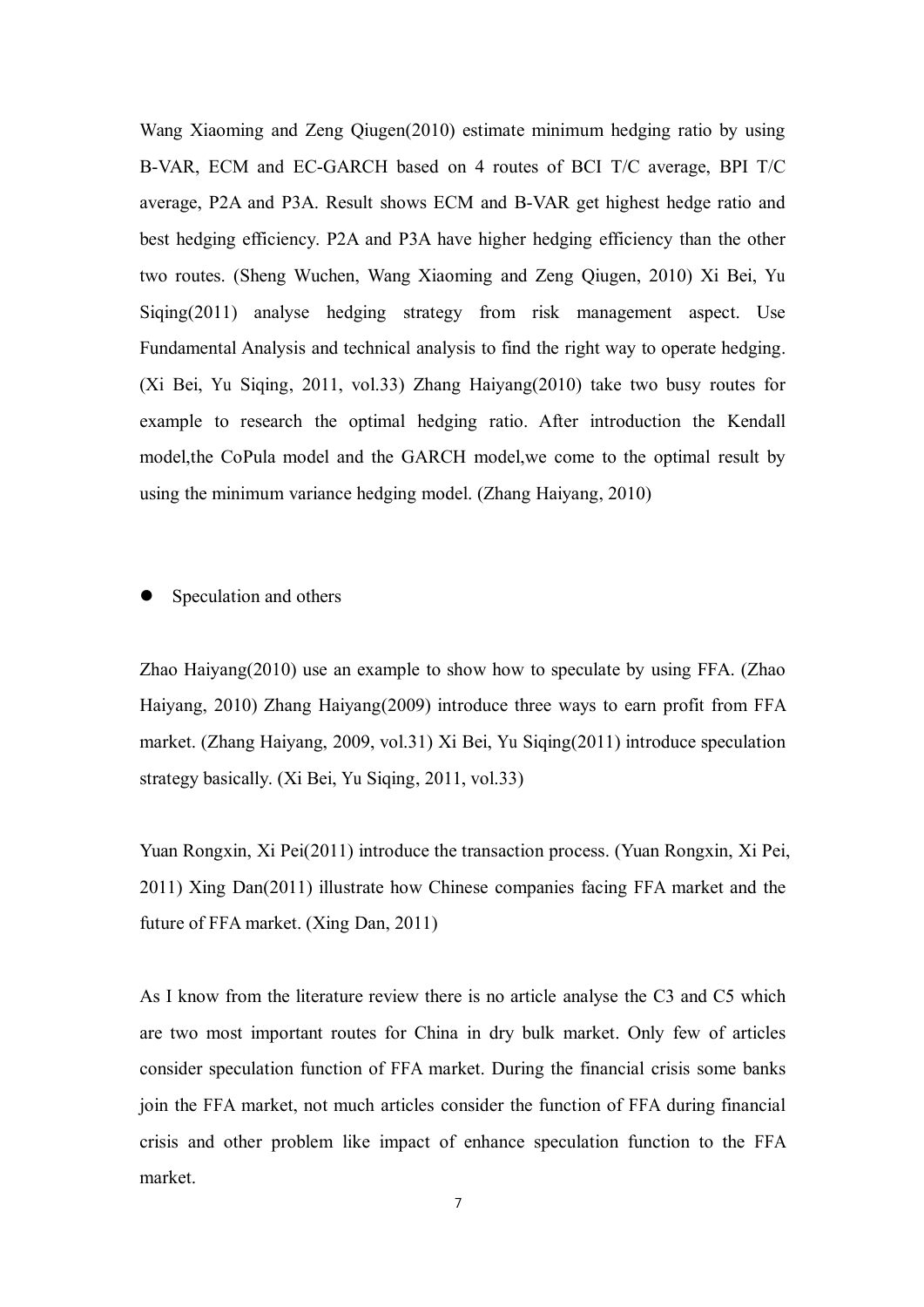#### **1.3 The framework framework frameworkof the paper and methodology used**

This paper will do empirical analysis of the functions of FFA especially focus on price discovery and hedging functions. From this empirical analysis we can know the efficiency of FFA in these two routes. paper will choose C3 and C5 to be the sample and it can be <sup>a</sup> reference for Chinese companies if they want to join the FFA market of these two routes. The paper will also illustrate it is necessary for Chinese shipping companies join the FFA market and give them some recommendations.

This paper has five chapters. First chapter is introduction, i will introduce the background, result of literature review, the framework of the paper and methodology used. Second chapter is general introduction of FFA, in this chapter i will give reader <sup>a</sup> basic idea of FFA. Third chapter is empirical analysis, this chapter is the main par<sup>t</sup> of the paper. I will do all the calculations in this part. Fourth chapter is result of empirical analysis and revelation. This par<sup>t</sup> is also important , i will give <sup>a</sup> result in this par<sup>t</sup> After calculations and connect with Chinese shipping companies to explain the reason why they should join FFA market and give some own recommendations. Last par<sup>t</sup> is conclusion, give an overview of paper and emphasize the result of the paper.

This paper will use some econometrics methods and apply time series analysis. This paper will use correlation analysis, ADF test, cointegration test and Granger causality test in the software of EVIEWS to analyse the price discovery function. This article will also analyse the hedging ratio and the effect of hedging in these two routes to analyse the hedging function by the formulas proposed by Johnson and Ederington.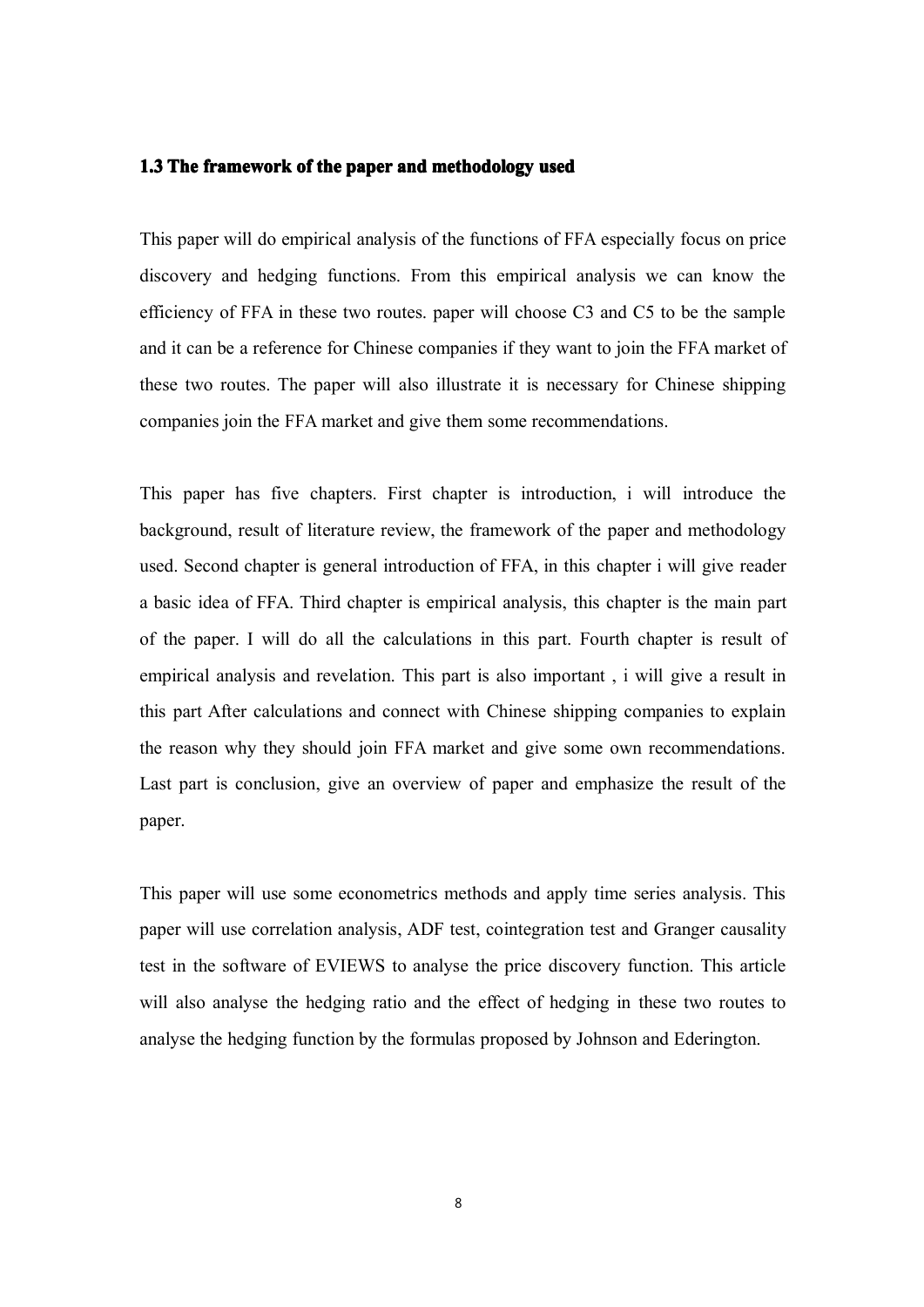## Chapter 2 General introduction of the Forward Freight Agreement **market**

#### **2.1 Overview of the Forward Freight Agreement**

Forward Freight Agreement which is also well know as FFA means an agreemen<sup>t</sup> made by two counterparties. This agreemen<sup>t</sup> should cover some main terms which are the agreed route, the day,month and year of settlement, contract quantity and the contract rate at which differences will be settled. One party will receive money from the other party or pay money to the other party within five days following the settlement date. (Kavussanos & Visvikis, 2011, pa.16) The settlement is decided by the freight index of Baltic Exchange on the settlement date and the freight agreed in the agreement.

Forward Freight Agreement is presented by Clarkson in the end of 1991. Two famous European shipowner which are Bocimar and Burwain operated first FFA trade in 1992. FFA go<sup>t</sup> grea<sup>t</sup> developing after 2005. FFA attracted more shipowner like TMT, OCEANBULK and banks like CITIBANK, MORGAN STANLEY to join in this market. It made <sup>a</sup> huge change of FFA. There were 1.65 million agreements made and the market value of FFA was 57 billion in 2005 compared to 23 billion in 2004. Nowadays FFA market has already take two-thirds of the whole shipping market and physical market only take one-third of the whole market.

There are four main participants in the FFA market. They are shipowner, trader, producer and financial institution. it shows these four parties clearly In the table 1.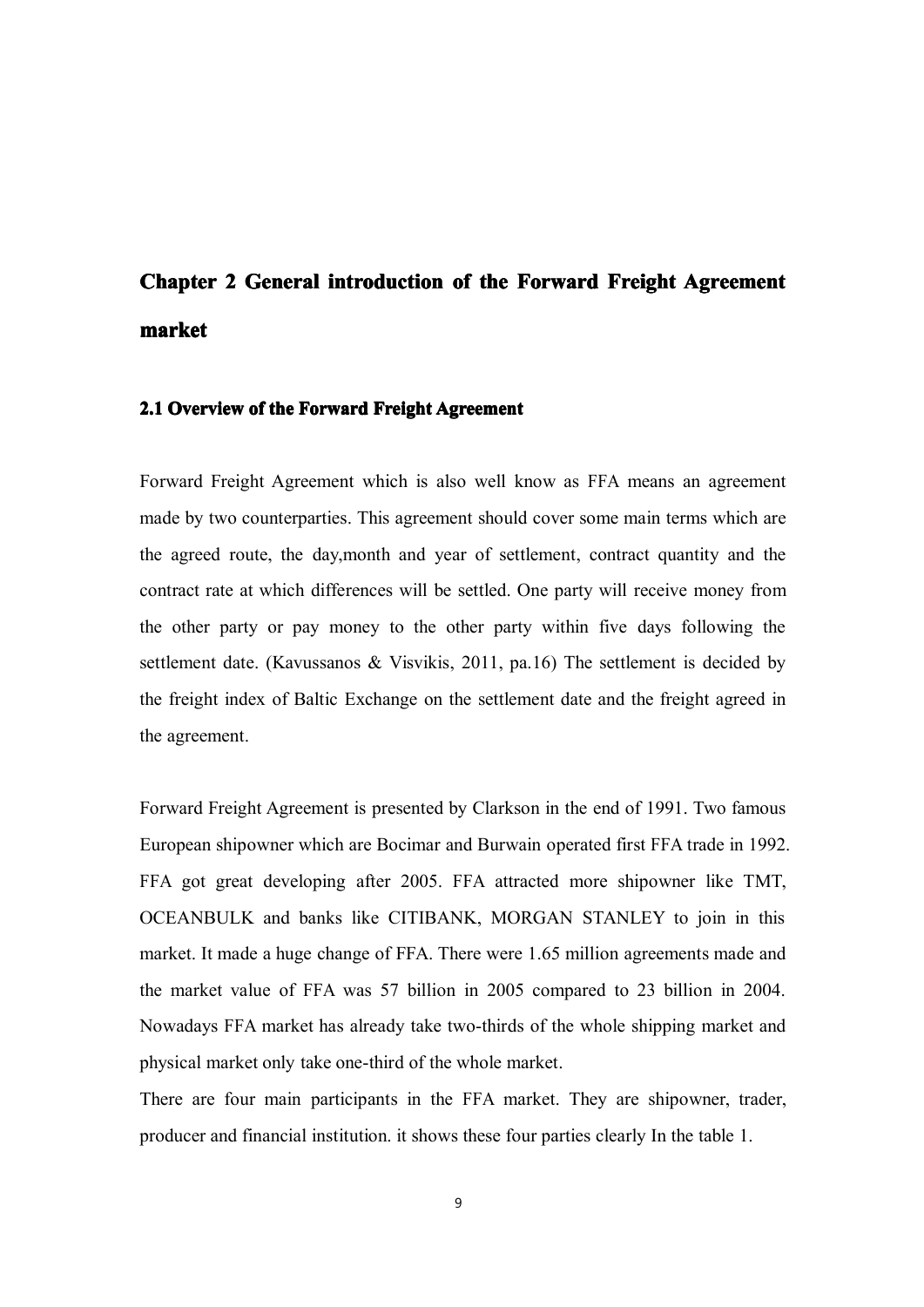Table 1 main participants of FFAmarket

| Shipowner   | Shipping companies and operators who are dealing<br>with     |
|-------------|--------------------------------------------------------------|
|             | international dry bulk shipping. For example: KLAVENESS from |
|             | Norway, NAVIOS/OCEANBULK from Greece.                        |
| Trader      | Companies who are dealing with dry bulk import and export.   |
|             |                                                              |
| Producer    | Companies who are producing different dry bulk commodities.  |
|             | For example: three biggest iron ore supplier Rio tinto, BHP  |
|             | billiton and CVRD.                                           |
| Financial   | Banks, hedge fund and hedge funds. For example: MORGAN       |
| institution | <b>STANLEY</b>                                               |

Source: Zhou Yangou,(2011), Application of freight derivative FFA in shipping company, China Water Transportation,2011(6)

At the same time i should introduce the routes of dry bulk FFA market. There are four types of routes which are capesize, panamax, supramax and handysize. Dry bulk FFA market has 24 Baltic dry bulk routes which are 10 capesize routes, 7 panamax routes, 5 supramax routes and 2 trial routes. Here are some main routes published by Baltic Exchange in the table 2.

| Type of ship | Routes                   | Tonnage  |
|--------------|--------------------------|----------|
|              | C <sub>3</sub>           | 150000mt |
|              | Tubarao-Beilun/Baoshan   |          |
| Capesize     | C <sub>4</sub>           | 150000mt |
|              | Richards Bay-Rotterdam   |          |
|              | C <sub>5</sub><br>West   | 150000mt |
|              | Australia-Beilun/Baoshan |          |

Table 2 routes published by Baltic Exchange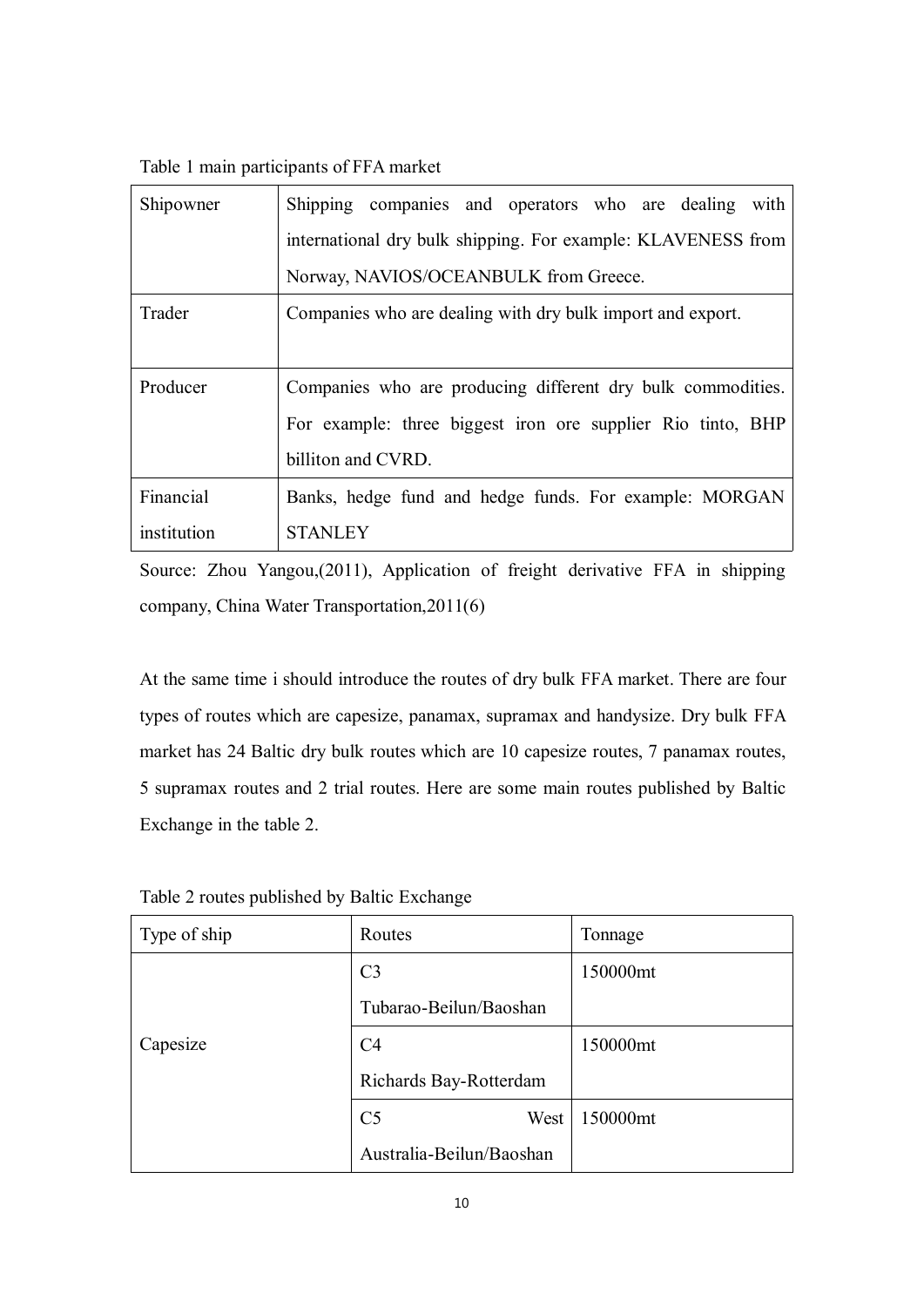|           | C7 Bolivar-Rotterdam   | 150000mt             |  |
|-----------|------------------------|----------------------|--|
|           | <b>BCI T/C Average</b> | 4 T/C routes Average |  |
|           | P2A SKAW/GIB-Far East  | 74000mt              |  |
| Panamax   | P3A Pacific R/V        | 74000mt              |  |
|           | <b>BPI T/C Average</b> | 4 T/C routes Average |  |
| Supramax  | <b>BSI T/C Average</b> | 5 T/C routes Average |  |
| Handysize | <b>BHI T/C Average</b> | T/C Average          |  |

Source: Bao Xu, Sun Axun,(2008), Discussion of FFA, China Logistics and Purchase, 2008(23)

Nowadays the International Maritime Exchange(IMAREX-NOS), London Clearing House Limited(LCH), Singapore Exchange(SGX) and the New York Mercantile Exchange(NYMEX) are the famous stage to deal with FFA settlement.

#### **2.2 Functions Functions Functionsof the Forward Forward Forward Forward Freight FreightAgreement Agreement**

FFA has four kinds of functions which are price discovery, hedging, speculation and market developing.

#### 1. Price discovery

As i mentioned at chapter 1, shipping industry is <sup>a</sup> perfect competitive market. Therefore the freight rate of spo<sup>t</sup> market will change all the time. Shipowner or shipper always suffer lost because of wrong estimation of the trend of freight rate. The participants of FFA are doing business in different area in dry bulk shipping. So they are familiar with dry bulk shipping and they have their own information, experience and judgement of market. All of these will display on the FFA price. Otherwise the operation of FFA market is fair. Every price of newdeal will show on the screen of each exchange house. It helps to make correct future price. That's the reason why FFA has price discovery function to show the trend of freight.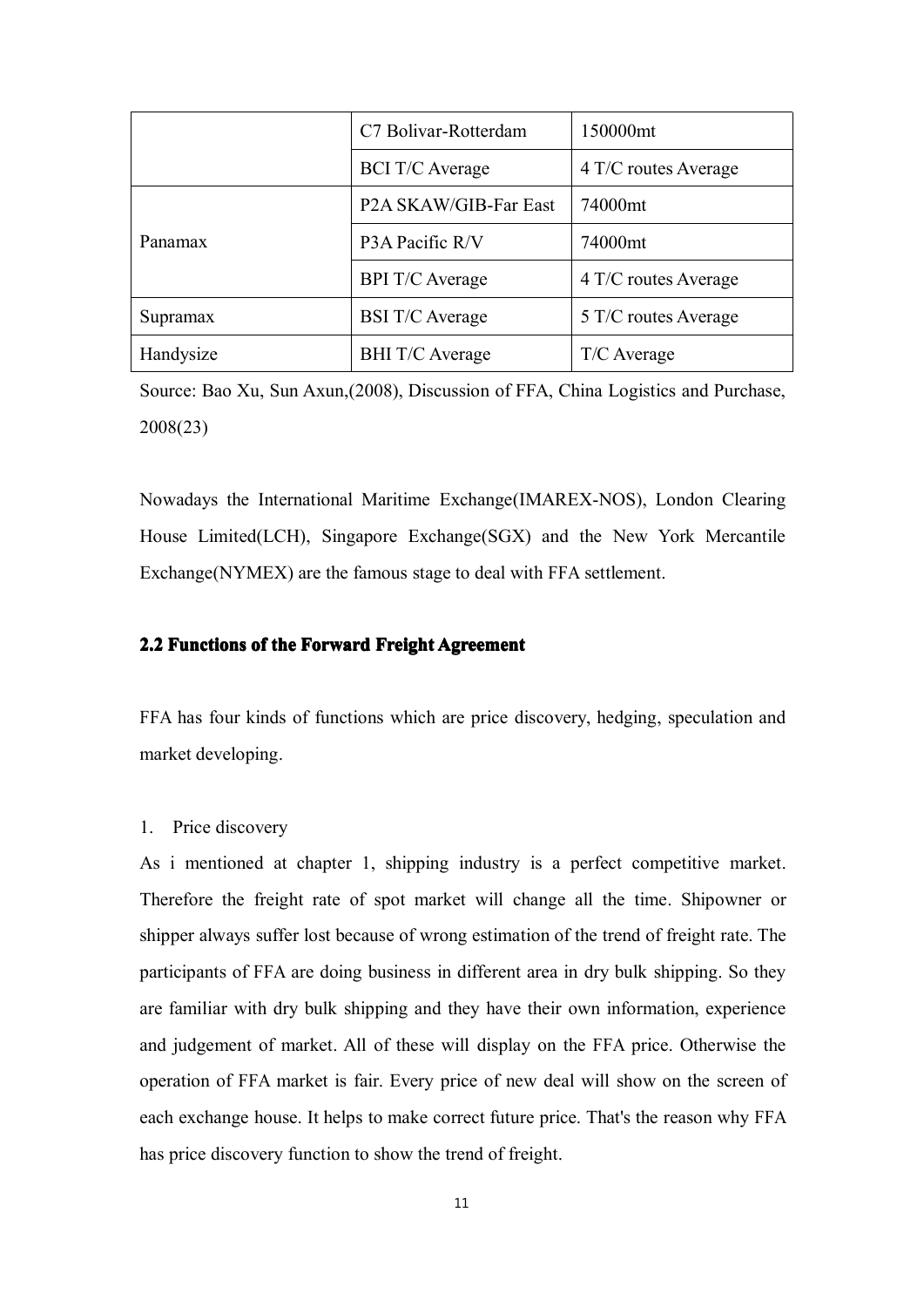#### 2. Hedging

The original purpose of FFA is to avoid the risk caused by the fluctuation of freight. We use hedging to combine profit and loss to stay at <sup>a</sup> stable level. It can be understood easily by the figure 2.



P1: expected freight rate to be paid for cargo shipment

fixed rate of the FFA bought

Figure 2 hedging physical shipment obligations by buying an FFA

Source: Kavussanos & Visvikis, 2011, Theory and Practice of Shipping Derivatives, Risk Books, pa.98

Figure shows that hedging means buy(sell) future contract with same quantity in physical market but opposite trade direction. Then at <sup>a</sup> specific date in the future contract owner sell(buy) the future contract to fill the loss in the spot market caused by the fluctuation of freight. On shipowners side, the purpose of using hedging is protecting profit. Shipowners buy or sell future contract according to their estimation for the market. Then they can use it to protect profit. The hedging ratio is higher than BIFFEX.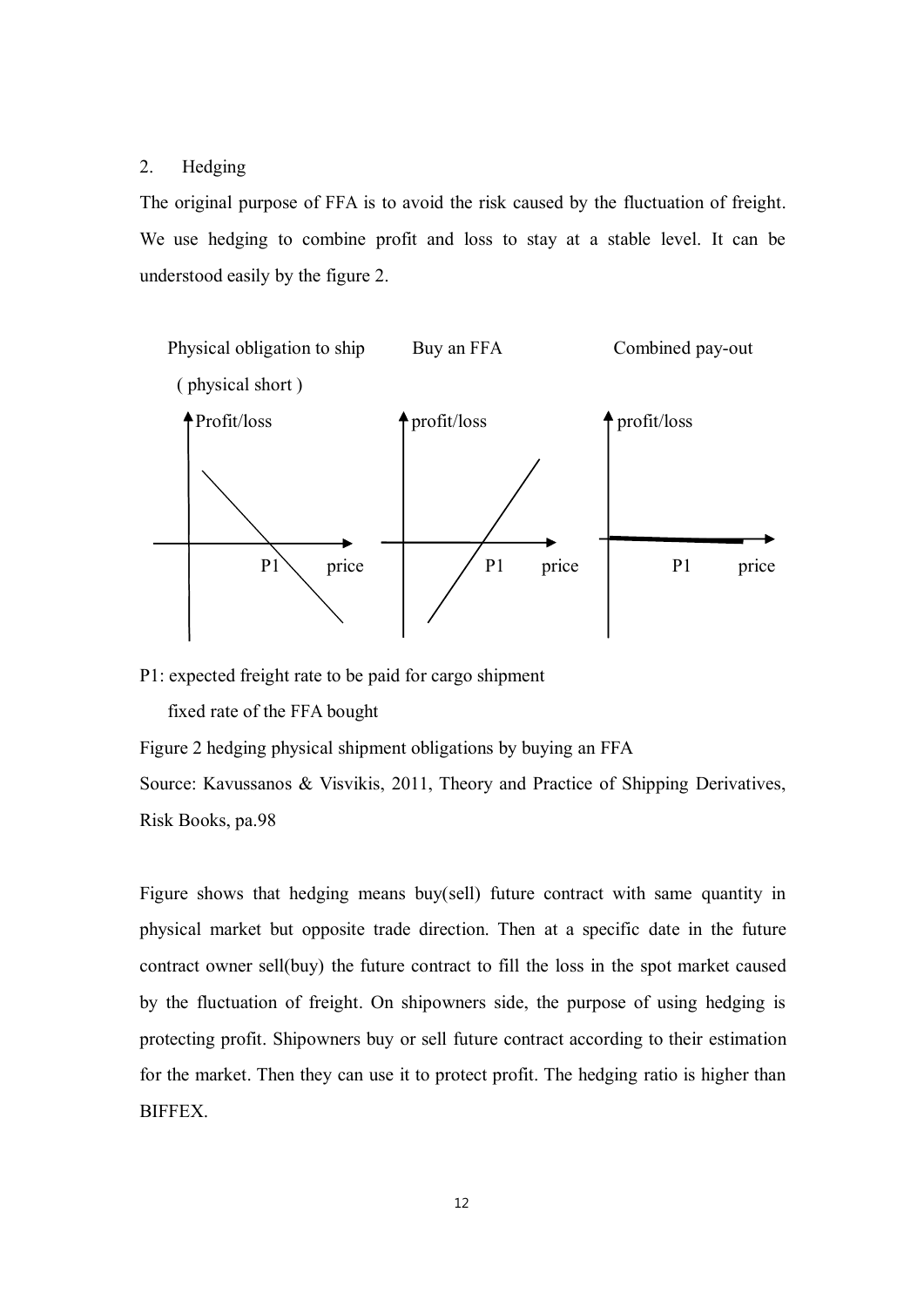#### 3. Speculation

In 2007 <sup>a</sup> company named TMT earned 3 billion in FFA market by speculation. It means people in FFA market can earn more money according to their forecast of market. Speculator buy more future contracts When they think the market will goes up and sell more future contracts when they think the market will goes down. It shows the biggest different between hedging and speculation that is the purpose. Hedging means people use FFA to protect their profit. But speculation means people use FFA to earn money. Just like earn money from stock market. However it is not every FFA deal all can avoid the risk, most people use FFA to remove the risk to others who are willing to take it. The people who want to take risk is speculator.

#### 4. market developing

This is some my personal idea about FFA. FFA market is helpful to avoid the risk of freight fluctuation. But it needs professional knowledge and skilled operators. At the same time FFA has price discovery function. FFA market can show the trend of spo<sup>t</sup> market Although the price of FFA market can be changed by somebodies' will. So FFA market means <sup>a</sup> lot to physical market.

#### **2.3 Transaction of the Forward Freight Agreement**

Nowadays there are two kinds of transactions of FFA which are over-the-counter (OTC) and cleared market. OTC means two counterparties make an agreemen<sup>t</sup> based on the credit. Cleared market has <sup>a</sup> organized house for trading and use standardized contract. All deals are finished through <sup>a</sup> clearing house. The table down below make <sup>a</sup> comparison of both types of transactions.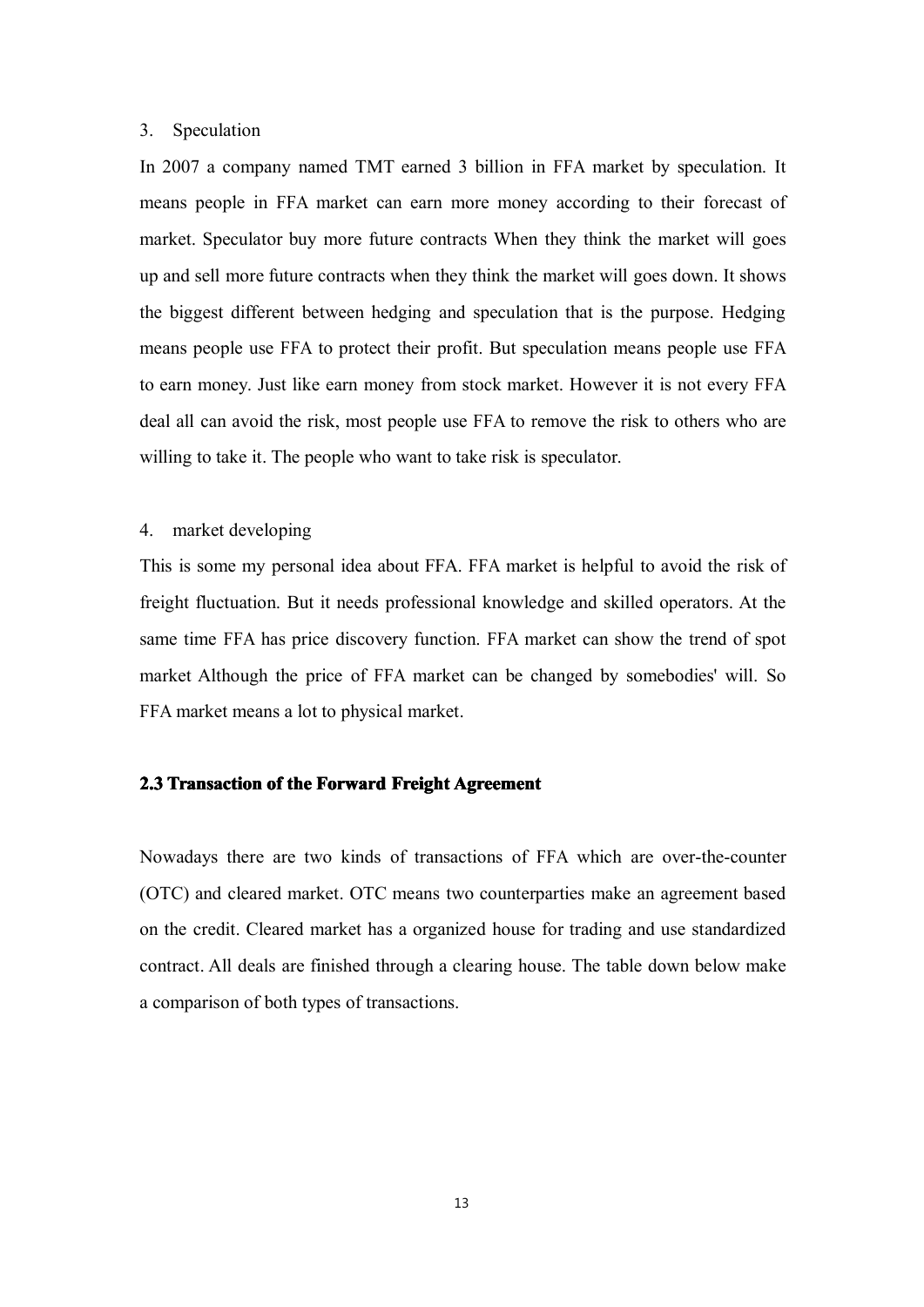|                          | <b>OTC</b>             | Cleared market         |  |
|--------------------------|------------------------|------------------------|--|
| Trading fee              | Commission for brokers | Commission foe brokers |  |
|                          |                        | and clearing fee       |  |
| Capital cost             | no                     | stated commission      |  |
| Credit risk              | High                   | Zero                   |  |
|                          |                        | (because of clearing   |  |
|                          |                        | house)                 |  |
| Effect of cash flow      | medium                 | low                    |  |
| Frequency of utilization | Leading in FFA trade   | Getting popular        |  |

Table 3 comparison of OTC and cleared market

Source: result of own research

The table 3 shows cleared market is getting popular because of its advantages. The cleared FFA market suffered no defaults while lots of bilateral counterparties were forced to renegotiate their contracts during the latest financial crisis.

There are two kinds of contracts in OTC. The first one FFABA contract is made by Forward Freight Agreement Brokers' Association(FFABA). This one is always used by the member of FFABA. The second one ISDA contract is made by International Swaps And Derivatives Association(ISDA). This one is always used by big shipping companies or banks. In cleared market there are 75% deals use FFABA contract and 25% deals use ISDA contract.

Each exchange house will provide its own contract in cleared market. IMAREX-NOS is known as the best exchange house. So the FFA contract of IMAREX-NOS is used often.

There are four settlement mechanisms in FFA market:

1.The settlement price is the average price of contract routes published in Baltic exchange house at each settlement period.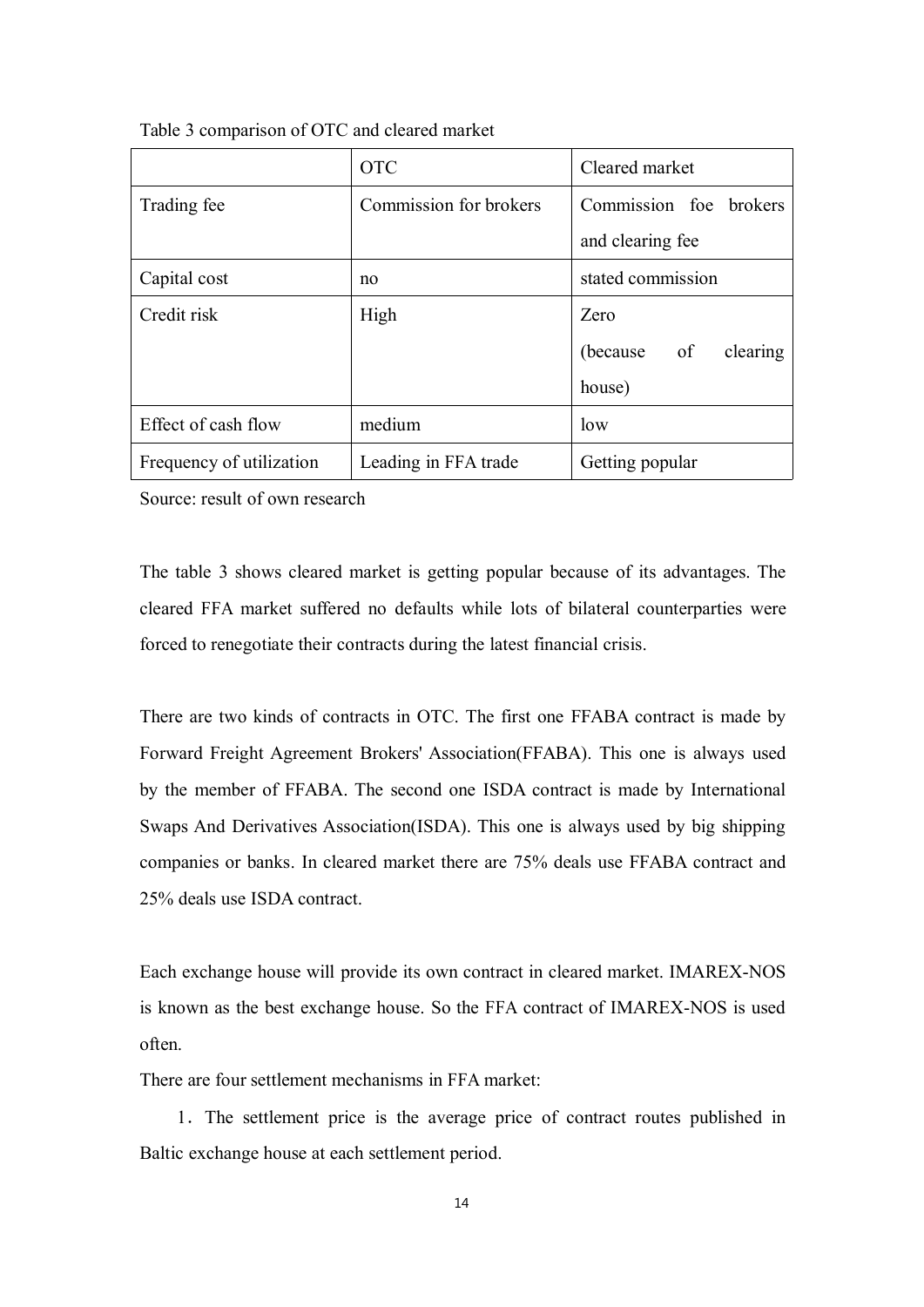2.There are two kinds of settlement period according to character of routes. First is T/C average routes, the settlement period of this is 30 days. Settlement price is the average price of all index in the trading month. Second is single route, the settlement period of this is 7 days. Settlement price is the average price of all index in 7 days before the settlement date.

3.Settlement price should all be paid at settlement date and it should be received in five days.

4.Settlement price is equal to fixed price minus floating price, then it times contract quantities.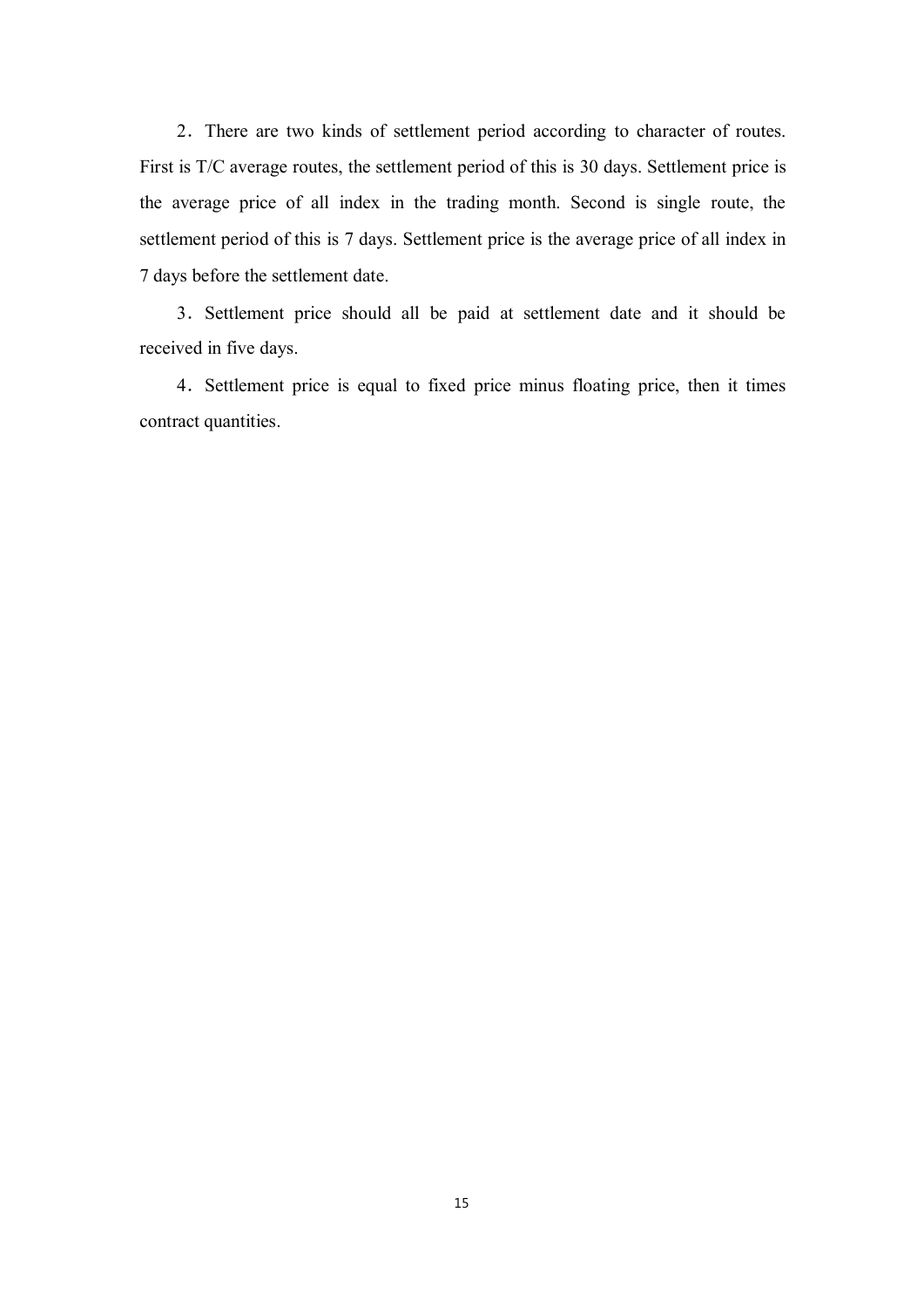### **Chapter 3 Empirical analysis**

#### **3.1 Data collection and description**

All the data collected in this paper come from the iron ore repor<sup>t</sup> of SIMPSON SPENCE& YOUNG(SSY). All the data is the transaction price in FFA market. Time charter FFA contract is divided by quarters and voyage charter FFA contract is separated by months. This dissertation focuses on two iron ore routes which are very important to China.

The transaction item of C3 and C5 are one month FFA contract, two months FFA contract and three months FFA contract. The data start from April  $9<sup>th</sup>$  in 2010 to March  $30<sup>th</sup>$  in 2012. There are 440 observations for both C3 and C5.

### **3.2 Function of price discovery**

#### **3.2.1 Correlation analysis**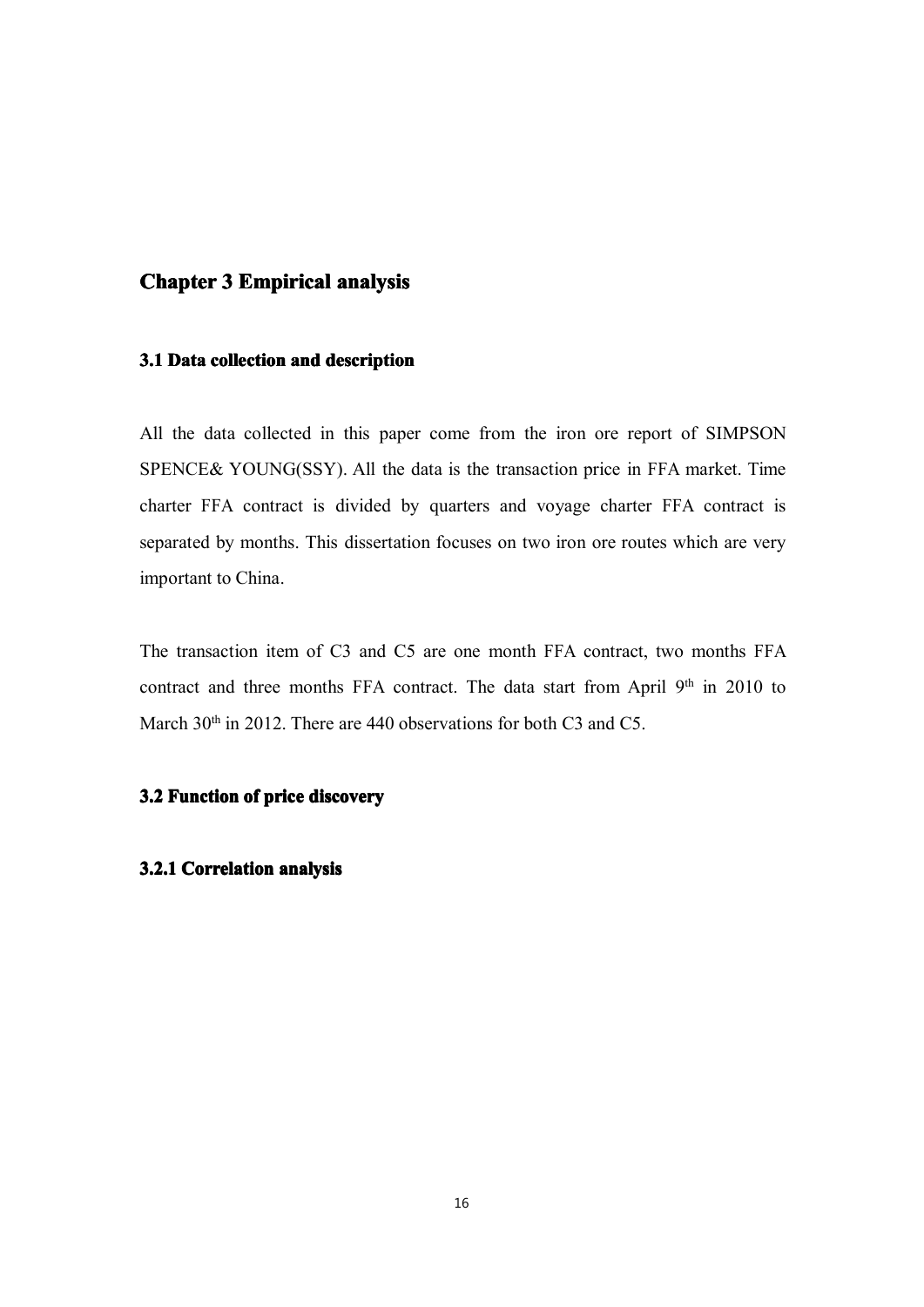

Figure 3 Trend map of spo<sup>t</sup> price and FFA price in C3

Source: result of own research based on the data from SSY



Figure 4 Trend map of spo<sup>t</sup> price and FFA price in C5

Source: result of own research based on the data from SSY

we can see the trend of spo<sup>t</sup> price and FFA price is similar in the figure3 and figure4. We can give an initial judgement that there is <sup>a</sup> strong connection between spo<sup>t</sup> price and FFA price. We can also use correlation analysis to judge the connection between spo<sup>t</sup> price and FFA price. The table 4 and table 5 shows the correlation coefficient of spo<sup>t</sup> price and FFA price in route C3 and C5.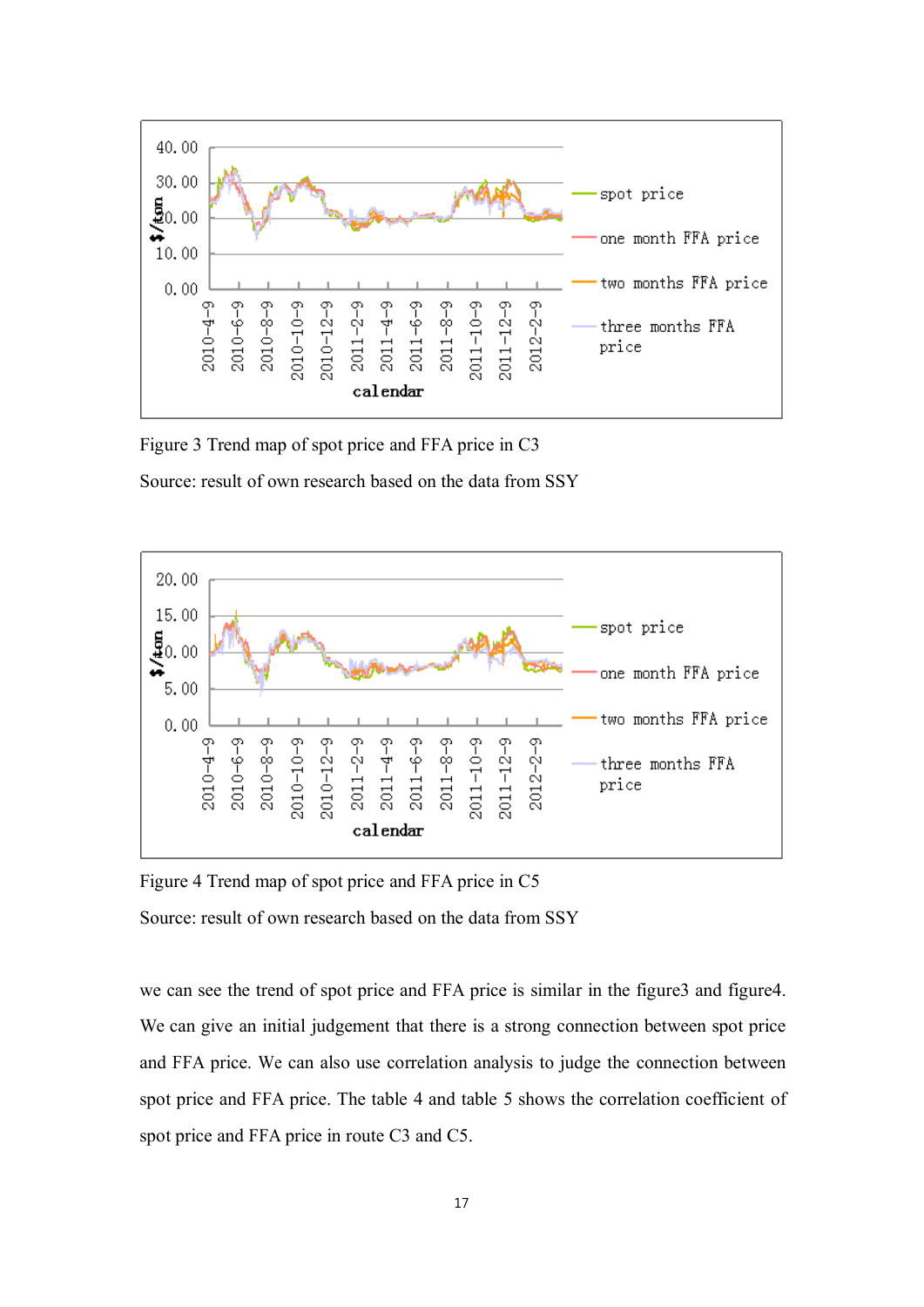|                            | Spot price   | One.<br>month | Two<br>months | Three<br>months |
|----------------------------|--------------|---------------|---------------|-----------------|
|                            |              | FFA price     | FFA price     | FFA price       |
| Spot price                 | H            | 0.9663697567  | 0.9567724914  | 0.9134061989    |
| month<br>One.<br>FFA price | 0.9663697567 | $\mathbf{1}$  | 0.9491561723  | 0.9055326759    |
| months<br>Two<br>FFA price | 0.9567724914 | 0.9491561723  | $\mathbf{1}$  | 0.9727112454    |
| months<br>Three            | 0.9134061989 | 0.9055326759  | 0.9727112454  | $\overline{1}$  |
| FFA price                  |              |               |               |                 |

Table 4 Correlation matrix of spo<sup>t</sup> price and FFA price in C3

Source: own calculation based on the data from SSY

|                                  | Spot price   | month<br>One | Two<br>months | Three<br>months |
|----------------------------------|--------------|--------------|---------------|-----------------|
|                                  |              | FFA price    | FFA price     | FFA price       |
| Spot price                       |              | 0.9649550895 | 0.9449213452  | 0.8678794964    |
| month<br><b>One</b><br>FFA price | 0.9649550895 | 1            | 0.9507070213  | 0.8759974487    |
| months<br>Two<br>FFA price       | 0.9449213452 | 0.9507070213 | 1             | 0.9654068791    |
| months<br>Three<br>FFA price     | 0.8678794964 | 0.8759974487 | 0.9654068791  | 1               |

Table 5 Correlation matrix of spo<sup>t</sup> price and FFA price in C5

Source: own calculation based on the data from SSY

From the charts we can see the correlation coefficient of one month FFA price is highest in both two charts. The correlation coefficient of two moths FFA price and three months FFA price is getting lower when the settlement date getting later. It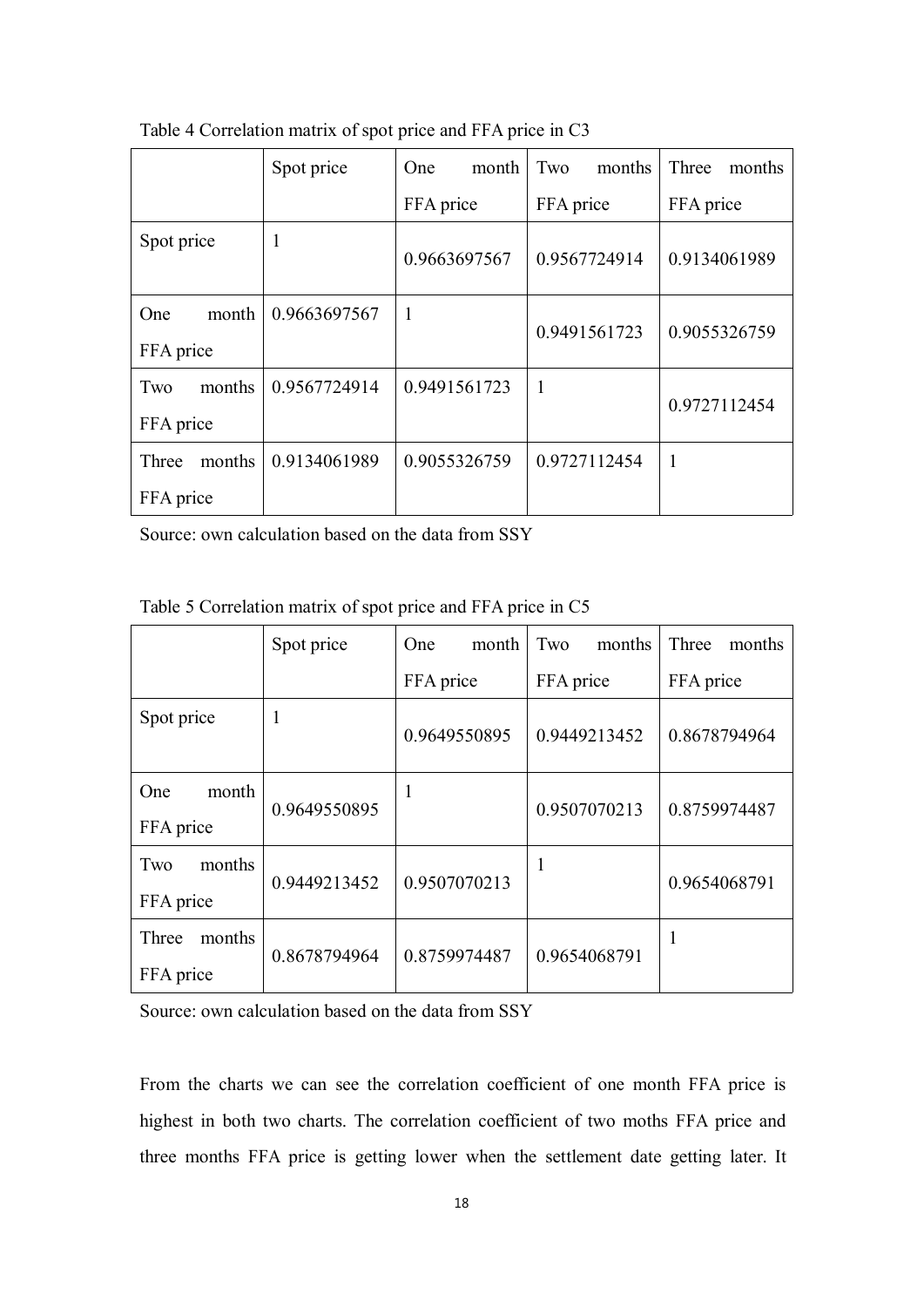means the connection of spo<sup>t</sup> price and future price will be weak if the settlement date of future contract is far from presen<sup>t</sup> date. The correlation coefficient of spo<sup>t</sup> price and FFA price is high in these two routes is because the target of FFA is freight. Freight do not need to be stored or transported so it has no capital cost to hold <sup>a</sup> FFA contract. The other thing should be noticed is the correlation coefficient between FFA price is high. It might because spo<sup>t</sup> price and FFA price can be affected by same reasons.

#### **3.2.2 Stationarity Stationarityof time series analysis analysis**

This paper need to check the stationarity of time series before we do the cointegration test and granger causality test. There are several ways to check the stationarity of time series. Autocorrelation analysis and unit root test are the most common way to solve this problem. This paper will uses unit root test by the help of EVIEWS.It has two types of unit root test in EVIEWS which are Dickey-Fuller(DF), Augmented DF(ADF)and Phillips-Perron test. ADF will be used in the dissertation.

We should know what is ADF basically before we use it. First is <sup>a</sup> example based on the situation of AR(1).

$$
y_t = \mu + \rho y_{t-1} + \varepsilon_t \tag{3-1}
$$

In this formula  $\mu$  and  $\rho$  are parameters.  $\epsilon$  is the error term. If  $-1 < \rho < 1$ , series y will be a stationary time series. If  $\rho = 1$  then series y will be a nonstationary time series. Thus if we want to check a stationary time series then we should make sure  $\rho$  <1. So we make two assumptions:  $H_0: \rho = 1$   $H_1: \rho < 1$ 

If we minus  $y_{t-1}$  at both side of formula, we will get the formula below:

$$
\Delta y_t = \mu + \gamma y_{t-1} + \varepsilon_t
$$
  
In this formula  $\gamma = \rho - 1$  (3-2)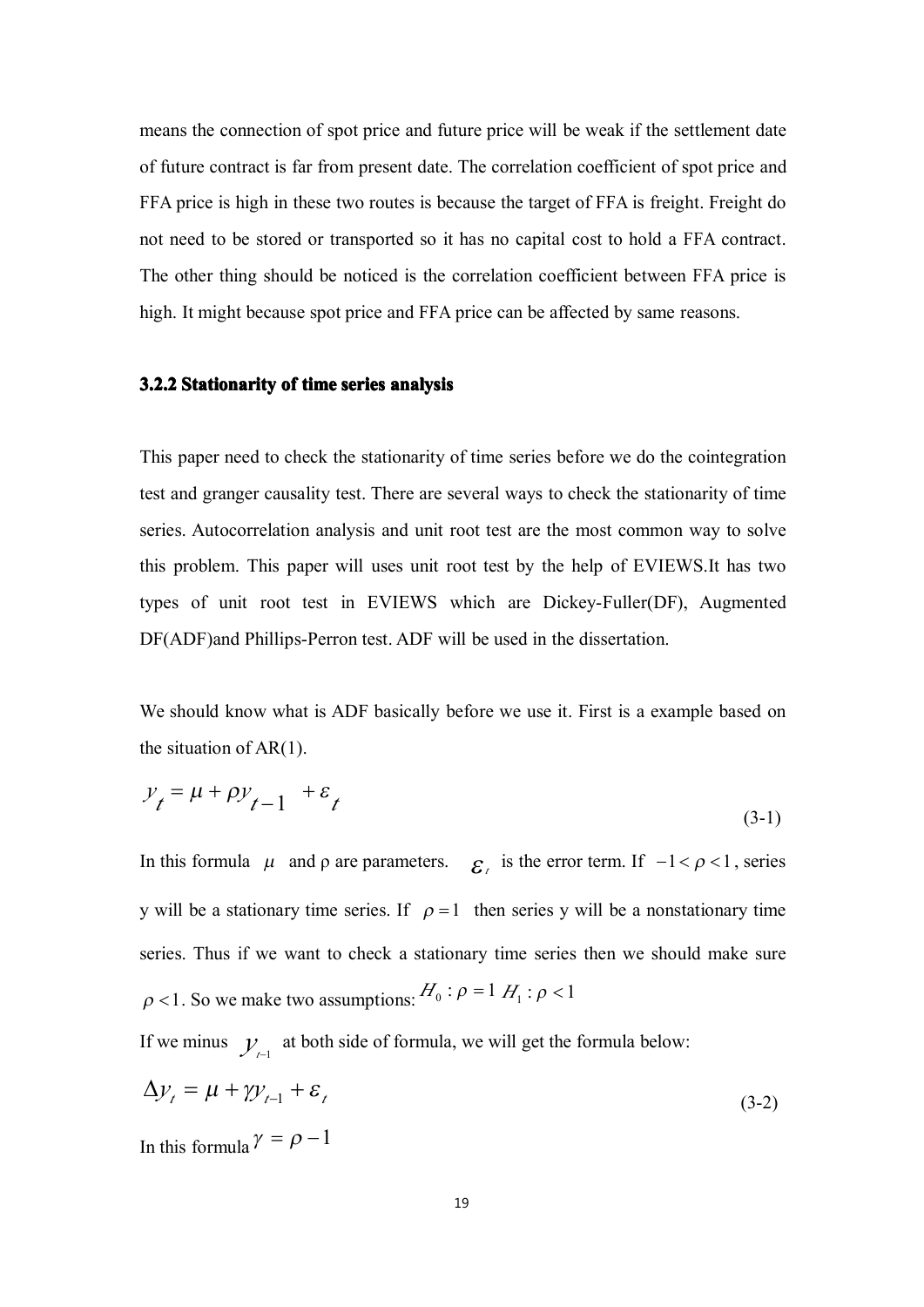So we can change our assumptions to

$$
\begin{cases} H_0: \gamma = 0 \\ H_1: \gamma < 0 \end{cases}
$$

So unit root test change to a t test for  $\gamma$ . We can use Ordinary Least Squares(OLS) to calculate formula (3-2) to get estimate of  $\gamma$  and statistic of t. We can consult the DF list, if the absolute value of <sup>t</sup> is higher than DF or critical value of t, then we can refuse the assumption of  $\gamma = 0$ . So the time series is stable. On the opposite situation we can not refuse the assumption. So the time series is unstable.

The above introduction is the basic DF test. It only be worked on the situation of AR(1) which means .  $\rho = 1$ 

If the error term  $\epsilon_i$  is autocorrelation, then we will use ADF to solve this kind of problem. The operation of ADF is to give the lagged difference of dependent variable y on the right side of regression equation. The equation changes to this:

$$
\Delta y_t = \mu + \gamma y_{t-1} + \varepsilon_t + \delta_1 \Delta y_{t-1} + \dots + \delta_{p-1} \Delta y_{t-p}
$$
\n(3-3)

It will also check the assumptions:

$$
\begin{cases} H_0: \gamma = 0 \\ H_1: \gamma < 0 \end{cases}
$$

ADF will use the same critical value like DF.

Stationarity of time series is necessary for time series analysis by econometrics methods. If the time series is not stable we can use difference to make the time series stable. In this dissertation we have to make the time series to be stable before we can do other analysis.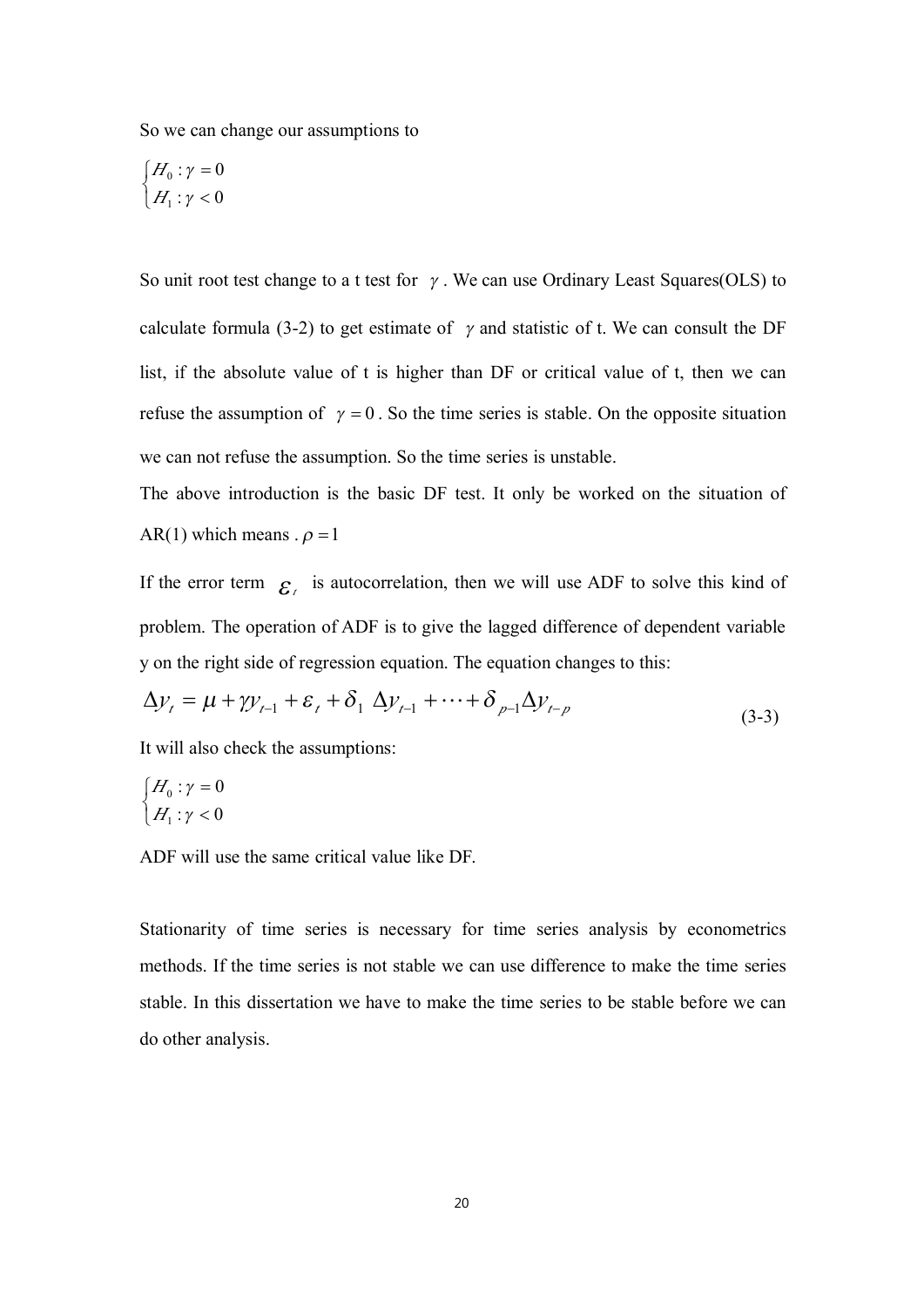| Spot<br>price     | T-statistics | $-0.617995$ | Spot<br>price  | T-statistics | $-0.707861$ |
|-------------------|--------------|-------------|----------------|--------------|-------------|
| in C <sub>3</sub> | Probability  | 0.4493      | in C5          | Probability  | 0.4098      |
|                   | 1% level     | $-2.570277$ |                | 1% level     | $-2.570277$ |
|                   | 5% level     | $-1.941551$ |                | 5% level     | $-1.941551$ |
|                   | 10% level    | $-1.616212$ |                | 10% level    | $-1.616212$ |
| month<br>One      | T-statistics | $-0.600913$ | One<br>month   | T-statistics | $-0.608120$ |
| FFA price in      | Probability  | 0.4567      | FFA price in   | Probability  | 0.4536      |
| C <sub>3</sub>    | 1% level     | $-2.570277$ | C <sub>5</sub> | 1% level     | $-2.570277$ |
|                   | 5% level     | $-1.941551$ |                | 5% level     | $-1.941551$ |
|                   | 10% level    | $-1.616212$ |                | 10% level    | $-1.626212$ |
| Two months        | T-statistics | $-0.503157$ | Two months     | T-statistics | $-0.588431$ |
| FFA price in      | Probability  | 0.4981      | FFA price in   | Probability  | 0.4621      |
| C <sub>3</sub>    | 1% level     | $-2.570264$ | C <sub>5</sub> | 1% level     | $-2.570264$ |
|                   | 5% level     | $-1.941550$ |                | 5% level     | $-1.941550$ |
|                   | $10\%$ level | $-1.616213$ |                | 10% level    | $-1.616213$ |
| Three             | T-statistics | $-0.469626$ | Three          | T-statistics | $-0.543742$ |
| months FFA        | Probability  | 0.5118      | months FFA     | Probability  | 0.4812      |
| price in C3       | 1% level     | $-2.570277$ | price in C5    | 1% level     | $-2.570264$ |
|                   | 5% level     | $-1.941551$ |                | 5% level     | $-1.941550$ |
|                   | 10% level    | $-1.616212$ |                | 10% level    | $-1.616213$ |
|                   |              |             |                |              |             |

Table 6 Result of ADF test before 1st difference

Source: own calculation based on the data from SSY

We can see all the absolute value of t-statistics in table 6 is lower than the absolute value of each level. So we can not reject the original assumption and all the time series are not stable. So we do the 1<sup>st</sup> difference in the table 7.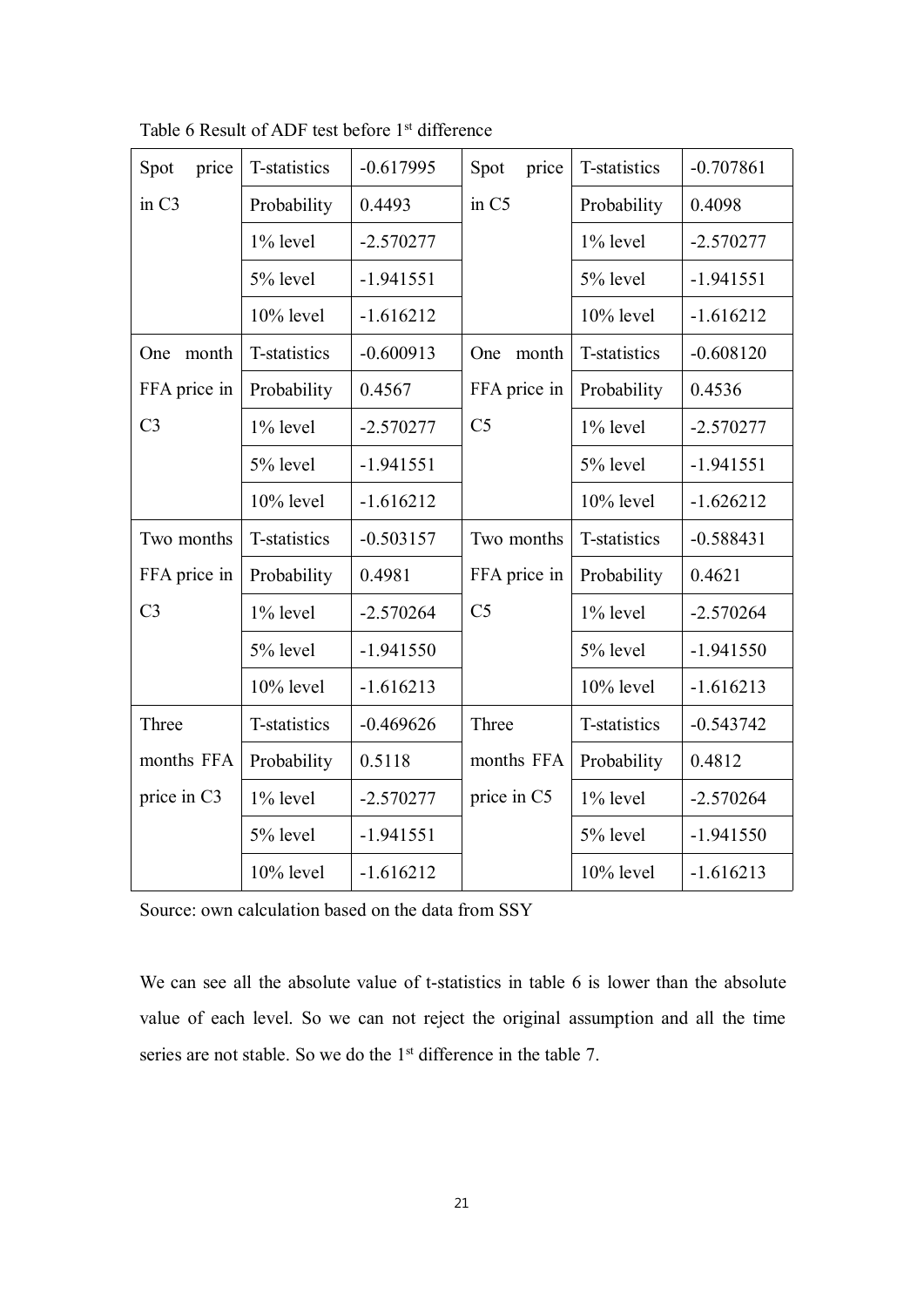| Spot<br>price     | T-statistics | $-10.36412$    | Spot<br>price     | T-statistics | $-13.30753$      |
|-------------------|--------------|----------------|-------------------|--------------|------------------|
| in C <sub>3</sub> | Probability  | $\mathbf{0}$   | in C <sub>5</sub> | Probability  | $\boldsymbol{0}$ |
|                   | 1% level     | $-3.445127$    |                   | 1% level     | $-3.445127$      |
|                   | 5% level     | $-2.867949$    |                   | 5% level     | $-2.867949$      |
|                   | 10% level    | $-2.570248$    |                   | 10% level    | $-2.570248$      |
| month<br>One      | T-statistics | $-17.30348$    | One<br>month      | T-statistics | $-16.99854$      |
| FFA price in      | Probability  | $\mathbf{0}$   | FFA price in      | Probability  | $\boldsymbol{0}$ |
| C <sub>3</sub>    | $1\%$ level  | $-3.445127$    | C <sub>5</sub>    | 1% level     | $-3.445127$      |
|                   | 5% level     | $-2.867949$    |                   | 5% level     | $-2.867949$      |
|                   | $10\%$ level | $-2.570248$    |                   | $10\%$ level | $-2.570248$      |
| Two months        | T-statistics | $-18.66494$    | Two months        | T-statistics | $-19.81969$      |
| FFA price in      | Probability  | $\mathbf{0}$   | FFA price in      | Probability  | $\boldsymbol{0}$ |
| C <sub>3</sub>    | 1% level     | $-3.445127$    | C <sub>5</sub>    | 1% level     | $-3.445127$      |
|                   | 5% level     | $-2.867949$    |                   | 5% level     | $-2.867949$      |
|                   | 10% level    | $-2.570248$    |                   | 10% level    | $-2.570248$      |
| Three             | T-statistics | $-17.67551$    | Three             | T-statistics | $-18.83383$      |
| months FFA        | Probability  | $\overline{0}$ | months FFA        | Probability  | $\boldsymbol{0}$ |
| price in C3       | 1% level     | $-3.445127$    | price in C5       | 1% level     | $-3.445127$      |
|                   | 5% level     | $-2.867949$    |                   | 5% level     | $-2.867969$      |
|                   | 10% level    | $-2.570248$    |                   | 10% level    | $-2.570248$      |
|                   |              |                |                   |              |                  |

Table 7 Result of ADF test after 1<sup>st</sup> difference

Source: own calculation based on the data from SSY

We can see all t-statistics is lower than the level in table 7. So we reject the original assumption. All time series are stable after 1<sup>st</sup> difference and they can be used to do cointegration test now.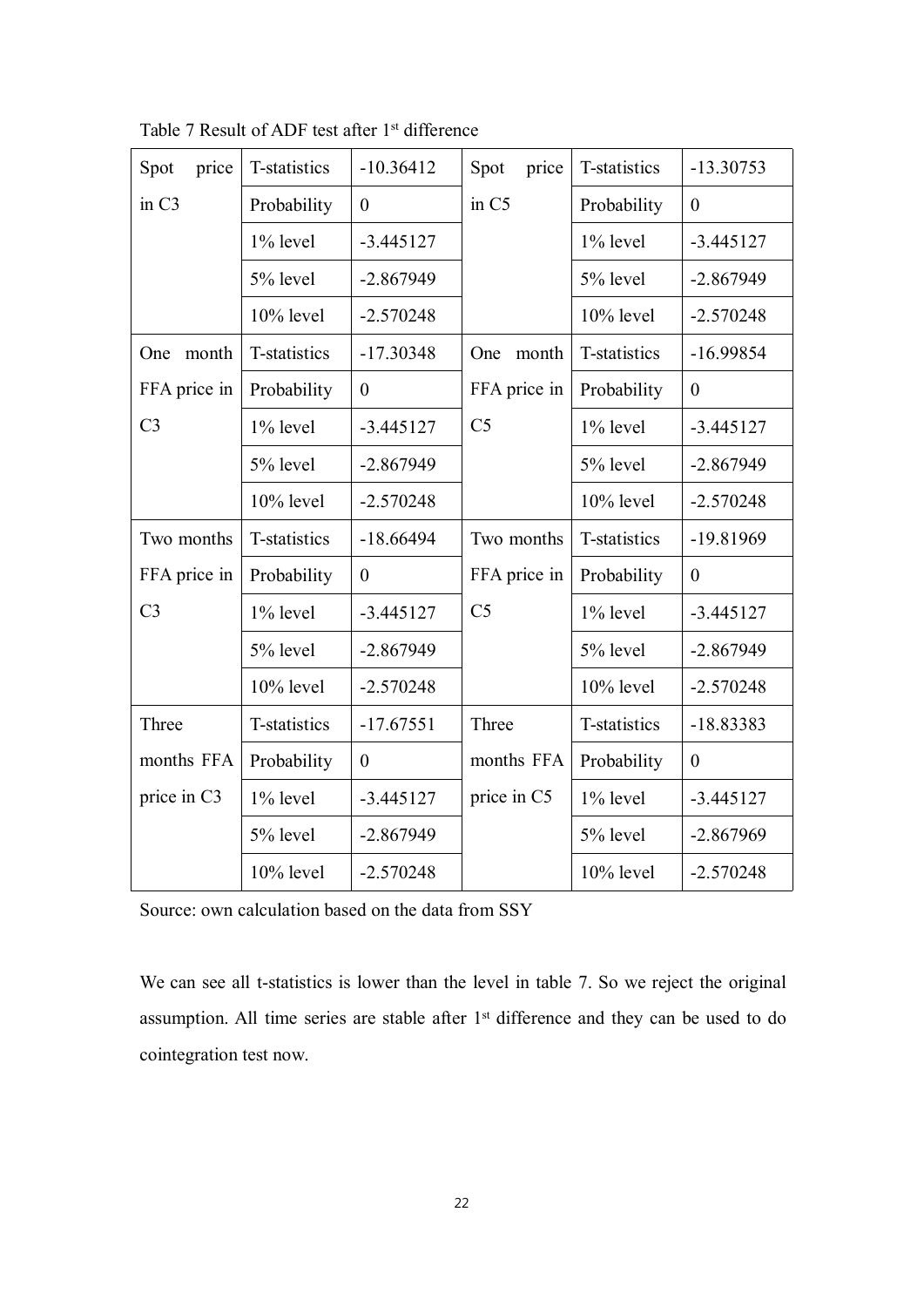#### **3.2.3 Cointegration test**

The cointegration test in this dissertation only has two variables. So paper will focus on introducing the theory of Engel-Granger(EG) or Augmented Engel-Ganger(AEG).

We should use OLS to estimate the cointegration parameter vector and assume there is <sup>a</sup> relation between two variables which are integrated of order.

$$
y_t = k x_t + u_t u_t \sim I(0) \tag{3-4}
$$

The long term balance between two variables should be:

$$
\mathcal{Y}_{\iota} = k \mathcal{X}_{\iota}
$$

Then we can ge<sup>t</sup> this formula by OLS:

$$
\mathcal{Y}_i = \hat{k} \mathcal{X}_i + \hat{\mathcal{U}}_i \tag{3-5}
$$

 $\hat{k}$  is the least-square estimation of cointegration parameter k.  $\hat{\mu}$  is the least-square estimation of error term  $u_t$ .

According to the definition of cointegration, if there is cointegration between two time series, then the non-equilibrium error term of time series will be stable. On the other hand the non-equilibrium error term should be integrated for order. According to this idea, the unit root test for non-equilibrium error term can check the time series whether cointegration. If there is <sup>a</sup> root of unity, the series will be unstable and the cointegration is not existing. However if there is no root of unity, the series will be stable and the cointegration is existing.

In the par<sup>t</sup> of Stationarity of time series analysis we find out that all the time series are stable. So we can calculate the result of cointegration test in EVIEWS. The result of cointegration test is displayed in the table 8 and table 9.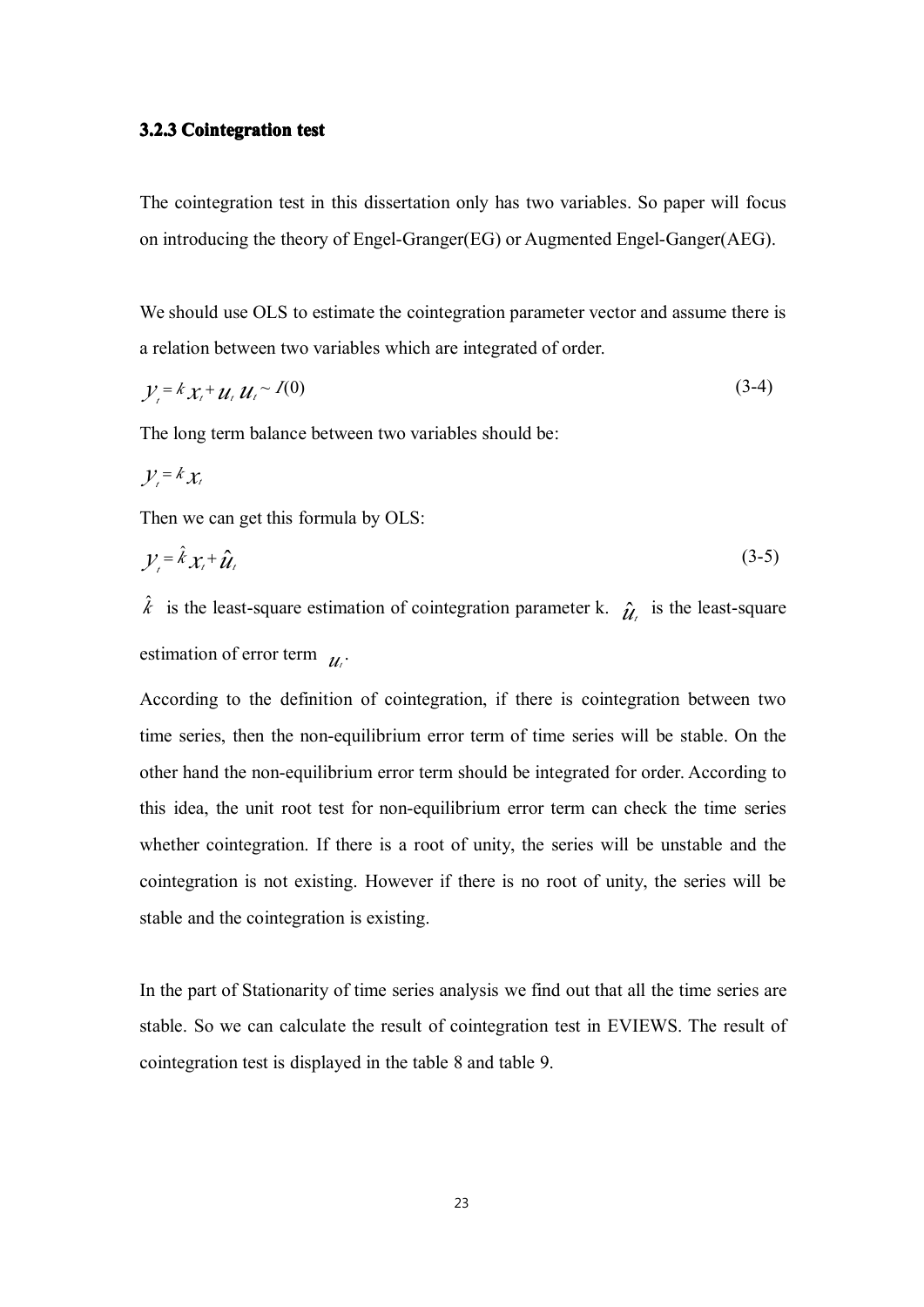| C <sub>3</sub>   |                    | Spot price and one Spot price and two Spot price and three |                     |          |                     |          |
|------------------|--------------------|------------------------------------------------------------|---------------------|----------|---------------------|----------|
|                  | month FFA contract |                                                            | months FFA contract |          | months FFA contract |          |
| <b>Hypothesi</b> | T-statistic        | $5\%$                                                      | T-statistic         | $5\%$    | T-statistic         | 5%       |
| No.<br>zed       | <sub>S</sub>       | critical                                                   | S                   | critical | S                   | critical |
| Of CE            |                    | level                                                      |                     | level    |                     | level    |
| None             | 63.78604           | 25.87211                                                   | 39.77517            | 25.87211 | 27.16115            | 25.87211 |
| At most 1        | 5.872687           | 12.51798                                                   | 5.733706            | 12.51798 | 5.801901            | 12.51798 |

Table 8 Results of Cointegration test in C3

Source: own calculation based on the data from SSY

Table 9 Results of cointegration test in C5

| C <sub>5</sub> |                    | Spot price and one |                     | Spot price and two |                     | Spot price and three |
|----------------|--------------------|--------------------|---------------------|--------------------|---------------------|----------------------|
|                | month FFA contract |                    | months FFA contract |                    | months FFA contract |                      |
| Hypothesi      | T-statistic        | $5\%$              | T-statistic         | $5\%$              | T-statistic         | $5\%$                |
| No.<br>zed     | <sub>S</sub>       | critical           | S                   | critical           | S                   | critical             |
| Of CE          |                    | level              |                     | level              |                     | level                |
| None           | 57.29877           | 25.87211           | 26.58523            | 25.87211           | 26.72308            | 25.87211             |
| At most 1      | 6.022767           | 12.51798           | 5.431347            | 12.51798           | 5.280736            | 12.51798             |

Source: own calculation based on the data from SSY

T-statistics and 5% critical level are listed in the table 8 and table 9. According to the theory of cointegration test, if the T-statistics is bigger than the 5% critical value, then we reject the assumption. If the T-statistics is smaller than the 5% critical value, then we accep<sup>t</sup> the assumption. Here use the cointegration test of Spot price and one month FFA contract in C3 as an example to explain the result of cointegration test. First assumption is there is no cointegration equation between two time series. The result of cointegration test shows the trace statistics is bigger than the 5% critical value. So we reject this assumption and it means there is <sup>a</sup> cointegration equation between two time series. Second assumption is there is only one and at most one cointegration equation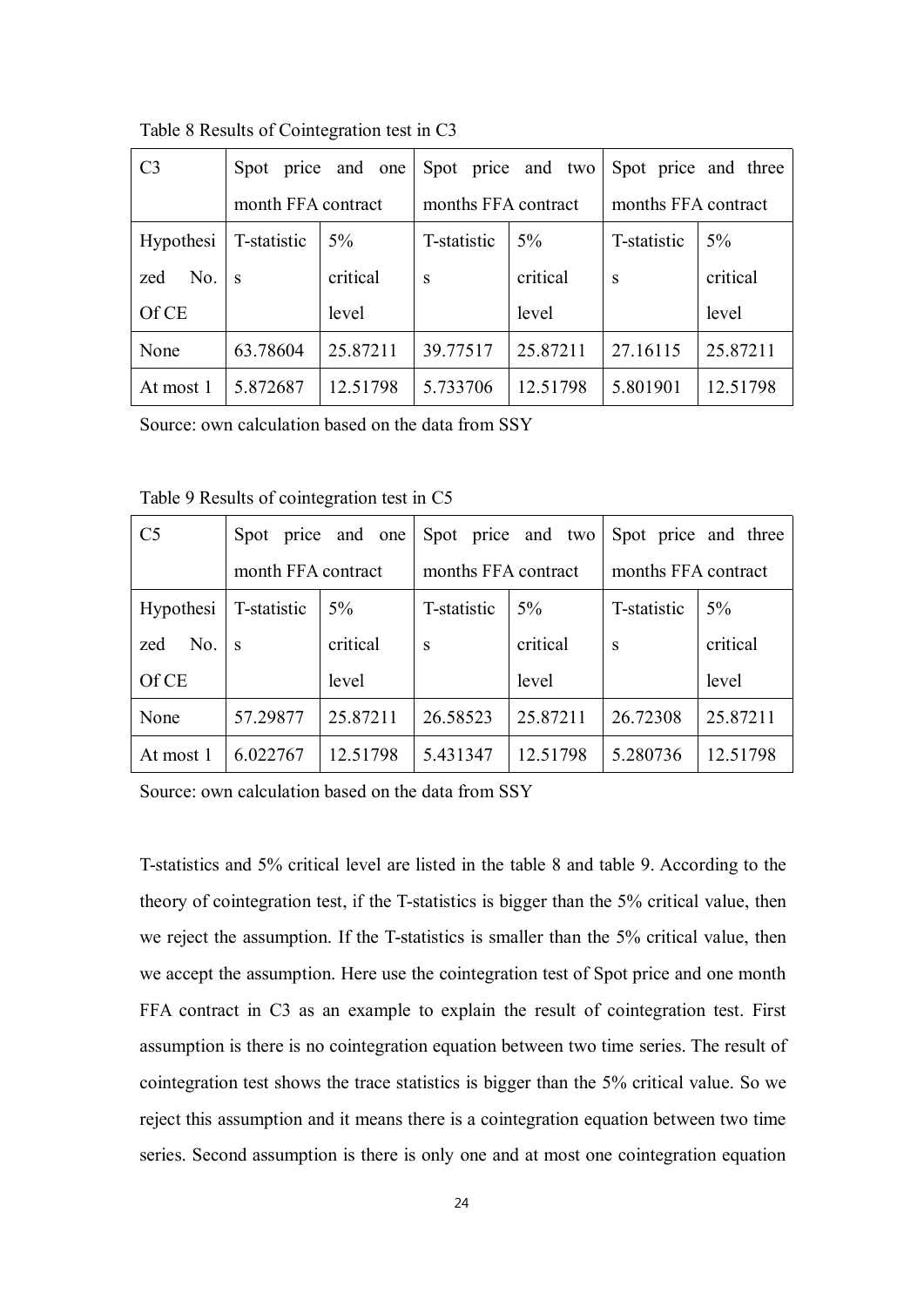between two time series. The result of cointegration test shows the trace statistics is smaller than the 5% critical value. So we accep<sup>t</sup> this assumption . After all we believe there is only one cointegration equation between the spo<sup>t</sup> price and one month FFA contract. The connection of these two time series is stable.

Other results of cointegration test can use the same way to analyse. From the results we can see there is only one cointegration equation between spo<sup>t</sup> price and future price. This result means the trend of spo<sup>t</sup> price and the trend of future price will keep <sup>a</sup> long term stability.

#### **3.2.4 Granger causality test**

The Granger (1969) approach to the question of whether <sup>x</sup> causes y is to see how much of the current y can be explained by past values of y and then to see whether adding lagged values of <sup>x</sup> can improve the explanation. Y is said to be Granger-caused by <sup>x</sup> if <sup>x</sup> helps in the prediction of y, or equivalently if the coefficients on the lagged <sup>x</sup>'s are statistically significant. Note that two-way causation is frequently the case; <sup>x</sup> Granger causes y and y Granger causes x.(EVIEWS6 users guide)

EVIEWS runs bivariate regressions of the form in equation 3-6 and equation 3-7.

$$
y_t = \alpha_0 + \alpha_1 y_{t-1} + \dots + \alpha_l y_{t-l} + \beta_1 x_{t-1} + \dots + \beta_l x_{t-l}
$$
\n(3-6)

$$
x_{t} = \varphi_{0} + \varphi_{1}x_{t-1} + \dots + \varphi_{l}x_{t-l} + \gamma_{1}y_{t-1} + \dots + \gamma_{l}y_{t-l}
$$
\n(3-7)

For all possible pairs of  $(x,y)$  series in the group. The reported F-statistic are the Wald statistics for the joint hypothesis:

$$
\beta_1 = \beta_2 = \cdots = \beta_\ell = 0
$$
  $\gamma_1 = \gamma_2 = \cdots = \gamma_\ell = 0$ 

The null hypothesis is that <sup>x</sup> does not Granger-cause y in the first regression and that y does not Granger-cause <sup>x</sup> in second regression.(EVIEWS6 users guide)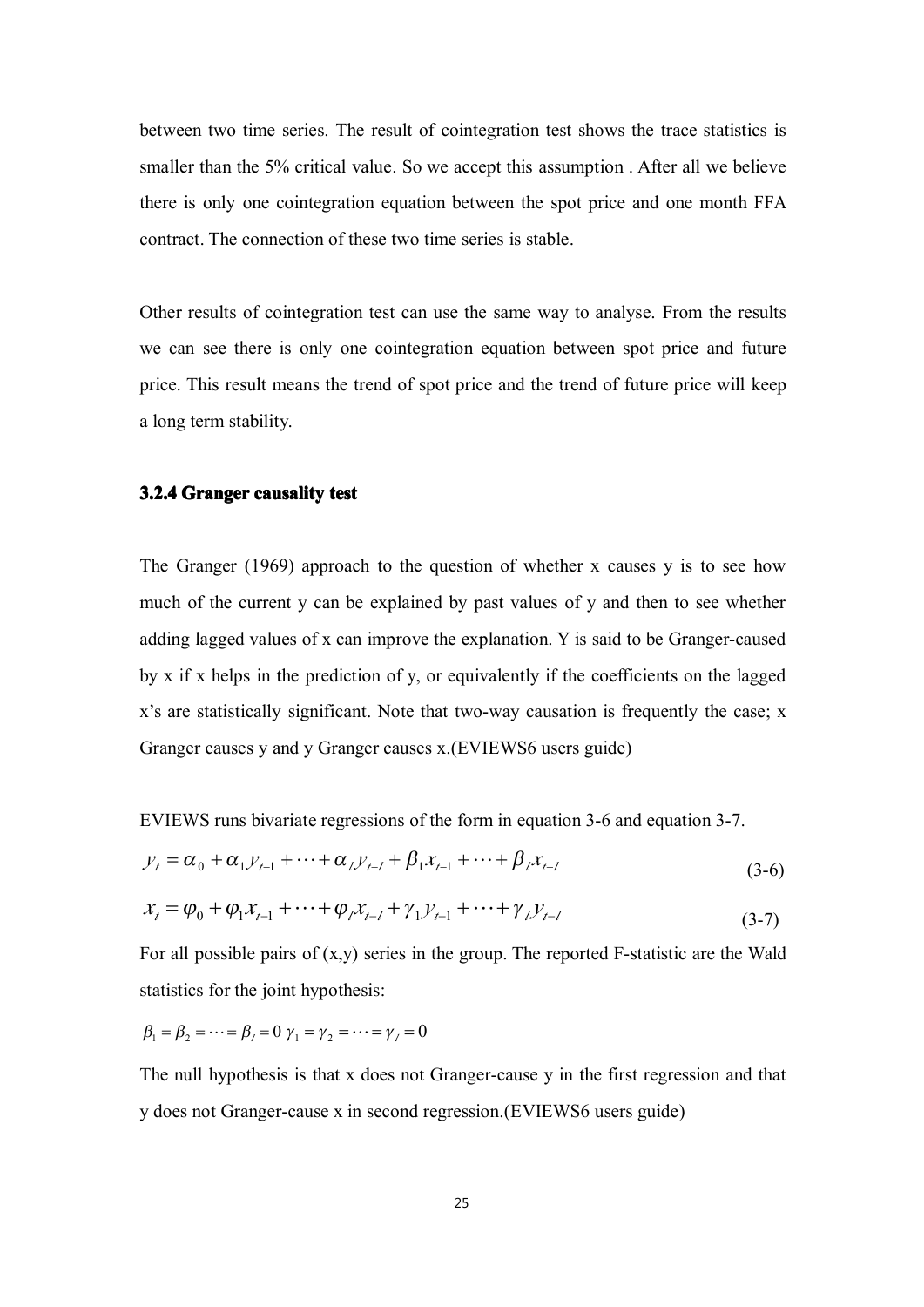The results of Granger causality test are listed in table 10 and table 11.

| Null Hypothesis                         | Observations | F- statistic | Probability |
|-----------------------------------------|--------------|--------------|-------------|
| Spot price does not Granger cause one   | 436          | 13.1654      | $3.E-06$    |
| month FFA price                         |              |              |             |
| One month FFA price does not Granger    | 436          | 34.1933      | $2.E-14$    |
| cause spot price                        |              |              |             |
| Spot price does not Granger cause two   | 436          | 12.9907      | $3.E-06$    |
| months FFA price                        |              |              |             |
| Two months FFA price does not Granger   | 436          | 23.2755      | $3.E-10$    |
| cause spot price                        |              |              |             |
| Spot price does not Granger cause three | 436          | 5.26612      | 0.0055      |
| months FFA price                        |              |              |             |
| months FFA price does<br>Three<br>not   | 436          | 24.1594      | $1.E-10$    |
| Granger cause spot price                |              |              |             |

Table 10 Results of Granger causality test in C3

Source: own calculation based on the data from SSY

|  | Table 11 Results of Granger causality test in C5 |  |  |
|--|--------------------------------------------------|--|--|
|--|--------------------------------------------------|--|--|

| Null Hypothesis                       | <b>Observations</b> | F- statistic | Probability |
|---------------------------------------|---------------------|--------------|-------------|
| Spot price does not Granger cause one | 436                 | 13.6351      | $2.E-06$    |
| month FFA price                       |                     |              |             |
| One month FFA price does not Granger  | 436                 | 19.7395      | $6.E-09$    |
| cause spot price                      |                     |              |             |
| Spot price does not Granger cause two | 436                 | 3.71352      | 0.0252      |
| months FFA price                      |                     |              |             |
| Two months FFA price does not Granger | 436                 | 22.5323      | $5.E-10$    |
| cause spot price                      |                     |              |             |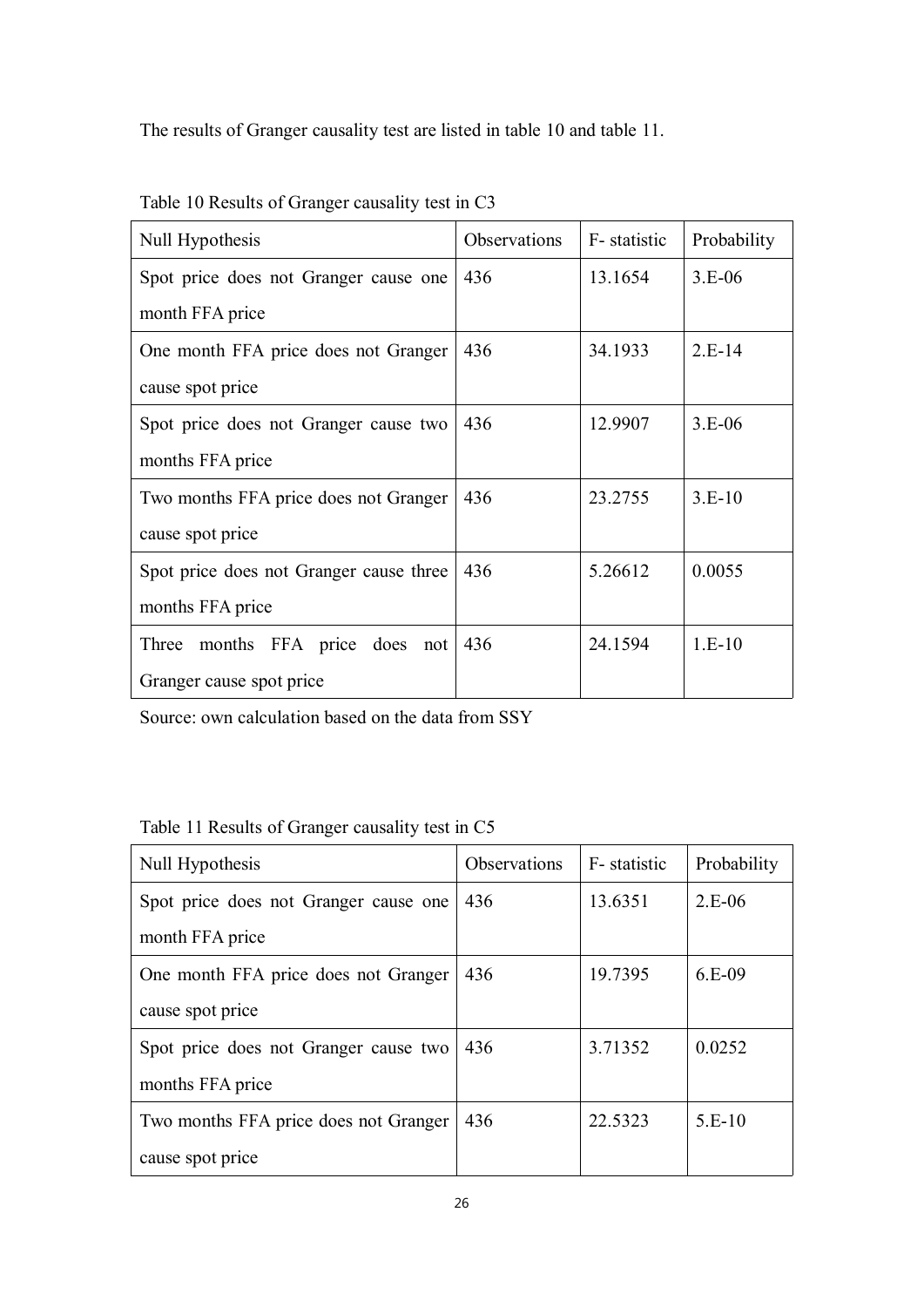| Spot price does not Granger cause three   436 | 5.05533 | 0.0068 |
|-----------------------------------------------|---------|--------|
| months FFA price                              |         |        |
| Three months FFA price does not $ 436 $       | 19.8919 | 5.E-09 |
| Granger cause spot price                      |         |        |

Source: own calculation based on the data from SSY

Paper uses one month FFA price and spo<sup>t</sup> price in C3 as an example to analyse the results of Granger causality test. The probability is 3.E-06 when the null hypothesis is Spot price does not Granger cause one month FFA price. The probability is 2.E-14 when the null hypothesis is One month FFA price does not Granger cause spo<sup>t</sup> price. The probability of the second null hypothesis is lower than the first one. So we can not reject the hypothesis that Spot price does not Granger cause one month FFA price but we do reject the hypothesis that One month FFA price does not Granger cause spo<sup>t</sup> price. Therefore it means one month FFA price has <sup>a</sup> effect on spo<sup>t</sup> price and spo<sup>t</sup> price has not much effect on one month FFA price.

After analyse all results we find that in C3 one month FFA price, two months FFA price and three months FFA price all have effect on spo<sup>t</sup> price and this kind of effect is getting weaker when the settlement date of FFA contract is getting later. At the same time the effect of spo<sup>t</sup> price is getting stronger. In C5 the effect of one month FFA price, two months FFA price and three months FFA price keep in <sup>a</sup> similar level. Spot price have bigger effect on two months FFA price and three months FFA price in C5. In <sup>a</sup> word one month FFA price, two months FFA price and three months FFA price all have strong effect on spo<sup>t</sup> price. It proves that the price discovery function of FFA is exist and the price discovery function has strong effect on spo<sup>t</sup> price.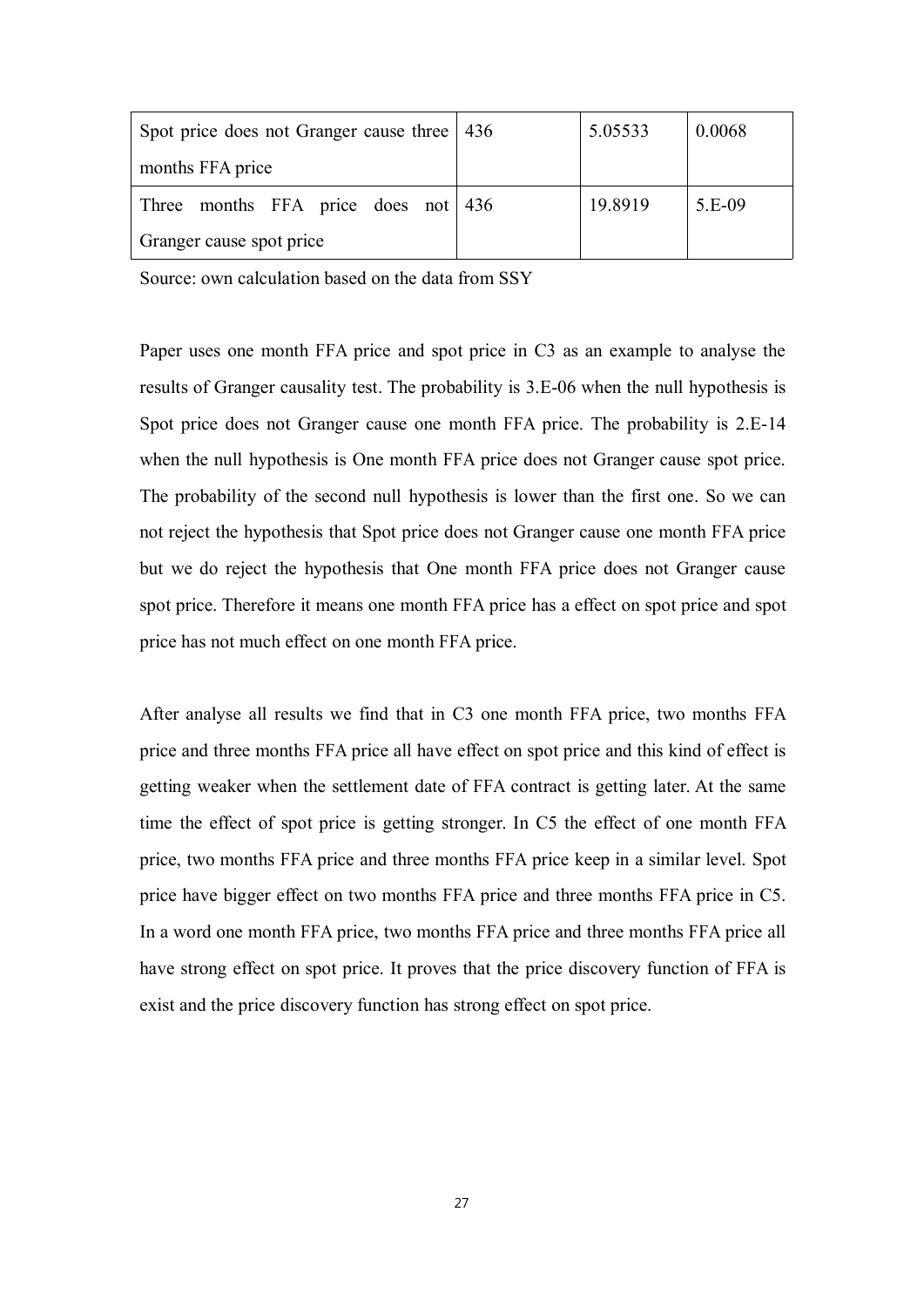#### **3.3** Function of hedging

## **3.3.1 Basis analysis analysis**

Basis means spo<sup>t</sup> price minus future price. Basis is highly related to hedging. If the basis at the start of hedging is same as the basis at the end of hedging, then we will have <sup>a</sup> perfect hedging and hedger can protect his profit. However in reality spo<sup>t</sup> price and future price have different fluctuation rate even they might have similar trend. At the same time future price has different fluctuate rate in different kinds of future contract. Thus it is hard to have <sup>a</sup> perfect hedging. It means each participator in FFA market should know the change of basis in each future contract and choose the best future contract. We can see the trend map of basis in all six kinds of future contracts in figure5 and figure 6.



Figure 5 Trend map of basis in route C3

Source: result of own research based on the data from SSY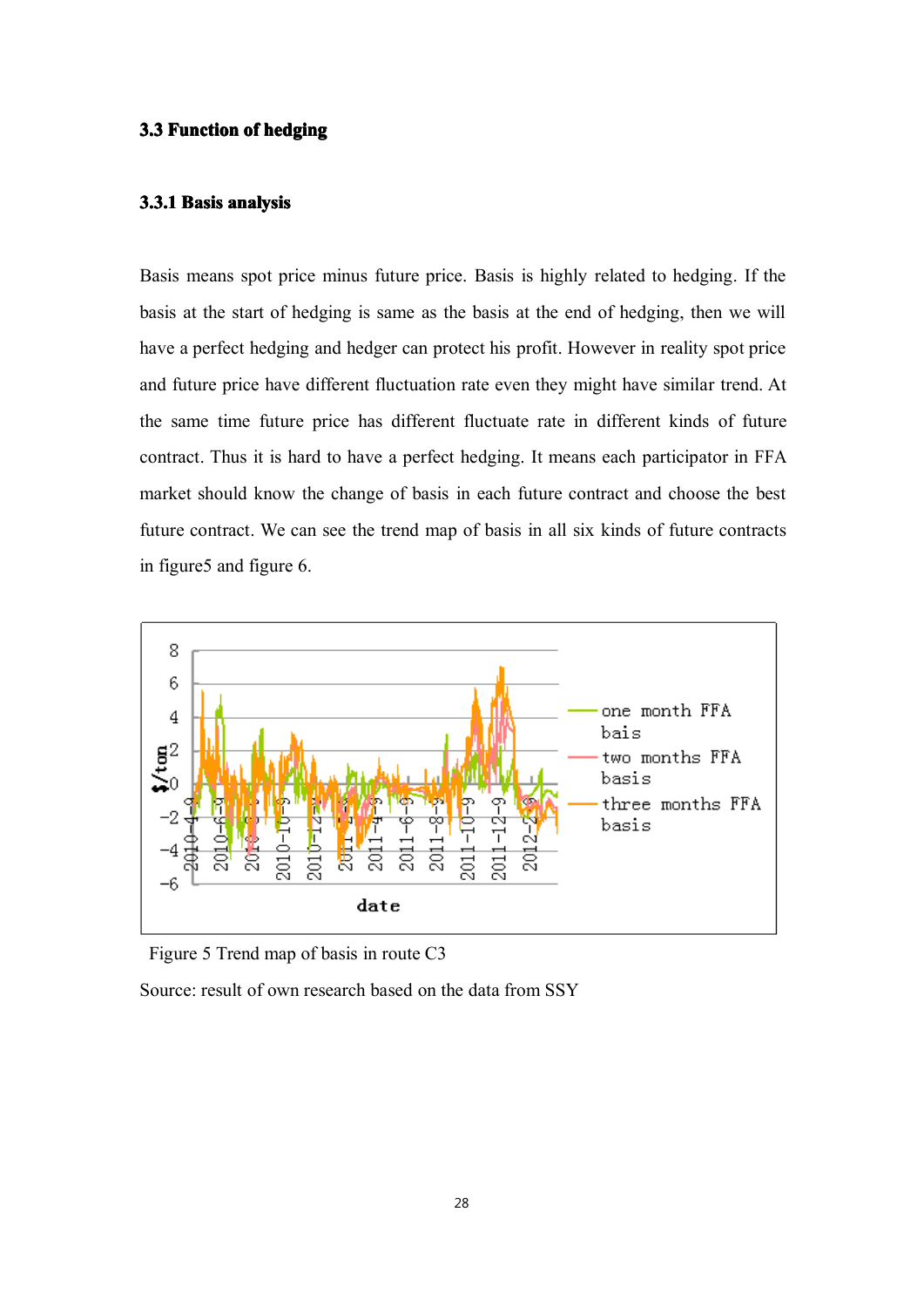

Figure 6 Trend map of basis in route C5 Source: result of own research based on the data from SSY

In the figures we can find out all six kinds of future contracts have <sup>a</sup> similar trend and the basis fluctuate under zero. It because the spo<sup>t</sup> market suffered <sup>a</sup> grea<sup>t</sup> lose in financial crisis in the later of 2008. The spo<sup>t</sup> market has not recovered from the financial crisis and we find out it in the trend of BDI. So the basis always fluctuating down below zero.

| Basis of C <sub>3</sub> | One month FFA  | Two months FFA | Three months FFA |
|-------------------------|----------------|----------------|------------------|
| Mean                    | $-0.087011$    | 0.063057       | 0.254381         |
| Median                  | $-0.26$        | $-0.125$       | $\theta$         |
| Maximum                 | 4.92           | 5.29           | 6.98             |
| Minimum                 | $-3.81$        | $-4.23$        | $-4.4$           |
| Std. Dev.               | 1.294364       | 1.555449       | 2.057682         |
| <b>Skewness</b>         | 0.801384       | 0.596647       | 0.862126         |
| Kurtosis                | 5.696655       | 3.978792       | 3.849986         |
| Jarque-bera             | 179.5948       | 43.47121       | 67.44331         |
| Probability             | $\overline{0}$ | $\Omega$       | $\theta$         |

Table 10 Descriptive statistics of basis in C3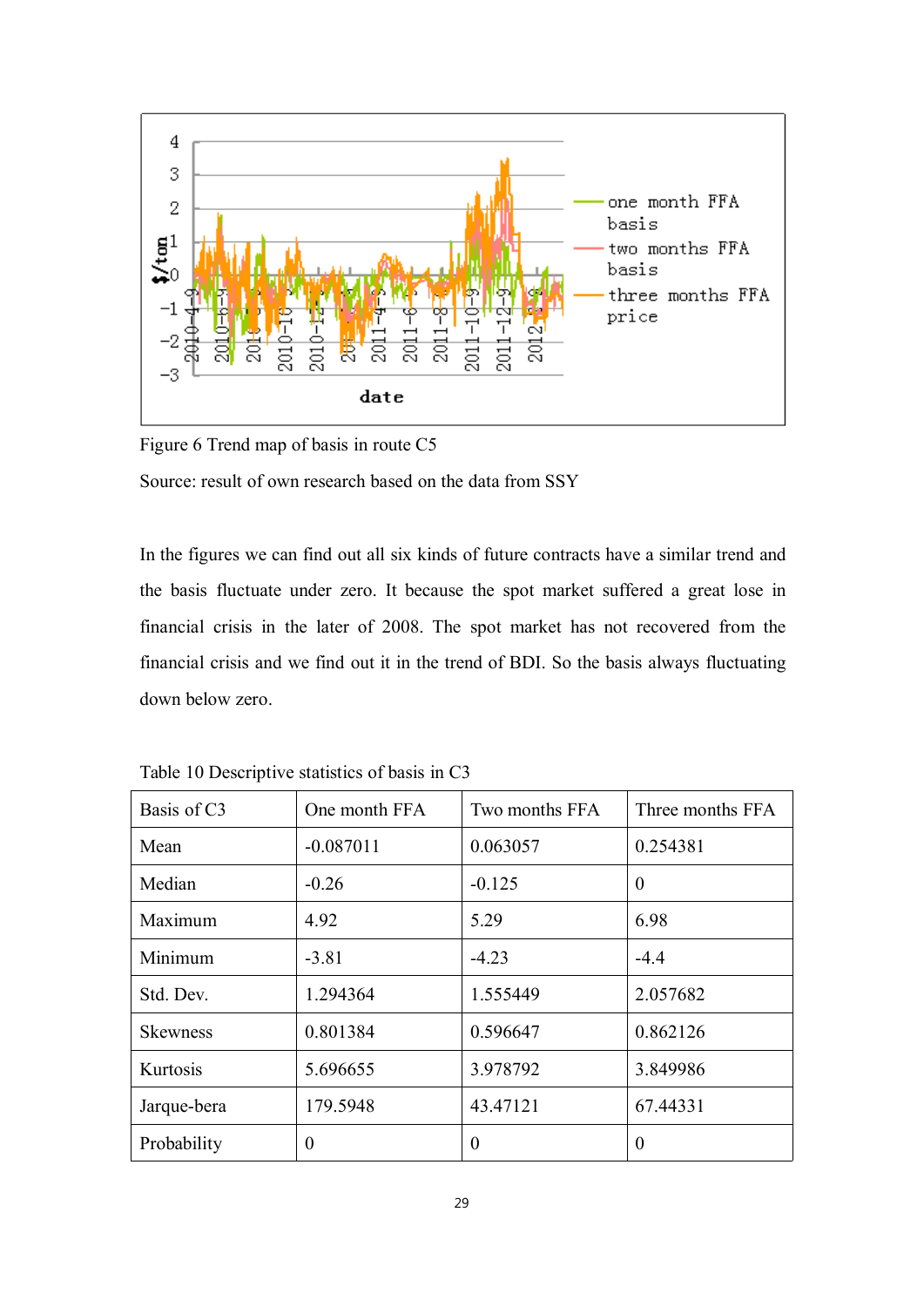| Observatio<br>ons | $\mathbf{A}^{\prime}$ | 71 |  |
|-------------------|-----------------------|----|--|
|-------------------|-----------------------|----|--|

Source: own calculation based on the data from SSY

| Basis of C5     | One month FFA | Two months FFA | Three months FFA |
|-----------------|---------------|----------------|------------------|
| Mean            | $-0.297329$   | $-0.161484$    | $-0.063196$      |
| Median          | $-0.29$       | $-0.235$       | $-0.19$          |
| Maximum         | 1.49          | 2.56           | 3.46             |
| Minimum         | $-2.65$       | $-1.85$        | $-2.32$          |
| Std. Dev.       | 0.575842      | 0.744908       | 1.065648         |
| <b>Skewness</b> | $-0.282140$   | 0.611360       | 0.902405         |
| Kurtosis        | 5.308670      | 3.665834       | 3.951735         |
| Jarque-bera     | 103.0827      | 35.37538       | 75.97727         |
| Probability     | $\theta$      | $\theta$       | $\theta$         |
| Observations    | 438           | 438            | 438              |

Table 11 Descriptive statistics of basis in C5

Source: own calculation based on the data from SSY

In these two tables we can see the mean is getting smaller and Std. Dev. is getting bigger by the future contract is closing to the settlement date. Cost-of-Carry theory believes future price will close to spo<sup>t</sup> price when the future contract is closing to the settlement date. At this point of time the basis risk will be low. The result of descriptive statistics of basis is same as the Cost-of Carry theory.

#### **3.3.2 Hedging Hedging ratio analysis analysis**

At first this paper will use an example to show the operation of hedging. Assumption is a shipowner want to hedge the freight of 10,000 mt wheat in three month at a route of capesize. It because the shipowner believes the freight will be higher than the freight at present. If the optimal hedge ratio of this route is 0.8 and each future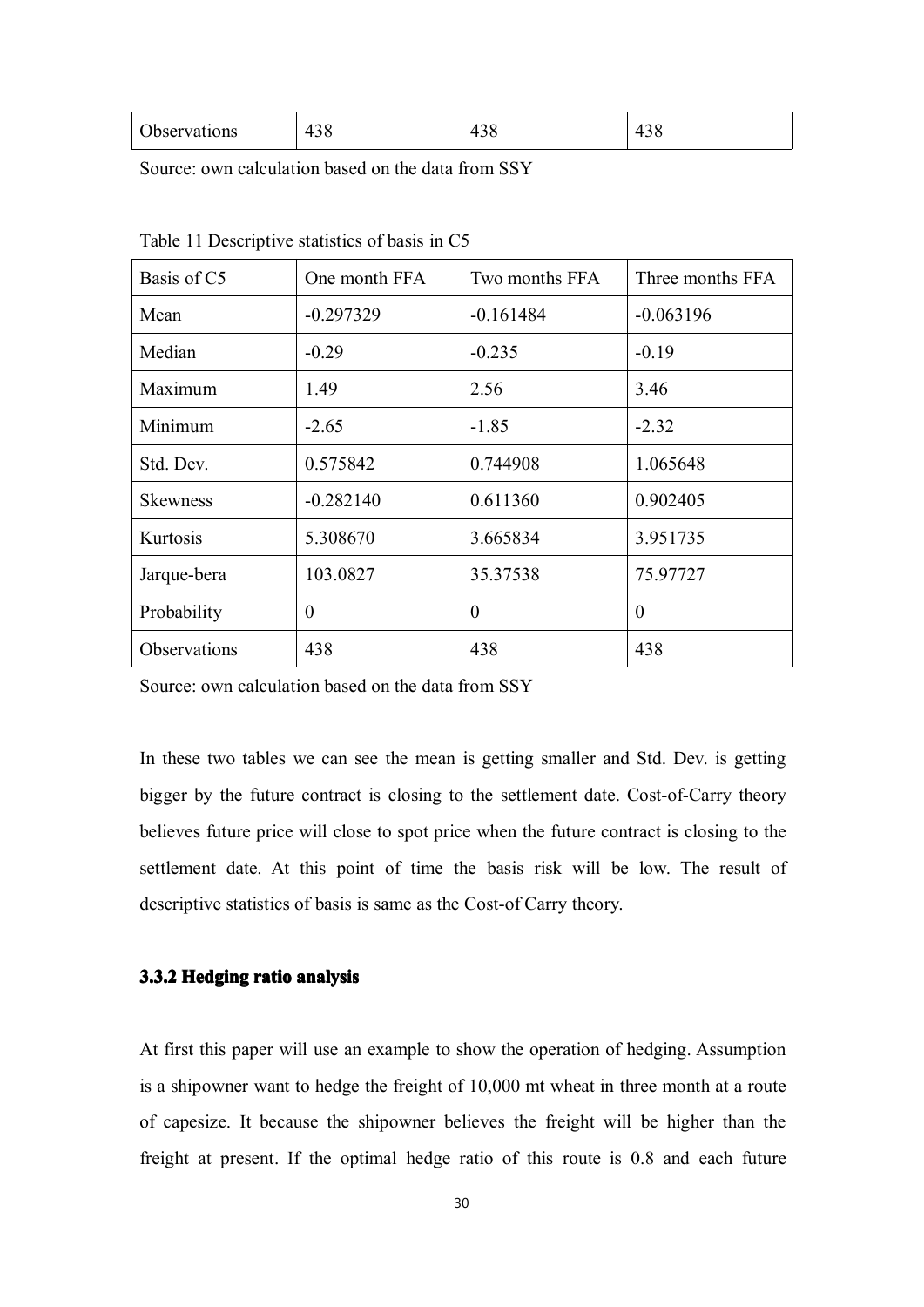contract takes 1000 mt, the shipowner will need to buy  $0.8 \times \frac{1000}{1000}$  $0.8\times\frac{10000}{ }$  =8 future contracts to hedge the risk of freight fluctuation perfectly.

Now we need to know to calculate the optimal hedge ratio. Here is the formula of optimal hedge ration.

$$
h = \rho_{sr} \frac{\sigma_s}{\sigma_r} \tag{3-8}
$$

∆*S* : Spot price change equal with the hedging period

∆*F* : Future price change equal with the hedging period

σ *<sup>S</sup>* : Standard deviation ∆*S*

σ *<sup>F</sup>* : Standard deviation ∆*F*

ρ *SF* : Correlation coefficient ∆*S* , ∆*F*

h : hedge ratio which minimises the variance of the hedged position

So we know the optimal hedge ratio is decided by standard deviation of ∆*S* , ∆*F* and the correlation coefficient of them.

The effect of hedge can be calculated by the formula which is proposed by Ederington.

$$
e = \frac{Var(\mathcal{S}_i) - Var(\mathcal{F}_i)}{Var(\mathcal{S}_i)}\tag{3-9}
$$

This formula can be used to analyse the result of hedging and the result of not hedging. We can see the effect of hedging in all six kinds of FFA contracts in the table 8.

|              | One      | Two      | Three    | One                                                                   | Two      | Three    |
|--------------|----------|----------|----------|-----------------------------------------------------------------------|----------|----------|
|              | month    | months   | months   | month                                                                 | months   | months   |
|              |          |          |          | FFA in C3   FFA in C3   FFA in C3   FFA in C5   FFA in C5   FFA in C5 |          |          |
|              | 0.597199 | 0.597199 | 0.597199 | 0.321890                                                              | 0.321890 | 0.321890 |
| $\sigma_{s}$ | 68996    | 68996    | 68996    | 64644                                                                 | 64644    | 64644    |

Table 12 Effect of hedging by different FFA contracts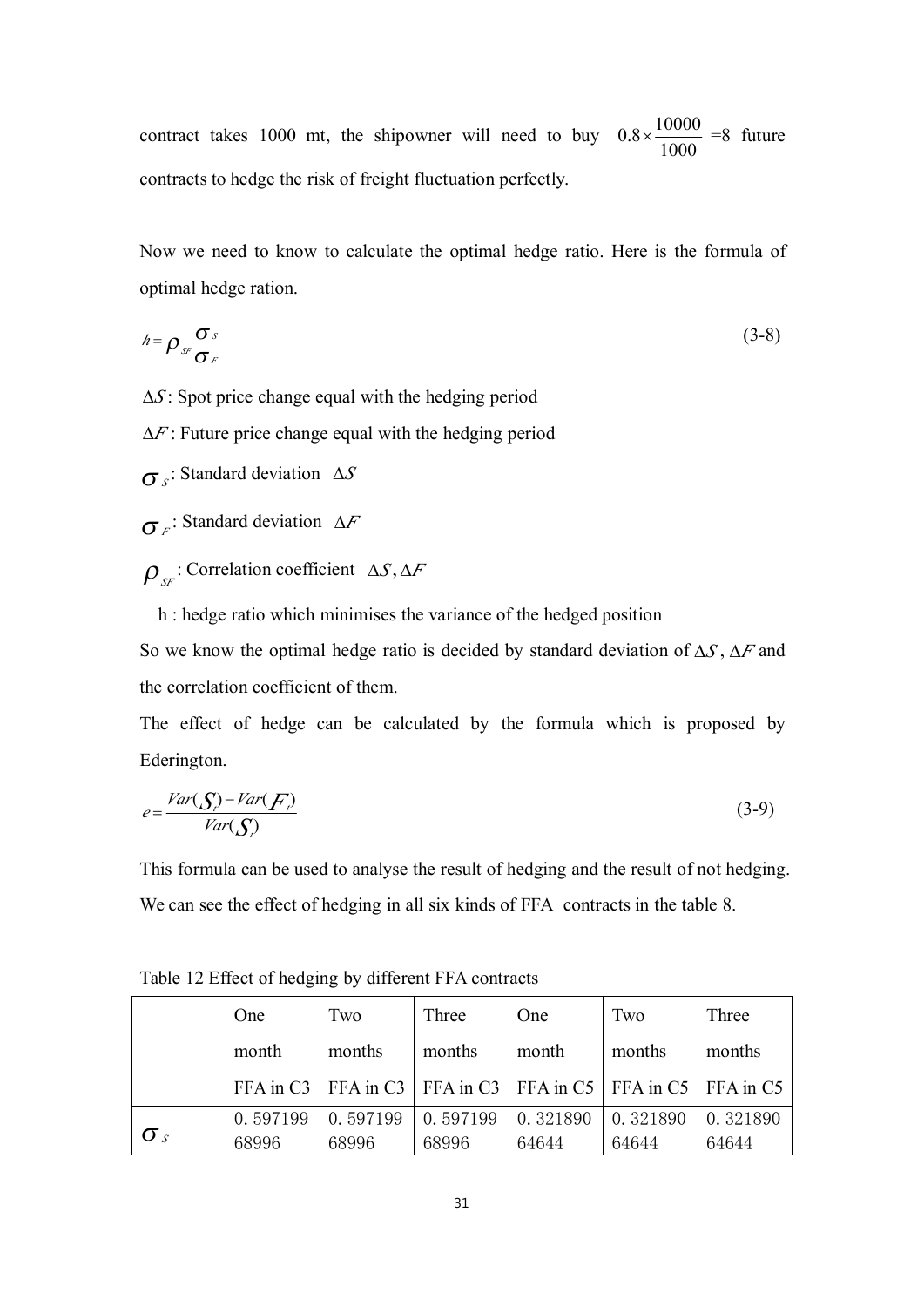|                                | 0.611116   | 0.689201   | 0.672037   | 0.304164 | 0.361140   | 0.361719   |
|--------------------------------|------------|------------|------------|----------|------------|------------|
| $\sigma_F$                     | 87159      | 44762      | 98511      | 22636    | 33803      | 59591      |
|                                | 0.406478   | 0.416762   | 0.409334   | 0.468546 | 0.506697   | 0.451794   |
| $\rho_{\scriptscriptstyle SF}$ | 32986      | 10397      | 29274      | 34604    | 32443      | 09362      |
| Optimal                        |            |            |            |          |            |            |
| hedge                          | 0.397221   | 0.361128   | 0.363750   | 0.495852 | 0.451628   | 0.402047   |
|                                | 45444      | 37565      | 7375       | 80959    | 11277      | 04002      |
| ratio                          |            |            |            |          |            |            |
| Variance                       |            |            |            |          |            |            |
| before                         | 0.356647   | 0.356647   | 0.356647   | 0.103613 | 0.103613   | 0.103613   |
|                                | 46968      | 46968      | 46968      | 58827    | 58827      | 58827      |
| hedging                        |            |            |            |          |            |            |
| Variance                       |            |            |            |          |            |            |
| after                          | 0.373463   | 0.474998   | 0.451635   | 0.092515 | 0.130422   | 0.130841   |
|                                | 83075      | 6354       | 05343      | 876598   | 34375      | 06607      |
| hedging                        |            |            |            |          |            |            |
| Effect<br>of                   | $-0.04715$ | $-0.33184$ | $-0.26633$ | 0.107106 | $-0.25873$ | $-0.26277$ |
| hedging                        | 1213711    | 355919     | 466327     | 72081    | 78348      | 902594     |
|                                |            |            |            |          |            |            |

Source: own calculation based on the data from SSY

As we can see from the table 8 the effect of hedging in all six kinds of FFA contracts is really close. The negative number in the result is because the spo<sup>t</sup> price is lower than the future price in most of observations. So the variance of spo<sup>t</sup> price is lower than the variance of future price. According to the formula it is the reason why there are negative numbers in the result. We can see the FFA voyage charter contract is good for hedging. It is because voyage charter contract is running on the specific route. So there is fewer variables in voyage charter contract than the time charter contract. Thus the effect of hedging in FFA voyage charter is good.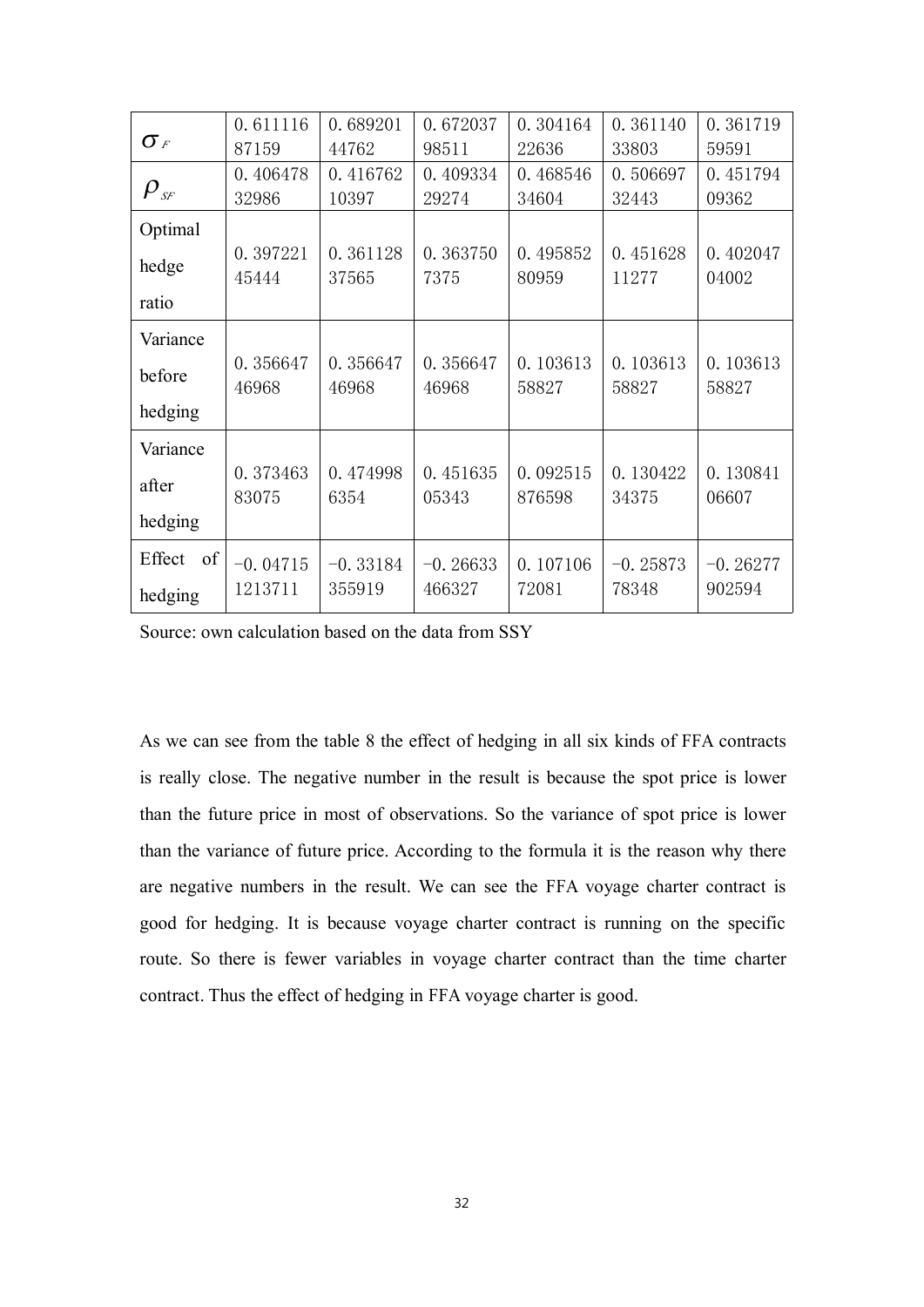## **Chapter 4 Result of Empirical Analysis and Revelation**

#### **4.1 Effect** of the Forward Freight Agreement market

We can see the benefits of FFA but it still has some disadvantages. This paper will try to analyze it based the result of empirical analysis.

Advantages:

- 1. From empirical analysis we can say FFA is <sup>a</sup> developed financial derivative which do not need real shipments and ships. It gives participants ability to have both advantages in spo<sup>t</sup> market and future market. They can use each market to help the other because of the strong link between them.
- 2. Speculators and arbitrageurs can earn profit from FFA. As we can see from the empirical analysis, FFA has a great ability in price discovery. So if somebody can learn this function well. Then he can use FFA to manage risks and also ge<sup>t</sup> <sup>a</sup> chance to ge<sup>t</sup> extra profit. Meanwhile people do not need to do details about risk managemen<sup>t</sup> but sign <sup>a</sup> contract. It can save lots of time.
- 3. BIFFEX may have different fluctuation rate in future market and spo<sup>t</sup> market. FFA do not have this kind of problem because of its effective price discovery function.
- 4. Both parties in FFA market can choose to do business in OTC. So they do not need to go to the exchange house and pay the margin to the clearing house. It saves lots of capital cost. At the same time it gives participants flexibility. Both parties can make <sup>a</sup> deal based on an agreemen<sup>t</sup> and all specific items can be discussed.
- 5. After the future contract is done, both parties should show his real identity and each party has right to cancel the contract in <sup>a</sup> short time.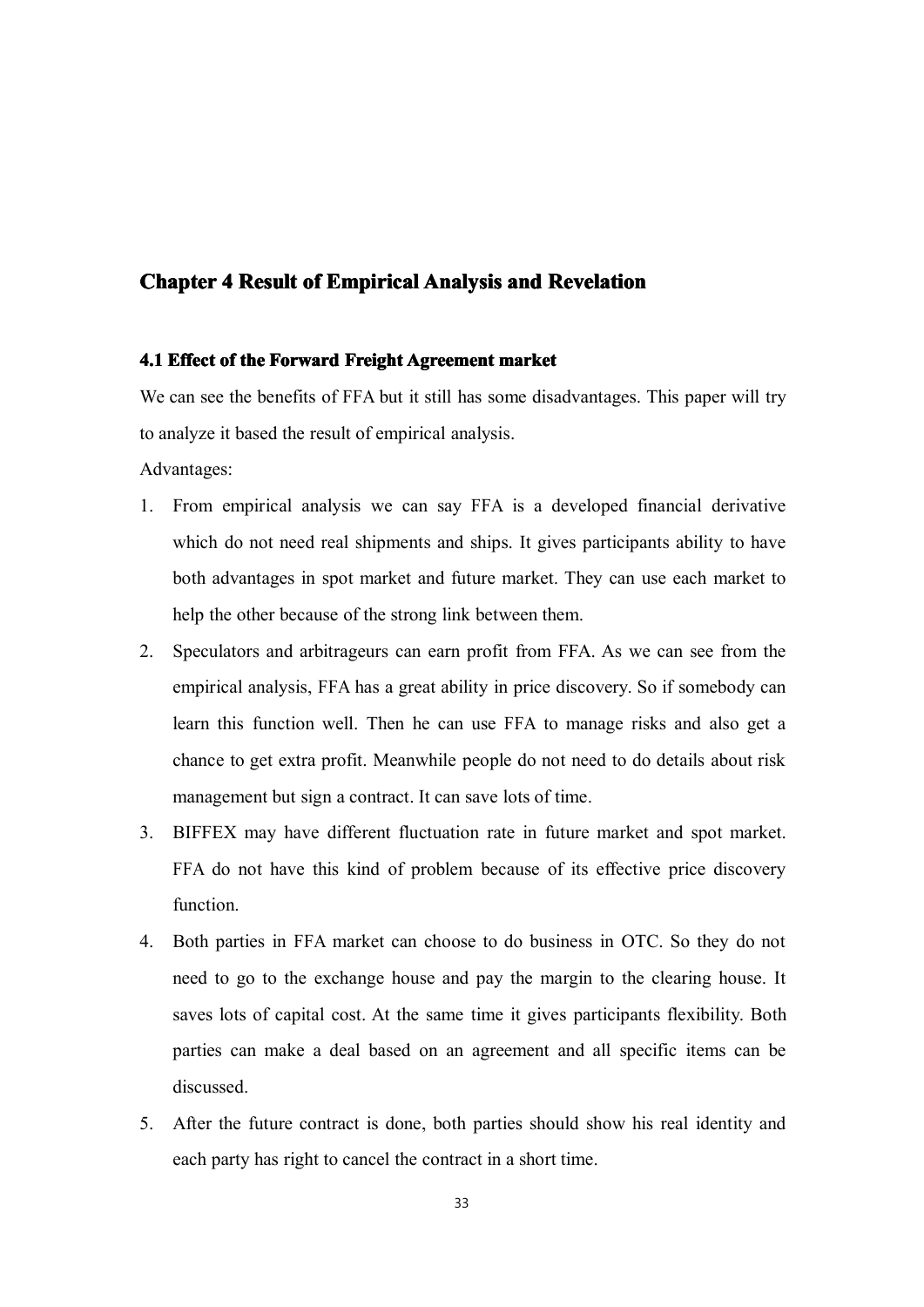Disadvantages:

1. As i mention in the introduction of FFA, OTC has <sup>a</sup> significant problem and no one can ignore it. Credit risk is the most serious problem of OTC. In OTC, parties are doing business directly. It will cost lots of time and money to find out the information about the other man's reputation. In most cases, you have no choice but go to the arbitration or the court when you are facing problems.

2. FFA is still using the main routes in settlement. It brings <sup>a</sup> problem that if the route in the contract is different from the main routes, few people will sign it.

3. FFA has some unknown problems. For example: the other can not perform the contract because of his company has already go broke. The other party want to cancel the contract before the settlement date.

4. The leverage effect can make participator of FFAmarket lose more money.

#### **4.2 Necessity Necessity of China join the Forward Forward Forward Forward Freight FreightAgreement Agreementmarket**

COSCO which is the biggest shipping company in China suffered <sup>a</sup> huge lost in FFA market in 2008. I think this incident is the reason why Chinese shipping companies start operating carefully when they want to join the FFA market. Actually many Chinese shipping companies quit from FFA market and only few of state owned enterprises are allowed to join the FFA market.

This situation is caused by several reasons. First reason is the huge lost of state owned enterprises. This shakes confidence of all Chinese shipping companies and makes them feel puzzled. The rest of Chinese shipping companies don not know whether they should join the FFA market or keep away from it. Second reason is the state governmen<sup>t</sup> gives order to state owned shipping companies that they can not join the FFA market unless they have the permission from state government. As we all know all big shipping companies in China are state owned companies. So this order means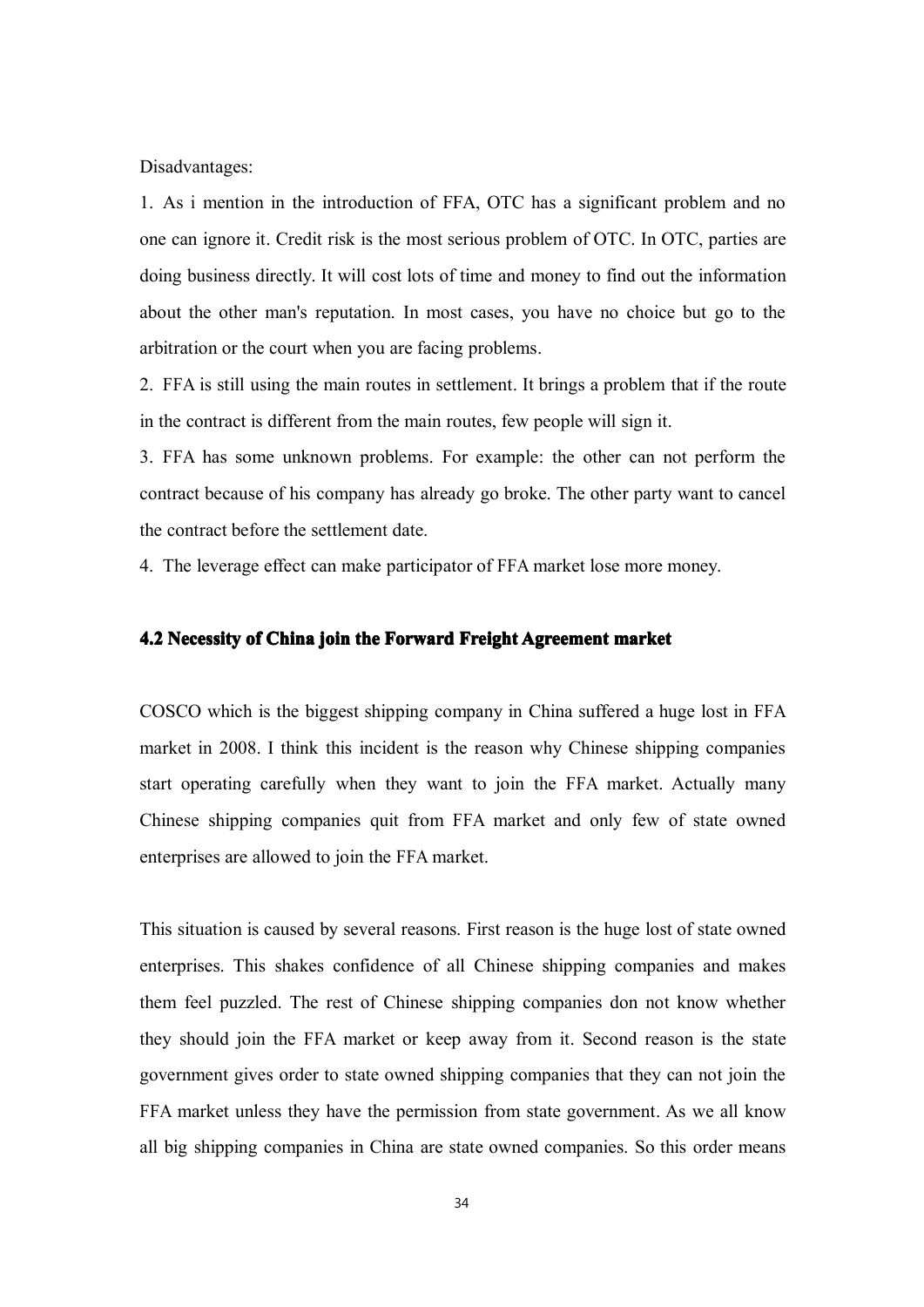some Chinese shipping companies have to quit from FFA market even they want to join it. Third reason is Chinese shipping companies are junior in FFA market. They don not have enough professional knowledges about FFA market. Thus they almost become the one who takes the risk in every future contract. Fourth reason is the financial crisis. The terrible market situation makes some shipping companies don not have time and money to challenge the FFA market.

In my opinion Chinese shipping companies should join the FFA market even we are facing the problems which are listed above. Here is three reasons which i list below:

- 1) China is playing an important role in world economy also in shipping industry. Chinese dry bulk shipping companies are taking higher market share in world dry bulk shipping. However many Chinese shipping companies suffer quite big lost which is caused by the fluctuation of freight. It is because Chinese shipping companies are doing original shipping business and they do not care about the future market. As we can see from empirical analysis FFA has price discovery function and it can show the trend of freight in spo<sup>t</sup> market. Foreign shipping companies can use it to remove the risk. However Chinese shipping companies have no way to avoid the risk but accep<sup>t</sup> it. Therefore it is necessary to learn and use FFA market to avoid the risk of freight fluctuation.
- 2) The fluctuation of freight in dry bulk market is not only affect the shipping companies but also the relevant companies in the country. For instance the steel companies will affect by the freight fluctuation easily. It because they need ships to import iron ore from other country especially in China. If Chinese shipping companies take both advantages in spo<sup>t</sup> market and FFA market, it will help China to become the authority in dry bulk shipping even in the shipping industry. It can generate the China economy.
- 3) Nowadays China only focus on the spo<sup>t</sup> market which limit the development of shipping industry in China. FFA market can lead the shipping industry in China to ge<sup>t</sup> higher level and use the functions of FFA market to fix the insufficient in spo<sup>t</sup>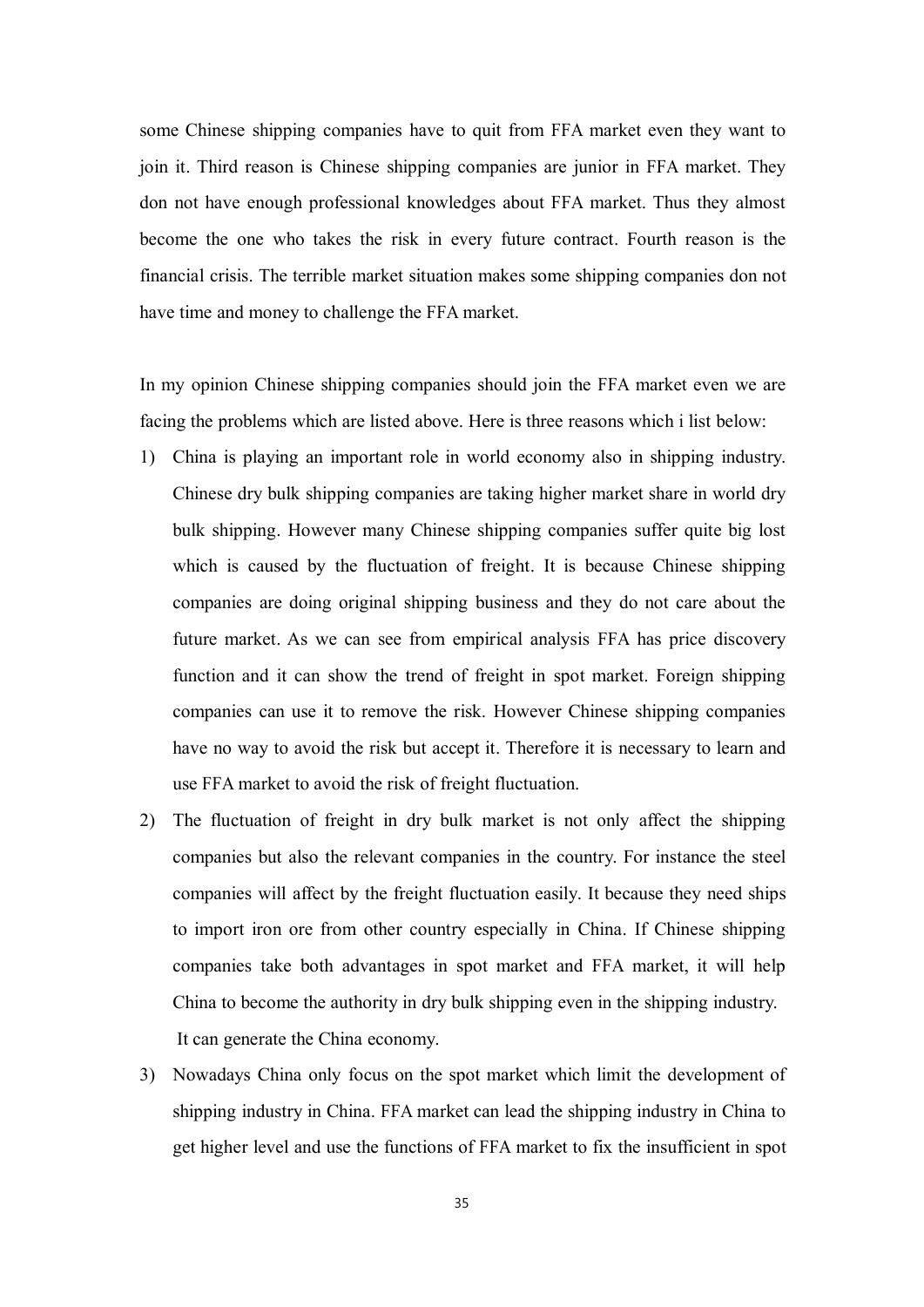market. The another important thing is the price discovery function of FFA market can help shipping companies to optimize the allocation of resources. This can improve the competitiveness of the shipping company and help them to survive from the competitive market.

Chinese shipping companies have to learn the rule and the operation of FFA market. FFA is not only <sup>a</sup> tool of risk managemen<sup>t</sup> but also <sup>a</sup> way to beat your competitor. In <sup>a</sup> word Chinese shipping companies should join the FFA market as soon as possible.

# **4.3** Recommendations of Chinese companies join the Forward Freight **Agreement market**

- 1. It will be necessary to have <sup>a</sup> good spo<sup>t</sup> market environment todevelop the FFA market. Spot market is <sup>a</sup> lower level than FFA market but it is still the foundation of FFA market. We have lots of means to improve the spo<sup>t</sup> market. Here i list some of them. First is to complete the law system of spo<sup>t</sup> market. Each market all need rules to control it. Second is to build some shipping center like Shanghai and try to use the shipping center to motivate the region economy. Third is to record the freight price and index in some routes to prepare to join the FFA market.
- 2. China need its own exchange house and clearing house. It will make Chinese companies join FFA market much easier. For instance, SSEFC is operating very well and tring to join the future market with the governmen<sup>t</sup> support. The other important thing is make connection between FFA market and financial institution. Financial institution has enough experience to deal with derivatives. Thus this kind of relationship can accelerate the development of FFAmarket in China.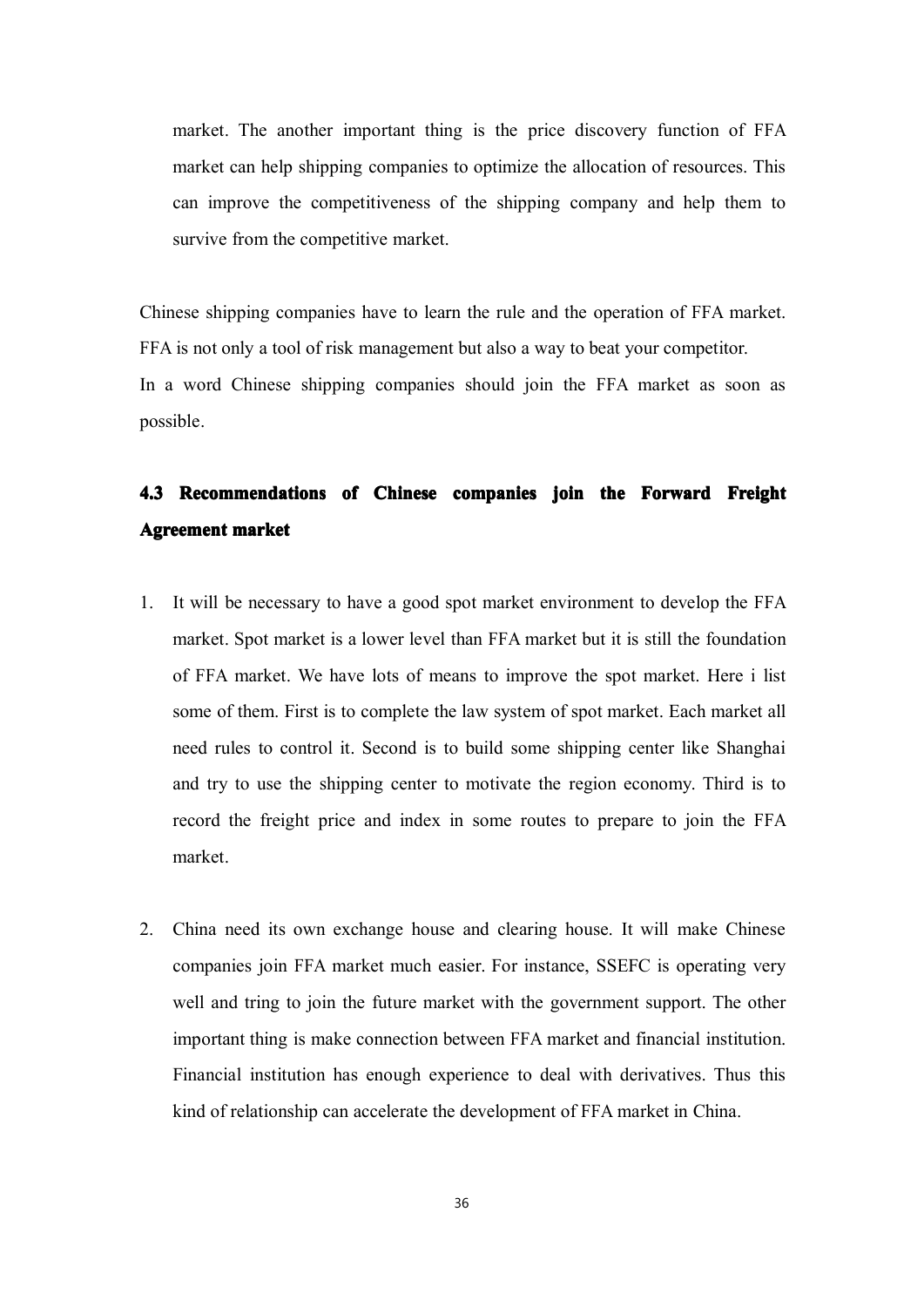- 3. China should enhance cooperation and communication with foreign famous exchange house like IMAREX-NOS. China should accep<sup>t</sup> successful experience from foreign countries based on China only has few exchange houses. Government should be <sup>a</sup> significant role to build <sup>a</sup> market system and encourage more companies to join this market.
- 4. China should educate more qualified personnels to help Chinese companies running on the right way. On the other hand authority should help Chinese companies to understand the purpose of join FFA market. As we learned from this dissertation we know FFA has hedging function and speculation function. We can calculate the effect of hedging before we use FFA to avoid the risk. However we have nothing to do but wish the market go the right way what we want it to go, if we only use FFA to speculate. Speculating just like gambling. It is the reason why so many companies suffered huge lost during financial crisis. We should focus on the purpose of avoid risk.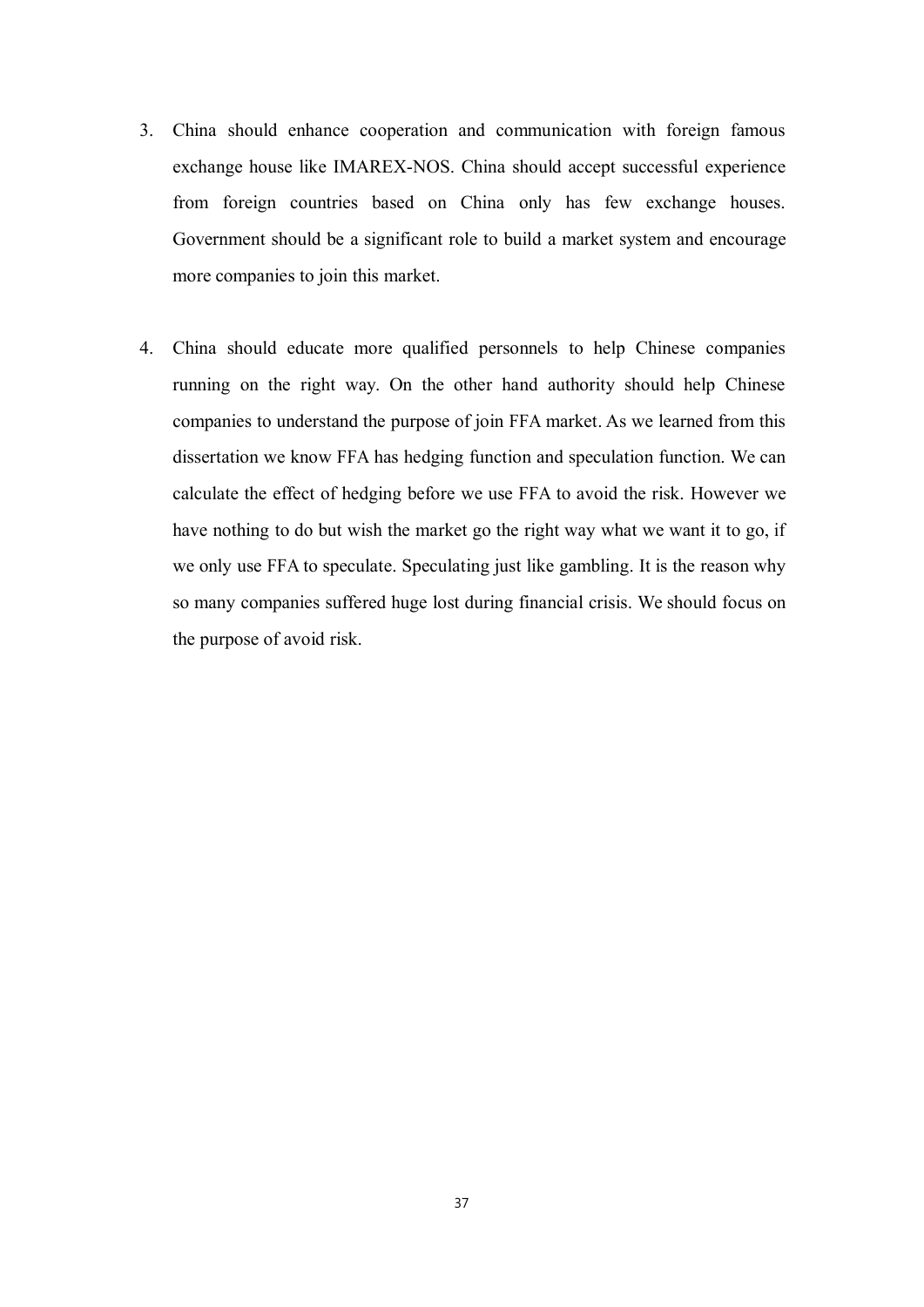# **Chapter 5** conclusion

This dissertation analyse the efficiency of FFA based on empirical analysis of two important iron ore routes C3 and C5. The result of empirical analysis shows the hedging function still need to be perfected and participator of FFA still need to learn more about hedging. On the other side the price discovery function is strong. The future price lead the trend of spo<sup>t</sup> price.

Here is the detail result of my empirical analysis.

- 1. There is <sup>a</sup> strong relationship between spo<sup>t</sup> price and FFA price. The future price of different FFA contract also have strong connection.
- 2. After check the stationarity of time series analysis, paper find that all series are integrated of order time series and all time series can be used for cointegration test. The cointegration test shows there is only one cointegration equation between spo<sup>t</sup> price and future price. This result means the trend of spo<sup>t</sup> price and the trend of future price will keep <sup>a</sup> long term stability.
- 3. The result of Granger causality test displays FFA price have <sup>a</sup> strong effect on spo<sup>t</sup> price and it will lead the trend of spo<sup>t</sup> price. It proves that the price discovery function of FFA is exist and the price discovery function has strong effect on spo<sup>t</sup> price.
- 4. The basis always be negative value because of the spo<sup>t</sup> market is still weak. It proves future price will close to spo<sup>t</sup> price when the future contract is closing to the settlement date. At this point of time the basis risk will be low.
- 5. The effect of hedging in all six kinds of FFA contracts is really close. Because there is fewer variables in voyage charter contract than the time charter contract.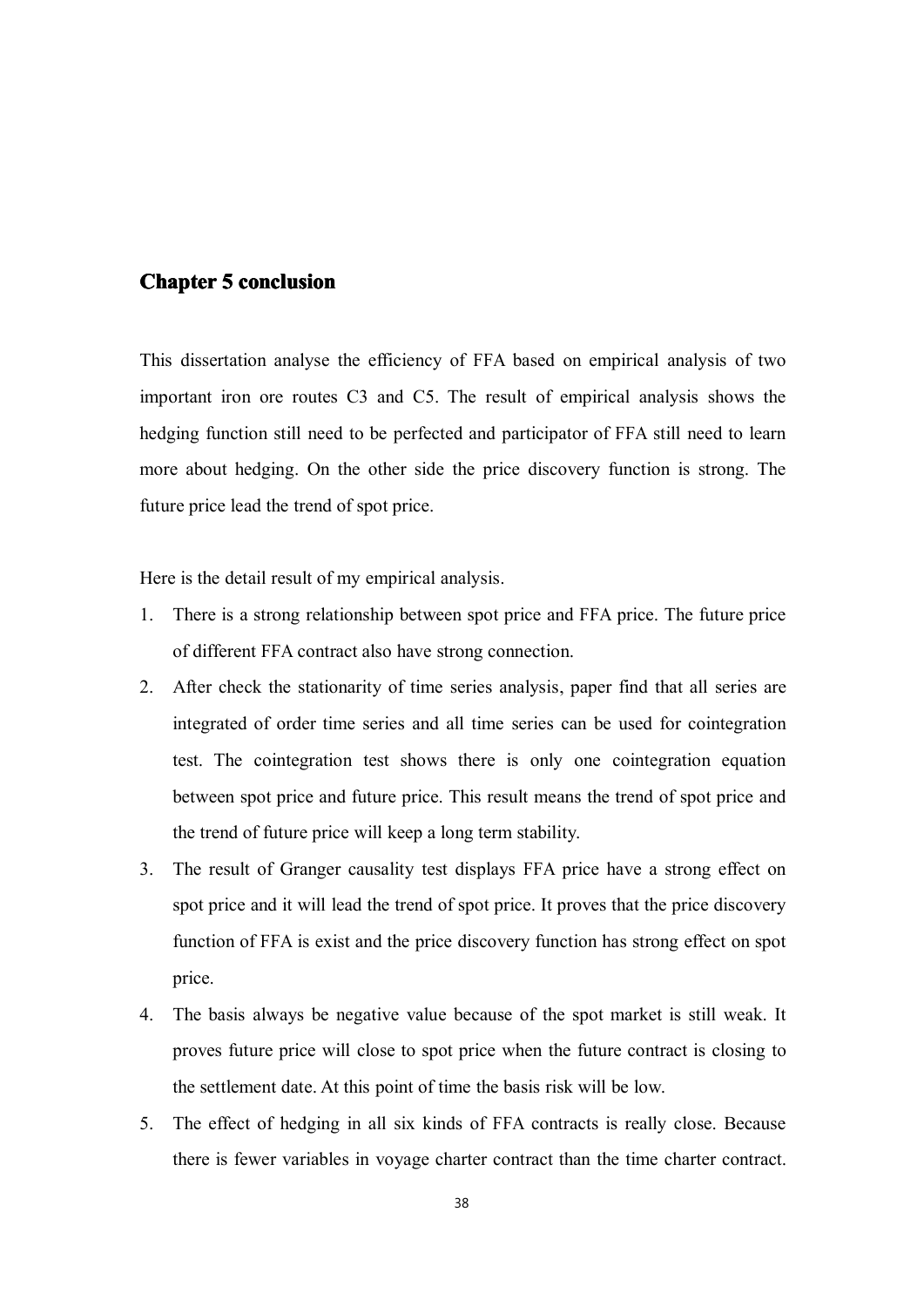Thus the effect of hedging in FFA voyage charter is good.

In chapter four the paper discuss the result of empirical analysis and show the effect of FFA by discuss the advantages and disadvantages. Then it shows the necessity of Chinese shipping companies join the FFA and gives some reasonable advises.

This dissertation has already discussed lots about FFA. But it can be better if it can discuss some other aspects of FFA. For example we can discuss more relationship between spo<sup>t</sup> price and FFA price during financial crisis and the effect of financial crisis. We also can discuss more about speculation function of FFA. As we know FFA is <sup>a</sup> kind of financial derivative. So it has leverage ability. It can be used to hedge the risk and also can be used to speculate and arbitrage.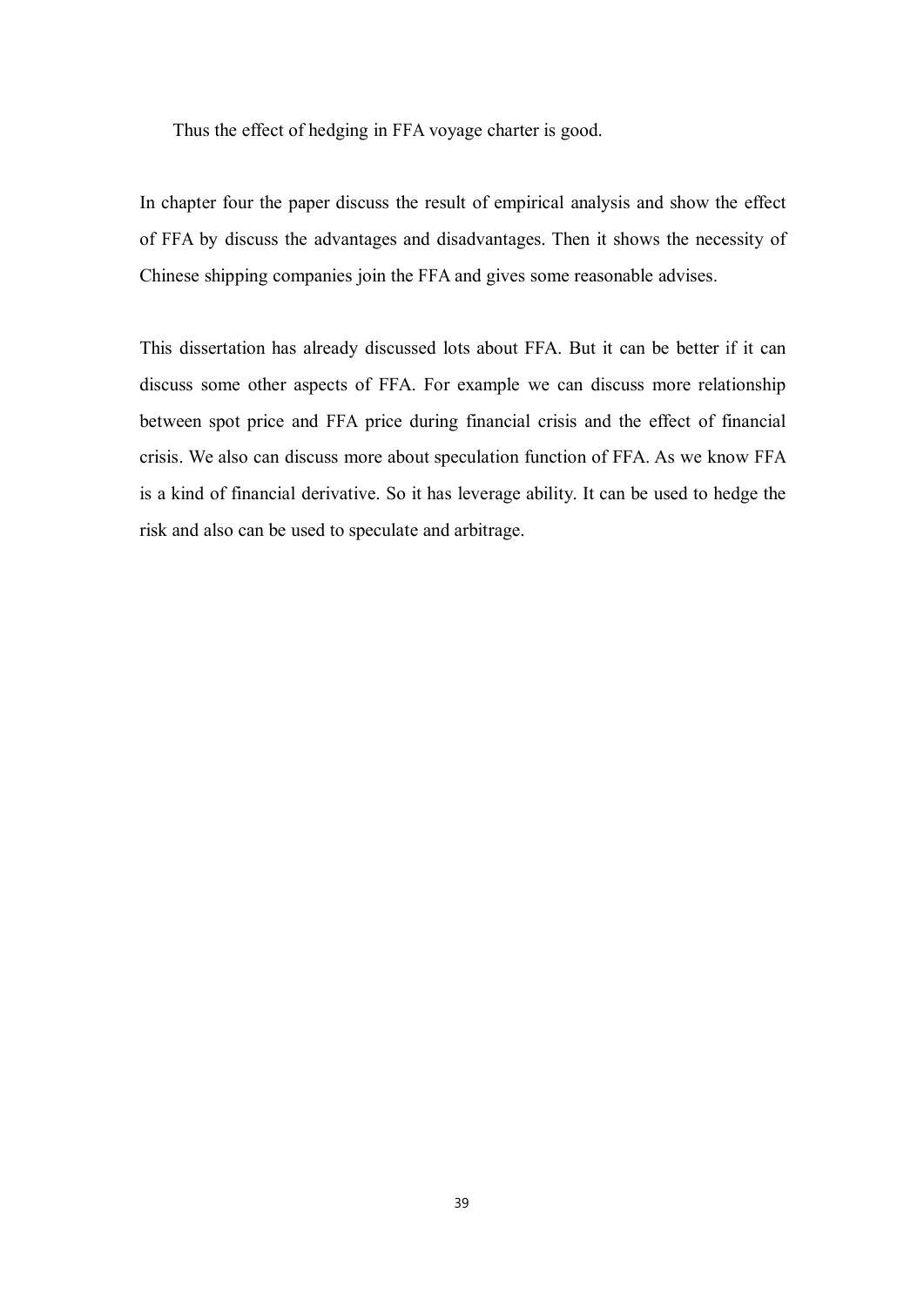#### **Reference Reference**

Batchelor, Alizadeh, Visvikis,(2007), Forecasting spo<sup>t</sup> and forward prices in the international freight market, *International Journal of Forecasting,* 2007(23), 101-114

Bao Xu, Sun Axun,(2008), Discussion of FFA, *China Logistics and Purchase,* 2008(23)

Duan Guodong,(2007), Development of risk managemen<sup>t</sup> and freight derivatives FFA in dry bulk shipping market, *China Water Transportation,*2007(1), 38-39

EVIEWS6 users guide, software introduction of EVIEWS 6.0

Gong Xiaoxing, Lv Jin, Wang Rao,(2010), Relationship between forward freight and spo<sup>t</sup> freight in shipping market, *Journal of Dalian Maritime University,* 2010, Vol.36(1)

Hoffman, G.Wright, (1932), Future Trading Upon Organized Commodity Markets in the United States,*Philadephia:University of Pennsylvania*

Hiro Y. Toda, Peter C.B. Phillips, (1993) Vector Autoregressions and Causality: Theoretical Overview and Simulation Study, *Econometrica*, Vol 61,No.6,P1367-1393

IMAREX annual report, (2011), [\(http://www.imarexgroup.com/](http://www.imarexgroup.com/) )

Li Jun, Lu Chunxia, (2008), Application of cointegration test and pricing in freight forward market of international dry bulk shipping, *China Water Transport,* 2008, Vol.8(7)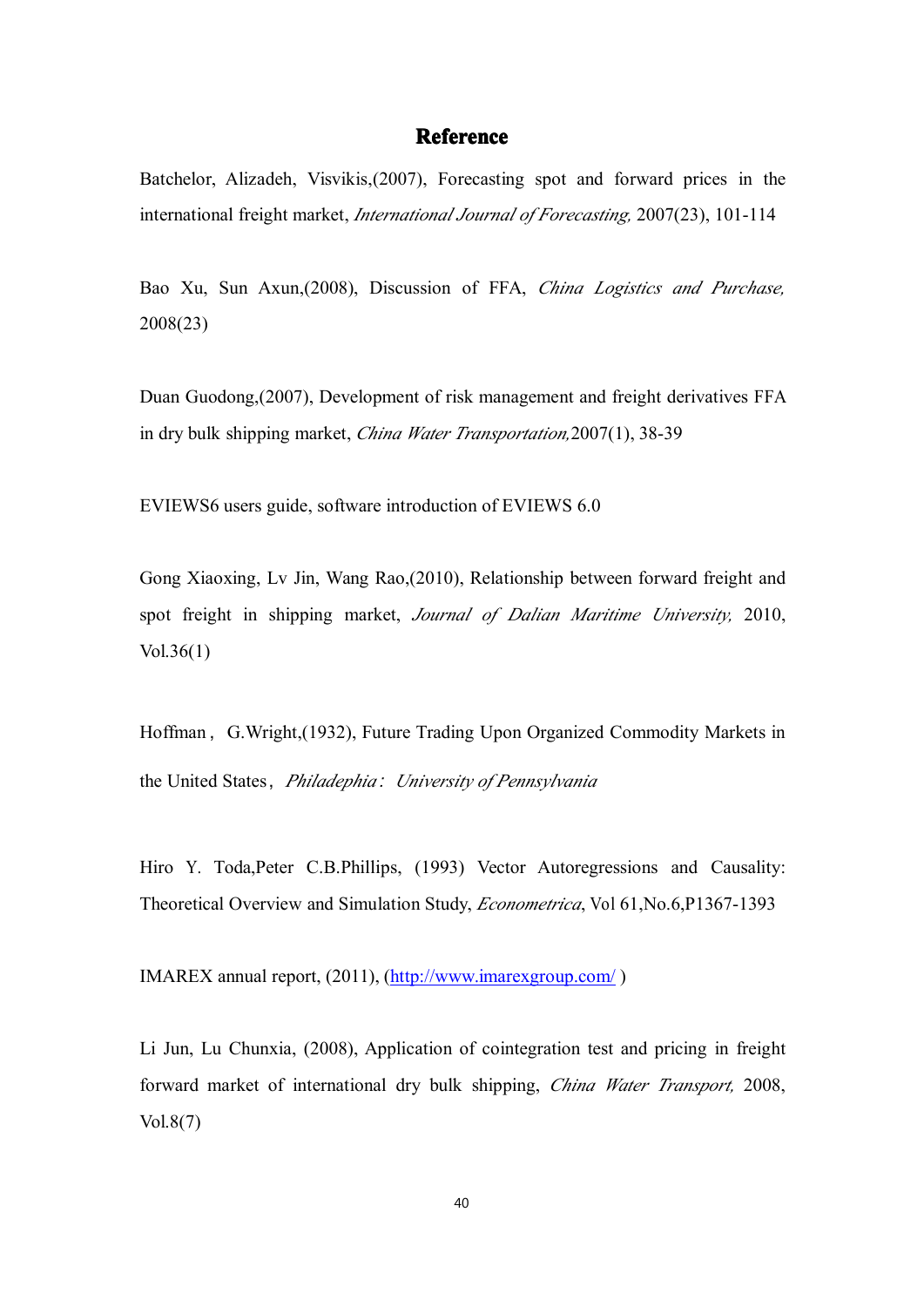Kavussanos, Visvikis, Menachof, (2004), The unbiasedness hypothesis in the forward freight market : evidence from cointegration test, *Review of Derivatives Research,* 2004(7),241-266

Kavussanos, Visvikis, Batchelor, (2004), Over-the-counter forward contracts and spo<sup>t</sup> price volatility in shipping, *Transportation Research Part E,* 2004(40), 273-296

Kavussanos, Visvikis,(2004), The hedge performance of over-the-counter forward shipping freight markets, *Izmir: 14th International Association of Maritime Economists(IAME) Conference Proceeding,*2004

Kavussanos & Visvikis, (2011), Theory and Practice of Shipping Derivatives, *risk books*, pa.16,98

Sheng Wuchen, Wang Xiaoming, Zeng Qiugen,(2010), Research of hedging efficiency of FFAin dry bulk shipping, *Friends of Accounting,*2010(13)

Working H.,(1962), New Concepts Concerning Futures Markets and Prices, *American Economic Reviews*, 52,P431-459

Wu Peijian, Den Guishi, Tian Wei,(2008), Research on freight risk managemen<sup>t</sup> based on FFA, *Soft Technology,2008,* Vol.22(9)

Xiao Yiming,(2009), Empirical analysis on the validity of hedge of the shipping price market in dry bulk shipping, *Dalian Maritime University,*2009

Xing Dan,(2011), How to deal with the temptation and conques<sup>t</sup> of FFA, *China Ship Survey,*2011(11)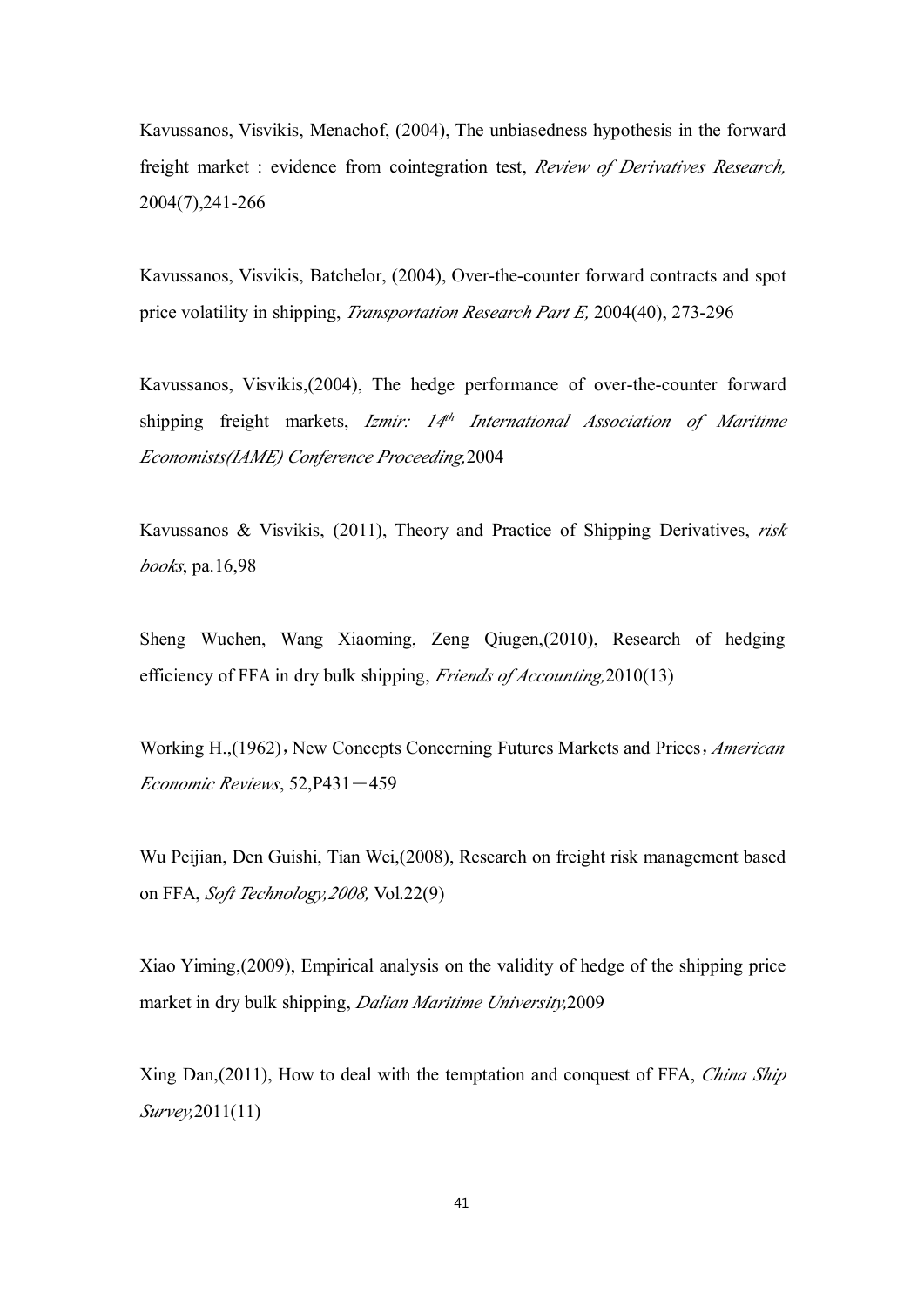Xi Bei, Yu Siqing,(2011), Application of forward freight agreement, *Shipping Management, 2011,* Vol.33(1)

Yuan Rongxin, Xi Pei,(2011), Analysis of FFA transaction process, *HLJ Foreign Economic Relations and Trade,* 2011(6)

Yang Liu,(2007), Relationship between FFA market and spo<sup>t</sup> market in dry bulk, *Maritime China,2007(3),*48-49

Zong Beihua, Shao Boyang,(2008), Influence of forward freight market on spo<sup>t</sup> price volatility, *Navigation of China, 2008,*Vol.31(2)

Zhu Jian, (2007), Empirical analysis on the functions of the freight forward agreemen<sup>t</sup> market in international dry bulk shipping, *Shanghai Jiao Tong University,* 2007

Zhu Yiqiu, Chen Fen,(2005), Study and innovation on freight-keeping market of sea transportation, *Journal of SSSRI,2005,* Vol.28(1)

Zhang Jian, Yang Yongzhi,(2006), Application of FFA in shipping market risk management, *World Shipping, 2006,* Vol.29(5)

Zhao Haiyang,(2010), The application of FFA for evading risk in the dry bulk shipping market, *Dalian Maritime University,* 2010

Zhang Jian,(2009), How to operate FFA successfully? *China Ship Survey,* 2009(7)

Zhou Yangou,(2011), Application of freight derivative FFA in shipping company, *China Water Transportation,*2011(6)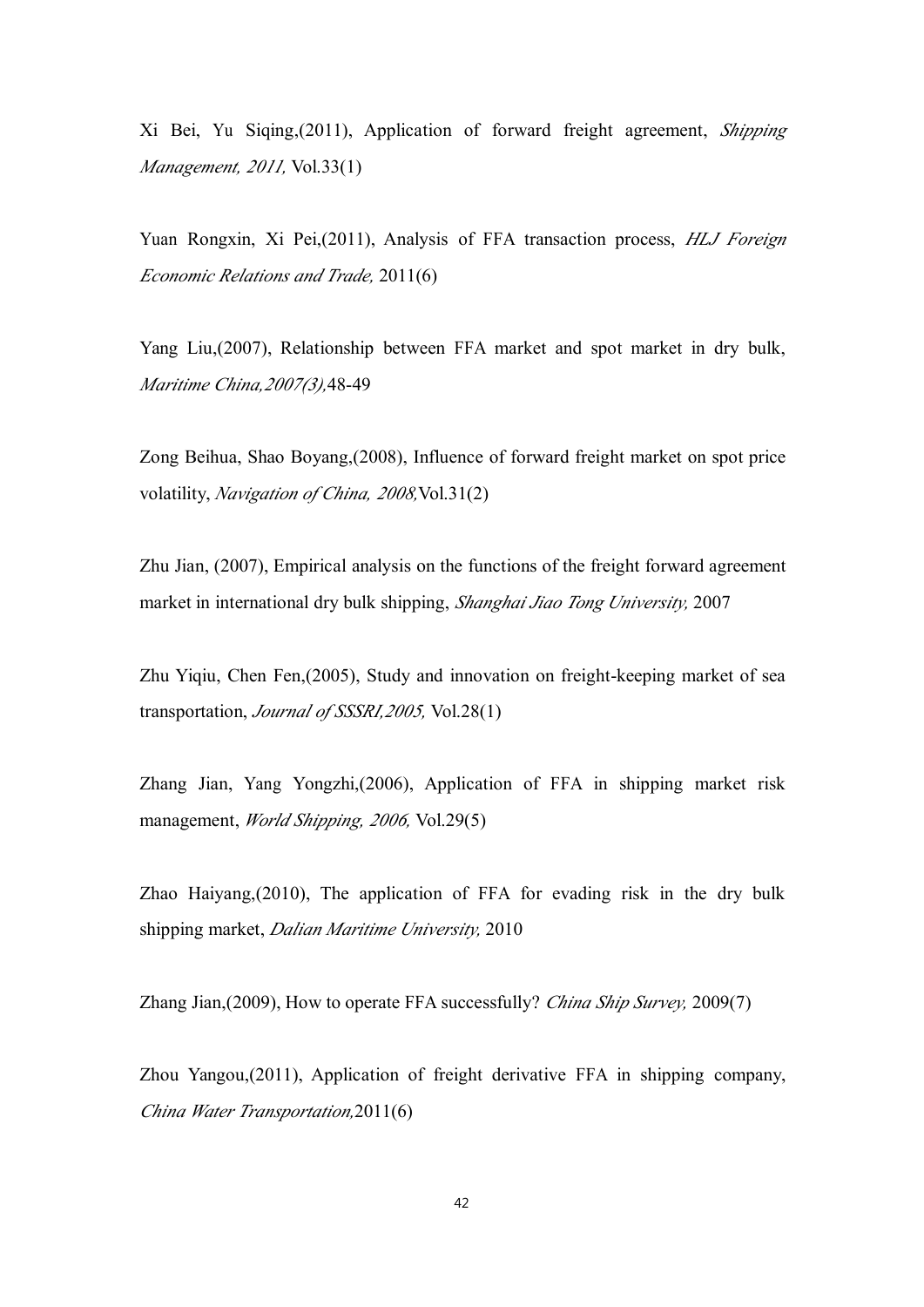Zhang Haiyang,(2010), The research on application of forward freight agreements used in hedging and profit model in shipping company, *Dalian Maritime University,*2010

Zhang Haiyang,(2009), Create profit model of FFA, *Shipping Management,*2009, VOL.31(8)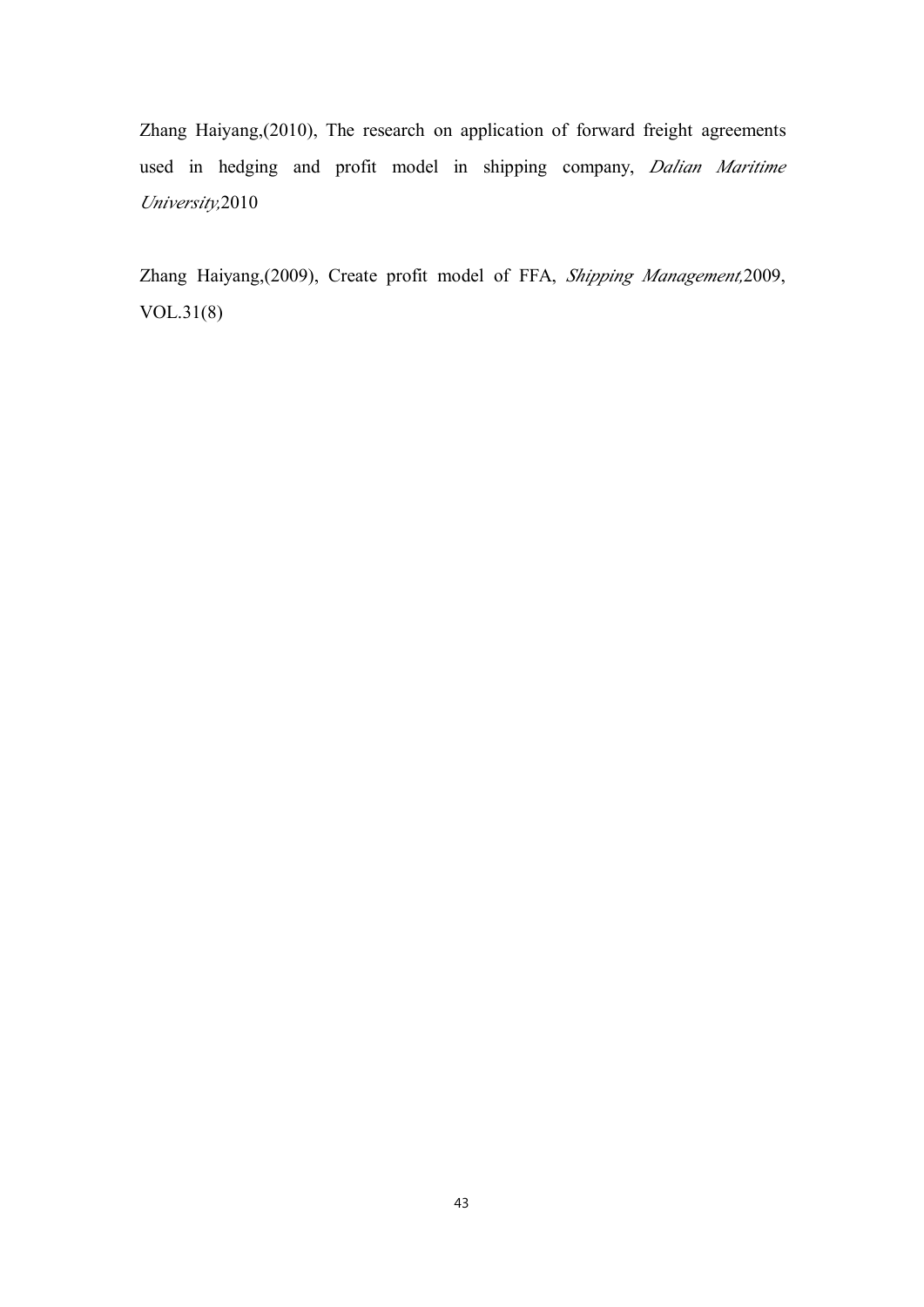# Appendix I : original data of spot price and FFA price in C3 and C5

|                 |       | route $C3$ \$/ton |       |                                                                            |
|-----------------|-------|-------------------|-------|----------------------------------------------------------------------------|
| date            |       |                   |       | spot price one month FFA price two months FFA price three months FFA price |
| $2010 - 4 - 9$  | 23.33 | 25.25             | 24.75 | 24.25                                                                      |
| $2010 - 4 - 12$ | 23.20 | 25.00             | 24.50 | 24.25                                                                      |
| $2010 - 4 - 13$ | 23.56 | 25.25             | 24.75 | 24.50                                                                      |
| $2010 - 4 - 14$ | 24.05 | 25.50             | 25.00 | 24.75                                                                      |
| $2010 - 4 - 15$ | 24.48 | 25.25             | 24.75 | 24.75                                                                      |
| $2010 - 4 - 19$ | 24.58 | 25.25             | 24.70 | 24.50                                                                      |
| $2010 - 4 - 20$ | 24.47 | 25.75             | 25.00 | 24.50                                                                      |
| $2010 - 4 - 21$ | 24.68 | 26.00             | 25.00 | 24.50                                                                      |
| $2010 - 4 - 22$ | 25.02 | 25.50             | 24.75 | 24.50                                                                      |
| $2010 - 4 - 23$ | 25.56 | 26.25             | 25.50 | 25.25                                                                      |
| $2010 - 4 - 26$ | 26.05 | 26.00             | 25.50 | 25.25                                                                      |
| $2010 - 4 - 27$ | 29.62 | 26.25             | 26.00 | 25.75                                                                      |
| $2010 - 4 - 28$ | 31.23 | 26.50             | 26.00 | 25.75                                                                      |
| $2010 - 4 - 29$ | 31.17 | 26.25             | 26.00 | 25.75                                                                      |
| $2010 - 4 - 30$ | 29.94 | 28.75             | 28.50 | 28.25                                                                      |
| $2010 - 5 - 4$  | 29.41 | 28.75             | 28.50 | 28.25                                                                      |
| $2010 - 5 - 5$  | 29.33 | 28.75             | 28.50 | 28.50                                                                      |
| $2010 - 5 - 6$  | 29.98 | 29.50             | 29.25 | 29.00                                                                      |
| $2010 - 5 - 7$  | 31.27 | 30.50             | 30.00 | 29.75                                                                      |
| $2010 - 5 - 10$ | 31.75 | 31.50             | 31.00 | 30.75                                                                      |
| $2010 - 5 - 11$ | 33.33 | 32.00             | 31.50 | 31.25                                                                      |
| $2010 - 5 - 13$ | 33.01 | 32.50             | 32.00 | 31.75                                                                      |
| $2010 - 5 - 14$ | 32.12 | 32.50             | 32.00 | 32.00                                                                      |
| $2010 - 5 - 17$ | 31.64 | 32.25             | 31.75 | 31.50                                                                      |
| $2010 - 5 - 18$ | 30.80 | 32.00             | 30.50 | 30.00                                                                      |
| $2010 - 5 - 19$ | 29.89 | 29.00             | 28.50 | 28.25                                                                      |
| $2010 - 5 - 20$ | 29.53 | 29.50             | 29.00 | 28.75                                                                      |
| $2010 - 5 - 21$ | 30.08 | 29.75             | 29.25 | 29.25                                                                      |
| $2010 - 5 - 24$ | 31.20 | 32.00             | 31.50 | 31.25                                                                      |
| $2010 - 5 - 25$ | 34.02 | 30.25             | 31.50 | 31.75                                                                      |
| $2010 - 5 - 26$ | 34.40 | 30.00             | 31.75 | 31.50                                                                      |
| $2010 - 5 - 27$ | 34.19 | 29.75             | 31.00 | 31.75                                                                      |
| $2010 - 5 - 28$ | 33.83 | 29.75             | 32.00 | 31.70                                                                      |
| $2010 - 6 - 1$  | 34.09 | 30.00             | 33.50 | 33.25                                                                      |
| $2010 - 6 - 2$  | 33.82 | 29.50             | 33.25 | 33.00                                                                      |
| $2010 - 6 - 3$  | 33.20 | 28.50             | 33.00 | 32.75                                                                      |
| $2010 - 6 - 4$  | 32.54 | 28.25             | 32.50 | 32.25                                                                      |
| $2010 - 6 - 7$  | 31.76 | 28.00             | 31.75 | 31.50                                                                      |
| $2010 - 6 - 8$  | 31.06 | 27.50             | 31.00 | 30.90                                                                      |
| $2010 - 6 - 9$  | 31.00 | 29.25             | 30.50 | 30.25                                                                      |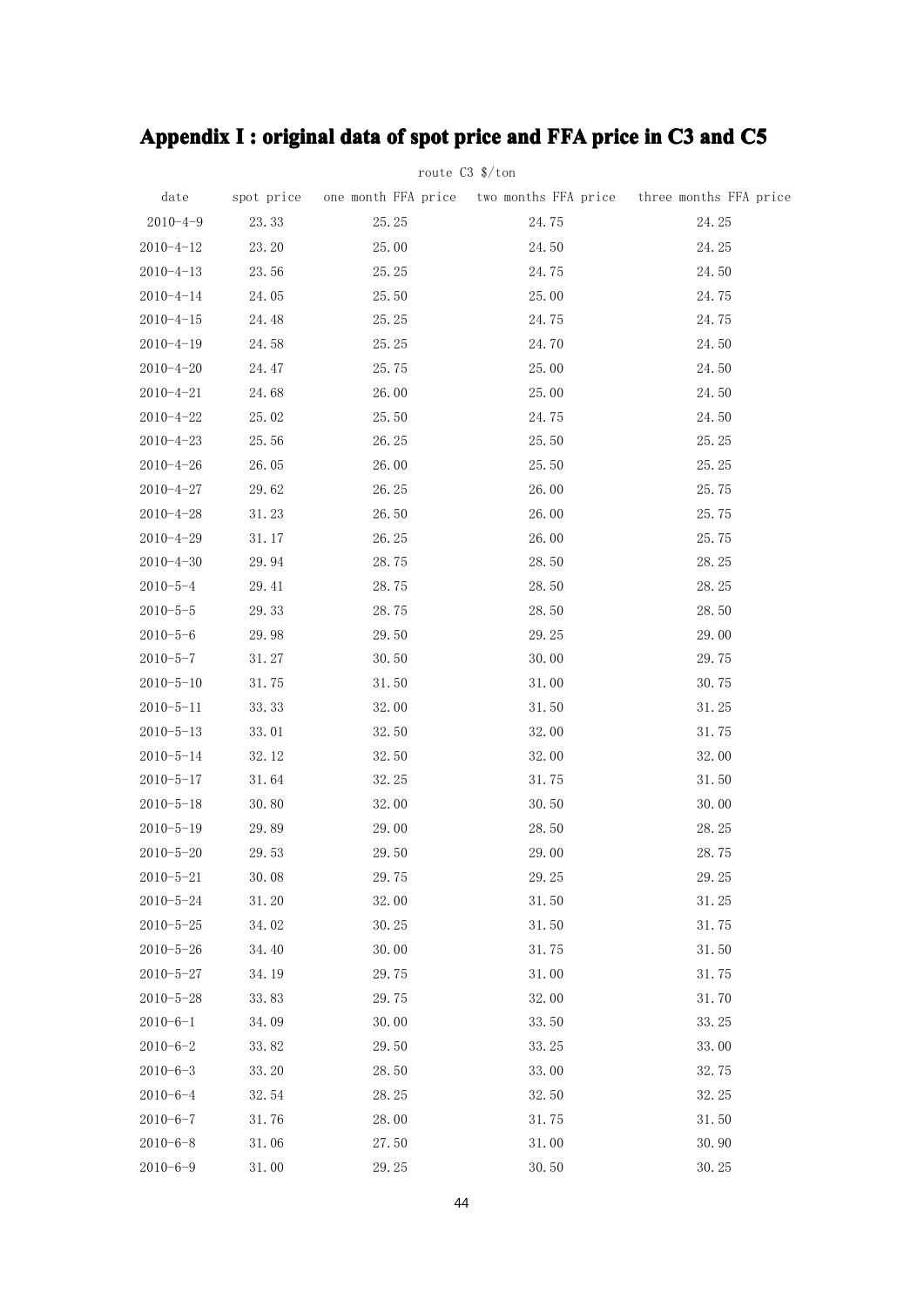| $2010 - 6 - 10$ | 30.32 | 29.00 | 29.50 | 29.25 |
|-----------------|-------|-------|-------|-------|
| $2010 - 6 - 11$ | 28.77 | 28.75 | 28.50 | 28.25 |
| $2010 - 6 - 14$ | 26.42 | 28.25 | 27.75 | 27.50 |
| $2010 - 6 - 15$ | 25.60 | 28.00 | 26.00 | 26.00 |
| $2010 - 6 - 16$ | 24.88 | 26.50 | 24.25 | 24.50 |
| $2010 - 6 - 17$ | 24.22 | 26.50 | 24.25 | 24.00 |
| $2010 - 6 - 18$ | 23.29 | 26.50 | 24.25 | 23.50 |
| $2010 - 6 - 21$ | 22.69 | 26.50 | 23.75 | 23.25 |
| $2010 - 6 - 22$ | 21.83 | 24.50 | 23.50 | 23.00 |
| $2010 - 6 - 23$ | 21.29 | 24.50 | 23.50 | 22.50 |
| $2010 - 6 - 24$ | 21.23 | 24.50 | 23.50 | 21.50 |
| $2010 - 6 - 25$ | 21.89 | 24.50 | 23.50 | 21.50 |
| $2010 - 6 - 28$ | 22.05 | 23.25 | 21.80 | 21.75 |
| $2010 - 6 - 29$ | 22.13 | 23.00 | 21.75 | 21.70 |
| $2010 - 6 - 30$ | 22.26 | 23.00 | 22.40 | 22.00 |
| $2010 - 7 - 1$  | 21.89 | 22.50 | 22.10 | 21.50 |
| $2010 - 7 - 2$  | 21.65 | 22.00 | 21.75 | 21.25 |
| $2010 - 7 - 5$  | 21.05 | 21.75 | 21.50 | 21.50 |
| $2010 - 7 - 6$  | 19.79 | 21.75 | 21.50 | 21.60 |
| $2010 - 7 - 7$  | 18.29 | 19.75 | 19.50 | 20.00 |
| $2010 - 7 - 8$  | 17.19 | 19.75 | 19.00 | 19.00 |
| $2010 - 7 - 9$  | 16.83 | 18.75 | 18.50 | 18.75 |
| $2010 - 7 - 12$ | 16.20 | 18.25 | 17.80 | 18.00 |
| $2010 - 7 - 13$ | 15.74 | 18.25 | 16.70 | 15.25 |
| $2010 - 7 - 14$ | 15.44 | 18.25 | 15.75 | 16.00 |
| $2010 - 7 - 15$ | 15.60 | 18.75 | 15.25 | 15.50 |
| $2010 - 7 - 16$ | 15.93 | 18.75 | 15.75 | 16.00 |
| $2010 - 7 - 19$ | 16.27 | 18.75 | 16.40 | 16.50 |
| $2010 - 7 - 20$ | 16.66 | 18.25 | 17.10 | 17.25 |
| $2010 - 7 - 21$ | 17.03 | 18.25 | 17.30 | 17.25 |
| $2010 - 7 - 22$ | 17.00 | 18.25 | 17.50 | 17.80 |
| $2010 - 7 - 23$ | 17.43 | 18.25 | 17.70 | 18.40 |
| $2010 - 7 - 26$ | 17.47 | 17.75 | 18.00 | 18.25 |
| $2010 - 7 - 27$ | 17.47 | 17.75 | 18.00 | 18.25 |
| $2010 - 7 - 28$ | 18.05 | 18.25 | 22.25 | 19.50 |
| $2010 - 7 - 29$ | 18.77 | 19.50 | 23.00 | 20.90 |
| $2010 - 7 - 30$ | 18.98 | 19.50 | 23.00 | 22.00 |
| $2010 - 8 - 2$  | 19.01 | 19.75 | 23.00 | 21.70 |
| $2010 - 8 - 3$  | 19.21 | 19.75 | 23.00 | 21.50 |
| $2010 - 8 - 4$  | 19.46 | 19.75 | 23.25 | 21.50 |
| $2010 - 8 - 5$  | 20.34 | 19.75 | 23.25 | 21.50 |
| $2010 - 8 - 6$  | 21.47 | 19.75 | 23.25 | 23.00 |
| $2010 - 8 - 9$  | 22.35 | 22.25 | 23.75 | 20.50 |
| $2010 - 8 - 10$ | 23.85 | 24.25 | 26.50 | 22.50 |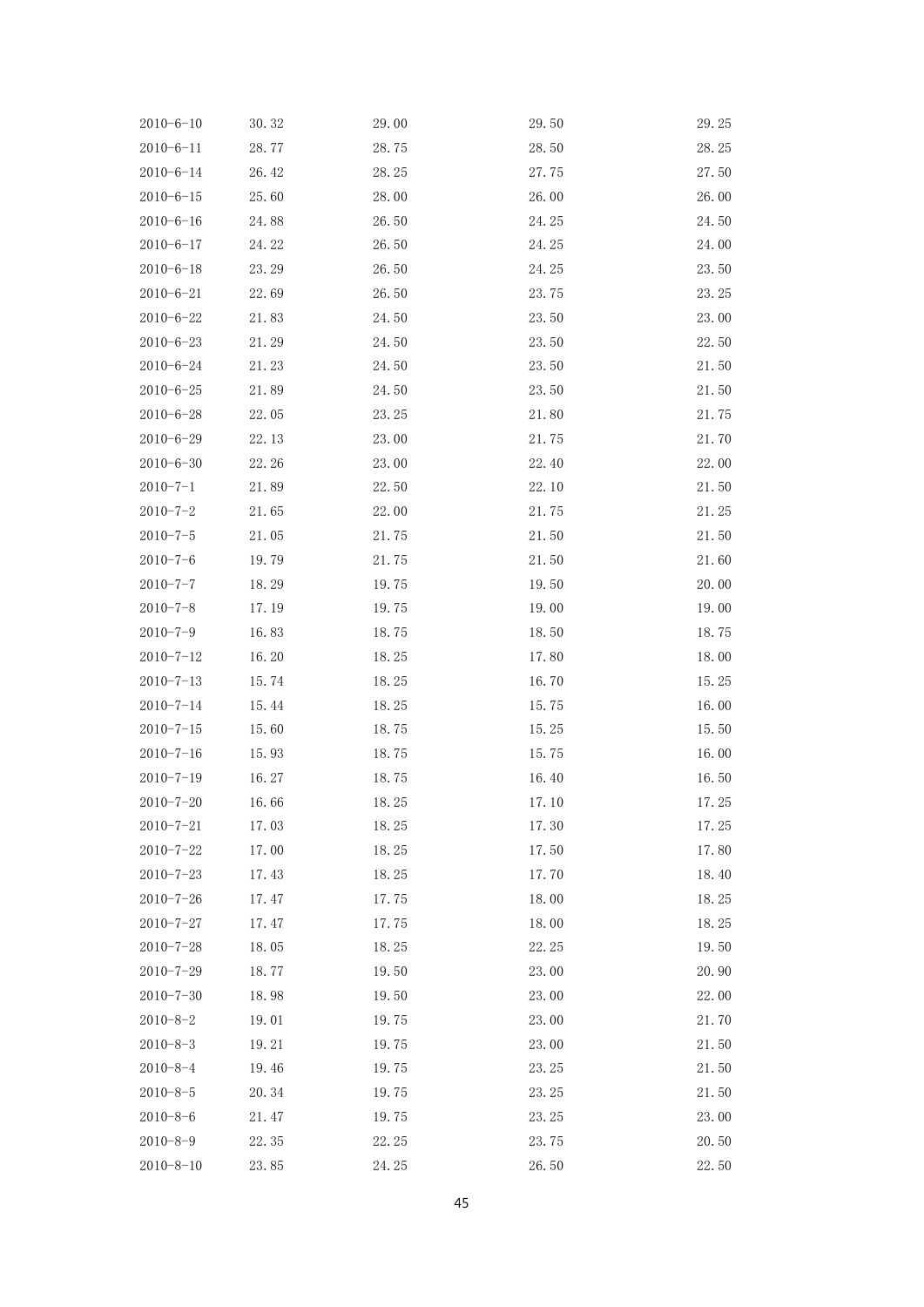| $2010 - 8 - 11$  | 26.42 | 24.75 | 27.00 | 24.50 |
|------------------|-------|-------|-------|-------|
| $2010 - 8 - 12$  | 26.52 | 24.75 | 26.75 | 26.00 |
| $2010 - 8 - 16$  | 26.47 | 25.25 | 26.50 | 25.25 |
| $2010 - 8 - 17$  | 26.55 | 25.50 | 26.50 | 26.50 |
| $2010 - 8 - 18$  | 26.69 | 25.50 | 26.50 | 26.50 |
| $2010 - 8 - 19$  | 27.19 | 25.75 | 27.00 | 27.00 |
| $2010 - 8 - 20$  | 28.33 | 25.50 | 27.25 | 27.25 |
| $2010 - 8 - 23$  | 28.77 | 25.50 | 27.25 | 27.25 |
| $2010 - 8 - 24$  | 28.78 | 25.50 | 27.50 | 27.50 |
| $2010 - 8 - 25$  | 27.49 | 25.50 | 26.50 | 26.50 |
| $2010 - 8 - 26$  | 26.57 | 25.50 | 26.50 | 26.50 |
| $2010 - 8 - 27$  | 26.75 | 25.50 | 26.50 | 26.50 |
| $2010 - 8 - 31$  | 27.02 | 27.25 | 28.00 | 28.75 |
| $2010 - 9 - 1$   | 27.69 | 28.25 | 28.50 | 28.50 |
| $2010 - 9 - 2$   | 28.57 | 28.50 | 28.75 | 28.75 |
| $2010 - 9 - 3$   | 28.85 | 28.50 | 28.75 | 29.00 |
| $2010 - 9 - 6$   | 28.79 | 28.75 | 28.80 | 29.00 |
| $2010 - 9 - 7$   | 28.89 | 29.25 | 29.25 | 29.50 |
| $2010 - 9 - 8$   | 29.42 | 29.25 | 28.80 | 28.50 |
| $2010 - 9 - 9$   | 29.45 | 29.25 | 28.70 | 28.40 |
| $2010 - 9 - 10$  | 29.51 | 29.25 | 28.50 | 28.20 |
| $2010 - 9 - 13$  | 29.37 | 29.25 | 28.50 | 28.25 |
| $2010 - 9 - 14$  | 29.16 | 29.00 | 28.25 | 28.00 |
| $2010 - 9 - 15$  | 28.52 | 28.75 | 28.00 | 27.75 |
| $2010 - 9 - 16$  | 27.89 | 28.50 | 27.75 | 27.50 |
| $2010 - 9 - 17$  | 27.04 | 28.50 | 27.75 | 27.75 |
| $2010 - 9 - 20$  | 26.37 | 28.25 | 27.50 | 27.50 |
| $2010 - 9 - 21$  | 25.76 | 28.00 | 27.25 | 27.25 |
| $2010 - 9 - 22$  | 24.84 | 27.50 | 27.00 | 27.00 |
| $2010 - 9 - 23$  | 24.73 | 27.50 | 26.75 | 26.50 |
| $2010 - 9 - 24$  | 24.84 | 27.50 | 26.75 | 26.50 |
| $2010 - 9 - 27$  | 25.27 | 27.50 | 27.00 | 27.00 |
| $2010 - 9 - 28$  | 27.15 | 27.25 | 26.75 | 26.70 |
| $2010 - 9 - 29$  | 27.34 | 26.50 | 26.25 | 26.00 |
| $2010 - 9 - 30$  | 27.50 | 26.50 | 26.25 | 26.00 |
| $2010 - 10 - 1$  | 27.83 | 27.75 | 27.25 | 27.00 |
| $2010 - 10 - 4$  | 28.21 | 28.75 | 28.25 | 28.00 |
| $2010 - 10 - 5$  | 29.21 | 29.25 | 29.00 | 28.75 |
| $2010 - 10 - 7$  | 29.68 | 29.50 | 29.00 | 29.00 |
| $2010 - 10 - 8$  | 29.84 | 29.50 | 28.75 | 28.50 |
| $2010 - 10 - 11$ | 29.60 | 29.25 | 28.75 | 28.50 |
| $2010 - 10 - 12$ | 29.77 | 29.50 | 29.00 | 28.75 |
| $2010 - 10 - 14$ | 30.69 | 30.00 | 29.25 | 29.00 |
| $2010 - 10 - 15$ | 30.97 | 30.50 | 29.50 | 29.25 |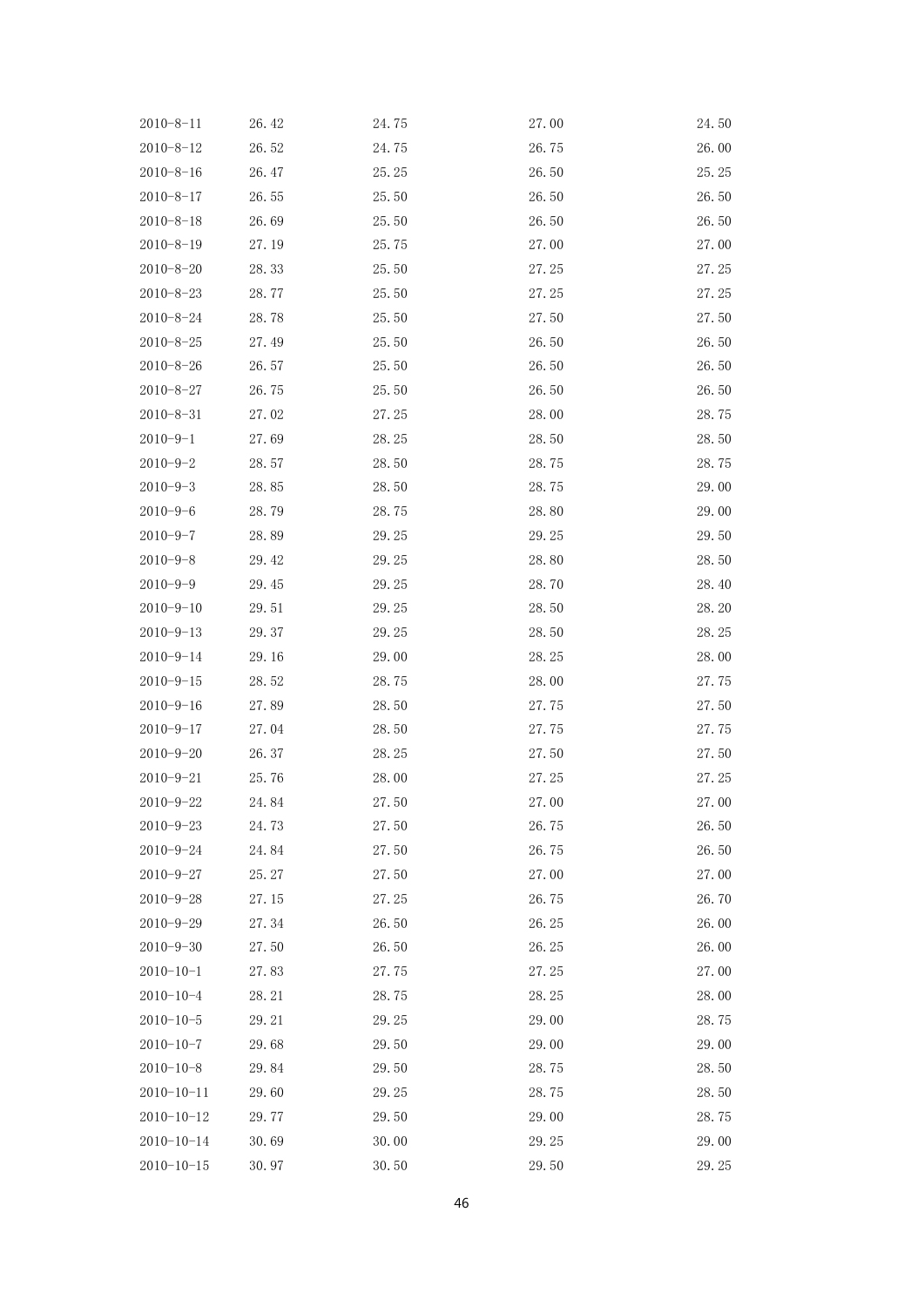| $2010 - 10 - 18$ | 31.06 | 30.50 | 29.50 | 29.25 |
|------------------|-------|-------|-------|-------|
| $2010 - 10 - 19$ | 31.03 | 30.50 | 29.50 | 29.25 |
| $2010 - 10 - 20$ | 31.12 | 30.50 | 29.50 | 29.50 |
| $2010 - 10 - 21$ | 31.16 | 30.25 | 29.25 | 29.25 |
| $2010 - 10 - 22$ | 31.45 | 30.50 | 29.00 | 28.50 |
| $2010 - 10 - 25$ | 31.53 | 30.75 | 29.25 | 28.75 |
| $2010 - 10 - 26$ | 31.61 | 30.75 | 29.50 | 28.75 |
| $2010 - 10 - 27$ | 31.29 | 30.75 | 29.25 | 28.50 |
| $2010 - 10 - 28$ | 30.35 | 30.60 | 29.10 | 28.25 |
| $2010 - 10 - 29$ | 30.00 | 30.60 | 29.00 | 28.25 |
| $2010 - 11 - 1$  | 29.80 | 29.75 | 27.75 | 27.75 |
| $2010 - 11 - 2$  | 29.27 | 29.50 | 27.50 | 27.50 |
| $2010 - 11 - 3$  | 28.74 | 29.25 | 27.25 | 27.25 |
| $2010 - 11 - 4$  | 28.68 | 28.00 | 26.50 | 26.50 |
| $2010 - 11 - 5$  | 28.64 | 28.00 | 26.50 | 26.50 |
| $2010 - 11 - 8$  | 28.70 | 28.25 | 26.50 | 26.50 |
| $2010 - 11 - 9$  | 28.87 | 28.00 | 26.50 | 26.50 |
| $2010 - 11 - 11$ | 27.92 | 28.00 | 26.00 | 26.00 |
| $2010 - 11 - 12$ | 27.44 | 28.00 | 26.00 | 26.00 |
| $2010 - 11 - 15$ | 27.07 | 28.00 | 26.00 | 26.00 |
| $2010 - 11 - 16$ | 27.11 | 28.00 | 26.00 | 26.00 |
| $2010 - 11 - 17$ | 27.34 | 27.50 | 26.25 | 26.25 |
| $2010 - 11 - 18$ | 27.40 | 27.50 | 26.75 | 26.75 |
| $2010 - 11 - 19$ | 27.45 | 28.00 | 27.50 | 27.50 |
| $2010 - 11 - 22$ | 27.55 | 28.00 | 27.50 | 27.50 |
| $2010 - 11 - 23$ | 27.39 | 28.00 | 27.50 | 27.50 |
| $2010 - 11 - 24$ | 26.59 | 27.75 | 26.75 | 26.75 |
| $2010 - 11 - 25$ | 25.19 | 27.75 | 26.50 | 26.50 |
| $2010 - 11 - 26$ | 24.21 | 27.75 | 26.50 | 26.50 |
| $2010 - 11 - 29$ | 23.52 | 26.50 | 26.00 | 25.00 |
| $2010 - 11 - 30$ | 22.44 | 22.25 | 21.50 | 21.25 |
| $2010 - 12 - 1$  | 22.41 | 22.25 | 21.50 | 21.25 |
| $2010 - 12 - 3$  | 22.73 | 22.25 | 21.50 | 21.25 |
| $2010 - 12 - 6$  | 22.71 | 22.50 | 21.75 | 21.50 |
| $2010 - 12 - 7$  | 22.09 | 22.25 | 22.00 | 22.00 |
| $2010 - 12 - 8$  | 21.54 | 22.25 | 22.00 | 21.50 |
| $2010 - 12 - 9$  | 21.09 | 22.25 | 22.00 | 21.75 |
| $2010 - 12 - 10$ | 20.87 | 22.40 | 22.00 | 21.75 |
| $2010 - 12 - 13$ | 20.75 | 22.40 | 22.00 | 21.75 |
| $2010 - 12 - 14$ | 20.85 | 21.75 | 22.00 | 21.75 |
| $2010 - 12 - 15$ | 21.16 | 21.75 | 22.00 | 21.75 |
| $2010 - 12 - 16$ | 21.65 | 22.00 | 22.00 | 21.75 |
| $2010 - 12 - 17$ | 21.88 | 22.00 | 22.00 | 21.75 |
| $2010 - 12 - 20$ | 21.67 | 21.85 | 22.00 | 21.75 |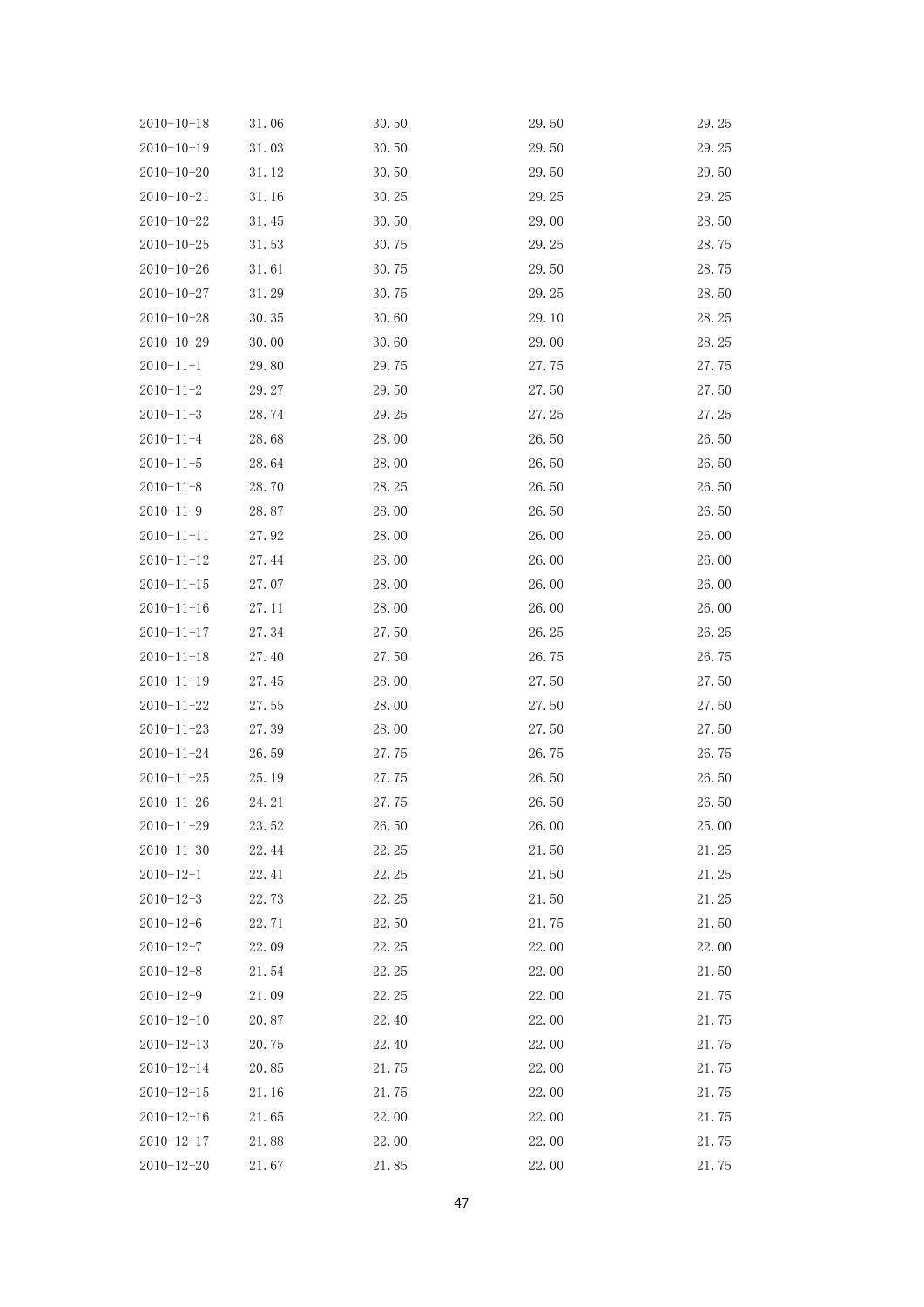| $2010 - 12 - 21$ | 21.42 | 21.75 | 21.75 | 21.75 |
|------------------|-------|-------|-------|-------|
| $2010 - 12 - 22$ | 21.06 | 21.75 | 21.25 | 21.50 |
| $2010 - 12 - 23$ | 20.76 | 22.00 | 22.00 | 21.50 |
| $2010 - 12 - 24$ | 20.61 | 22.00 | 22.00 | 21.50 |
| $2011 - 1 - 4$   | 20.22 | 20.75 | 20.50 | 20.25 |
| $2011 - 1 - 5$   | 19.68 | 20.00 | 19.75 | 19.55 |
| $2011 - 1 - 6$   | 19.04 | 19.25 | 19.00 | 18.80 |
| $2011 - 1 - 7$   | 18.57 | 19.00 | 18.75 | 18.55 |
| $2011 - 1 - 10$  | 18.23 | 19.75 | 19.50 | 19.25 |
| $2011 - 1 - 11$  | 18.02 | 19.75 | 19.50 | 19.25 |
| $2011 - 1 - 12$  | 17.85 | 19.75 | 19.50 | 19.25 |
| $2011 - 1 - 13$  | 18.13 | 18.50 | 18.25 | 18.00 |
| $2011 - 1 - 14$  | 18.32 | 18.50 | 18.25 | 18.00 |
| $2011 - 1 - 17$  | 18.38 | 18.75 | 18.50 | 18.25 |
| $2011 - 1 - 18$  | 18.30 | 18.75 | 18.50 | 18.25 |
| $2011 - 1 - 19$  | 18.15 | 18.75 | 18.50 | 18.25 |
| $2011 - 1 - 20$  | 18.13 | 18.75 | 18.50 | 18.25 |
| $2011 - 1 - 21$  | 18.10 | 18.75 | 19.75 | 22.50 |
| $2011 - 1 - 24$  | 17.99 | 18.60 | 19.50 | 22.25 |
| $2011 - 1 - 25$  | 17.60 | 18.50 | 19.25 | 22.00 |
| $2011 - 1 - 26$  | 17.30 | 18.50 | 18.25 | 19.75 |
| $2011 - 1 - 27$  | 16.96 | 18.50 | 18.25 | 19.75 |
| $2011 - 2 - 1$   | 16.59 | 17.40 | 19.25 | 20.50 |
| $2011 - 2 - 2$   | 16.56 | 17.40 | 18.35 | 19.50 |
| $2011 - 2 - 3$   | 16.59 | 17.40 | 18.35 | 19.50 |
| $2011 - 2 - 4$   | 16.66 | 17.25 | 18.50 | 19.00 |
| $2011 - 2 - 7$   | 16.65 | 17.15 | 18.75 | 19.25 |
| $2011 - 2 - 8$   | 16.73 | 17.15 | 18.75 | 19.25 |
| $2011 - 2 - 9$   | 17.22 | 17.50 | 18.50 | 19.00 |
| $2011 - 2 - 10$  | 17.64 | 17.50 | 18.75 | 19.25 |
| $2011 - 2 - 11$  | 18.28 | 17.50 | 18.75 | 19.25 |
| $2011 - 2 - 14$  | 18.25 | 18.00 | 18.75 | 19.25 |
| $2011 - 2 - 15$  | 18.35 | 18.00 | 18.75 | 19.25 |
| $2011 - 2 - 16$  | 18.37 | 18.00 | 19.00 | 19.50 |
| $2011 - 2 - 17$  | 18.48 | 18.00 | 19.00 | 19.50 |
| $2011 - 2 - 18$  | 18.52 | 17.75 | 18.75 | 19.25 |
| $2011 - 2 - 21$  | 18.48 | 17.75 | 18.75 | 19.25 |
| $2011 - 2 - 22$  | 18.38 | 17.75 | 19.25 | 19.75 |
| $2011 - 2 - 23$  | 18.25 | 17.75 | 18.75 | 19.25 |
| $2011 - 2 - 24$  | 18.18 | 17.75 | 19.00 | 19.50 |
| $2011 - 2 - 25$  | 18.25 | 17.75 | 19.00 | 19.50 |
| $2011 - 2 - 28$  | 18.27 | 19.75 | 21.00 | 22.00 |
| $2011 - 3 - 3$   | 18.69 | 20.00 | 21.50 | 22.50 |
| $2011 - 3 - 4$   | 18.90 | 20.00 | 21.00 | 22.00 |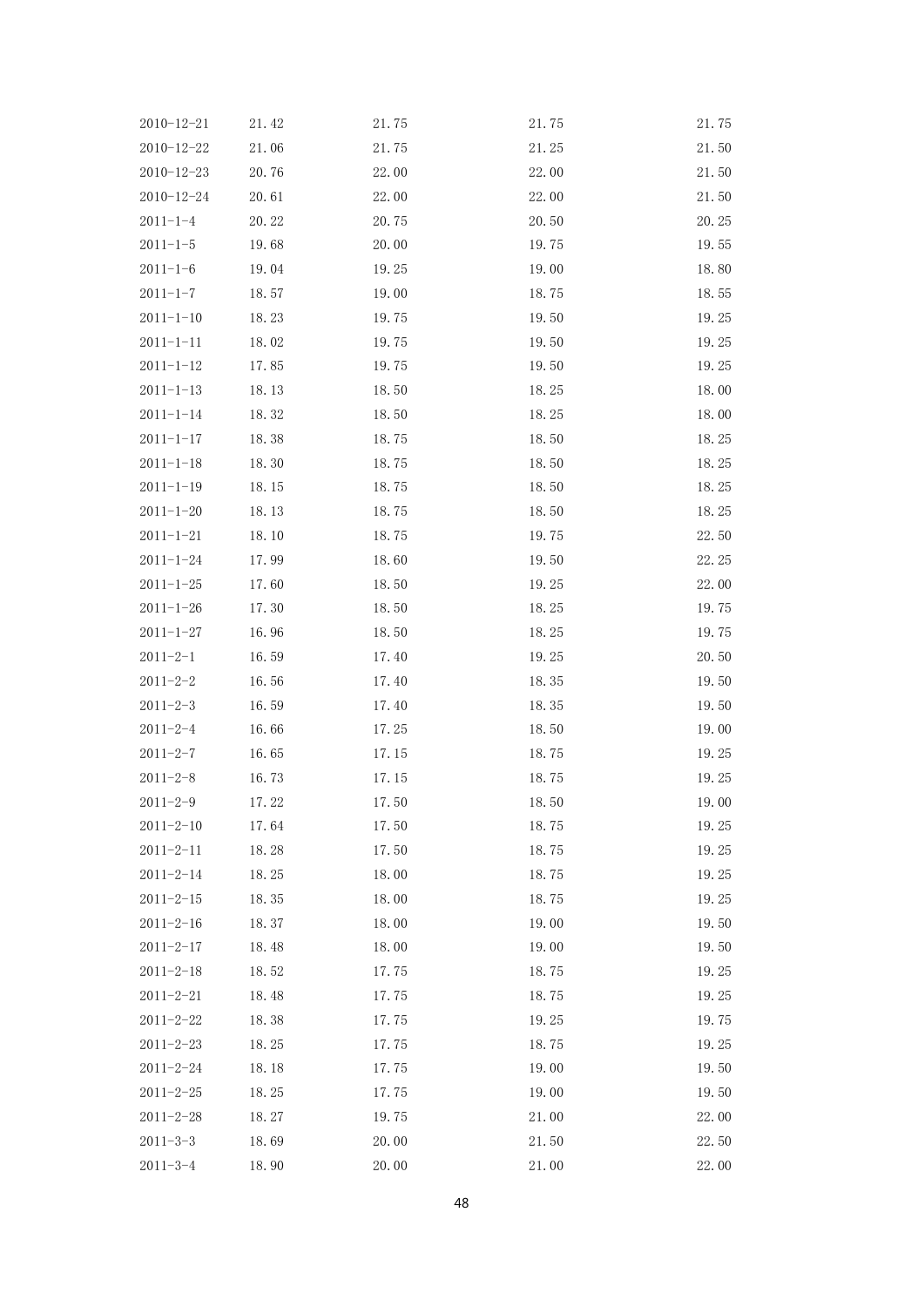| $2011 - 3 - 7$  | 19.18 | 20.00 | 21.50 | 22.50 |
|-----------------|-------|-------|-------|-------|
| $2011 - 3 - 8$  | 19.48 | 20.25 | 21.50 | 22.50 |
| $2011 - 3 - 9$  | 19.89 | 20.25 | 22.00 | 23.00 |
| $2011 - 3 - 10$ | 20.53 | 20.25 | 22.00 | 23.00 |
| $2011 - 3 - 11$ | 20.69 | 20.25 | 22.00 | 23.00 |
| $2011 - 3 - 14$ | 20.44 | 20.38 | 21.50 | 22.50 |
| $2011 - 3 - 15$ | 19.96 | 20.25 | 21.00 | 22.00 |
| $2011 - 3 - 16$ | 19.41 | 20.25 | 21.00 | 22.00 |
| $2011 - 3 - 17$ | 19.15 | 20.00 | 21.00 | 22.00 |
| $2011 - 3 - 21$ | 18.89 | 19.50 | 19.90 | 21.20 |
| $2011 - 3 - 22$ | 19.02 | 19.50 | 20.25 | 21.50 |
| $2011 - 3 - 23$ | 19.51 | 19.50 | 20.65 | 21.90 |
| $2011 - 3 - 25$ | 19.86 | 19.65 | 20.60 | 21.80 |
| $2011 - 3 - 28$ | 19.93 | 19.65 | 20.60 | 22.00 |
| $2011 - 3 - 29$ | 19.91 | 19.80 | 20.50 | 21.80 |
| $2011 - 3 - 31$ | 19.74 | 20.25 | 20.00 | 21.00 |
| $2011 - 4 - 1$  | 19.77 | 20.25 | 20.00 | 20.00 |
| $2011 - 4 - 4$  | 19.74 | 20.00 | 19.75 | 19.50 |
| $2011 - 4 - 6$  | 19.39 | 19.90 | 19.50 | 19.00 |
| $2011 - 4 - 7$  | 19.27 | 19.75 | 19.30 | 18.90 |
| $2011 - 4 - 11$ | 19.15 | 19.50 | 19.00 | 18.80 |
| $2011 - 4 - 12$ | 19.05 | 19.25 | 18.40 | 18.00 |
| $2011 - 4 - 13$ | 19.04 | 19.00 | 18.60 | 18.20 |
| $2011 - 4 - 14$ | 19.07 | 19.00 | 18.70 | 18.40 |
| $2011 - 4 - 15$ | 19.05 | 19.00 | 18.70 | 18.50 |
| $2011 - 4 - 18$ | 19.04 | 19.00 | 18.70 | 18.50 |
| $2011 - 4 - 19$ | 19.02 | 19.00 | 18.70 | 18.50 |
| $2011 - 4 - 20$ | 19.11 | 19.00 | 18.70 | 18.50 |
| $2011 - 4 - 21$ | 19.08 | 19.25 | 18.90 | 18.70 |
| $2011 - 4 - 26$ | 19.05 | 19.20 | 18.90 | 18.70 |
| $2011 - 4 - 27$ | 19.38 | 19.50 | 19.20 | 19.00 |
| $2011 - 4 - 28$ | 19.43 | 19.50 | 19.20 | 19.00 |
| $2011 - 5 - 3$  | 19.44 | 20.50 | 20.00 | 19.80 |
| $2011 - 5 - 4$  | 19.36 | 20.00 | 19.80 | 19.50 |
| $2011 - 5 - 6$  | 19.29 | 19.90 | 19.70 | 19.40 |
| $2011 - 5 - 9$  | 19.18 | 19.85 | 19.60 | 19.20 |
| $2011 - 5 - 10$ | 19.08 | 19.50 | 19.20 | 18.80 |
| $2011 - 5 - 11$ | 18.99 | 19.50 | 19.20 | 18.80 |
| $2011 - 5 - 12$ | 18.89 | 19.25 | 19.00 | 18.60 |
| $2011 - 5 - 13$ | 18.80 | 19.25 | 19.00 | 18.60 |
| $2011 - 5 - 16$ | 18.49 | 19.00 | 18.80 | 18.30 |
| $2011 - 5 - 17$ | 18.28 | 19.00 | 18.80 | 18.30 |
| $2011 - 5 - 18$ | 18.17 | 19.00 | 18.70 | 18.30 |
| $2011 - 5 - 19$ | 19.24 | 19.25 | 19.00 | 18.70 |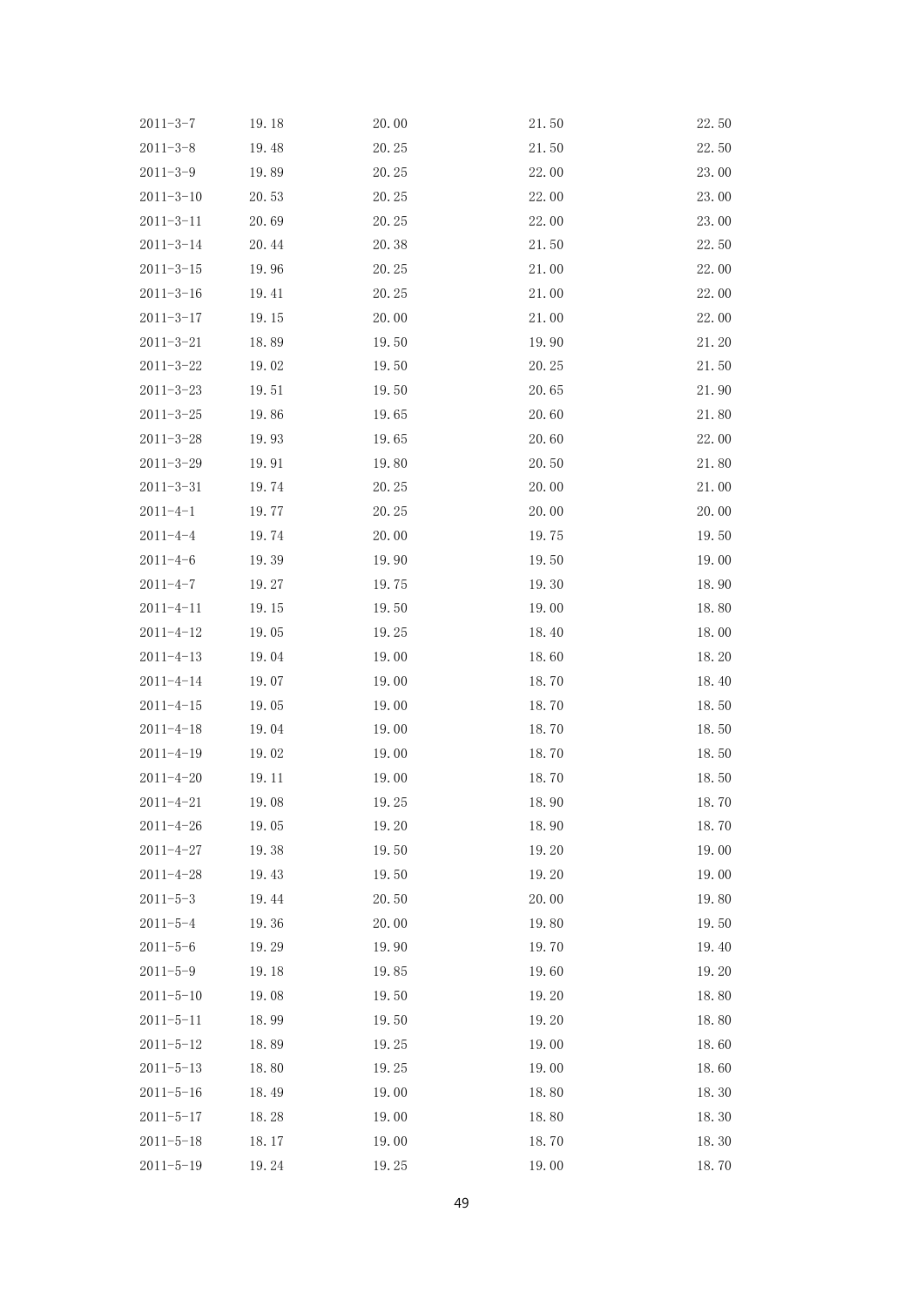| $2011 - 5 - 23$ | 19.27 | 19.75 | 19.50 | 19.75 |
|-----------------|-------|-------|-------|-------|
| $2011 - 5 - 24$ | 19.30 | 19.90 | 19.75 | 20.00 |
| $2011 - 5 - 25$ | 19.38 | 19.90 | 19.75 | 20.00 |
| $2011 - 5 - 26$ | 19.52 | 20.00 | 19.90 | 20.10 |
| $2011 - 5 - 27$ | 19.76 | 20.00 | 20.00 | 20.10 |
| $2011 - 5 - 31$ | 20.47 | 20.50 | 20.50 | 20.60 |
| $2011 - 6 - 1$  | 20.75 | 21.25 | 21.25 | 21.30 |
| $2011 - 6 - 2$  | 20.88 | 21.25 | 21.00 | 21.20 |
| $2011 - 6 - 3$  | 20.99 | 21.25 | 21.00 | 21.20 |
| $2011 - 6 - 6$  | 20.91 | 21.25 | 21.00 | 21.00 |
| $2011 - 6 - 7$  | 20.39 | 21.00 | 20.95 | 21.00 |
| $2011 - 6 - 8$  | 19.98 | 20.50 | 20.20 | 20.40 |
| $2011 - 7 - 11$ | 20.54 | 21.30 | 21.00 | 20.70 |
| $2011 - 7 - 12$ | 20.40 | 21.30 | 21.00 | 20.70 |
| $2011 - 7 - 13$ | 20.25 | 20.50 | 20.30 | 20.00 |
| $2011 - 7 - 14$ | 20.13 | 20.40 | 20.40 | 20.50 |
| $2011 - 7 - 18$ | 19.81 | 20.40 | 20.20 | 20.00 |
| $2011 - 7 - 19$ | 19.69 | 20.40 | 20.20 | 20.00 |
| $2011 - 7 - 20$ | 19.56 | 20.40 | 20.20 | 20.00 |
| $2011 - 7 - 21$ | 19.39 | 20.00 | 20.10 | 20.20 |
| $2011 - 7 - 22$ | 19.32 | 20.00 | 20.20 | 20.30 |
| $2011 - 7 - 25$ | 19.27 | 20.00 | 20.20 | 20.30 |
| $2011 - 7 - 26$ | 19.29 | 20.00 | 20.30 | 20.40 |
| $2011 - 7 - 27$ | 19.45 | 20.00 | 20.20 | 20.30 |
| $2011 - 7 - 28$ | 19.43 | 20.00 | 20.20 | 20.30 |
| $2011 - 7 - 29$ | 19.38 | 19.60 | 19.40 | 19.20 |
| $2011 - 8 - 1$  | 19.34 | 19.70 | 19.70 | 19.50 |
| $2011 - 8 - 2$  | 19.30 | 19.70 | 19.70 | 19.70 |
| $2011 - 8 - 3$  | 19.36 | 20.00 | 20.00 | 20.00 |
| $2011 - 8 - 4$  | 19.45 | 20.00 | 20.10 | 20.20 |
| $2011 - 8 - 5$  | 19.53 | 20.00 | 20.10 | 20.20 |
| $2011 - 8 - 8$  | 19.57 | 20.00 | 20.20 | 20.30 |
| $2011 - 8 - 9$  | 19.51 | 20.00 | 20.20 | 20.30 |
| $2011 - 8 - 10$ | 19.72 | 20.00 | 20.20 | 20.30 |
| $2011 - 8 - 11$ | 19.95 | 20.15 | 20.40 | 20.60 |
| $2011 - 8 - 12$ | 20.14 | 20.15 | 20.40 | 20.60 |
| $2011 - 8 - 15$ | 20.22 | 20.30 | 20.60 | 20.80 |
| $2011 - 8 - 16$ | 20.66 | 20.55 | 20.85 | 21.00 |
| $2011 - 8 - 17$ | 21.34 | 20.60 | 20.90 | 21.10 |
| $2011 - 8 - 18$ | 22.35 | 21.60 | 22.50 | 22.80 |
| $2011 - 8 - 19$ | 23.19 | 21.50 | 22.50 | 22.70 |
| $2011 - 8 - 22$ | 24.35 | 22.00 | 24.00 | 24.50 |
| $2011 - 8 - 23$ | 25.24 | 23.50 | 24.50 | 25.00 |
| $2011 - 8 - 24$ | 25.84 | 23.50 | 24.50 | 25.50 |
|                 |       |       |       |       |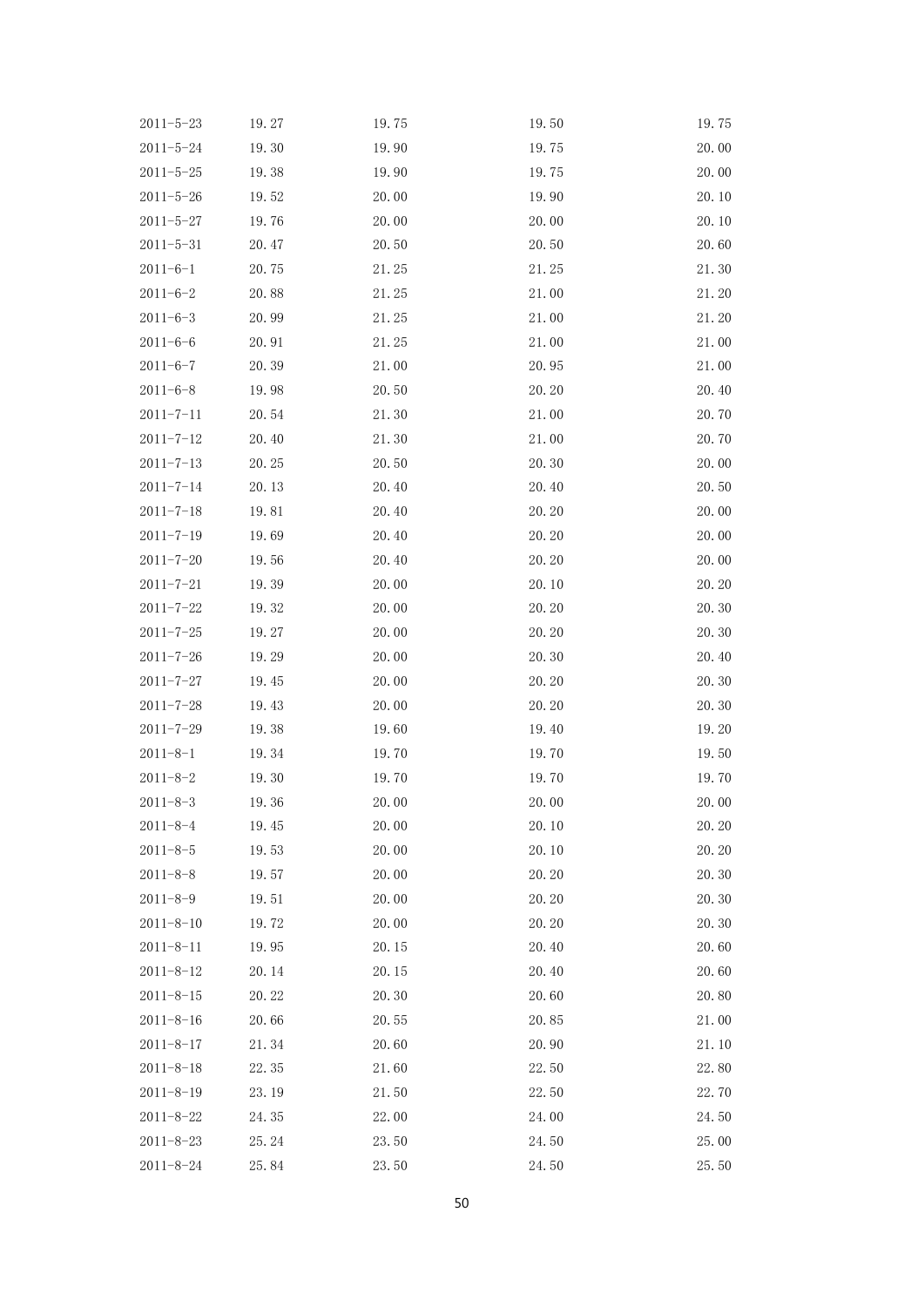| $2011 - 8 - 25$  | 24.45 | 23.50 | 24.50 | 25.50 |
|------------------|-------|-------|-------|-------|
| $2011 - 8 - 30$  | 23.64 | 24.85 | 25.00 | 26.00 |
| $2011 - 8 - 31$  | 24.94 | 25.75 | 26.00 | 26.50 |
| $2011 - 9 - 1$   | 26.02 | 26.75 | 26.70 | 26.70 |
| $2011 - 9 - 2$   | 27.07 | 27.00 | 27.10 | 27.10 |
| $2011 - 9 - 5$   | 27.15 | 26.50 | 26.80 | 27.00 |
| $2011 - 9 - 6$   | 26.98 | 26.75 | 27.00 | 27.20 |
| $2011 - 9 - 7$   | 26.48 | 26.50 | 26.70 | 26.90 |
| $2011 - 9 - 8$   | 27.18 | 26.50 | 26.70 | 26.90 |
| $2011 - 9 - 9$   | 27.86 | 27.00 | 27.30 | 27.60 |
| $2011 - 9 - 12$  | 28.40 | 27.50 | 27.80 | 28.10 |
| $2011 - 9 - 13$  | 28.86 | 27.75 | 28.00 | 28.40 |
| $2011 - 9 - 14$  | 28.82 | 28.00 | 28.50 | 28.90 |
| $2011 - 9 - 15$  | 28.16 | 28.00 | 28.50 | 28.90 |
| $2011 - 9 - 16$  | 26.77 | 28.00 | 27.50 | 27.00 |
| $2011 - 9 - 19$  | 25.69 | 27.75 | 27.50 | 27.00 |
| $2011 - 9 - 20$  | 26.92 | 27.25 | 26.50 | 26.50 |
| $2011 - 9 - 21$  | 27.15 | 27.25 | 26.50 | 26.50 |
| $2011 - 9 - 22$  | 27.62 | 27.50 | 26.75 | 26.75 |
| $2011 - 9 - 23$  | 27.75 | 27.50 | 26.75 | 26.70 |
| $2011 - 9 - 26$  | 27.59 | 27.75 | 26.50 | 26.50 |
| $2011 - 9 - 27$  | 27.66 | 28.00 | 26.50 | 26.50 |
| $2011 - 9 - 29$  | 27.27 | 27.50 | 26.00 | 26.00 |
| $2011 - 9 - 30$  | 26.82 | 26.00 | 25.75 | 25.75 |
| $2011 - 10 - 3$  | 26.28 | 25.25 | 24.25 | 23.75 |
| $2011 - 10 - 4$  | 26.11 | 25.25 | 24.25 | 23.75 |
| $2011 - 10 - 5$  | 26.53 | 25.50 | 25.00 | 24.50 |
| $2011 - 10 - 6$  | 26.82 | 25.75 | 24.75 | 24.25 |
| $2011 - 10 - 7$  | 26.95 | 25.75 | 24.75 | 24.25 |
| $2011 - 10 - 10$ | 27.07 | 26.50 | 25.25 | 24.75 |
| $2011 - 10 - 11$ | 27.62 | 26.75 | 25.50 | 25.00 |
| $2011 - 10 - 12$ | 28.38 | 27.00 | 25.50 | 25.00 |
| $2011 - 10 - 13$ | 28.50 | 27.25 | 25.75 | 25.25 |
| $2011 - 10 - 14$ | 28.87 | 27.25 | 25.25 | 24.25 |
| $2011 - 10 - 17$ | 28.87 | 27.15 | 25.00 | 24.00 |
| $2011 - 10 - 18$ | 28.72 | 28.00 | 25.50 | 24.50 |
| $2011 - 10 - 19$ | 29.34 | 28.25 | 25.50 | 24.50 |
| $2011 - 10 - 20$ | 29.84 | 28.25 | 25.50 | 24.50 |
| $2011 - 10 - 21$ | 29.89 | 28.50 | 25.75 | 24.75 |
| $2011 - 10 - 24$ | 30.11 | 28.75 | 27.50 | 26.00 |
| $2011 - 10 - 25$ | 30.64 | 29.00 | 27.60 | 26.10 |
| $2011 - 10 - 26$ | 30.46 | 28.90 | 27.50 | 26.00 |
| $2011 - 10 - 27$ | 29.57 | 28.75 | 27.25 | 25.75 |
| $2011 - 10 - 28$ | 28.71 | 28.75 | 27.25 | 25.75 |
|                  |       |       |       |       |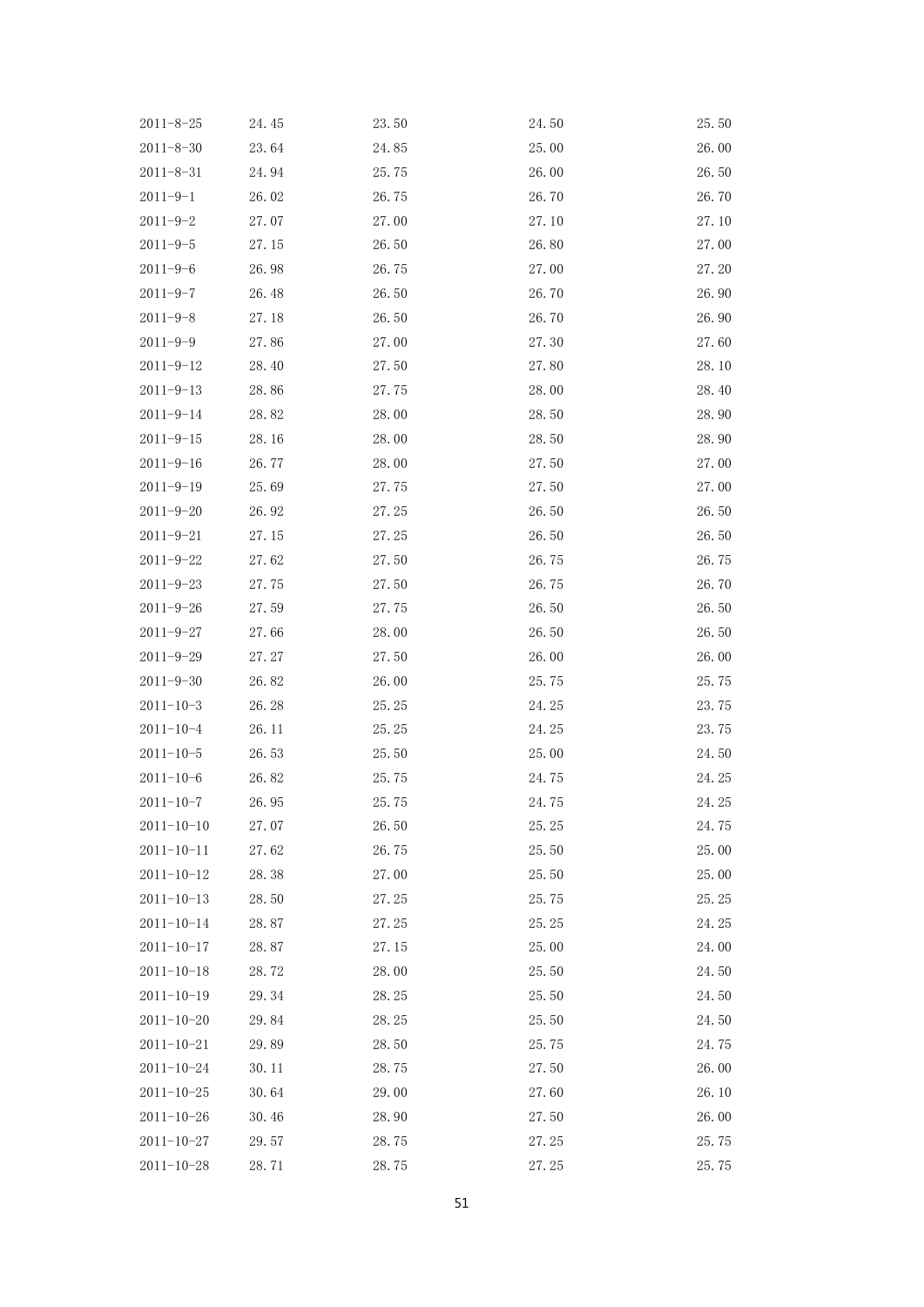| 26.44<br>26.00<br>25.00<br>23.25<br>$2011 - 11 - 1$<br>24.00<br>22.25<br>$2011 - 11 - 2$<br>25.15<br>25.25<br>24.60<br>23.50<br>23.50<br>$2011 - 11 - 3$<br>24.50<br>24.40<br>23.50<br>23.50<br>$2011 - 11 - 4$<br>24.50<br>24.30<br>23.50<br>$2011 - 11 - 7$<br>24.50<br>23.75<br>$2011 - 11 - 8$<br>24.64<br>24.25<br>24.00<br>24.75<br>26.29<br>25.65<br>24.75<br>24.50<br>$2011 - 11 - 11$<br>26.10<br>24.75<br>24.50<br>$2011 - 11 - 14$<br>25.75<br>26.46<br>25.00<br>24.50<br>$2011 - 11 - 15$<br>25.75<br>27.65<br>25.00<br>$2011 - 11 - 16$<br>26.50<br>27.50<br>28.46<br>27.25<br>25.00<br>$2011 - 11 - 17$<br>26.35<br>26.25<br>27.00<br>25.00<br>$2011 - 11 - 18$<br>28.38<br>27.94<br>26.50<br>26.00<br>24.75<br>$2011 - 11 - 21$<br>27.79<br>26.50<br>26.00<br>22.75<br>$2011 - 11 - 22$<br>27.70<br>22.75<br>$2011 - 11 - 23$<br>26.50<br>25.75<br>27.49<br>26.50<br>25.75<br>22.75<br>$2011 - 11 - 24$<br>26.60<br>25.25<br>22.75<br>$2011 - 11 - 25$<br>27.48<br>$2011 - 11 - 28$<br>27.55<br>26.90<br>26.50<br>22.50<br>27.94<br>27.25<br>23.00<br>$2011 - 11 - 29$<br>27.00<br>28.29<br>22.75<br>$2011 - 11 - 30$<br>26.00<br>23.00<br>26.25<br>22.75<br>$2011 - 12 - 1$<br>28.65<br>27.25<br>28.84<br>26.25<br>22.75<br>$2011 - 12 - 2$<br>27.25<br>$2011 - 12 - 5$<br>28.90<br>27.50<br>26.00<br>23.50<br>29.06<br>26.25<br>23.75<br>$2011 - 12 - 6$<br>27.75<br>26.75<br>24.00<br>$2011 - 12 - 7$<br>29.42<br>28.50<br>$2011 - 12 - 8$<br>30.10<br>28.50<br>27.00<br>24.25<br>30.73<br>27.00<br>23.75<br>$2011 - 12 - 9$<br>30.25<br>$2011 - 12 - 12$<br>30.72<br>30.25<br>25.50<br>23.75<br>$2011 - 12 - 13$<br>30.43<br>30.25<br>25.50<br>23.75<br>$2011 - 12 - 14$<br>29.89<br>30.25<br>26.25<br>24.50<br>29.50<br>30.00<br>26.75<br>25.25<br>$2011 - 12 - 15$<br>29.55<br>30.00<br>27.00<br>25.25<br>$2011 - 12 - 16$<br>$2011 - 12 - 19$<br>29.93<br>30.00<br>26.50<br>25.25<br>26.50<br>30.00<br>25.25<br>$2011 - 12 - 20$<br>29.99<br>30.24<br>30.00<br>26.40<br>25.00<br>$2011 - 12 - 21$<br>$2011 - 12 - 22$<br>29.92<br>30.00<br>26.40<br>25.00<br>$2012 - 1 - 3$<br>27.58<br>26.00<br>24.50<br>24.10<br>24.25<br>23.00<br>$2012 - 1 - 4$<br>25.79<br>25.50<br>24.08<br>24.25<br>23.25<br>23.00<br>$2012 - 1 - 5$<br>$2012 - 1 - 6$<br>23.31<br>23.00<br>23.00<br>24.00<br>$2012 - 1 - 9$<br>23.09<br>22.50<br>23.25<br>22.75<br>$2012 - 1 - 10$<br>22.70<br>23.25<br>22.65<br>22.65 | $2011 - 10 - 31$ | 27.34 | 27.00 | 25.50 | 23.75 |
|----------------------------------------------------------------------------------------------------------------------------------------------------------------------------------------------------------------------------------------------------------------------------------------------------------------------------------------------------------------------------------------------------------------------------------------------------------------------------------------------------------------------------------------------------------------------------------------------------------------------------------------------------------------------------------------------------------------------------------------------------------------------------------------------------------------------------------------------------------------------------------------------------------------------------------------------------------------------------------------------------------------------------------------------------------------------------------------------------------------------------------------------------------------------------------------------------------------------------------------------------------------------------------------------------------------------------------------------------------------------------------------------------------------------------------------------------------------------------------------------------------------------------------------------------------------------------------------------------------------------------------------------------------------------------------------------------------------------------------------------------------------------------------------------------------------------------------------------------------------------------------------------------------------------------------------------------------------------------------------------------------------------------------------------------------------------------------------------------------------------------------------------------------------------------------------------------------------------------------------------------------------------------------------------------------------------------------------------------------------------------------------------------------------------|------------------|-------|-------|-------|-------|
|                                                                                                                                                                                                                                                                                                                                                                                                                                                                                                                                                                                                                                                                                                                                                                                                                                                                                                                                                                                                                                                                                                                                                                                                                                                                                                                                                                                                                                                                                                                                                                                                                                                                                                                                                                                                                                                                                                                                                                                                                                                                                                                                                                                                                                                                                                                                                                                                                      |                  |       |       |       |       |
|                                                                                                                                                                                                                                                                                                                                                                                                                                                                                                                                                                                                                                                                                                                                                                                                                                                                                                                                                                                                                                                                                                                                                                                                                                                                                                                                                                                                                                                                                                                                                                                                                                                                                                                                                                                                                                                                                                                                                                                                                                                                                                                                                                                                                                                                                                                                                                                                                      |                  |       |       |       |       |
|                                                                                                                                                                                                                                                                                                                                                                                                                                                                                                                                                                                                                                                                                                                                                                                                                                                                                                                                                                                                                                                                                                                                                                                                                                                                                                                                                                                                                                                                                                                                                                                                                                                                                                                                                                                                                                                                                                                                                                                                                                                                                                                                                                                                                                                                                                                                                                                                                      |                  |       |       |       |       |
|                                                                                                                                                                                                                                                                                                                                                                                                                                                                                                                                                                                                                                                                                                                                                                                                                                                                                                                                                                                                                                                                                                                                                                                                                                                                                                                                                                                                                                                                                                                                                                                                                                                                                                                                                                                                                                                                                                                                                                                                                                                                                                                                                                                                                                                                                                                                                                                                                      |                  |       |       |       |       |
|                                                                                                                                                                                                                                                                                                                                                                                                                                                                                                                                                                                                                                                                                                                                                                                                                                                                                                                                                                                                                                                                                                                                                                                                                                                                                                                                                                                                                                                                                                                                                                                                                                                                                                                                                                                                                                                                                                                                                                                                                                                                                                                                                                                                                                                                                                                                                                                                                      |                  |       |       |       |       |
|                                                                                                                                                                                                                                                                                                                                                                                                                                                                                                                                                                                                                                                                                                                                                                                                                                                                                                                                                                                                                                                                                                                                                                                                                                                                                                                                                                                                                                                                                                                                                                                                                                                                                                                                                                                                                                                                                                                                                                                                                                                                                                                                                                                                                                                                                                                                                                                                                      |                  |       |       |       |       |
|                                                                                                                                                                                                                                                                                                                                                                                                                                                                                                                                                                                                                                                                                                                                                                                                                                                                                                                                                                                                                                                                                                                                                                                                                                                                                                                                                                                                                                                                                                                                                                                                                                                                                                                                                                                                                                                                                                                                                                                                                                                                                                                                                                                                                                                                                                                                                                                                                      |                  |       |       |       |       |
|                                                                                                                                                                                                                                                                                                                                                                                                                                                                                                                                                                                                                                                                                                                                                                                                                                                                                                                                                                                                                                                                                                                                                                                                                                                                                                                                                                                                                                                                                                                                                                                                                                                                                                                                                                                                                                                                                                                                                                                                                                                                                                                                                                                                                                                                                                                                                                                                                      |                  |       |       |       |       |
|                                                                                                                                                                                                                                                                                                                                                                                                                                                                                                                                                                                                                                                                                                                                                                                                                                                                                                                                                                                                                                                                                                                                                                                                                                                                                                                                                                                                                                                                                                                                                                                                                                                                                                                                                                                                                                                                                                                                                                                                                                                                                                                                                                                                                                                                                                                                                                                                                      |                  |       |       |       |       |
|                                                                                                                                                                                                                                                                                                                                                                                                                                                                                                                                                                                                                                                                                                                                                                                                                                                                                                                                                                                                                                                                                                                                                                                                                                                                                                                                                                                                                                                                                                                                                                                                                                                                                                                                                                                                                                                                                                                                                                                                                                                                                                                                                                                                                                                                                                                                                                                                                      |                  |       |       |       |       |
|                                                                                                                                                                                                                                                                                                                                                                                                                                                                                                                                                                                                                                                                                                                                                                                                                                                                                                                                                                                                                                                                                                                                                                                                                                                                                                                                                                                                                                                                                                                                                                                                                                                                                                                                                                                                                                                                                                                                                                                                                                                                                                                                                                                                                                                                                                                                                                                                                      |                  |       |       |       |       |
|                                                                                                                                                                                                                                                                                                                                                                                                                                                                                                                                                                                                                                                                                                                                                                                                                                                                                                                                                                                                                                                                                                                                                                                                                                                                                                                                                                                                                                                                                                                                                                                                                                                                                                                                                                                                                                                                                                                                                                                                                                                                                                                                                                                                                                                                                                                                                                                                                      |                  |       |       |       |       |
|                                                                                                                                                                                                                                                                                                                                                                                                                                                                                                                                                                                                                                                                                                                                                                                                                                                                                                                                                                                                                                                                                                                                                                                                                                                                                                                                                                                                                                                                                                                                                                                                                                                                                                                                                                                                                                                                                                                                                                                                                                                                                                                                                                                                                                                                                                                                                                                                                      |                  |       |       |       |       |
|                                                                                                                                                                                                                                                                                                                                                                                                                                                                                                                                                                                                                                                                                                                                                                                                                                                                                                                                                                                                                                                                                                                                                                                                                                                                                                                                                                                                                                                                                                                                                                                                                                                                                                                                                                                                                                                                                                                                                                                                                                                                                                                                                                                                                                                                                                                                                                                                                      |                  |       |       |       |       |
|                                                                                                                                                                                                                                                                                                                                                                                                                                                                                                                                                                                                                                                                                                                                                                                                                                                                                                                                                                                                                                                                                                                                                                                                                                                                                                                                                                                                                                                                                                                                                                                                                                                                                                                                                                                                                                                                                                                                                                                                                                                                                                                                                                                                                                                                                                                                                                                                                      |                  |       |       |       |       |
|                                                                                                                                                                                                                                                                                                                                                                                                                                                                                                                                                                                                                                                                                                                                                                                                                                                                                                                                                                                                                                                                                                                                                                                                                                                                                                                                                                                                                                                                                                                                                                                                                                                                                                                                                                                                                                                                                                                                                                                                                                                                                                                                                                                                                                                                                                                                                                                                                      |                  |       |       |       |       |
|                                                                                                                                                                                                                                                                                                                                                                                                                                                                                                                                                                                                                                                                                                                                                                                                                                                                                                                                                                                                                                                                                                                                                                                                                                                                                                                                                                                                                                                                                                                                                                                                                                                                                                                                                                                                                                                                                                                                                                                                                                                                                                                                                                                                                                                                                                                                                                                                                      |                  |       |       |       |       |
|                                                                                                                                                                                                                                                                                                                                                                                                                                                                                                                                                                                                                                                                                                                                                                                                                                                                                                                                                                                                                                                                                                                                                                                                                                                                                                                                                                                                                                                                                                                                                                                                                                                                                                                                                                                                                                                                                                                                                                                                                                                                                                                                                                                                                                                                                                                                                                                                                      |                  |       |       |       |       |
|                                                                                                                                                                                                                                                                                                                                                                                                                                                                                                                                                                                                                                                                                                                                                                                                                                                                                                                                                                                                                                                                                                                                                                                                                                                                                                                                                                                                                                                                                                                                                                                                                                                                                                                                                                                                                                                                                                                                                                                                                                                                                                                                                                                                                                                                                                                                                                                                                      |                  |       |       |       |       |
|                                                                                                                                                                                                                                                                                                                                                                                                                                                                                                                                                                                                                                                                                                                                                                                                                                                                                                                                                                                                                                                                                                                                                                                                                                                                                                                                                                                                                                                                                                                                                                                                                                                                                                                                                                                                                                                                                                                                                                                                                                                                                                                                                                                                                                                                                                                                                                                                                      |                  |       |       |       |       |
|                                                                                                                                                                                                                                                                                                                                                                                                                                                                                                                                                                                                                                                                                                                                                                                                                                                                                                                                                                                                                                                                                                                                                                                                                                                                                                                                                                                                                                                                                                                                                                                                                                                                                                                                                                                                                                                                                                                                                                                                                                                                                                                                                                                                                                                                                                                                                                                                                      |                  |       |       |       |       |
|                                                                                                                                                                                                                                                                                                                                                                                                                                                                                                                                                                                                                                                                                                                                                                                                                                                                                                                                                                                                                                                                                                                                                                                                                                                                                                                                                                                                                                                                                                                                                                                                                                                                                                                                                                                                                                                                                                                                                                                                                                                                                                                                                                                                                                                                                                                                                                                                                      |                  |       |       |       |       |
|                                                                                                                                                                                                                                                                                                                                                                                                                                                                                                                                                                                                                                                                                                                                                                                                                                                                                                                                                                                                                                                                                                                                                                                                                                                                                                                                                                                                                                                                                                                                                                                                                                                                                                                                                                                                                                                                                                                                                                                                                                                                                                                                                                                                                                                                                                                                                                                                                      |                  |       |       |       |       |
|                                                                                                                                                                                                                                                                                                                                                                                                                                                                                                                                                                                                                                                                                                                                                                                                                                                                                                                                                                                                                                                                                                                                                                                                                                                                                                                                                                                                                                                                                                                                                                                                                                                                                                                                                                                                                                                                                                                                                                                                                                                                                                                                                                                                                                                                                                                                                                                                                      |                  |       |       |       |       |
|                                                                                                                                                                                                                                                                                                                                                                                                                                                                                                                                                                                                                                                                                                                                                                                                                                                                                                                                                                                                                                                                                                                                                                                                                                                                                                                                                                                                                                                                                                                                                                                                                                                                                                                                                                                                                                                                                                                                                                                                                                                                                                                                                                                                                                                                                                                                                                                                                      |                  |       |       |       |       |
|                                                                                                                                                                                                                                                                                                                                                                                                                                                                                                                                                                                                                                                                                                                                                                                                                                                                                                                                                                                                                                                                                                                                                                                                                                                                                                                                                                                                                                                                                                                                                                                                                                                                                                                                                                                                                                                                                                                                                                                                                                                                                                                                                                                                                                                                                                                                                                                                                      |                  |       |       |       |       |
|                                                                                                                                                                                                                                                                                                                                                                                                                                                                                                                                                                                                                                                                                                                                                                                                                                                                                                                                                                                                                                                                                                                                                                                                                                                                                                                                                                                                                                                                                                                                                                                                                                                                                                                                                                                                                                                                                                                                                                                                                                                                                                                                                                                                                                                                                                                                                                                                                      |                  |       |       |       |       |
|                                                                                                                                                                                                                                                                                                                                                                                                                                                                                                                                                                                                                                                                                                                                                                                                                                                                                                                                                                                                                                                                                                                                                                                                                                                                                                                                                                                                                                                                                                                                                                                                                                                                                                                                                                                                                                                                                                                                                                                                                                                                                                                                                                                                                                                                                                                                                                                                                      |                  |       |       |       |       |
|                                                                                                                                                                                                                                                                                                                                                                                                                                                                                                                                                                                                                                                                                                                                                                                                                                                                                                                                                                                                                                                                                                                                                                                                                                                                                                                                                                                                                                                                                                                                                                                                                                                                                                                                                                                                                                                                                                                                                                                                                                                                                                                                                                                                                                                                                                                                                                                                                      |                  |       |       |       |       |
|                                                                                                                                                                                                                                                                                                                                                                                                                                                                                                                                                                                                                                                                                                                                                                                                                                                                                                                                                                                                                                                                                                                                                                                                                                                                                                                                                                                                                                                                                                                                                                                                                                                                                                                                                                                                                                                                                                                                                                                                                                                                                                                                                                                                                                                                                                                                                                                                                      |                  |       |       |       |       |
|                                                                                                                                                                                                                                                                                                                                                                                                                                                                                                                                                                                                                                                                                                                                                                                                                                                                                                                                                                                                                                                                                                                                                                                                                                                                                                                                                                                                                                                                                                                                                                                                                                                                                                                                                                                                                                                                                                                                                                                                                                                                                                                                                                                                                                                                                                                                                                                                                      |                  |       |       |       |       |
|                                                                                                                                                                                                                                                                                                                                                                                                                                                                                                                                                                                                                                                                                                                                                                                                                                                                                                                                                                                                                                                                                                                                                                                                                                                                                                                                                                                                                                                                                                                                                                                                                                                                                                                                                                                                                                                                                                                                                                                                                                                                                                                                                                                                                                                                                                                                                                                                                      |                  |       |       |       |       |
|                                                                                                                                                                                                                                                                                                                                                                                                                                                                                                                                                                                                                                                                                                                                                                                                                                                                                                                                                                                                                                                                                                                                                                                                                                                                                                                                                                                                                                                                                                                                                                                                                                                                                                                                                                                                                                                                                                                                                                                                                                                                                                                                                                                                                                                                                                                                                                                                                      |                  |       |       |       |       |
|                                                                                                                                                                                                                                                                                                                                                                                                                                                                                                                                                                                                                                                                                                                                                                                                                                                                                                                                                                                                                                                                                                                                                                                                                                                                                                                                                                                                                                                                                                                                                                                                                                                                                                                                                                                                                                                                                                                                                                                                                                                                                                                                                                                                                                                                                                                                                                                                                      |                  |       |       |       |       |
|                                                                                                                                                                                                                                                                                                                                                                                                                                                                                                                                                                                                                                                                                                                                                                                                                                                                                                                                                                                                                                                                                                                                                                                                                                                                                                                                                                                                                                                                                                                                                                                                                                                                                                                                                                                                                                                                                                                                                                                                                                                                                                                                                                                                                                                                                                                                                                                                                      |                  |       |       |       |       |
|                                                                                                                                                                                                                                                                                                                                                                                                                                                                                                                                                                                                                                                                                                                                                                                                                                                                                                                                                                                                                                                                                                                                                                                                                                                                                                                                                                                                                                                                                                                                                                                                                                                                                                                                                                                                                                                                                                                                                                                                                                                                                                                                                                                                                                                                                                                                                                                                                      |                  |       |       |       |       |
|                                                                                                                                                                                                                                                                                                                                                                                                                                                                                                                                                                                                                                                                                                                                                                                                                                                                                                                                                                                                                                                                                                                                                                                                                                                                                                                                                                                                                                                                                                                                                                                                                                                                                                                                                                                                                                                                                                                                                                                                                                                                                                                                                                                                                                                                                                                                                                                                                      |                  |       |       |       |       |
|                                                                                                                                                                                                                                                                                                                                                                                                                                                                                                                                                                                                                                                                                                                                                                                                                                                                                                                                                                                                                                                                                                                                                                                                                                                                                                                                                                                                                                                                                                                                                                                                                                                                                                                                                                                                                                                                                                                                                                                                                                                                                                                                                                                                                                                                                                                                                                                                                      |                  |       |       |       |       |
|                                                                                                                                                                                                                                                                                                                                                                                                                                                                                                                                                                                                                                                                                                                                                                                                                                                                                                                                                                                                                                                                                                                                                                                                                                                                                                                                                                                                                                                                                                                                                                                                                                                                                                                                                                                                                                                                                                                                                                                                                                                                                                                                                                                                                                                                                                                                                                                                                      |                  |       |       |       |       |
|                                                                                                                                                                                                                                                                                                                                                                                                                                                                                                                                                                                                                                                                                                                                                                                                                                                                                                                                                                                                                                                                                                                                                                                                                                                                                                                                                                                                                                                                                                                                                                                                                                                                                                                                                                                                                                                                                                                                                                                                                                                                                                                                                                                                                                                                                                                                                                                                                      |                  |       |       |       |       |
|                                                                                                                                                                                                                                                                                                                                                                                                                                                                                                                                                                                                                                                                                                                                                                                                                                                                                                                                                                                                                                                                                                                                                                                                                                                                                                                                                                                                                                                                                                                                                                                                                                                                                                                                                                                                                                                                                                                                                                                                                                                                                                                                                                                                                                                                                                                                                                                                                      |                  |       |       |       |       |
|                                                                                                                                                                                                                                                                                                                                                                                                                                                                                                                                                                                                                                                                                                                                                                                                                                                                                                                                                                                                                                                                                                                                                                                                                                                                                                                                                                                                                                                                                                                                                                                                                                                                                                                                                                                                                                                                                                                                                                                                                                                                                                                                                                                                                                                                                                                                                                                                                      |                  |       |       |       |       |
|                                                                                                                                                                                                                                                                                                                                                                                                                                                                                                                                                                                                                                                                                                                                                                                                                                                                                                                                                                                                                                                                                                                                                                                                                                                                                                                                                                                                                                                                                                                                                                                                                                                                                                                                                                                                                                                                                                                                                                                                                                                                                                                                                                                                                                                                                                                                                                                                                      | $2012 - 1 - 11$  | 21.93 | 23.00 | 22.00 | 22.00 |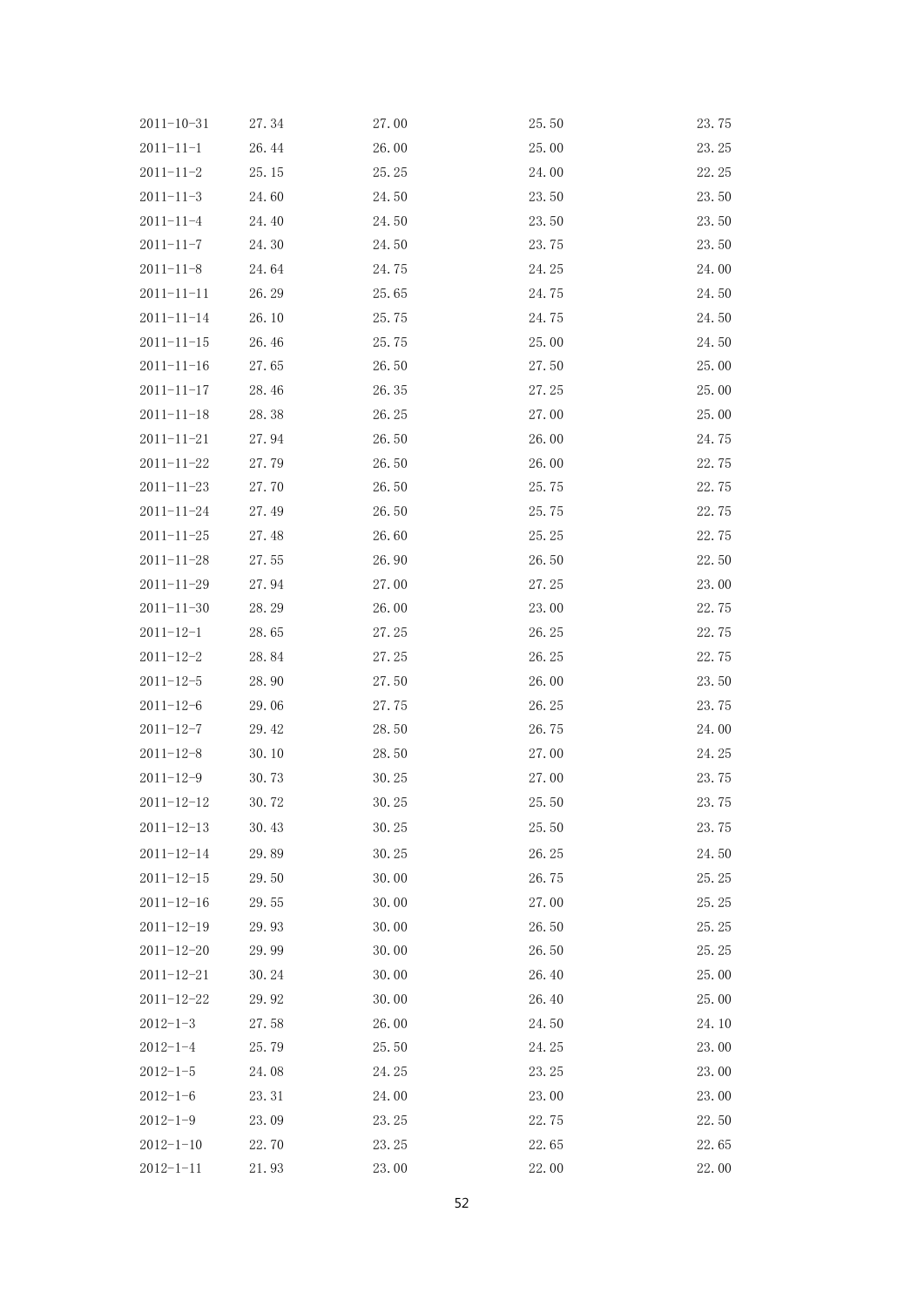| $2012 - 1 - 12$ | 20.80 | 21.75 | 21.50 | 21.50 |
|-----------------|-------|-------|-------|-------|
| $2012 - 1 - 13$ | 20.25 | 21.50 | 21.25 | 21.25 |
| $2012 - 1 - 16$ | 20.06 | 21.25 | 20.50 | 21.50 |
| $2012 - 1 - 17$ | 19.89 | 21.25 | 20.50 | 21.50 |
| $2012 - 1 - 18$ | 19.76 | 21.25 | 20.50 | 21.50 |
| $2012 - 1 - 19$ | 19.59 | 21.25 | 20.50 | 21.25 |
| $2012 - 1 - 27$ | 19.33 | 21.30 | 20.00 | 20.75 |
| $2012 - 1 - 30$ | 19.27 | 21.25 | 20.00 | 20.75 |
| $2012 - 1 - 31$ | 19.25 | 20.00 | 20.75 | 21.00 |
| $2012 - 2 - 1$  | 19.28 | 20.00 | 20.75 | 21.00 |
| $2012 - 2 - 2$  | 19.38 | 20.10 | 20.85 | 21.10 |
| $2012 - 2 - 3$  | 19.42 | 20.10 | 20.85 | 21.10 |
| $2012 - 2 - 6$  | 19.47 | 20.15 | 20.85 | 21.10 |
| $2012 - 2 - 7$  | 19.53 | 20.15 | 20.85 | 21.10 |
| $2012 - 2 - 8$  | 19.57 | 20.15 | 20.85 | 21.10 |
| $2012 - 2 - 9$  | 19.61 | 20.15 | 20.80 | 21.10 |
| $2012 - 2 - 10$ | 19.61 | 20.15 | 20.85 | 21.10 |
| $2012 - 2 - 13$ | 19.64 | 20.00 | 20.75 | 21.00 |
| $2012 - 2 - 14$ | 19.68 | 20.00 | 20.75 | 21.00 |
| $2012 - 2 - 15$ | 19.65 | 20.00 | 20.75 | 21.00 |
| $2012 - 2 - 16$ | 19.65 | 20.00 | 20.75 | 21.00 |
| $2012 - 2 - 17$ | 19.65 | 19.90 | 20.75 | 21.00 |
| $2012 - 2 - 20$ | 19.65 | 19.75 | 21.00 | 22.25 |
| $2012 - 2 - 21$ | 19.77 | 19.80 | 21.00 | 22.25 |
| $2012 - 2 - 23$ | 20.25 | 19.80 | 21.75 | 22.75 |
| $2012 - 2 - 24$ | 20.47 | 19.80 | 21.75 | 22.75 |
| $2012 - 2 - 27$ | 20.61 | 19.80 | 21.85 | 22.75 |
| $2012 - 2 - 28$ | 20.69 | 21.65 | 22.75 | 22.75 |
| $2012 - 2 - 29$ | 20.68 | 21.30 | 22.75 | 22.50 |
| $2012 - 3 - 1$  | 20.60 | 21.30 | 22.75 | 22.50 |
| $2012 - 3 - 5$  | 20.50 | 21.00 | 22.25 | 22.50 |
| $2012 - 3 - 6$  | 20.44 | 20.85 | 22.00 | 22.00 |
| $2012 - 3 - 7$  | 20.40 | 20.80 | 21.90 | 21.90 |
| $2012 - 3 - 8$  | 20.38 | 20.75 | 21.50 | 21.75 |
| $2012 - 3 - 9$  | 20.34 | 20.70 | 21.40 | 21.70 |
| $2012 - 3 - 12$ | 20.29 | 20.70 | 21.25 | 21.50 |
| $2012 - 3 - 13$ | 20.22 | 20.60 | 21.10 | 21.40 |
| $2012 - 3 - 16$ | 20.06 | 20.45 | 21.10 | 21.40 |
| $2012 - 3 - 19$ | 19.88 | 20.45 | 21.10 | 21.40 |
| $2012 - 3 - 21$ | 19.72 | 20.30 | 21.00 | 21.30 |
| $2012 - 3 - 22$ | 19.64 | 20.30 | 21.00 | 21.30 |
| $2012 - 3 - 23$ | 19.60 | 20.30 | 21.00 | 21.30 |
| $2012 - 3 - 27$ | 19.58 | 20.30 | 20.95 | 21.25 |
| $2012 - 3 - 28$ | 19.59 | 20.20 | 21.30 | 21.85 |
|                 |       |       |       |       |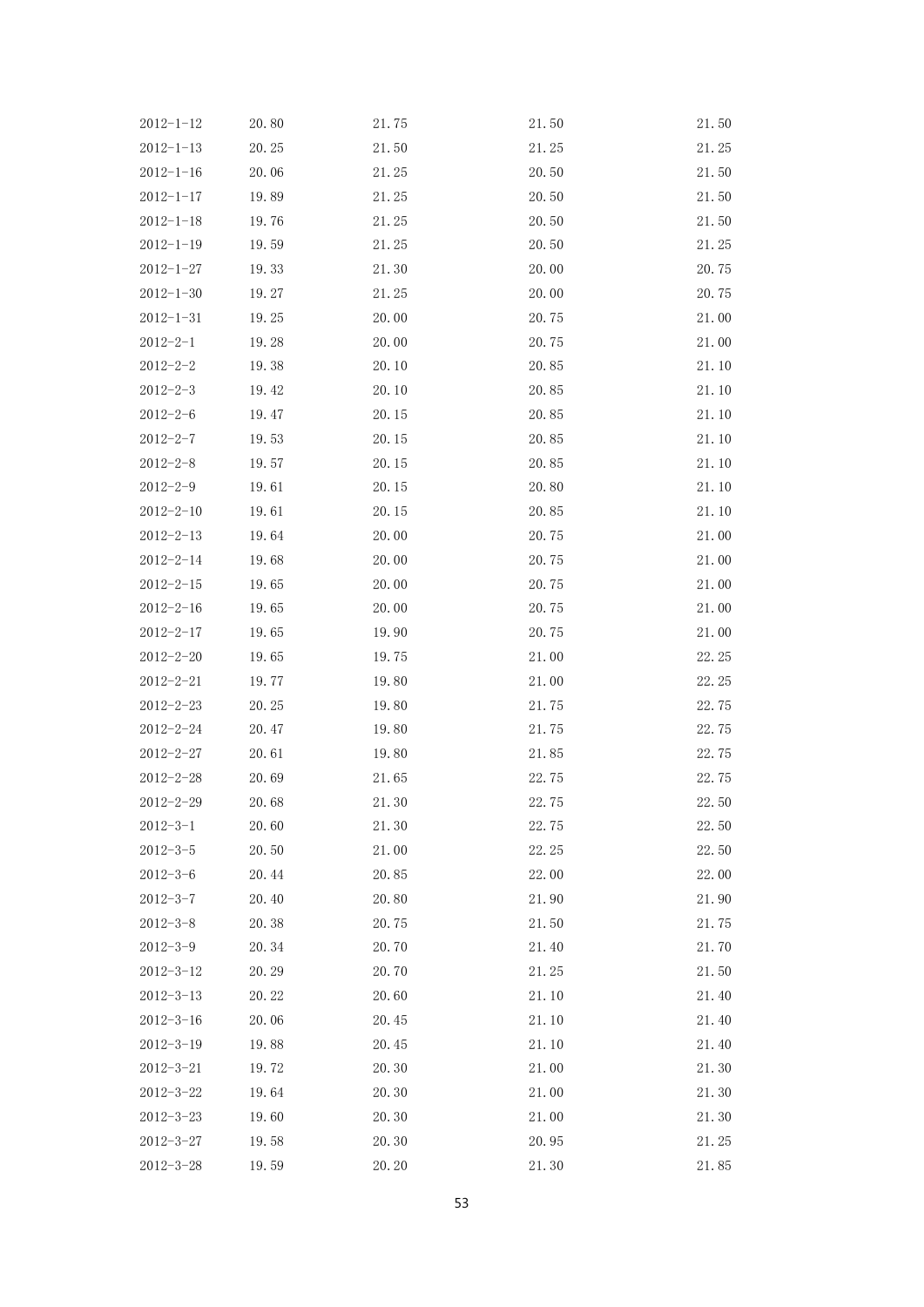| $2012 - 3 - 29$ | 19.72 | 20.30 | 21.75 | 22.20 |
|-----------------|-------|-------|-------|-------|
| $2012 - 3 - 30$ | 19.91 | 20.30 | 21.75 | 22.20 |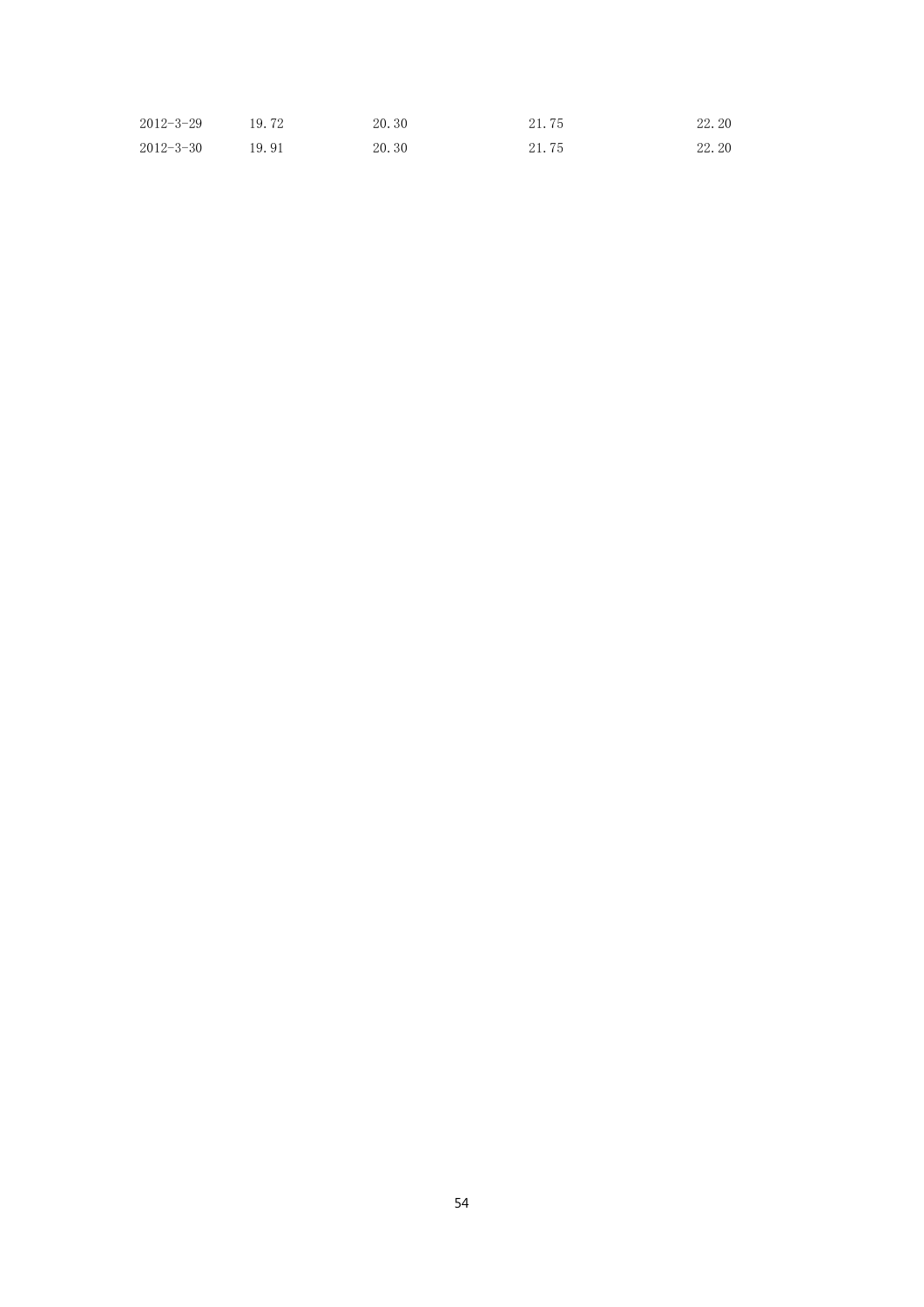|                 |       |                                | two months FFA | three months FFA |
|-----------------|-------|--------------------------------|----------------|------------------|
| date            |       | spot price one month FFA price | price          | price            |
| $2010 - 4 - 9$  | 9.90  | 10.25                          | 10.00          | 9.75             |
| $2010 - 4 - 12$ | 9.78  | 10.00                          | 9.75           | 9.65             |
| $2010 - 4 - 13$ | 9.72  | 10.00                          | 9.75           | 9.60             |
| $2010 - 4 - 14$ | 9.82  | 10.00                          | 9.80           | 9.75             |
| $2010 - 4 - 15$ | 9.85  | 10.00                          | 9.80           | 9.60             |
| $2010 - 4 - 19$ | 9.85  | 10.00                          | 9.75           | 9.70             |
| $2010 - 4 - 20$ | 9.98  | 10.25                          | 10.00          | 9.80             |
| $2010 - 4 - 21$ | 10.47 | 10.50                          | 11.00          | 10.20            |
| $2010 - 4 - 22$ | 10.38 | 10.50                          | 10.25          | 10.00            |
| $2010 - 4 - 23$ | 10.19 | 10.50                          | 10.40          | 10.20            |
| $2010 - 4 - 26$ | 10.13 | 10.50                          | 10.25          | 10.10            |
| $2010 - 4 - 27$ | 10.95 | 10.50                          | 10.50          | 10.20            |
| $2010 - 4 - 28$ | 11.15 | 10.75                          | 10.60          | 10.30            |
| $2010 - 4 - 29$ | 10.98 | 10.75                          | 10.80          | 10.60            |
| $2010 - 4 - 30$ | 10.85 | 11.50                          | 11.10          | 10.80            |
| $2010 - 5 - 4$  | 10.79 | 11.50                          | 11.00          | 11.00            |
| $2010 - 5 - 5$  | 10.89 | 11.50                          | 10.75          | 10.50            |
| $2010 - 5 - 6$  | 11.26 | 12.00                          | 11.50          | 11.00            |
| $2010 - 5 - 7$  | 12.49 | 12.75                          | 12.25          | 12.00            |
| $2010 - 5 - 10$ | 13.05 | 13.50                          | 12.95          | 12.75            |
| $2010 - 5 - 11$ | 13.65 | 13.75                          | 13.15          | 13.00            |
| $2010 - 5 - 13$ | 13.78 | 14.00                          | 13.35          | 13.25            |
| $2010 - 5 - 14$ | 13.60 | 14.00                          | 13.30          | 13.20            |
| $2010 - 5 - 17$ | 13.36 | 13.75                          | 13.00          | 13.00            |
| $2010 - 5 - 18$ | 12.73 | 13.50                          | 12.70          | 12.75            |
| $2010 - 5 - 19$ | 12.13 | 13.00                          | 12.20          | 12.00            |
| $2010 - 5 - 20$ | 11.63 | 13.25                          | 11.20          | 11.00            |
| $2010 - 5 - 21$ | 11.86 | 13.50                          | 11.40          | 11.30            |
| $2010 - 5 - 24$ | 12.91 | 14.00                          | 12.40          | 12.30            |
| $2010 - 5 - 25$ | 14.09 | 13.00                          | 13.50          | 13.20            |
| $2010 - 5 - 26$ | 14.18 | 13.00                          | 13.60          | 13.25            |
| $2010 - 5 - 27$ | 13.79 | 12.75                          | 12.50          | 12.25            |
| $2010 - 5 - 28$ | 13.63 | 12.75                          | 13.20          | 13.00            |
| $2010 - 6 - 1$  | 14.41 | 13.25                          | 13.70          | 13.50            |
| $2010 - 6 - 2$  | 14.74 | 13.25                          | 14.30          | 14.20            |
| $2010 - 6 - 3$  | 14.25 | 13.00                          | 13.05          | 13.95            |
| $2010 - 6 - 4$  | 13.72 | 12.75                          | 13.50          | 13.40            |
| $2010 - 6 - 7$  | 13.00 | 12.50                          | 13.30          | 13.10            |
| $2010 - 6 - 8$  | 12.08 | 11.75                          | 12.40          | 12.20            |
| $2010 - 6 - 9$  | 12.19 | 12.00                          | 11.90          | 11.70            |

route C5 \$/ton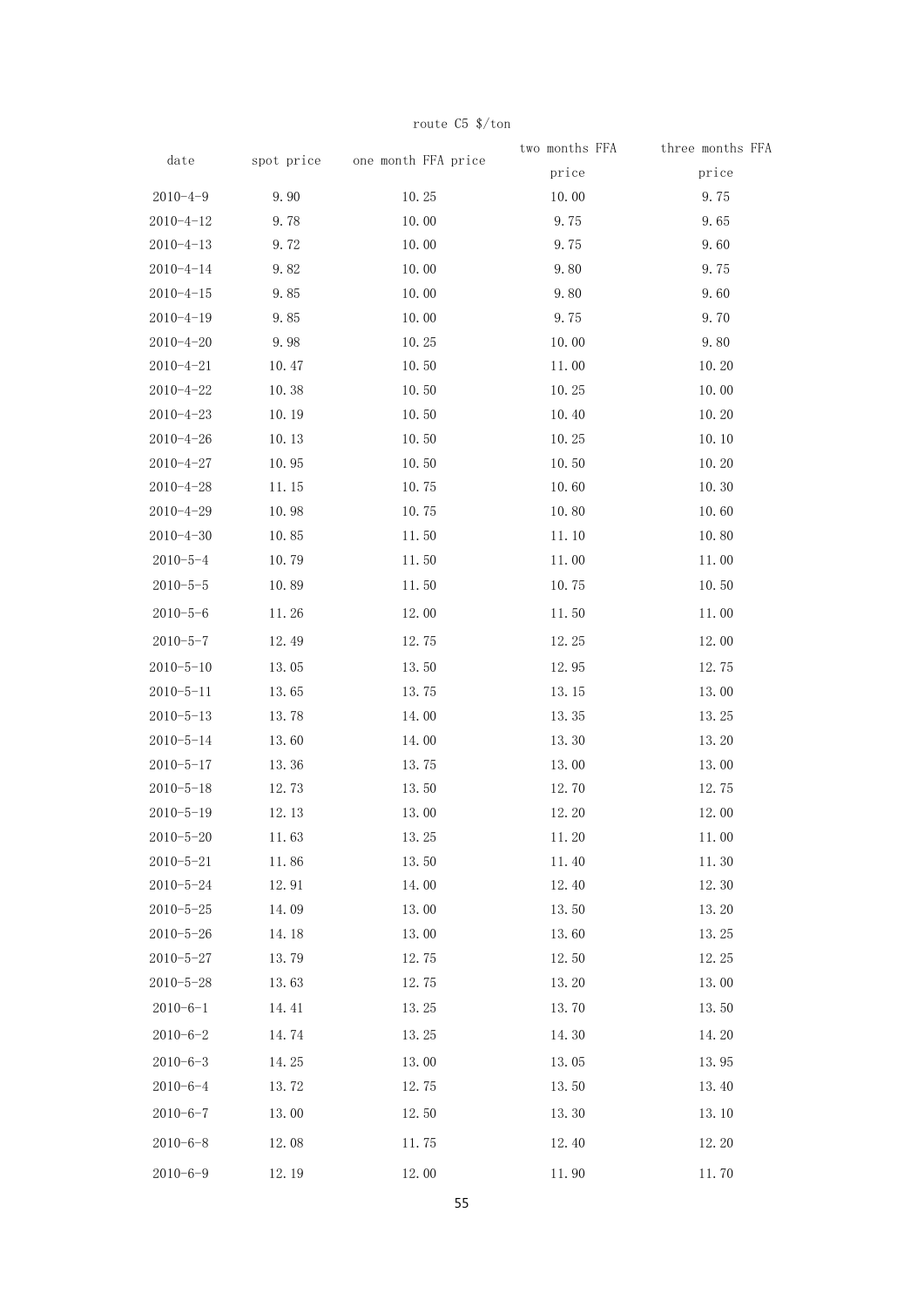| $2010 - 6 - 10$ | 12.13 | 12.00 | 11.90 | 11.70 |
|-----------------|-------|-------|-------|-------|
| $2010 - 6 - 11$ | 11.96 | 12.00 | 11.80 | 11.60 |
| $2010 - 6 - 14$ | 11.40 | 11.75 | 11.55 | 11.35 |
| $2010 - 6 - 15$ | 11.18 | 11.50 | 11.40 | 11.00 |
| $2010 - 6 - 16$ | 10.36 | 11.00 | 10.50 | 10.00 |
| $2010 - 6 - 17$ | 10.09 | 11.00 | 10.50 | 10.00 |
| $2010 - 6 - 18$ | 9.60  | 11.00 | 10.50 | 9.50  |
| $2010 - 6 - 21$ | 8.85  | 11.50 | 10.50 | 9.50  |
| $2010 - 6 - 22$ | 8.61  | 11.25 | 10.00 | 9.00  |
| $2010 - 6 - 23$ | 8.70  | 11.25 | 10.00 | 9.00  |
| $2010 - 6 - 24$ | 8.82  | 11.25 | 10.00 | 9.00  |
| $2010 - 6 - 25$ | 8.88  | 11.25 | 10.00 | 9.00  |
| $2010 - 6 - 28$ | 8.84  | 9.75  | 8.50  | 8.25  |
| $2010 - 6 - 29$ | 8.81  | 9.75  | 8.60  | 8.40  |
| $2010 - 6 - 30$ | 8.72  | 9.75  | 8.90  | 8.60  |
| $2010 - 7 - 1$  | 8.41  | 9.50  | 9.10  | 9.00  |
| $2010 - 7 - 2$  | 8.32  | 9.00  | 8.70  | 8.50  |
| $2010 - 7 - 5$  | 8.17  | 8.75  | 8.50  | 8.60  |
| $2010 - 7 - 6$  | 7.89  | 8.75  | 8.40  | 8.25  |
| $2010 - 7 - 7$  | 7.70  | 8.25  | 8.00  | 8.10  |
| $2010 - 7 - 8$  | 7.44  | 8.25  | 7.80  | 8.20  |
| $2010 - 7 - 9$  | 7.30  | 8.25  | 7.60  | 7.25  |
| $2010 - 7 - 12$ | 6.87  | 8.10  | 6.90  | 7.00  |
| $2010 - 7 - 13$ | 6.65  | 8.10  | 6.50  | 6.90  |
| $2010 - 7 - 14$ | 6.00  | 7.75  | 6.10  | 6.30  |
| $2010 - 7 - 15$ | 6.01  | 7.75  | 6.10  | 6.30  |
| $2010 - 7 - 16$ | 6.16  | 7.50  | 5.90  | 6.10  |
| $2010 - 7 - 19$ | 6.19  | 7.50  | 6.40  | 6.50  |
| $2010 - 7 - 20$ | 6.58  | 7.75  | 7.10  | 6.75  |
| $2010 - 7 - 21$ | 6.45  | 7.75  | 7.00  | 6.50  |
| $2010 - 7 - 22$ | 6.15  | 7.75  | 6.80  | 5.50  |
| $2010 - 7 - 23$ | 6.17  | 7.75  | 6.40  | 6.80  |
| $2010 - 7 - 26$ | 6.14  | 7.00  | 6.90  | 5.50  |
| $2010 - 7 - 27$ | 6.14  | 7.00  | 6.90  | 6.50  |
| $2010 - 7 - 28$ | 6.75  | 7.25  | 7.75  | 8.00  |
| $2010 - 7 - 29$ | 6.97  | 7.50  | 7.75  | 8.50  |
| $2010 - 7 - 30$ | 7.00  | 7.50  | 7.75  | 8.50  |
| $2010 - 8 - 2$  | 6.90  | 7.50  | 8.00  | 8.20  |
| $2010 - 8 - 3$  | 6.53  | 7.50  | 8.00  | 8.00  |
| $2010 - 8 - 4$  | 6.82  | 7.50  | 8.00  | 8.50  |
| $2010 - 8 - 5$  | 7.02  | 8.00  | 8.25  | 8.50  |
| $2010 - 8 - 6$  | 7.62  | 8.00  | 8.25  | 8.50  |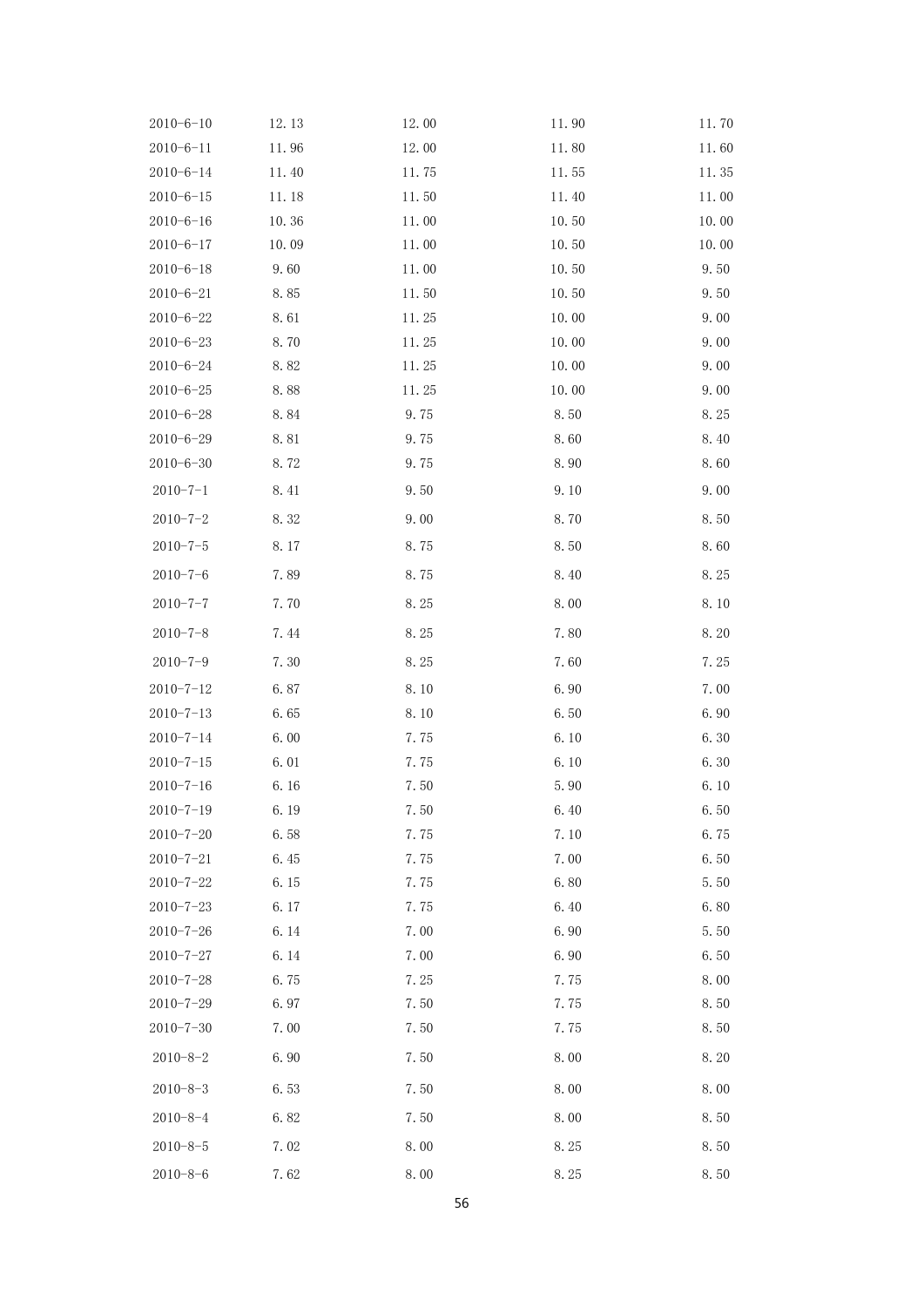| $2010 - 8 - 9$   | 9.01  | 8.75  | 9.50  | 9.50  |
|------------------|-------|-------|-------|-------|
| $2010 - 8 - 10$  | 9.41  | 10.00 | 10.75 | 10.75 |
| $2010 - 8 - 11$  | 10.49 | 10.25 | 11.00 | 11.00 |
| $2010 - 8 - 12$  | 10.60 | 10.00 | 10.75 | 10.75 |
| $2010 - 8 - 16$  | 10.26 | 9.75  | 10.50 | 10.50 |
| $2010 - 8 - 17$  | 10.33 | 9.75  | 10.50 | 10.50 |
| $2010 - 8 - 18$  | 10.29 | 9.75  | 10.50 | 10.50 |
| $2010 - 8 - 19$  | 10.47 | 10.50 | 11.00 | 11.00 |
| $2010 - 8 - 20$  | 11.06 | 10.75 | 11.25 | 11.25 |
| $2010 - 8 - 23$  | 11.85 | 10.75 | 11.25 | 11.25 |
| $2010 - 8 - 24$  | 11.81 | 10.75 | 11.75 | 11.75 |
| $2010 - 8 - 25$  | 10.65 | 10.75 | 11.50 | 11.50 |
| $2010 - 8 - 26$  | 10.33 | 10.75 | 11.25 | 11.25 |
| $2010 - 8 - 27$  | 10.80 | 10.75 | 11.25 | 11.25 |
| $2010 - 8 - 31$  | 11.01 | 11.50 | 12.00 | 12.75 |
| $2010 - 9 - 1$   | 11.25 | 12.00 | 12.25 | 12.75 |
| $2010 - 9 - 2$   | 12.05 | 12.25 | 12.50 | 12.90 |
| $2010 - 9 - 3$   | 11.92 | 12.25 | 12.50 | 12.90 |
| $2010 - 9 - 6$   | 11.42 | 12.00 | 12.20 | 13.00 |
| $2010 - 9 - 7$   | 11.52 | 12.25 | 12.50 | 13.00 |
| $2010 - 9 - 8$   | 11.97 | 12.25 | 12.50 | 13.00 |
| $2010 - 9 - 9$   | 11.81 | 12.00 | 12.25 | 12.75 |
| $2010 - 9 - 10$  | 11.79 | 12.00 | 12.25 | 12.75 |
| $2010 - 9 - 13$  | 11.74 | 12.00 | 12.25 | 12.50 |
| $2010 - 9 - 14$  | 11.55 | 11.75 | 12.00 | 12.25 |
| $2010 - 9 - 15$  | 11.04 | 11.50 | 11.75 | 12.00 |
| $2010 - 9 - 16$  | 10.78 | 11.50 | 11.75 | 12.00 |
| $2010 - 9 - 17$  | 10.70 | 11.50 | 11.50 | 11.75 |
| $2010 - 9 - 20$  | 10.59 | 11.25 | 11.50 | 11.75 |
| $2010 - 9 - 21$  | 10.14 | 11.00 | 11.25 | 11.50 |
| $2010 - 9 - 22$  | 10.05 | 10.50 | 10.75 | 11.00 |
| $2010 - 9 - 23$  | 10.09 | 10.50 | 10.75 | 10.75 |
| $2010 - 9 - 24$  | 10.16 | 10.75 | 10.50 | 10.25 |
| $2010 - 9 - 27$  | 10.41 | 10.75 | 11.00 | 11.00 |
| $2010 - 9 - 28$  | 11.00 | 11.50 | 11.50 | 11.75 |
| $2010 - 9 - 29$  | 10.81 | 11.00 | 11.25 | 11.50 |
| $2010 - 9 - 30$  | 10.54 | 11.00 | 11.25 | 11.50 |
| $2010 - 10 - 1$  | 10.54 | 11.10 | 11.35 | 11.60 |
| $2010 - 10 - 4$  | 10.67 | 11.25 | 11.25 | 11.50 |
| $2010 - 10 - 5$  | 11.58 | 11.50 | 11.50 | 11.70 |
| $2010 - 10 - 7$  | 12.08 | 11.75 | 11.75 | 11.70 |
| $2010 - 10 - 8$  | 12.08 | 11.75 | 11.50 | 11.50 |
| $2010 - 10 - 11$ | 11.95 | 11.75 | 11.50 | 11.25 |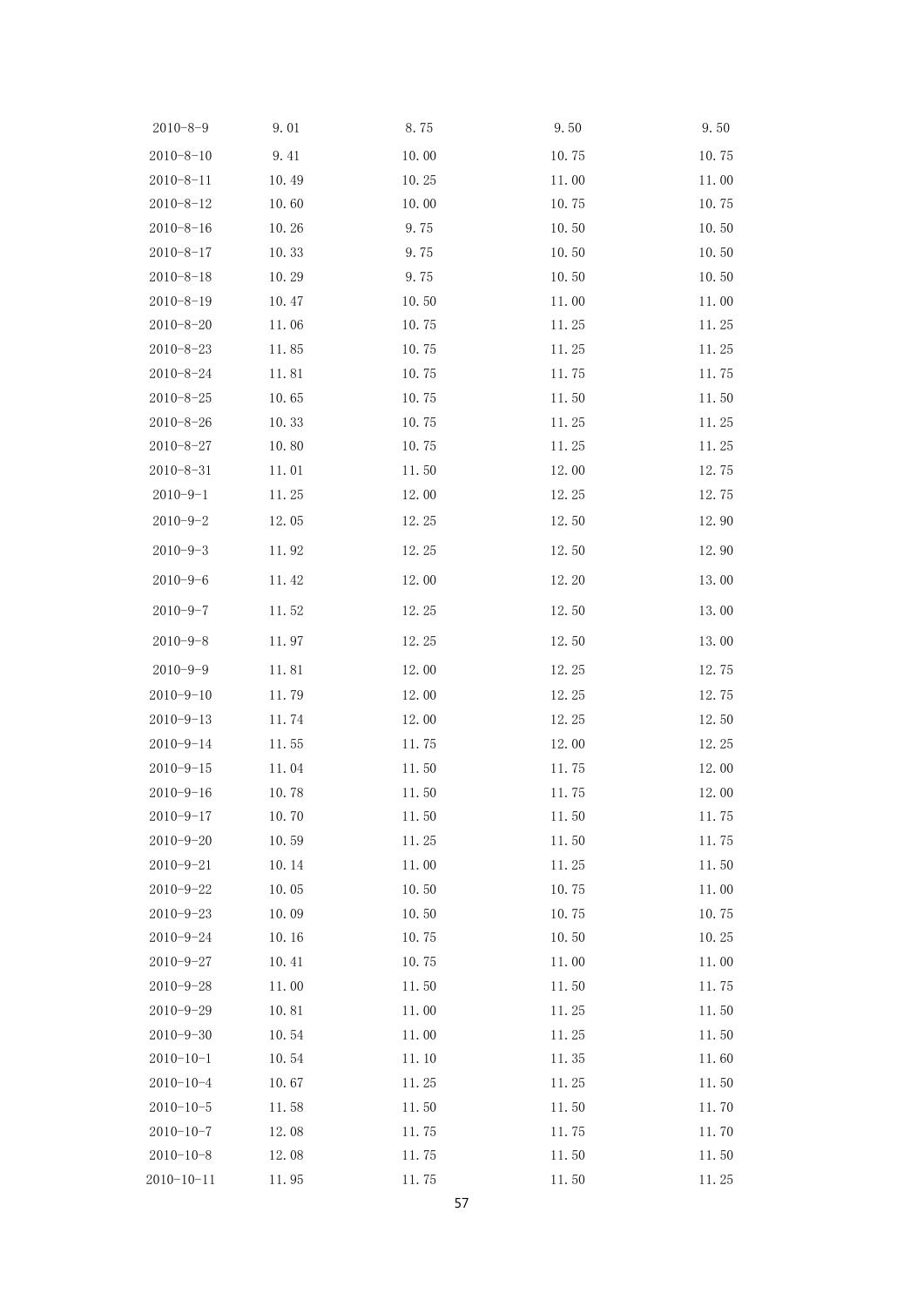| $2010 - 10 - 12$ | 11.85 | 11.75 | 11.50 | 11.50 |
|------------------|-------|-------|-------|-------|
| $2010 - 10 - 14$ | 12.08 | 12.25 | 12.00 | 12.00 |
| $2010 - 10 - 15$ | 12.14 | 12.50 | 12.25 | 12.00 |
| $2010 - 10 - 18$ | 12.17 | 12.50 | 12.00 | 11.75 |
| $2010 - 10 - 19$ | 12.12 | 12.50 | 12.00 | 11.75 |
| $2010 - 10 - 20$ | 12.04 | 12.50 | 12.00 | 12.00 |
| $2010 - 10 - 21$ | 11.99 | 12.50 | 12.00 | 12.00 |
| $2010 - 10 - 22$ | 12.02 | 12.50 | 12.00 | 12.00 |
| $2010 - 10 - 25$ | 12.10 | 12.50 | 12.00 | 12.00 |
| $2010 - 10 - 26$ | 12.25 | 12.50 | 12.00 | 11.75 |
| $2010 - 10 - 27$ | 12.55 | 12.50 | 11.75 | 11.75 |
| $2010 - 10 - 28$ | 12.08 | 12.50 | 11.75 | 11.50 |
| $2010 - 10 - 29$ | 12.25 | 12.50 | 11.75 | 11.50 |
| $2010 - 11 - 1$  | 12.14 | 12.25 | 11.50 | 11.50 |
| $2010 - 11 - 2$  | 12.01 | 12.25 | 11.50 | 11.50 |
| $2010 - 11 - 3$  | 11.89 | 12.00 | 11.50 | 11.50 |
| $2010 - 11 - 4$  | 11.76 | 12.00 | 11.50 | 11.50 |
| $2010 - 11 - 5$  | 11.76 | 12.00 | 11.50 | 11.50 |
| $2010 - 11 - 8$  | 11.71 | 11.85 | 11.50 | 11.50 |
| $2010 - 11 - 9$  | 11.55 | 11.75 | 11.40 | 11.40 |
| $2010 - 11 - 11$ | 11.08 | 11.50 | 11.40 | 11.40 |
| $2010 - 11 - 12$ | 11.01 | 11.25 | 11.25 | 11.25 |
| $2010 - 11 - 15$ | 10.81 | 11.25 | 11.25 | 11.25 |
| $2010 - 11 - 16$ | 10.57 | 11.25 | 11.25 | 11.25 |
| $2010 - 11 - 17$ | 10.53 | 11.25 | 10.75 | 10.75 |
| $2010 - 11 - 18$ | 10.54 | 11.25 | 10.75 | 10.75 |
| $2010 - 11 - 19$ | 10.53 | 11.25 | 10.75 | 10.75 |
| $2010 - 11 - 22$ | 10.48 | 11.25 | 10.75 | 10.75 |
| $2010 - 11 - 23$ | 10.41 | 11.25 | 10.75 | 10.75 |
| $2010 - 11 - 24$ | 10.32 | 11.00 | 10.50 | 10.50 |
| $2010 - 11 - 25$ | 10.03 | 11.00 | 10.25 | 10.25 |
| $2010 - 11 - 26$ | 9.72  | 11.00 | 10.25 | 10.25 |
| $2010 - 11 - 29$ | 9.14  | 10.25 | 10.25 | 10.00 |
| $2010 - 11 - 30$ | 8.60  | 9.25  | 9.00  | 9.00  |
| $2010 - 12 - 1$  | 8.50  | 9.35  | 9.15  | 9.25  |
| $2010 - 12 - 3$  | 8.76  | 9.35  | 9.15  | 9.15  |
| $2010 - 12 - 6$  | 8.74  | 9.25  | 9.05  | 9.00  |
| $2010 - 12 - 7$  | 8.53  | 9.25  | 9.00  | 9.00  |
| $2010 - 12 - 8$  | 8.38  | 9.25  | 8.75  | 8.75  |
| $2010 - 12 - 9$  | 8.22  | 9.25  | 8.75  | 8.75  |
| $2010 - 12 - 10$ | 8.38  | 8.75  | 8.75  | 8.75  |
| $2010 - 12 - 13$ | 8.40  | 8.75  | 8.80  | 8.75  |
| $2010 - 12 - 14$ | 8.56  | 8.75  | 8.80  | 8.75  |
| $2010 - 12 - 15$ | 8.70  | 8.75  | 8.80  | 8.75  |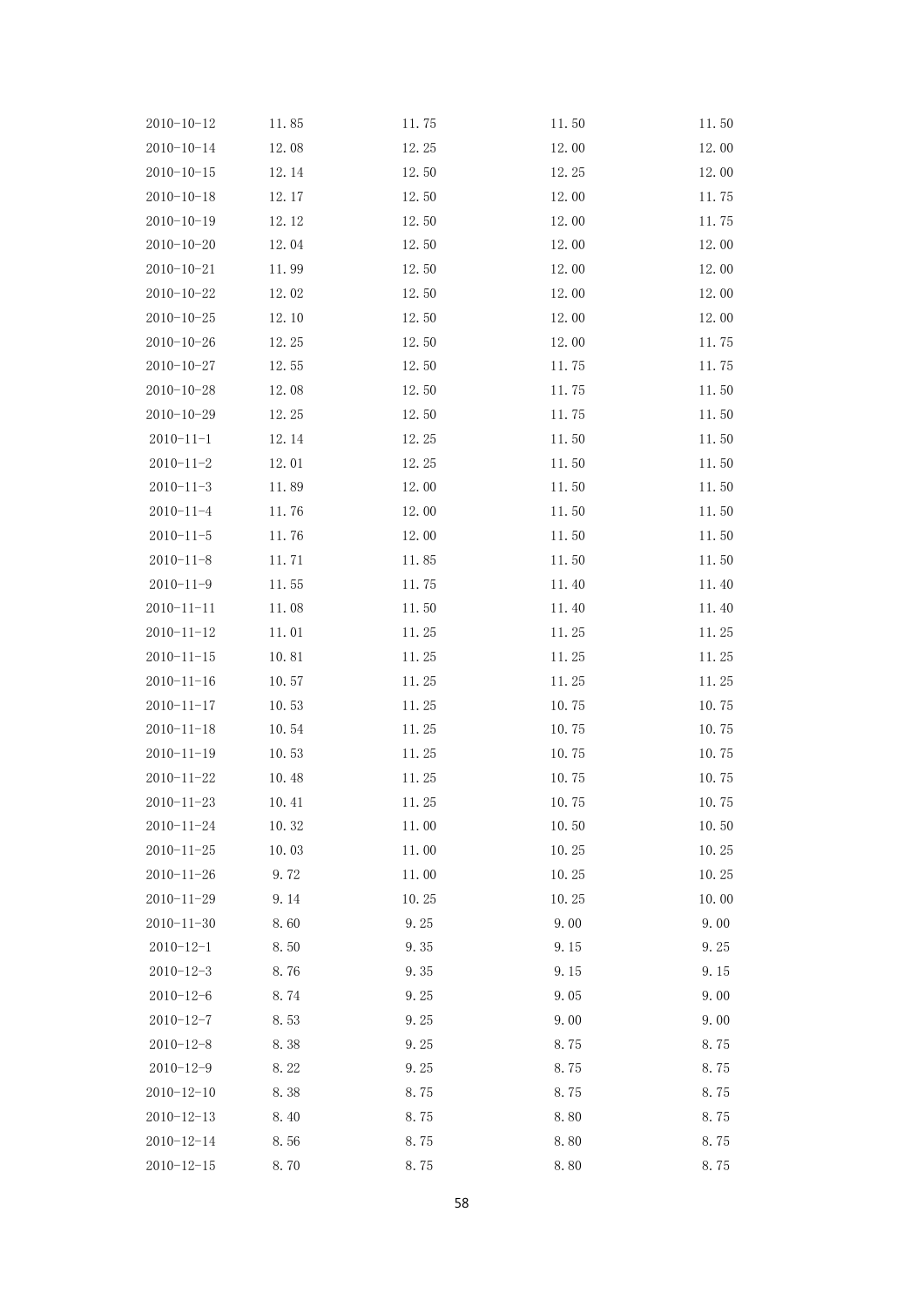| $2010 - 12 - 16$ | 8.72 | 8.75 | 8.75 | 8.75 |
|------------------|------|------|------|------|
| $2010 - 12 - 17$ | 8.73 | 8.75 | 8.75 | 8.75 |
| $2010 - 12 - 20$ | 8.49 | 8.75 | 8.75 | 8.75 |
| $2010 - 12 - 21$ | 8.36 | 8.75 | 8.65 | 8.75 |
| $2010 - 12 - 22$ | 8.18 | 8.50 | 8.25 | 8.50 |
| $2010 - 12 - 23$ | 8.11 | 8.75 | 8.25 | 8.50 |
| $2010 - 12 - 24$ | 8.05 | 8.75 | 8.25 | 8.50 |
| $2011 - 1 - 4$   | 8.10 | 8.25 | 8.00 | 8.00 |
| $2011 - 1 - 5$   | 7.81 | 8.00 | 7.80 | 7.70 |
| $2011 - 1 - 6$   | 7.54 | 7.90 | 7.70 | 7.60 |
| $2011 - 1 - 7$   | 7.34 | 7.65 | 7.35 | 7.25 |
| $2011 - 1 - 10$  | 7.19 | 7.75 | 7.50 | 7.35 |
| $2011 - 1 - 11$  | 6.86 | 7.75 | 7.50 | 7.35 |
| $2011 - 1 - 12$  | 6.70 | 7.75 | 7.50 | 7.35 |
| $2011 - 1 - 13$  | 6.64 | 7.40 | 7.30 | 7.10 |
| $2011 - 1 - 14$  | 6.54 | 7.40 | 7.30 | 7.10 |
| $2011 - 1 - 17$  | 6.53 | 7.25 | 7.05 | 6.95 |
| $2011 - 1 - 18$  | 6.55 | 7.00 | 6.90 | 6.60 |
| $2011 - 1 - 19$  | 6.66 | 7.00 | 6.90 | 6.60 |
| $2011 - 1 - 20$  | 6.71 | 7.00 | 6.90 | 6.60 |
| $2011 - 1 - 21$  | 6.73 | 7.00 | 8.50 | 9.05 |
| $2011 - 1 - 24$  | 6.73 | 7.00 | 8.35 | 9.00 |
| $2011 - 1 - 25$  | 6.69 | 6.75 | 8.25 | 8.75 |
| $2011 - 1 - 26$  | 6.60 | 6.75 | 7.25 | 7.75 |
| $2011 - 1 - 27$  | 6.54 | 6.75 | 7.25 | 7.75 |
| $2011 - 2 - 1$   | 6.49 | 7.25 | 8.00 | 8.50 |
| $2011 - 2 - 2$   | 6.46 | 7.00 | 7.50 | 8.00 |
| $2011 - 2 - 3$   | 6.40 | 7.25 | 7.75 | 7.90 |
| $2011 - 2 - 4$   | 6.42 | 7.50 | 7.75 | 8.00 |
| $2011 - 2 - 7$   | 6.34 | 7.00 | 7.50 | 7.80 |
| $2011 - 2 - 8$   | 6.36 | 7.00 | 7.50 | 7.80 |
| $2011 - 2 - 9$   | 6.49 | 7.50 | 8.10 | 8.30 |
| $2011 - 2 - 10$  | 6.73 | 7.50 | 8.10 | 8.30 |
| $2011 - 2 - 11$  | 6.77 | 7.50 | 8.10 | 8.30 |
| $2011 - 2 - 14$  | 6.93 | 7.50 | 8.75 | 8.80 |
| $2011 - 2 - 15$  | 6.90 | 7.50 | 8.75 | 8.80 |
| $2011 - 2 - 16$  | 6.80 | 7.25 | 7.90 | 8.10 |
| $2011 - 2 - 17$  | 6.73 | 7.25 | 7.80 | 8.00 |
| $2011 - 2 - 18$  | 6.70 | 7.25 | 7.65 | 7.90 |
| $2011 - 2 - 21$  | 6.63 | 7.00 | 7.50 | 7.80 |
| $2011 - 2 - 22$  | 6.57 | 6.75 | 7.45 | 8.00 |
| $2011 - 2 - 23$  | 6.54 | 6.75 | 7.40 | 7.60 |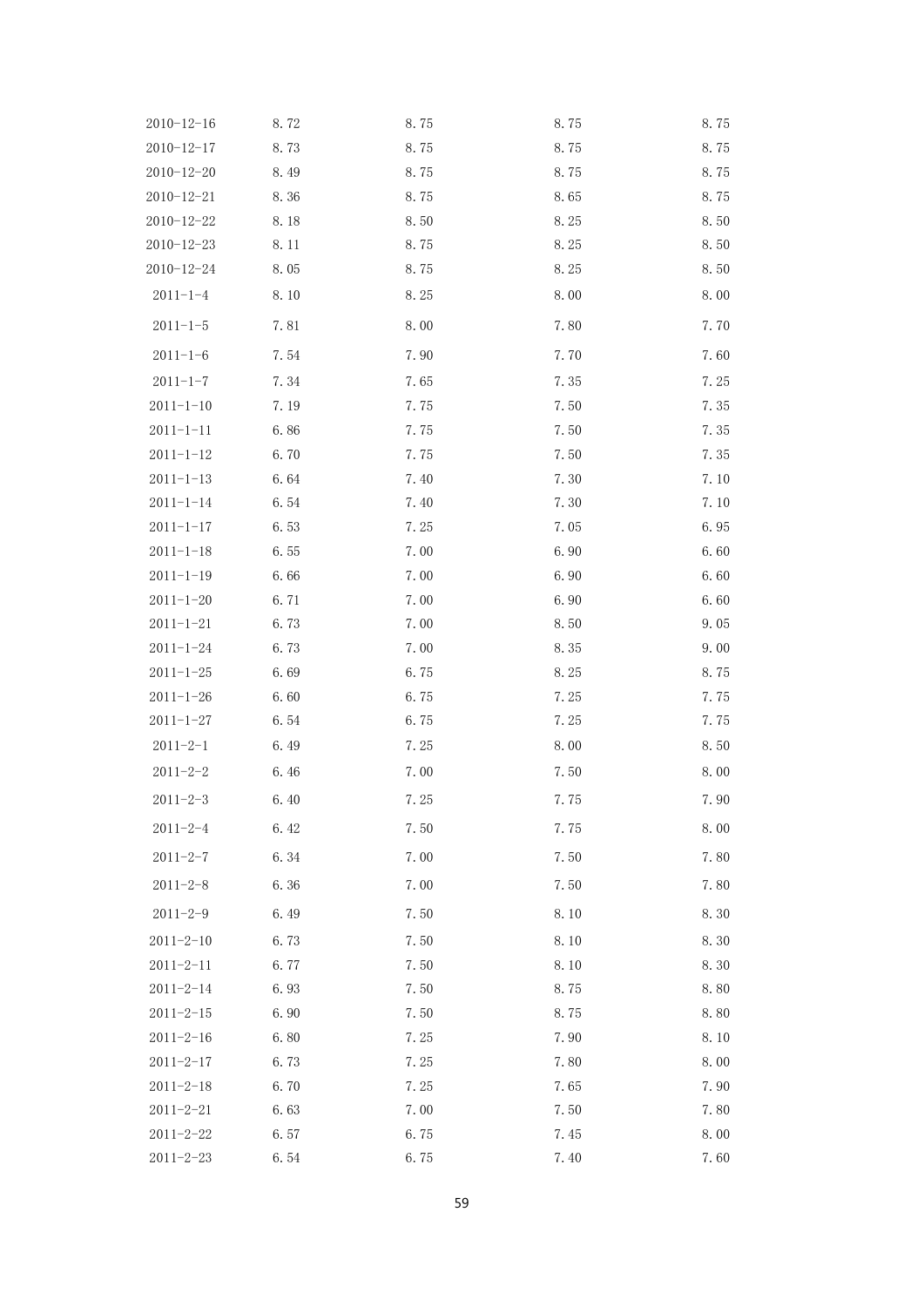| $2011 - 2 - 24$ | 6.56 | 6.75 | 7.60 | 7.90 |
|-----------------|------|------|------|------|
| $2011 - 2 - 25$ | 6.59 | 6.75 | 7.60 | 7.90 |
| $2011 - 2 - 28$ | 6.58 | 7.70 | 8.00 | 8.20 |
| $2011 - 3 - 3$  | 6.77 | 8.00 | 8.50 | 8.80 |
| $2011 - 3 - 4$  | 6.82 | 8.00 | 8.50 | 8.80 |
| $2011 - 3 - 7$  | 7.16 | 8.00 | 8.50 | 8.90 |
| $2011 - 3 - 8$  | 7.41 | 8.25 | 8.50 | 8.95 |
| $2011 - 3 - 9$  | 7.75 | 8.25 | 8.50 | 8.90 |
| $2011 - 3 - 10$ | 8.22 | 8.25 | 8.50 | 8.90 |
| $2011 - 3 - 11$ | 8.23 | 8.25 | 8.50 | 9.00 |
| $2011 - 3 - 14$ | 8.06 | 8.35 | 8.50 | 9.10 |
| $2011 - 3 - 15$ | 7.79 | 8.35 | 8.45 | 8.90 |
| $2011 - 3 - 16$ | 7.58 | 8.35 | 8.45 | 8.90 |
| $2011 - 3 - 17$ | 7.37 | 7.75 | 8.25 | 8.60 |
| $2011 - 3 - 21$ | 7.23 | 7.50 | 7.90 | 8.30 |
| $2011 - 3 - 22$ | 7.29 | 7.50 | 8.25 | 8.50 |
| $2011 - 3 - 23$ | 7.50 | 7.50 | 8.25 | 8.50 |
| $2011 - 3 - 25$ | 7.58 | 7.75 | 8.25 | 8.60 |
| $2011 - 3 - 28$ | 7.52 | 7.50 | 8.25 | 8.50 |
| $2011 - 3 - 29$ | 7.36 | 7.60 | 8.00 | 8.25 |
| $2011 - 3 - 31$ | 7.47 | 7.85 | 7.80 | 8.00 |
| $2011 - 4 - 1$  | 7.69 | 7.85 | 7.80 | 7.80 |
| $2011 - 4 - 4$  | 7.71 | 7.90 | 7.85 | 7.80 |
| $2011 - 4 - 6$  | 7.57 | 8.00 | 7.60 | 7.30 |
| $2011 - 4 - 7$  | 7.50 | 7.90 | 7.40 | 7.10 |
| $2011 - 4 - 11$ | 7.53 | 7.90 | 7.40 | 7.10 |
| $2011 - 4 - 12$ | 7.53 | 7.75 | 7.20 | 7.00 |
| $2011 - 4 - 13$ | 7.63 | 7.75 | 7.30 | 7.10 |
| $2011 - 4 - 14$ | 7.80 | 7.75 | 7.40 | 7.20 |
| $2011 - 4 - 15$ | 7.82 | 7.75 | 7.40 | 7.20 |
| $2011 - 4 - 18$ | 7.82 | 7.65 | 7.40 | 7.20 |
| $2011 - 4 - 19$ | 7.77 | 7.65 | 7.35 | 7.15 |
| $2011 - 4 - 20$ | 7.75 | 7.65 | 7.40 | 7.20 |
| $2011 - 4 - 21$ | 7.74 | 7.75 | 7.50 | 7.25 |
| $2011 - 4 - 26$ | 7.83 | 7.80 | 7.60 | 7.30 |
| $2011 - 4 - 27$ | 7.86 | 7.90 | 7.70 | 7.40 |
| $2011 - 4 - 28$ | 7.88 | 7.90 | 7.70 | 7.40 |
| $2011 - 5 - 3$  | 7.85 | 8.40 | 8.10 | 7.90 |
| $2011 - 5 - 4$  | 7.80 | 8.15 | 7.70 | 7.50 |
| $2011 - 5 - 6$  | 7.64 | 8.15 | 7.70 | 7.50 |
| $2011 - 5 - 9$  | 7.61 | 8.15 | 7.70 | 7.50 |
| $2011 - 5 - 10$ | 7.51 | 7.90 | 7.40 | 7.20 |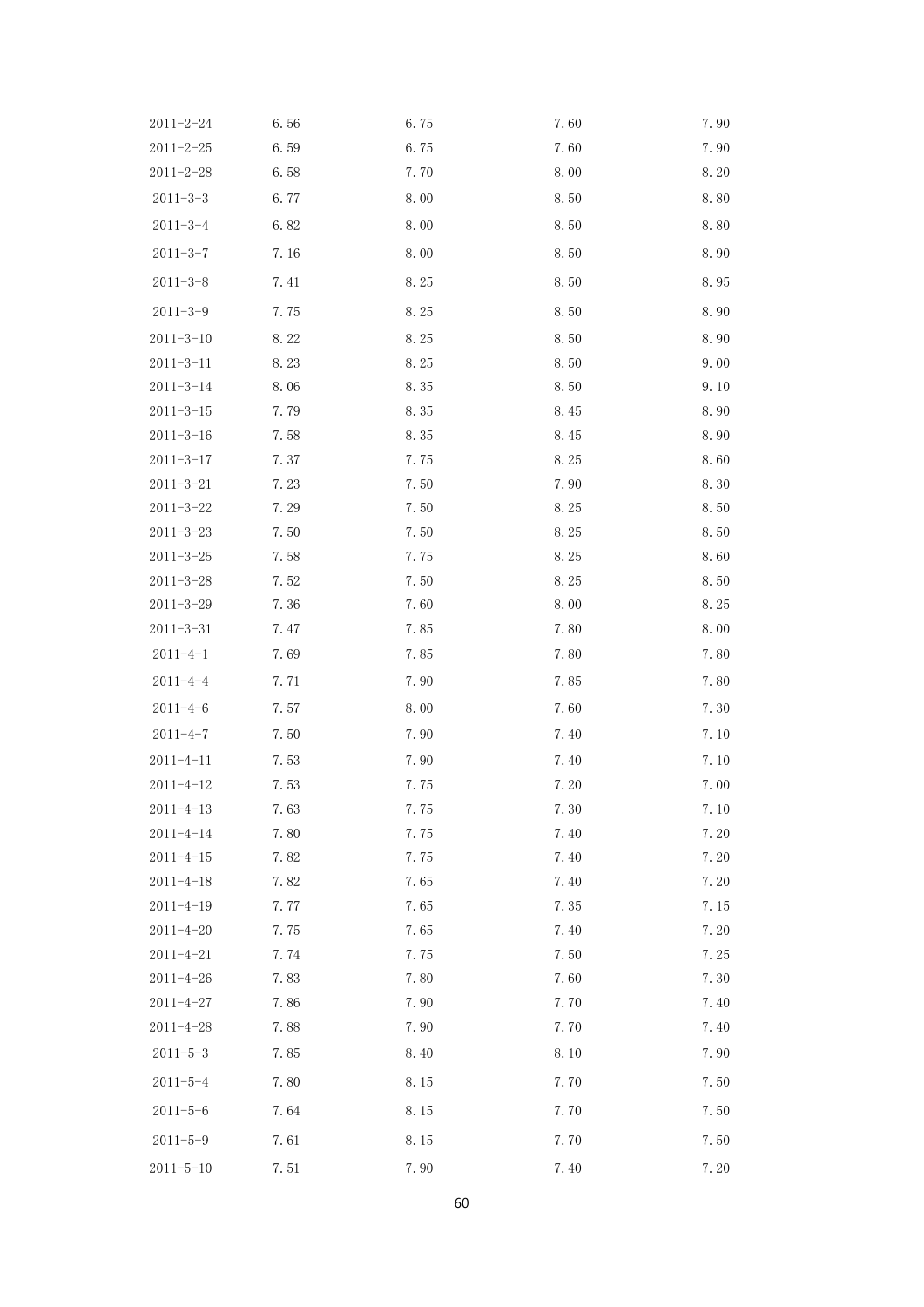| $2011 - 5 - 11$ | 7.42 | 7.90 | 7.40 | 7.20 |
|-----------------|------|------|------|------|
| $2011 - 5 - 12$ | 7.37 | 7.75 | 7.20 | 7.00 |
| $2011 - 5 - 13$ | 7.33 | 7.75 | 7.20 | 7.00 |
| $2011 - 5 - 16$ | 7.28 | 7.60 | 7.10 | 6.90 |
| $2011 - 5 - 17$ | 7.21 | 7.50 | 7.20 | 7.00 |
| $2011 - 5 - 18$ | 7.18 | 7.50 | 7.25 | 7.00 |
| $2011 - 5 - 19$ | 7.23 | 7.50 | 7.25 | 7.00 |
| $2011 - 5 - 23$ | 7.36 | 8.00 | 7.50 | 7.30 |
| $2011 - 5 - 24$ | 7.37 | 8.00 | 7.50 | 7.40 |
| $2011 - 5 - 25$ | 7.33 | 8.00 | 7.50 | 7.40 |
| $2011 - 5 - 26$ | 7.42 | 8.00 | 7.50 | 7.50 |
| $2011 - 5 - 27$ | 7.53 | 8.00 | 7.60 | 7.60 |
| $2011 - 5 - 31$ | 7.63 | 8.00 | 7.60 | 7.60 |
| $2011 - 6 - 1$  | 7.77 | 8.10 | 7.80 | 7.80 |
| $2011 - 6 - 2$  | 7.83 | 8.00 | 8.00 | 8.00 |
| $2011 - 6 - 3$  | 7.78 | 8.00 | 8.10 | 8.20 |
| $2011 - 6 - 6$  | 7.74 | 8.00 | 7.90 | 7.80 |
| $2011 - 6 - 7$  | 7.57 | 7.75 | 8.15 | 8.25 |
| $2011 - 6 - 8$  | 7.54 | 7.60 | 7.80 | 8.00 |
| $2011 - 7 - 11$ | 8.43 | 8.50 | 8.55 | 8.25 |
| $2011 - 7 - 12$ | 8.15 | 8.50 | 8.50 | 8.40 |
| $2011 - 7 - 13$ | 8.01 | 8.15 | 8.25 | 8.35 |
| $2011 - 7 - 14$ | 8.03 | 8.15 | 8.25 | 8.35 |
| $2011 - 7 - 18$ | 7.98 | 8.15 | 8.25 | 8.35 |
| $2011 - 7 - 19$ | 7.96 | 8.20 | 8.25 | 8.40 |
| $2011 - 7 - 20$ | 7.75 | 8.20 | 8.25 | 8.40 |
| $2011 - 7 - 21$ | 7.78 | 8.10 | 8.20 | 8.30 |
| $2011 - 7 - 22$ | 7.77 | 8.10 | 8.20 | 8.30 |
| $2011 - 7 - 25$ | 7.77 | 8.10 | 8.20 | 8.30 |
| $2011 - 7 - 26$ | 7.75 | 8.00 | 8.10 | 8.10 |
| $2011 - 7 - 27$ | 7.76 | 8.00 | 8.15 | 8.15 |
| $2011 - 7 - 28$ | 7.71 | 8.00 | 8.15 | 8.15 |
| $2011 - 7 - 29$ | 7.68 | 7.90 | 8.00 | 8.10 |
| $2011 - 8 - 1$  | 7.64 | 7.90 | 8.10 | 8.20 |
| $2011 - 8 - 2$  | 7.78 | 7.90 | 8.10 | 8.20 |
| $2011 - 8 - 3$  | 7.92 | 8.25 | 8.40 | 8.60 |
| $2011 - 8 - 4$  | 8.15 | 8.25 | 8.40 | 8.60 |
| $2011 - 8 - 5$  | 8.06 | 8.25 | 8.40 | 8.60 |
| $2011 - 8 - 8$  | 7.95 | 8.15 | 8.35 | 8.55 |
| $2011 - 8 - 9$  | 7.92 | 8.15 | 8.35 | 8.55 |
| $2011 - 8 - 10$ | 8.03 | 8.15 | 8.35 | 8.45 |
| $2011 - 8 - 11$ | 8.16 | 8.25 | 8.40 | 8.60 |
| $2011 - 8 - 12$ | 8.18 | 8.25 | 8.40 | 8.60 |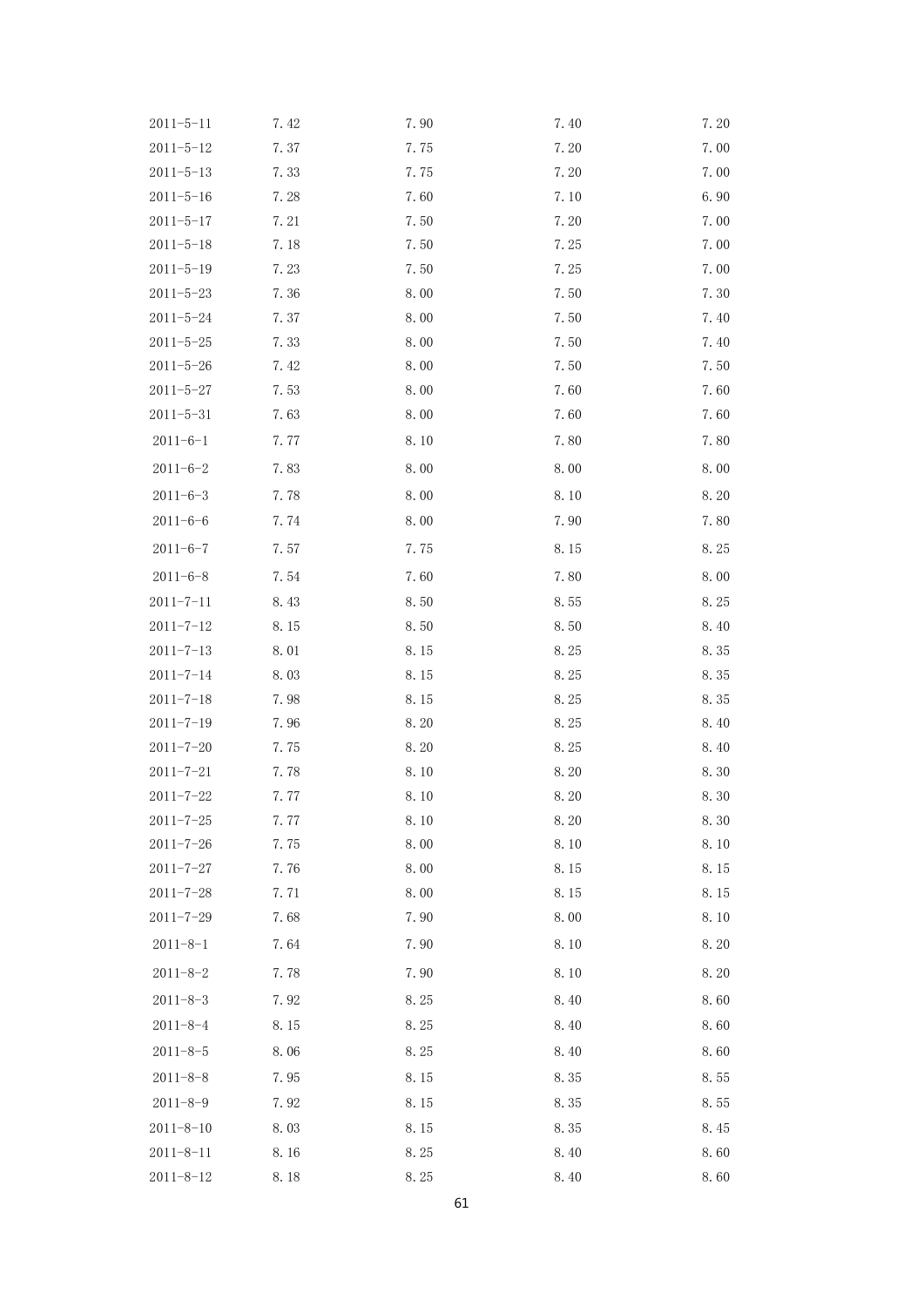| $2011 - 8 - 15$  | 8.22  | 8.25  | 8.40  | 8.60  |
|------------------|-------|-------|-------|-------|
| $2011 - 8 - 16$  | 8.43  | 8.50  | 8.65  | 8.95  |
| $2011 - 8 - 17$  | 8.61  | 8.70  | 8.90  | 9.10  |
| $2011 - 8 - 18$  | 8.78  | 8.85  | 9.10  | 9.30  |
| $2011 - 8 - 19$  | 8.96  | 9.00  | 9.30  | 9.40  |
| $2011 - 8 - 22$  | 9.05  | 9.00  | 9.20  | 9.40  |
| $2011 - 8 - 23$  | 9.47  | 9.25  | 9.50  | 9.65  |
| $2011 - 8 - 24$  | 9.97  | 9.25  | 9.50  | 9.65  |
| $2011 - 8 - 25$  | 9.75  | 9.25  | 9.50  | 9.70  |
| $2011 - 8 - 30$  | 9.11  | 9.60  | 9.70  | 9.90  |
| $2011 - 8 - 31$  | 9.83  | 10.50 | 11.00 | 11.00 |
| $2011 - 9 - 1$   | 10.73 | 11.00 | 11.00 | 11.00 |
| $2011 - 9 - 2$   | 11.05 | 11.10 | 11.20 | 11.20 |
| $2011 - 9 - 5$   | 10.98 | 11.00 | 11.20 | 11.20 |
| $2011 - 9 - 6$   | 10.90 | 10.75 | 10.90 | 11.10 |
| $2011 - 9 - 7$   | 10.69 | 10.75 | 10.80 | 11.00 |
| $2011 - 9 - 8$   | 11.06 | 10.75 | 10.90 | 11.00 |
| $2011 - 9 - 9$   | 11.56 | 11.50 | 11.50 | 11.60 |
| $2011 - 9 - 12$  | 11.74 | 11.75 | 11.75 | 11.80 |
| $2011 - 9 - 13$  | 11.67 | 11.50 | 11.60 | 11.70 |
| $2011 - 9 - 14$  | 11.71 | 11.50 | 11.80 | 11.90 |
| $2011 - 9 - 15$  | 11.54 | 11.50 | 11.70 | 11.80 |
| $2011 - 9 - 16$  | 10.92 | 11.00 | 11.00 | 11.00 |
| $2011 - 9 - 19$  | 10.37 | 11.00 | 10.80 | 11.00 |
| $2011 - 9 - 20$  | 10.39 | 11.00 | 10.75 | 10.50 |
| $2011 - 9 - 21$  | 10.58 | 11.00 | 10.75 | 10.50 |
| $2011 - 9 - 22$  | 11.47 | 11.50 | 10.75 | 10.50 |
| $2011 - 9 - 23$  | 11.74 | 11.40 | 10.75 | 10.50 |
| $2011 - 9 - 26$  | 11.86 | 11.60 | 10.25 | 10.00 |
| $2011 - 9 - 27$  | 11.71 | 11.50 | 10.50 | 10.00 |
| $2011 - 9 - 29$  | 11.28 | 11.50 | 10.25 | 10.25 |
| $2011 - 9 - 30$  | 11.12 | 10.25 | 10.25 | 10.25 |
| $2011 - 10 - 3$  | 10.96 | 10.00 | 9.50  | 9.25  |
| $2011 - 10 - 4$  | 10.76 | 10.00 | 9.50  | 9.25  |
| $2011 - 10 - 5$  | 10.74 | 10.25 | 9.75  | 9.50  |
| $2011 - 10 - 6$  | 10.99 | 10.50 | 10.00 | 9.75  |
| $2011 - 10 - 7$  | 11.20 | 10.50 | 10.00 | 9.75  |
| $2011 - 10 - 10$ | 11.42 | 11.25 | 10.50 | 10.00 |
| $2011 - 10 - 11$ | 12.30 | 11.50 | 10.75 | 10.25 |
| $2011 - 10 - 12$ | 12.14 | 11.50 | 10.50 | 10.25 |
| $2011 - 10 - 13$ | 12.46 | 11.60 | 11.00 | 10.30 |
| $2011 - 10 - 14$ | 12.65 | 11.60 | 10.90 | 10.20 |
| $2011 - 10 - 17$ | 12.55 | 11.60 | 10.85 | 10.15 |
| $2011 - 10 - 18$ | 12.03 | 11.60 | 10.85 | 10.15 |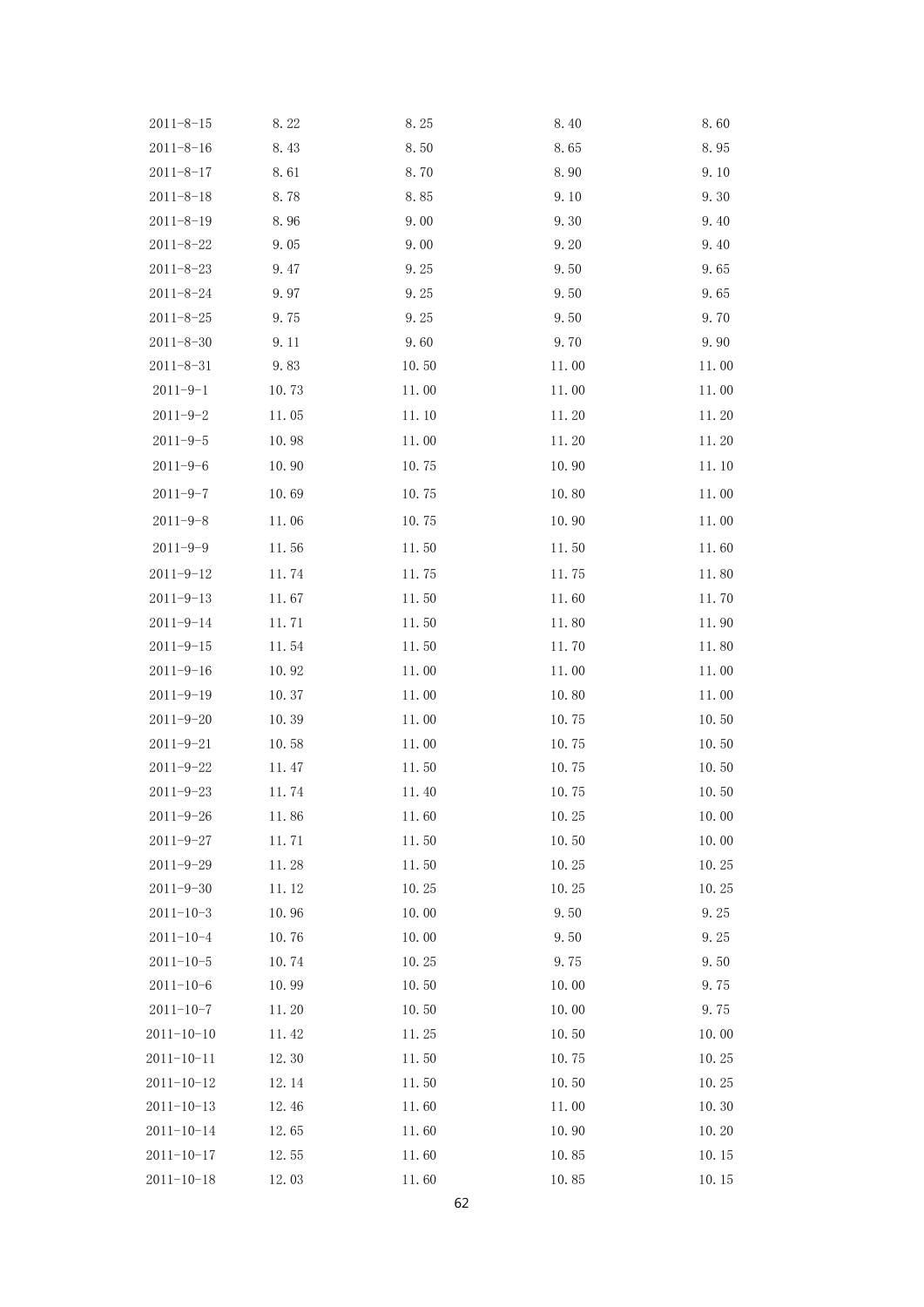| $2011 - 10 - 19$ | 12.04 | 12.10 | 11.10 | 10.40 |
|------------------|-------|-------|-------|-------|
| $2011 - 10 - 20$ | 12.35 | 12.10 | 11.10 | 10.40 |
| $2011 - 10 - 21$ | 12.32 | 12.10 | 11.10 | 10.40 |
| $2011 - 10 - 24$ | 12.32 | 12.25 | 11.50 | 10.50 |
| $2011 - 10 - 25$ | 12.27 | 12.25 | 12.00 | 11.00 |
| $2011 - 10 - 26$ | 12.13 | 12.25 | 11.75 | 10.75 |
| $2011 - 10 - 27$ | 11.71 | 11.80 | 11.50 | 10.50 |
| $2011 - 10 - 28$ | 10.91 | 11.80 | 11.50 | 10.50 |
| $2011 - 10 - 31$ | 10.59 | 11.00 | 10.25 | 9.25  |
| $2011 - 11 - 1$  | 10.12 | 10.00 | 9.50  | 8.75  |
| $2011 - 11 - 2$  | 10.02 | 9.75  | 9.00  | 8.25  |
| $2011 - 11 - 3$  | 9.76  | 9.30  | 8.60  | 8.95  |
| $2011 - 11 - 4$  | 9.60  | 9.30  | 8.60  | 8.95  |
| $2011 - 11 - 7$  | 9.48  | 10.00 | 9.75  | 9.25  |
| $2011 - 11 - 8$  | 9.49  | 10.25 | 9.75  | 9.25  |
| $2011 - 11 - 11$ | 11.15 | 10.50 | 10.00 | 9.10  |
| $2011 - 11 - 14$ | 10.74 | 10.75 | 9.85  | 9.10  |
| $2011 - 11 - 15$ | 10.52 | 10.75 | 9.85  | 9.10  |
| $2011 - 11 - 16$ | 10.89 | 11.00 | 10.40 | 9.15  |
| $2011 - 11 - 17$ | 11.06 | 10.50 | 10.35 | 9.15  |
| $2011 - 11 - 18$ | 11.23 | 10.50 | 10.35 | 9.15  |
| $2011 - 11 - 21$ | 11.31 | 11.00 | 10.25 | 8.55  |
| $2011 - 11 - 22$ | 11.36 | 11.00 | 10.25 | 8.55  |
| $2011 - 11 - 23$ | 10.93 | 11.00 | 10.00 | 8.55  |
| $2011 - 11 - 24$ | 10.72 | 11.00 | 10.00 | 8.55  |
| $2011 - 11 - 25$ | 10.83 | 10.75 | 10.00 | 8.55  |
| $2011 - 11 - 28$ | 11.05 | 11.00 | 10.50 | 8.60  |
| $2011 - 11 - 29$ | 11.78 | 11.00 | 11.20 | 9.50  |
| $2011 - 11 - 30$ | 12.31 | 11.25 | 9.75  | 9.50  |
| 2011-12-1        | 12.78 | 11.75 | 11.25 | 9.40  |
| $2011 - 12 - 2$  | 12.76 | 11.75 | 11.25 | 9.40  |
| $2011 - 12 - 5$  | 12.53 | 11.90 | 11.00 | 9.90  |
| $2011 - 12 - 6$  | 12.38 | 12.15 | 11.00 | 9.90  |
| $2011 - 12 - 7$  | 12.16 | 12.20 | 11.00 | 10.00 |
| $2011 - 12 - 8$  | 12.42 | 12.25 | 11.00 | 10.00 |
| $2011 - 12 - 9$  | 13.33 | 12.50 | 11.00 | 10.00 |
| $2011 - 12 - 12$ | 13.46 | 12.60 | 11.25 | 10.00 |
| $2011 - 12 - 13$ | 13.37 | 12.85 | 11.25 | 10.00 |
| $2011 - 12 - 14$ | 13.22 | 12.75 | 11.25 | 10.25 |
| $2011 - 12 - 15$ | 12.77 | 12.60 | 11.25 | 10.00 |
| $2011 - 12 - 16$ | 12.75 | 12.70 | 11.75 | 10.30 |
| $2011 - 12 - 19$ | 12.72 | 12.70 | 11.75 | 10.30 |
| 2011-12-20       | 12.65 | 12.90 | 11.25 | 10.75 |
| $2011 - 12 - 21$ | 12.33 | 12.80 | 11.20 | 10.70 |
|                  |       |       |       |       |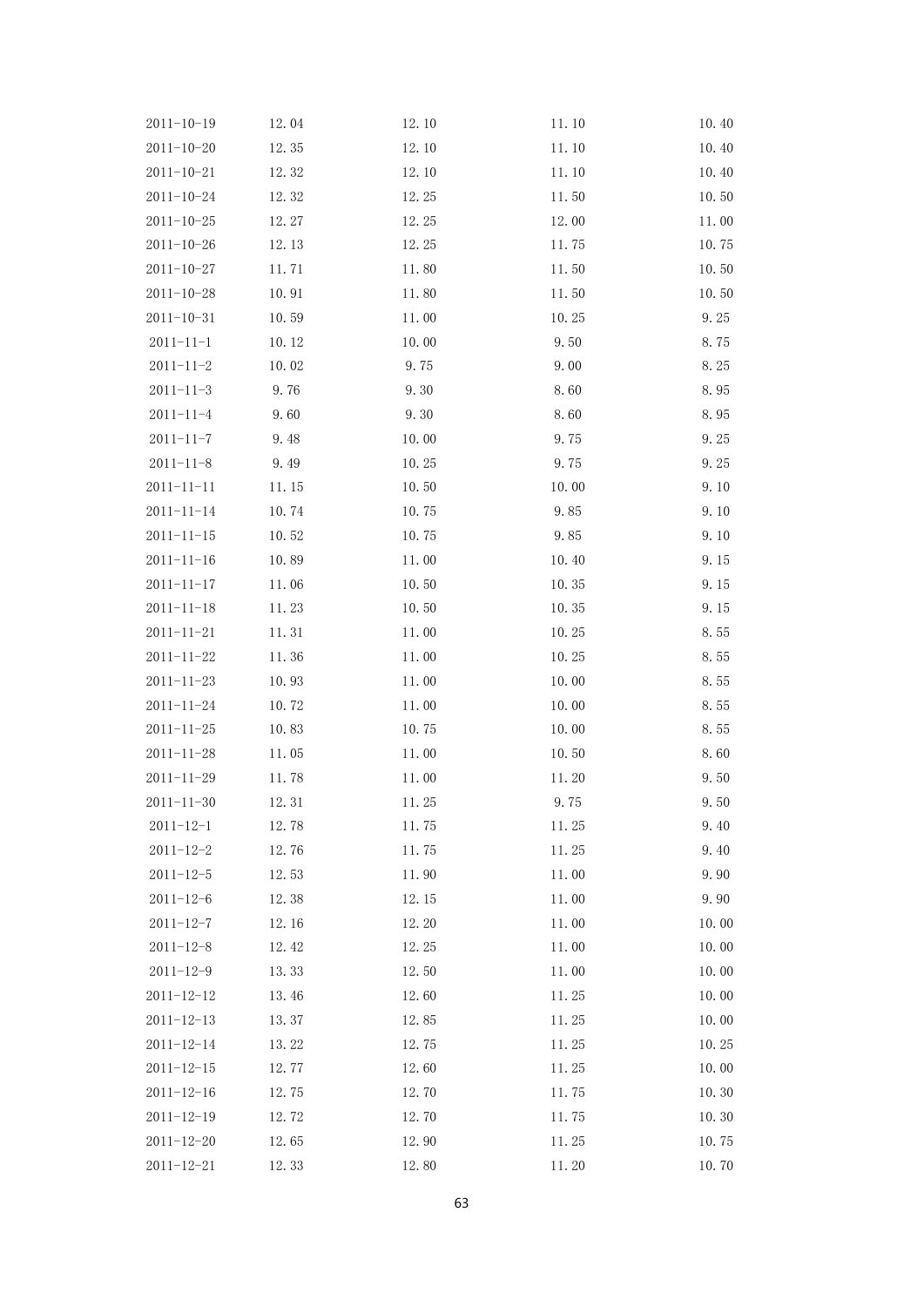| 11.94 | 12.80        | 11.20        | 10.70        |
|-------|--------------|--------------|--------------|
| 10.90 | 10.50        | 10.15        | 9.65         |
| 10.56 | 10.25        | 10.00        | 9.50         |
| 9.81  | 9.90         | 9.50         | 9.50         |
| 9.58  | 9.80         | 9.30         | 9.30         |
| 9.33  | 9.50         | 9.30         | 9.30         |
| 8.92  | 9.25         | 9.20         | 9.20         |
| 8.63  | 9.25         | 9.00         | 9.00         |
| 7.85  | 9.00         | 8.75         | 8.75         |
| 7.73  | 9.00         | 8.75         | 8.75         |
| 7.68  | 8.75         | 8.25         | 8.75         |
| 7.63  | 8.50         | 8.15         | 8.70         |
| 7.58  | 8.50         | 8.30         | 8.75         |
| 7.60  | 8.50         | 8.50         | 8.75         |
| 7.65  | 8.40         | 8.50         | 8.75         |
| 7.63  | 8.35         | 8.40         | 8.75         |
| 7.61  | 8.40         | 8.75         | 8.75         |
| 7.61  | 8.40         | 8.75         | 8.75         |
| 7.54  | 8.50         | 8.75         | 8.85         |
| 7.43  | 8.00         | 8.75         | 8.85         |
| 7.44  | 8.25         | 8.75         | 8.85         |
| 7.48  | 8.25         | 8.75         | 8.85         |
| 7.52  | 8.20         | 8.75         | 8.85         |
| 7.58  | 8.15         | 8.65         | 8.85         |
| 7.59  | 8.15         | 8.60         | 8.85         |
| 7.61  | 8.00         | 8.75         | 8.90         |
| 7.63  | 8.00         | 8.75         | 8.90         |
| 7.63  | 8.00         | 8.75         | 8.90         |
| 7.61  | 8.00         | 8.75         | 8.90         |
| 7.61  | 7.85         | 8.75         | 8.90         |
| 7.61  | 7.60         | 8.65         | 8.80         |
| 7.61  | 7.70         | 8.00         | 8.75         |
| 7.63  | 7.70         | 8.75         | 9.00         |
|       |              |              | 9.00         |
|       |              |              | 9.10         |
| 7.92  | 8.55         | 8.65         | 8.75         |
| 7.91  | 8.60         | 8.55         | 8.65         |
| 7.91  | 8.60         | 8.55         | 8.65         |
| 7.90  | 8.60         | 8.55         | 8.65         |
| 7.90  | 8.50         | 8.55         | 8.50         |
|       | 7.83<br>7.90 | 7.70<br>7.70 | 8.75<br>8.85 |